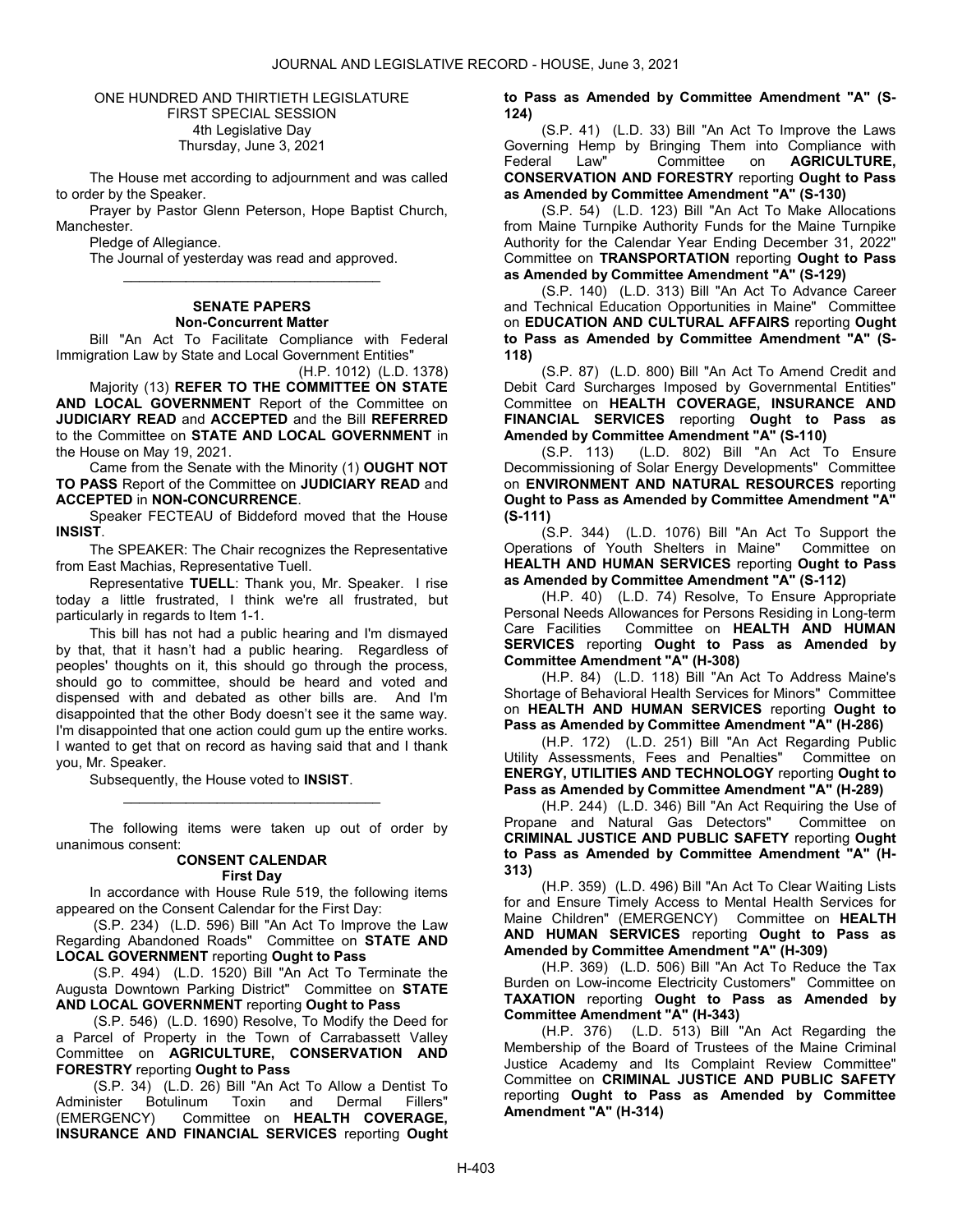(H.P. 425) (L.D. 582) Bill "An Act To Support the Fidelity and Sustainability of Assertive Community Treatment" (EMERGENCY) Committee on HEALTH AND HUMAN SERVICES reporting Ought to Pass as Amended by Committee Amendment "A" (H-310)

 (H.P. 465) (L.D. 629) Resolve, To Establish the Task Force To Study Improving Safety and Provide Protection from Violence for Health Care Workers in Hospitals and Mental Health Care Providers Committee on HEALTH AND HUMAN SERVICES reporting Ought to Pass as Amended by Committee Amendment "A" (H-311)

 (H.P. 665) (L.D. 909) Bill "An Act Regarding the Depth of Phillips Lake in the Town of Dedham" (EMERGENCY)<br>Committee on ENVIRONMENT AND NATURAL Committee on ENVIRONMENT AND NATURAL RESOURCES reporting Ought to Pass as Amended by Committee Amendment "A" (H-307)

 (H.P. 680) (L.D. 924) Resolve, To Establish a Task Force To Study the Coordination of Services and Expansion of Educational Programs for Young Adults with Intellectual or Developmental Disabilities To Identify Barriers to Full Societal Integration Committee on EDUCATION AND CULTURAL AFFAIRS reporting Ought to Pass as Amended by Committee Amendment "A" (H-283)

 (H.P. 793) (L.D. 1064) Bill "An Act To Advance Palliative Care Utilization in the State" Committee on HEALTH AND HUMAN SERVICES reporting Ought to Pass as Amended by Committee Amendment "A" (H-287)

 (H.P. 813) (L.D. 1135) Bill "An Act Regarding Substance Use Disorder Treatment Services and Increasing Reimbursement Rates for Those Services" Committee on HEALTH AND HUMAN SERVICES reporting Ought to Pass as Amended by Committee Amendment "A" (H-294)

 (H.P. 969) (L.D. 1313) Bill "An Act To Clarify Who Signs and Swears to a Certificate Stating the Results of a Breathalcohol Test" Committee on CRIMINAL JUSTICE AND PUBLIC SAFETY reporting Ought to Pass as Amended by Committee Amendment "A" (H-312)

 (H.P. 1055) (L.D. 1439) Bill "An Act To Clarify All-terrain Vehicle Registration Requirements and Establish Regular Maintenance of Designated State-approved All-terrain Vehicle Trails" Committee on INLAND FISHERIES AND WILDLIFE reporting Ought to Pass as Amended by Committee Amendment "A" (H-326)

 (H.P. 1067) (L.D. 1451) Bill "An Act To Align the Expulsion Process with School Disciplinary Policies" Committee on EDUCATION AND CULTURAL AFFAIRS reporting Ought to Pass as Amended by Committee Amendment "A" (H-282)

 (H.P. 1099) (L.D. 1485) Bill "An Act to Modify the Requirements for Political Action Committees and Ballot Question Committees" Committee on VETERANS AND LEGAL AFFAIRS reporting Ought to Pass as Amended by Committee Amendment "A" (H-306)

 (H.P. 1132) (L.D. 1528) Resolve, Directing the Department of Health and Human Services To Adjust Reimbursement Rates for Certain Home-based Services Committee on HEALTH AND HUMAN SERVICES reporting Ought to Pass as Amended by Committee Amendment "A" (H-285)

 (H.P. 1194) (L.D. 1605) Bill "An Act To License Ambulance Drivers Who Are Not Licensed To Provide<br>Emergency Medical Services" Committee on CRIMINAL Emergency Medical Services" JUSTICE AND PUBLIC SAFETY reporting Ought to Pass as Amended by Committee Amendment "A" (H-325)

 (H.P. 1237) (L.D. 1666) Bill "An Act To Direct the Public Utilities Commission to Implement a Statewide, Multi-use Online Energy Data Platform" Committee on ENERGY, UTILITIES AND TECHNOLOGY reporting Ought to Pass as Amended by Committee Amendment "A" (H-315)

 Under suspension of the rules, Second Day Consent Calendar notification was given.

 There being no objection, the Senate Papers were PASSED TO BE ENGROSSED or PASSED TO BE ENGROSSED as Amended in concurrence and the House Papers were PASSED TO BE ENGROSSED as Amended and sent for concurrence.

\_\_\_\_\_\_\_\_\_\_\_\_\_\_\_\_\_\_\_\_\_\_\_\_\_\_\_\_\_\_\_\_\_

 (H.P. 1040) (L.D. 1424) Resolve, To Change the Educational Requirements of Behavioral Health Professionals Providing Services for Children Committee on HEALTH AND HUMAN SERVICES reporting Ought to Pass as Amended by Committee Amendment "A" (H-288)

 On motion of Representative MEYER of Eliot, was REMOVED from the First Day Consent Calendar.

The Unanimous Committee Report was READ.

 On further motion of the same Representative, TABLED pending **ACCEPTANCE** of the Committee Report and later today assigned.

\_\_\_\_\_\_\_\_\_\_\_\_\_\_\_\_\_\_\_\_\_\_\_\_\_\_\_\_\_\_\_\_\_

 By unanimous consent, all matters having been acted upon were ORDERED SENT FORTHWITH. \_\_\_\_\_\_\_\_\_\_\_\_\_\_\_\_\_\_\_\_\_\_\_\_\_\_\_\_\_\_\_\_\_

#### ENACTORS Constitutional Amendment

 RESOLUTION, Proposing an Amendment to the Constitution of Maine To Establish a Right to Food

(H.P. 61) (L.D. 95)

(C. "A" H-124)

Was reported by the Committee on Engrossed Bills as truly and strictly engrossed.

 On motion of Representative DILLINGHAM of Oxford, TABLED pending FINAL PASSAGE and later today assigned \_\_\_\_\_\_\_\_\_\_\_\_\_\_\_\_\_\_\_\_\_\_\_\_\_\_\_\_\_\_\_\_\_

#### Emergency Measure

 An Act To Establish a Working Farmland Access and Protection Program within the Department of Agriculture, Conservation and Forestry and a Working Farmland Access and Protection Fund within the Land for Maine's Future Program

> (H.P. 413) (L.D. 568) (C. "A" H-121)

 Reported by the Committee on Engrossed Bills as truly and strictly engrossed. This being an emergency measure, a two-thirds vote of all the members elected to the House being necessary, a total was taken. 113 voted in favor of the same and 1 against, and accordingly the Bill was PASSED TO BE ENACTED, signed by the Speaker and sent to the Senate.

\_\_\_\_\_\_\_\_\_\_\_\_\_\_\_\_\_\_\_\_\_\_\_\_\_\_\_\_\_\_\_\_\_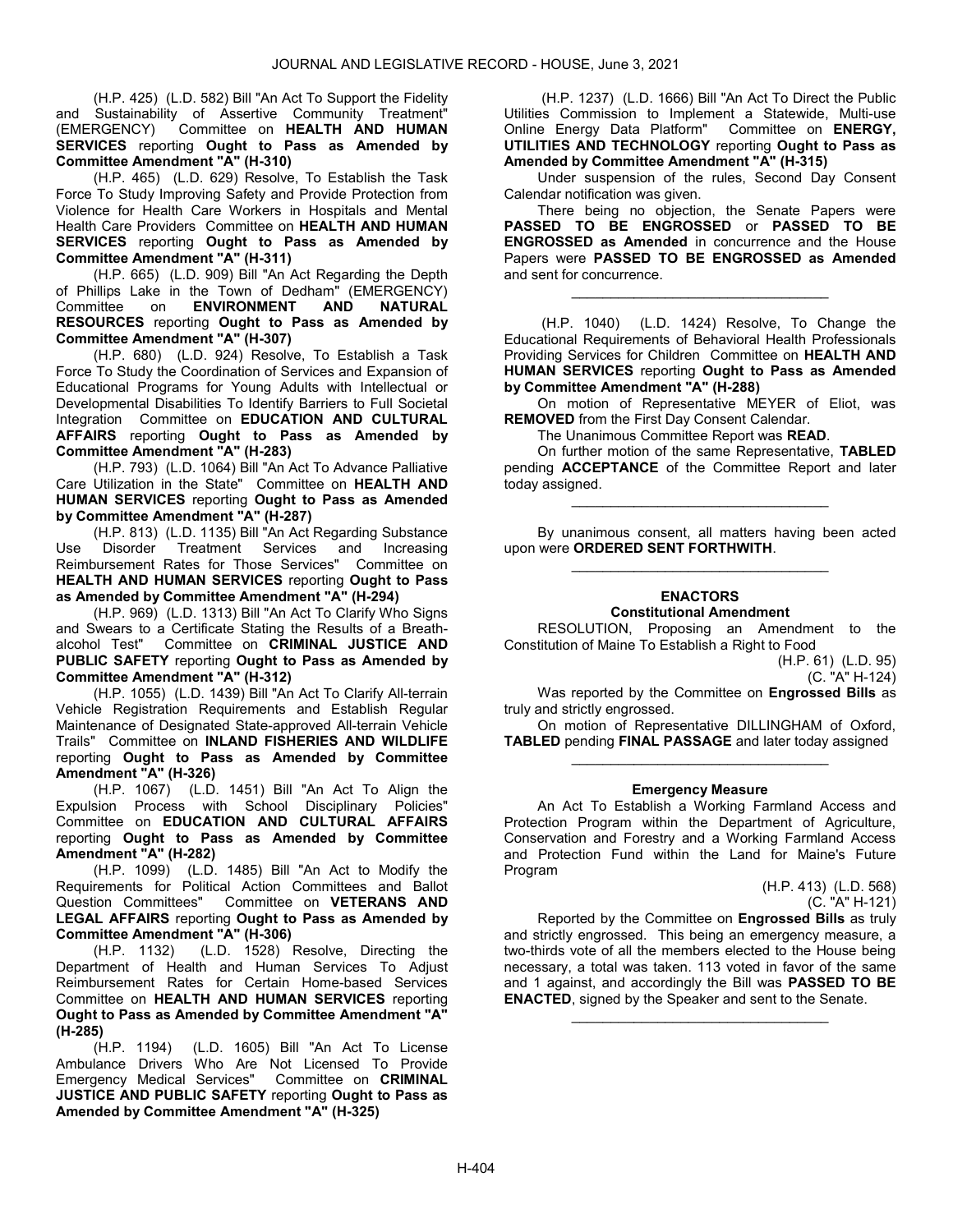#### Emergency Measure

 An Act To Encourage the Purchase of Local Foods for Public Schools

(S.P. 250) (L.D. 636) (C. "A" S-106)

 Reported by the Committee on Engrossed Bills as truly and strictly engrossed. This being an emergency measure, a two-thirds vote of all the members elected to the House being necessary, a total was taken. 121 voted in favor of the same and 2 against, and accordingly the Bill was PASSED TO BE ENACTED, signed by the Speaker and sent to the Senate.

### Emergency Measure

\_\_\_\_\_\_\_\_\_\_\_\_\_\_\_\_\_\_\_\_\_\_\_\_\_\_\_\_\_\_\_\_\_

 An Act To Allow the Sale of Raffle Tickets Online (S.P. 256) (L.D. 671)

(C. "A" S-102)

 Reported by the Committee on Engrossed Bills as truly and strictly engrossed. This being an emergency measure, a two-thirds vote of all the members elected to the House being necessary, a total was taken. 109 voted in favor of the same and 10 against, and accordingly the Bill was PASSED TO BE ENACTED, signed by the Speaker and sent to the Senate.

#### Acts

\_\_\_\_\_\_\_\_\_\_\_\_\_\_\_\_\_\_\_\_\_\_\_\_\_\_\_\_\_\_\_\_\_

 An Act To Reinstate and Increase the Income Tax Deduction for Contributions to Education Savings Plans

(S.P. 31) (L.D. 23)

(C. "A" S-72)

 An Act To Improve Maine's Quality Rating System for Child Care Services

(H.P. 59) (L.D. 93)

 An Act To Eliminate Time Limits for Placing Land in Trust Status under the Maine Indian Claims Settlement

(H.P. 115) (L.D. 159)

(C. "A" H-176)

 An Act Regarding the Transportation of Products in the Forest Products Industry

(S.P. 76) (L.D. 188)

(S. "A" S-95 to C. "A" S-70) An Act To Amend the Laws Governing Retirement Benefit Reductions for Corrections Officers Currently Included in the 1998 Special Plan

> (S.P. 78) (L.D. 190) (C. "A" S-101)

An Act To Update the Maine Parentage Act

(H.P. 157) (L.D. 222)

(C. "A" H-149)

 An Act To Discontinue the Use of the SAT in Maine **Schools** 

(H.P. 193) (L.D. 277)

(C. "A" H-119)

 An Act To Include Certain Employees in the Bureau of Forestry's Forest Protection Unit in the Laws Concerning Cancer Suffered by Firefighters

(S.P. 131) (L.D. 305)

(C. "A" S-69)

 An Act To Allow for the Establishment of Commercial Property Assessed Clean Energy Programs

(S.P. 147) (L.D. 340) (C. "A" S-66) An Act To Establish the Maine Healthy Soils Program (S.P. 179) (L.D. 437) (C. "A" S-75)

 An Act To Support E-9-1-1 Dispatchers and Corrections Officers Diagnosed with Post-traumatic Stress Disorder

(H.P. 343) (L.D. 467) (C. "A" H-118)

 An Act To Ensure Safety across Maine's Construction Industry

(H.P. 345) (L.D. 469)

(C. "A" H-104)

 An Act To Create New Models of Maine Manufacturing Employment and Education

> (H.P. 378) (L.D. 515) (C. "A" H-122)

An Act Regarding the Practice of Pharmacy

(S.P. 242) (L.D. 603)

 An Act To Improve the Lives of Maine Workers by Supporting Apprenticeships That Lead to Good-paying Jobs

(S.P. 253) (L.D. 648) (C. "A" S-100)

 An Act To Ensure the Safety of Certain State Employees by Allowing Disclosure of Certain Confidential Information in Limited Circumstances

(H.P. 571) (L.D. 766) An Act To Assist Public School Students and Families Who Are Homeless

> (H.P. 578) (L.D. 773) (C. "A" H-172)

An Act To Support School Decarbonization

(S.P. 184) (L.D. 815) An Act To Improve Communication between School Board Members and School Employees and Members of the Public

> (S.P. 185) (L.D. 816) (C. "A" S-68)

 An Act To Increase Government Accountability by Removing the Restriction on the Dissemination of Information Regarding Investigations

(H.P. 650) (L.D. 894)

 An Act To Amend the Eligibility Criteria for Creditable Service in the Armed Forces of the United States under the State Retirement System

(S.P. 308) (L.D. 956)

(C. "A" S-92)

 An Act To Require Joint Use Entities To Establish Permanent Liaisons with All County Emergency Management Agencies

> (H.P. 746) (L.D. 1008) (C. "A" H-133)

An Act To Establish the Maine Service Fellows Program

(H.P. 748) (L.D. 1010)

(C. "A" H-144)

 An Act Regarding the Outdoor Release or Abandonment of Balloons

> (H.P. 761) (L.D. 1023) (C. "A" H-137)

 An Act Regarding the Duties of School Boards Pursuant to the Laws Governing Attendance at Elementary and Secondary Schools

(H.P. 779) (L.D. 1050)

(C. "A" H-115)

 An Act To Phase Out the Insurance Premium Tax on **Annuities** 

> (H.P. 791) (L.D. 1062) (C. "A" H-117)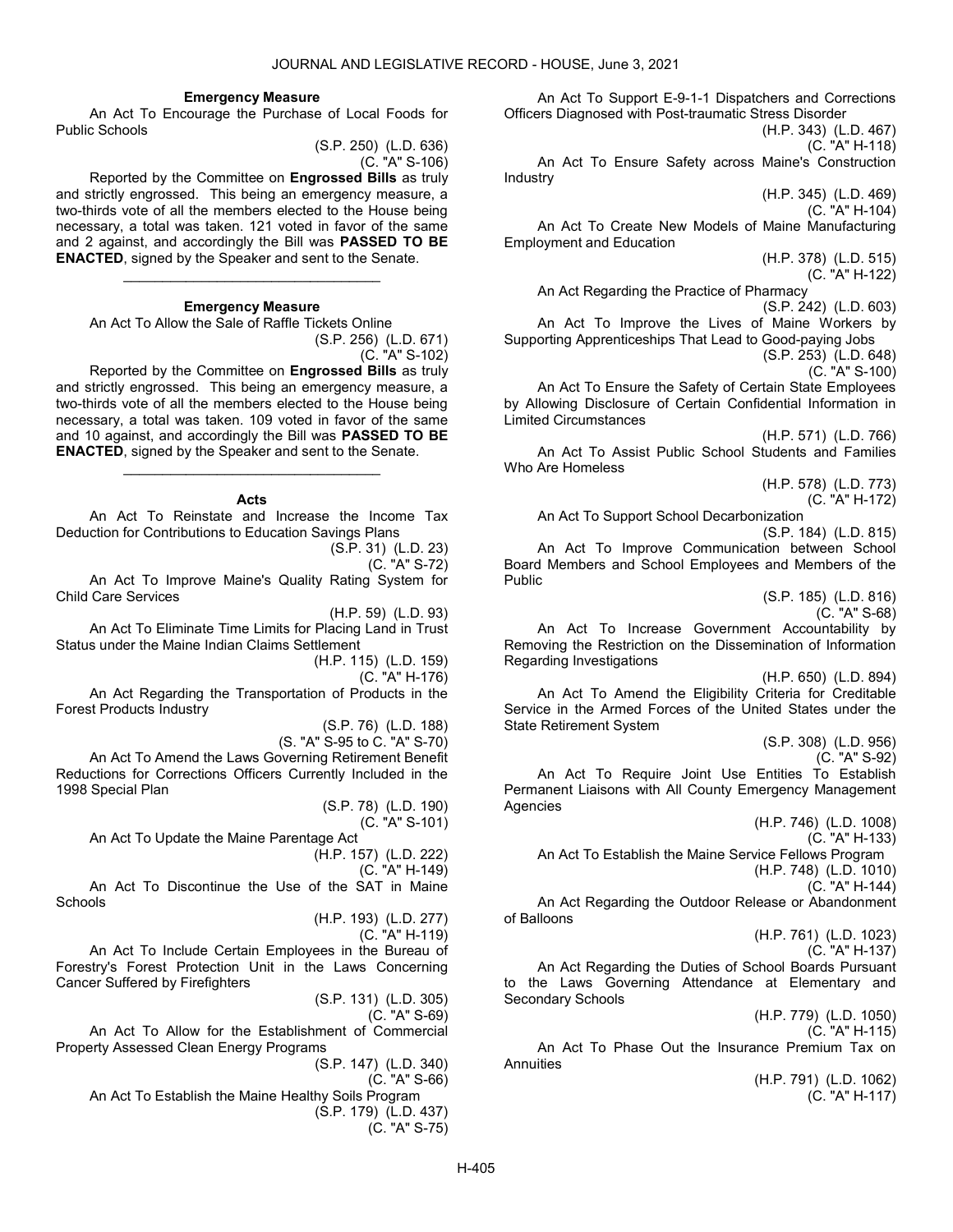An Act To Prohibit an Employer from Charging an Employee for Direct Deposit for Wages

(S.P. 367) (L.D. 1106) An Act To Improve Fairness in Auto Insurance Claims (H.P. 854) (L.D. 1176)

(C. "A" H-178)

 An Act To Ban the Sale of Cosmetics That Have Been Tested on Animals

(H.P. 1156) (L.D. 1551)

 Reported by the Committee on Engrossed Bills as truly and strictly engrossed, PASSED TO BE ENACTED, signed by the Speaker and sent to the Senate. \_\_\_\_\_\_\_\_\_\_\_\_\_\_\_\_\_\_\_\_\_\_\_\_\_\_\_\_\_\_\_\_\_

#### Resolves

 Resolve, Directing the Maine Health Data Organization To Determine the Best Methods and Definitions To Use in Collecting Data To Better Understand Racial and Ethnic Disparities in the Provision of Health Care in Maine

(H.P. 190) (L.D. 274)

(H. "A" H-57)

 Resolve, Directing the Department of Education To Analyze Funding To Address Student Achievement Gaps

(H.P. 197) (L.D. 281)

(C. "A" H-132)

 Resolve, To Require the Department of Education To Report on Family Income Data Collection

(H.P. 260) (L.D. 362)

(C. "A" H-159)

 Resolve, Directing the Department of Agriculture, Conservation and Forestry To Develop a Study Plan Relating to Perfluoroalkyl and Polyfluoroalkyl Contamination in the Agricultural Sector

(H.P. 403) (L.D. 558)

(C. "A" H-123)

 Resolve, To Expedite Processing of Applications for Certification under the Federal Work Opportunity Tax Credit

(H.P. 424) (L.D. 581)

(C. "A" H-127)

 Resolve, Directing the Department of Education To Report on Charter School Funding Methods and Reporting Protocols

(H.P. 440) (L.D. 604)

(C. "A" H-111) Resolve, To Develop a Plan for Teachers To Collect Social Security

(H.P. 456) (L.D. 620)

(C. "A" H-173)

 Resolve, Directing the Department of Education To Establish a Working Group To Determine Best Practices and Accountability Standards for School Boards To Manage the Performance of Superintendents

> (H.P. 474) (L.D. 643) (C. "A" H-116)

Resolve, To Create an Electronic Titling Work Group

(H.P. 476) (L.D. 645)

(C. "A" H-160)

 Resolve, Directing the Department of Education To Survey School Administrative Units and Review the Feasibility of a 30-minute Lunch Period for Students

(H.P. 482) (L.D. 655) (C. "A" H-120)

 Resolve, To Promote the Education of Students Who Participate in Health Education Classes Regarding Common Cancer Symptoms, the Bone Marrow Registry and Organ Donation

(H.P. 778) (L.D. 1049) (C. "A" H-197)

 Resolve, Directing the Maine State Housing Authority To Engage Stakeholders in an Examination of Fair Chance Housing Policy Options

(H.P. 879) (L.D. 1201)

 Resolve, To Require the State Auditor To Report on Corrective Actions Regarding the Administration of Federal **Grants** 

(H.P. 890) (L.D. 1215)

(C. "A" H-198)

 Reported by the Committee on Engrossed Bills as truly and strictly engrossed, FINALLY PASSED, signed by the Speaker and sent to the Senate.

\_\_\_\_\_\_\_\_\_\_\_\_\_\_\_\_\_\_\_\_\_\_\_\_\_\_\_\_\_\_\_\_\_

 By unanimous consent, all matters having been acted upon were ORDERED SENT FORTHWITH. \_\_\_\_\_\_\_\_\_\_\_\_\_\_\_\_\_\_\_\_\_\_\_\_\_\_\_\_\_\_\_\_\_

## Emergency Measure

An Act Regarding Local Option Elections

(S.P. 527) (L.D. 1642) (C. "A" S-107)

 Reported by the Committee on Engrossed Bills as truly and strictly engrossed. This being an emergency measure, a two-thirds vote of all the members elected to the House being necessary, a total was taken. 102 voted in favor of the same and 23 against, and accordingly the Bill was PASSED TO BE ENACTED, signed by the Speaker and sent to the Senate.

# Acts

\_\_\_\_\_\_\_\_\_\_\_\_\_\_\_\_\_\_\_\_\_\_\_\_\_\_\_\_\_\_\_\_\_

 An Act To Make Technical Changes to the Eligibility Provisions of the Higher Opportunity for Pathways to Employment Program

> (S.P. 53) (L.D. 792) (C. "A" S-105)

 An Act To Amend the Statement of Purpose of the Maine Emergency Medical Services Act of 1982 To Include Emergency Responses That Do Not Require Transportation (S.P. 391) (L.D. 1290)

 Reported by the Committee on Engrossed Bills as truly and strictly engrossed, PASSED TO BE ENACTED, signed by the Speaker and sent to the Senate.

 By unanimous consent, all matters having been acted upon were ORDERED SENT FORTHWITH. \_\_\_\_\_\_\_\_\_\_\_\_\_\_\_\_\_\_\_\_\_\_\_\_\_\_\_\_\_\_\_\_\_

\_\_\_\_\_\_\_\_\_\_\_\_\_\_\_\_\_\_\_\_\_\_\_\_\_\_\_\_\_\_\_\_\_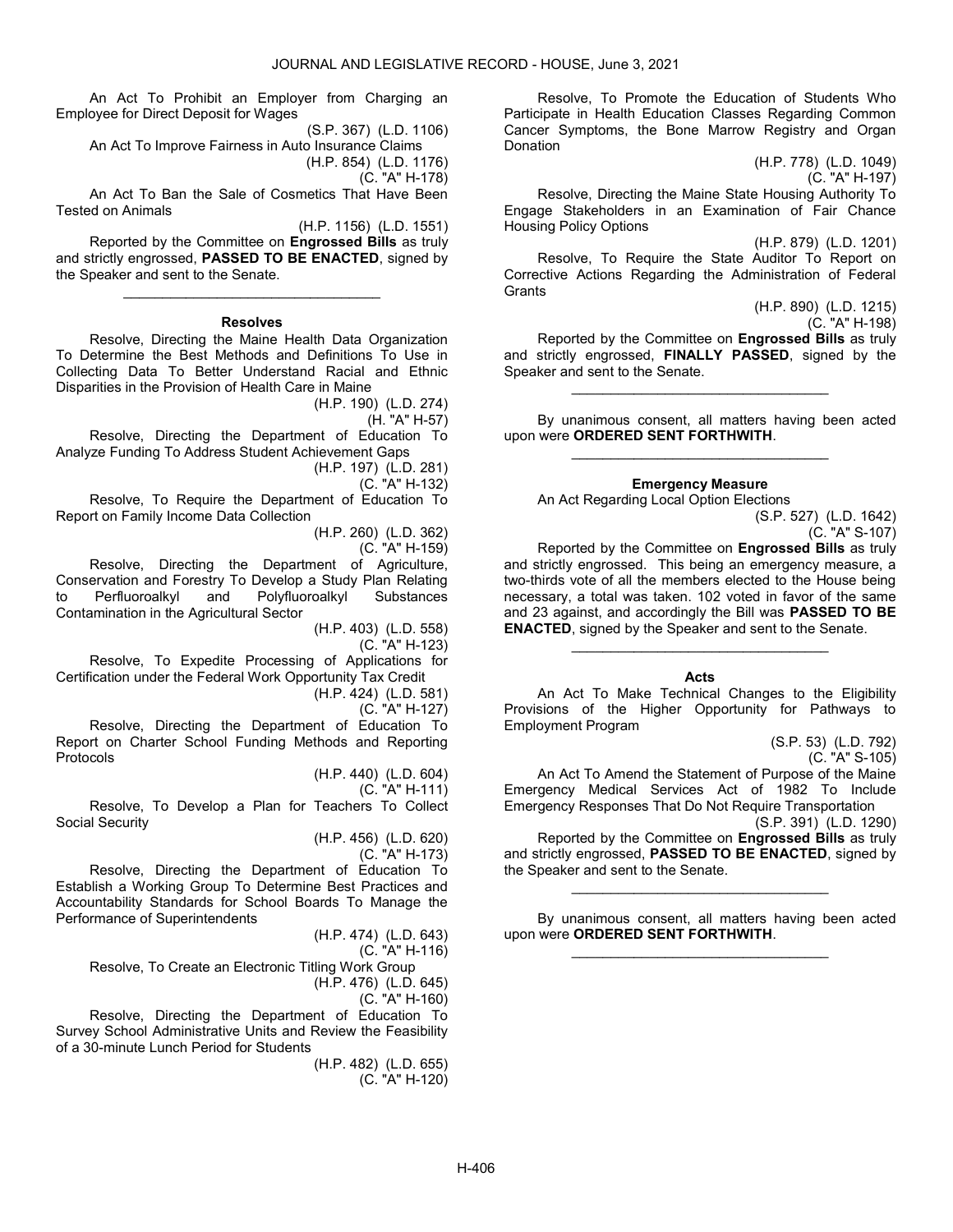#### REPORTS OF COMMITTEE Divided Reports

 Majority Report of the Committee on CRIMINAL JUSTICE AND PUBLIC SAFETY reporting Ought to Pass as Amended by Committee Amendment "A" (S-115) on Bill "An Act To Require Diversity, Equity and Inclusion Training or Implicit Bias Training for School Resource Officers" (S.P. 330) (L.D. 1040)

Sianed: Senators:

 DESCHAMBAULT of York LAWRENCE of York

Representatives:

 WARREN of Hallowell LOOKNER of Portland MORALES of South Portland RECKITT of South Portland SHARPE of Durham

 Minority Report of the same Committee reporting Ought Not to Pass on same Bill.

Signed:

Senator:

CYRWAY of Kennebec

Representatives:

 COSTAIN of Plymouth NEWMAN of Belgrade PICKETT of Dixfield PLUECKER of Warren RUDNICKI of Fairfield

 Came from the Senate with the Majority OUGHT TO PASS AS AMENDED Report READ and ACCEPTED and the Bill PASSED TO BE ENGROSSED AS AMENDED BY COMMITTEE AMENDMENT "A" (S-115).

READ.

 On motion of Representative WARREN of Hallowell, the Majority Ought to Pass as Amended Report was **ACCEPTED.** 

 The Bill was READ ONCE. Committee Amendment "A" (S-115) was READ by the Clerk and ADOPTED.

 Under suspension of the rules the Bill was given its SECOND READING WITHOUT REFERENCE to the Committee on Bills in the Second Reading.

 Under further suspension of the rules the Bill was PASSED TO BE ENGROSSED as Amended by Committee Amendment "A" (S-115) in concurrence.

\_\_\_\_\_\_\_\_\_\_\_\_\_\_\_\_\_\_\_\_\_\_\_\_\_\_\_\_\_\_\_\_\_

 Majority Report of the Committee on ENERGY, UTILITIES AND TECHNOLOGY reporting Ought Not to Pass on Bill "An Act To Reduce Fire Response Time by Eliminating Standardized Dispatch Protocols for Fire 9-1-1 Calls"

(S.P. 399) (L.D. 1291)

 Signed: Senators:

> LAWRENCE of York VITELLI of Sagadahoc

Representatives:

 BERRY of Bowdoinham CUDDY of Winterport GROHOSKI of Ellsworth KESSLER of South Portland WOOD of Portland ZEIGLER of Montville

Signed:

Senator:

STEWART of Aroostook

Representatives:

 CARLOW of Buxton FOSTER of Dexter WADSWORTH of Hiram

 Came from the Senate with the Majority OUGHT NOT TO PASS Report READ and ACCEPTED.

READ.

 On motion of Representative BERRY of Bowdoinham, the Majority Ought Not to Pass Report was ACCEPTED in concurrence.

\_\_\_\_\_\_\_\_\_\_\_\_\_\_\_\_\_\_\_\_\_\_\_\_\_\_\_\_\_\_\_\_\_

 Majority Report of the Committee on ENVIRONMENT AND NATURAL RESOURCES reporting Ought Not to Pass on Bill "An Act To Increase Economic Development by Expanding the Special Fee Application Review Process of the Department of Environmental Protection"

(S.P. 319) (L.D. 988)

 Signed: Senators:

 BRENNER of Cumberland CARNEY of Cumberland

Representatives:

 TUCKER of Brunswick BELL of Yarmouth BLUME of York DOUDERA of Camden GRAMLICH of Old Orchard Beach ZEIGLER of Montville

 Minority Report of the same Committee reporting Ought to Pass as Amended by Committee Amendment "A" (S-104) on same Bill.

 Signed: Senator:

BENNETT of Oxford

Representatives:

 JOHANSEN of Monticello O'CONNOR of Berwick TUELL of East Machias

 Came from the Senate with the Majority OUGHT NOT TO PASS Report READ and ACCEPTED.

READ.

 On motion of Representative TUCKER of Brunswick, the Majority Ought Not to Pass Report was ACCEPTED in concurrence.

\_\_\_\_\_\_\_\_\_\_\_\_\_\_\_\_\_\_\_\_\_\_\_\_\_\_\_\_\_\_\_\_\_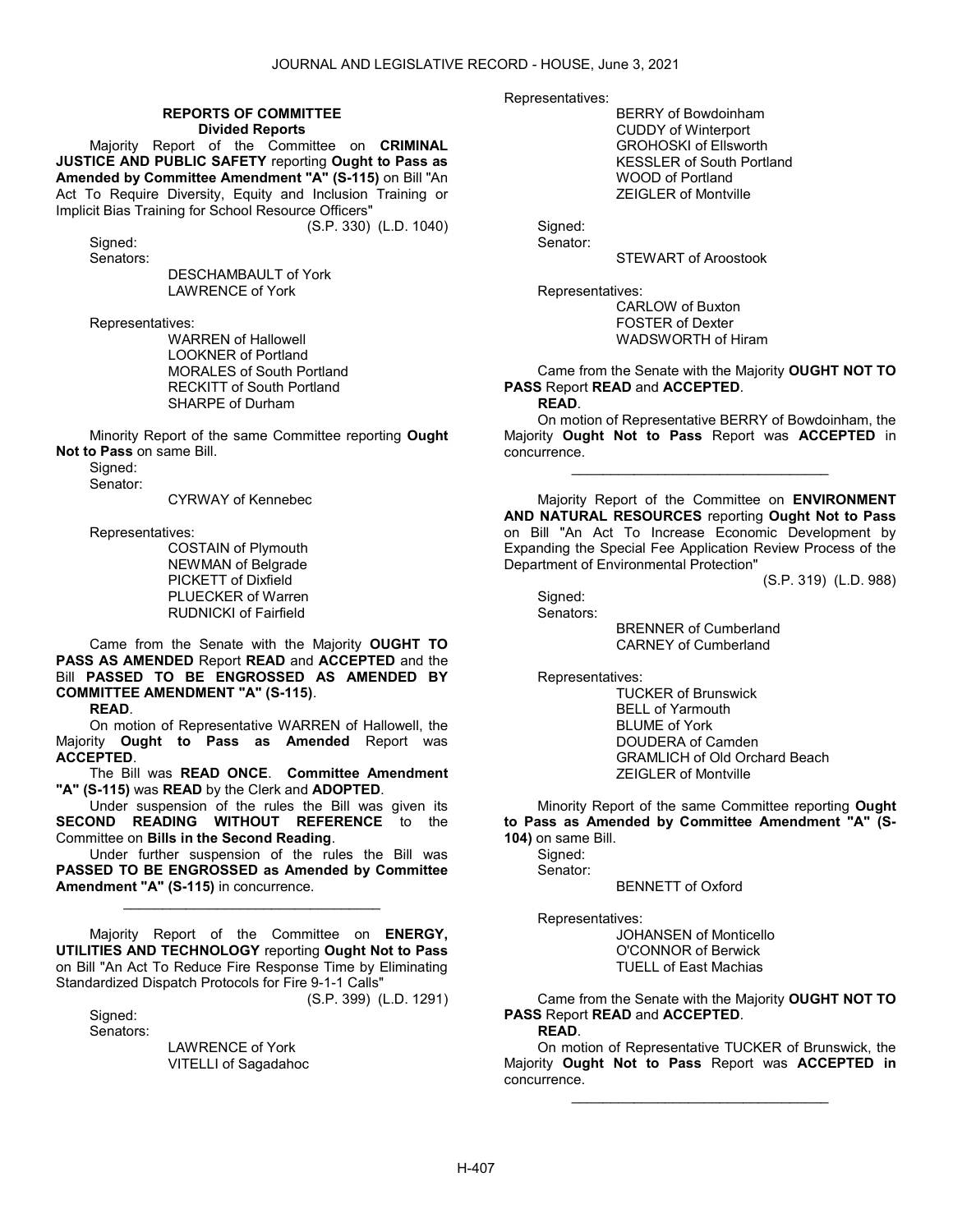Majority Report of the Committee on HEALTH AND HUMAN SERVICES reporting Ought Not to Pass on Bill "An Act To Ensure the Provision of Housing Coordinator Services to Older Adults and Persons with Disabilities"

(S.P. 499) (L.D. 1557)

Sianed: Senators:

> CLAXTON of Androscoggin MOORE of Washington

Representatives:

 MEYER of Eliot CONNOR of Lewiston CRAVEN of Lewiston GRIFFIN of Levant LEMELIN of Chelsea MADIGAN of Waterville PERRY of Calais STOVER of Boothbay ZAGER of Portland

 Minority Report of the same Committee reporting Ought to Pass as Amended by Committee Amendment "A" (S-127) on same Bill.

 Signed: Senator:

BALDACCI of Penobscot

 Came from the Senate with the Majority OUGHT NOT TO PASS Report READ and ACCEPTED.

READ.

 On motion of Representative MEYER of Eliot, the Majority Ought Not to Pass Report was ACCEPTED in concurrence.

\_\_\_\_\_\_\_\_\_\_\_\_\_\_\_\_\_\_\_\_\_\_\_\_\_\_\_\_\_\_\_\_\_

 Majority Report of the Committee on INLAND FISHERIES AND WILDLIFE reporting Ought to Pass as Amended by Committee Amendment "A" (S-123) on Bill "An Act To Allow Sunday Hunting on Private Property with the Written Permission of the Landowner"

(S.P. 325) (L.D. 1033)

 Signed: Senators:

 DILL of Penobscot BLACK of Franklin CURRY of Waldo

Representatives:

 LANDRY of Farmington ALLEY of Beals HEPLER of Woolwich MARTIN of Eagle Lake MASON of Lisbon NADEAU of Winslow ORDWAY of Standish

 Minority Report of the same Committee reporting Ought Not to Pass on same Bill.

Signed:

Representative:

LYFORD of Eddington

 Came from the Senate with the Majority OUGHT TO PASS AS AMENDED Report READ and ACCEPTED and the Bill PASSED TO BE ENGROSSED AS AMENDED BY COMMITTEE AMENDMENT "A" (S-123). READ.

 On motion of Representative LANDRY of Farmington, the Majority Ought to Pass as Amended Report was ACCEPTED.

 The Bill was READ ONCE. Committee Amendment "A" (S-123) was READ by the Clerk and ADOPTED.

 Under suspension of the rules the Bill was given its SECOND READING WITHOUT REFERENCE to the Committee on Bills in the Second Reading.

 Under further suspension of the rules the Bill was PASSED TO BE ENGROSSED as Amended by Committee Amendment "A" (S-123) in concurrence.

\_\_\_\_\_\_\_\_\_\_\_\_\_\_\_\_\_\_\_\_\_\_\_\_\_\_\_\_\_\_\_\_\_

Majority Report of the Committee on **INNOVATION,**<br>ELOPMENT. ECONOMIC ADVANCEMENT AND DEVELOPMENT, ECONOMIC ADVANCEMENT AND BUSINESS reporting Ought Not to Pass on Bill "An Act To Allow a Journeyman Electrician To Supervise Three Helper Electricians"

(S.P. 59) (L.D. 126)

 Signed: Senators:

 CURRY of Waldo LUCHINI of Hancock

Representatives:

 ROBERTS of South Berwick BAILEY of Gorham GEIGER of Rockland HASENFUS of Readfield PEBWORTH of Blue Hill

 Minority Report of the same Committee reporting Ought to Pass as Amended by Committee Amendment "A" (S-79) on same Bill.

 Signed: Senator:

CYRWAY of Kennebec

Representatives:

 ANDREWS of Paris AUSTIN of Gray BERNARD of Caribou COLLAMORE of Pittsfield DUCHARME of Madison

 Came from the Senate with the Majority OUGHT NOT TO PASS Report READ and ACCEPTED.

READ.

 Representative ROBERTS of South Berwick moved that the House ACCEPT the Majority Ought Not to Pass Report.

 Representative DILLINGHAM of Oxford REQUESTED a roll call on the motion to ACCEPT the Majority Ought Not to Pass Report.

 More than one-fifth of the members present expressed a desire for a roll call which was ordered.

 The SPEAKER: The Chair recognizes the Representative from Pittsfield, Representative Collamore.

 Representative COLLAMORE: Thank you, Mr. Speaker. Mr. Speaker, Ladies and Gentlemen of the House, I rise today in opposition of the pending motion on the floor.

 The electrical field, like all of the trades fields, is very shorthanded. Electricians are needed in our State, not just to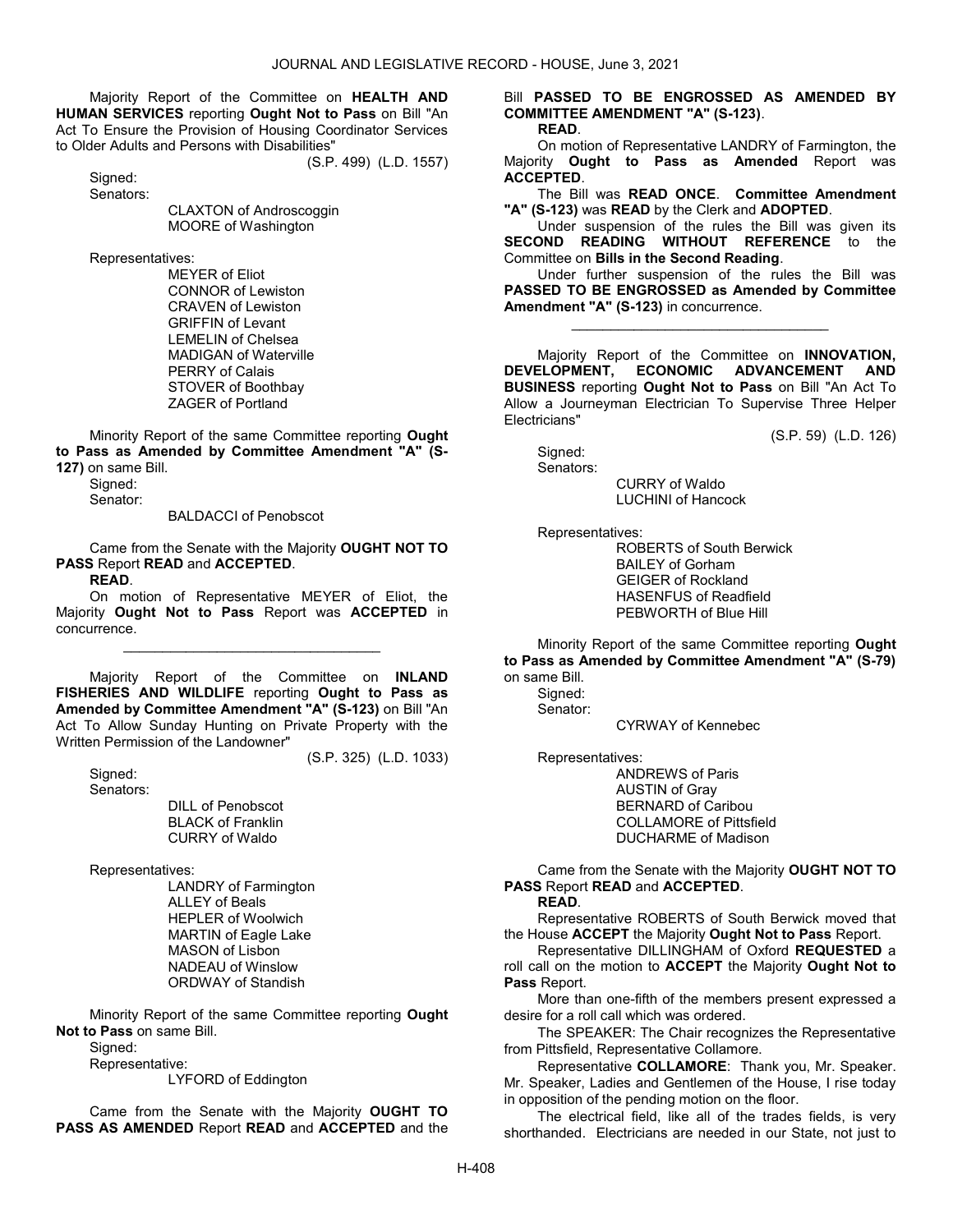service our homes and businesses, but to work in the growing clean energy movement field.

 The amended bill will allow more electrical helpers to work on the job site under the supervision of a journeyman and/or master electrician. Current Statute allows; (1) two helpers who are enrolled in or have completed a program of study consisting of 576 hours of education as approved by the board or from an accredited institution, (2) two apprentice electricians or (3) one helper electrician. Because of the 'or' qualifier in this Statute, if a site has two apprentice electricians and one leaves, the site is unable to bring on a helper to fill that spot with only allowing an apprentice to replace the lost helper.

 Another issue current Statute fails to address is that an approved program of study or an accredited institution does not include programs such as CTE programs toward that 576 hours of education and does not qualify for; the CTEs do not qualify for an apprentice program.

 The amended bill will allow two helper electricians enrolled in an education program and one helper not enrolled in a program or two apprentice electricians or one helper electrician when working on industrial installation as defined by the board by rule or two helper electricians when working on residential, commercial, or solar electrical applications as defined by the board by rule or one apprentice electrician and one helper electrician.

 The changes to Statute will encourage more individuals to enter the field. Solar installation companies are having a very hard time meeting the demand due to the lack of electricians in Maine. Electricians from out of state are being hired to fill this void.

 Mr. Speaker, I feel it is important to allow electrical companies, no matter the application process they're going through, to be able to bring in the help they need while staying safe. It is important to encourage more people to enter the field and this bill would be the first step in helping the State achieve both of these goals. Thank you, Mr. Speaker, and I hope you follow my light in opposing the motion before us.

 The SPEAKER: The Chair recognizes the Representative from Winterport, Representative Cuddy.

 Representative CUDDY: Thank you very much, Mr. Speaker. Mr. Speaker, I rise to support the Ought Not to Pass Report. I've been a journeyman electrician since, well, longer than I care to admit, like so many things these days. I joined the IBEW in 2010, or, I'm sorry, 2005, and turned out as a journeyman in 2010. I went through a five-year apprenticeship program, during which the ratio was one journeyman to one apprentice or one helper. You could only have one to one because you were learning a trade in which your mistake could cost a life, could burn down a building, and it was important that you learn that trade well from somebody who (A) had accomplished their own work, and (B) had to make sure that your work also lived up to the code.

 In 2010, that was changed because there was a crush of need for help. The electrical community compromised and said okay, if we're going to have one electrician, one journeyman or one master electrician supervise more than one person, those people have to be involved in an educational program. Now we are trying to move the ball further. There will be, in the complicated morass in front of us of the five different scenarios that get laid out, a journeyman will have to know whether or not they can have this number of people or that number of people. And no matter what, you are talking about adding more people for a journeyman who he or she is

going to have to get their own work done. That's not going to change. They're going to have to get it done well, they're going to have to get it done to code, they're going to have to get it done efficiently. They are also going to have to oversee as many as three people at the same time to make sure that their work is done to code, that their work is done safely, that they're living up to all the things that the contractor expects them to do in terms of their work product. That's not doable.

 What we are doing is we are going to create a setting in which work is going to be done that you simply can't guarantee is being done to code and being done safely and being done well. Because the journeyman, he or she is still going to have to get their own work done. That is a point that I cannot stress enough. And because there is so much to do, the stress on that individual to work quickly, to work efficiently, and to work safely is immense. To add to that, as we currently do, that you have to oversee the work of two people who, by definition, don't know what they're doing yet, they are an apprentice or they are a helper; they are not a journeyman electrician. To add to the stress of that is enough. To add a third person, and now this person may not even be in an educational program, they're not learning about AC and DC theory, they may not know the math yet that you need to know to be a successful electrician. They certainly don't know the code yet. To add a third person to that is just diluting the trade that I love so much further. We've compromised on this already. We have already opened it up further than we should. The proper ratio is one apprentice or helper to one electrician. We've already compromised on that.

 In this building, Mr. Speaker, we talk a lot about having that sort of downhill slippery slope. There is no gravity in legislation. Things move because we move them or things stop because we stop them here in this room. And right now, today, we have the opportunity to continue the current compromise, and I hope that we will do that, because I do not want, when I get out of this and am able to go back to my actual job, and I am working on a solar field, if I'm working in a mill, wherever I end up working, I don't want to have to have a thought that I'm going to supervise three individuals who don't know what they're doing, make sure that they're safe, that they get home safely that day, that their work is safe, their work product is up to the quality that they expect; that the contractor expects. I don't want to see that. So, I do hope that people will follow me in this, that we will vote for the Ought Not to Pass Report. Thank you.

 The SPEAKER: The Chair recognizes the Representative from Canaan, Representative Stetkis.

Representative **STETKIS:** Thank you, Mr. Speaker. I wasn't planning on speaking on this, but I feel the need to correct the record. As a contractor for over 30 years, residential and a little bit of commercial, some of the work that I do, whether it's, you know, in and around electricians and plumbers and others, I think one of the things that people have to understand is, number one, this doesn't require any master electrician to take on any more help than they're comfortable doing. The other thing that I think is completely undeniable in this room, I think we all understand we have a massive shortage of people in the trades. Massive shortage. If you think that housing is expensive now, housing is hard to get your hands on; not promoting the growth of this is going to make things even worse.

 Under current law, a journeyman or an apprentice works under the direct supervision of a master electrician. The master electrician is required by law to make sure that the work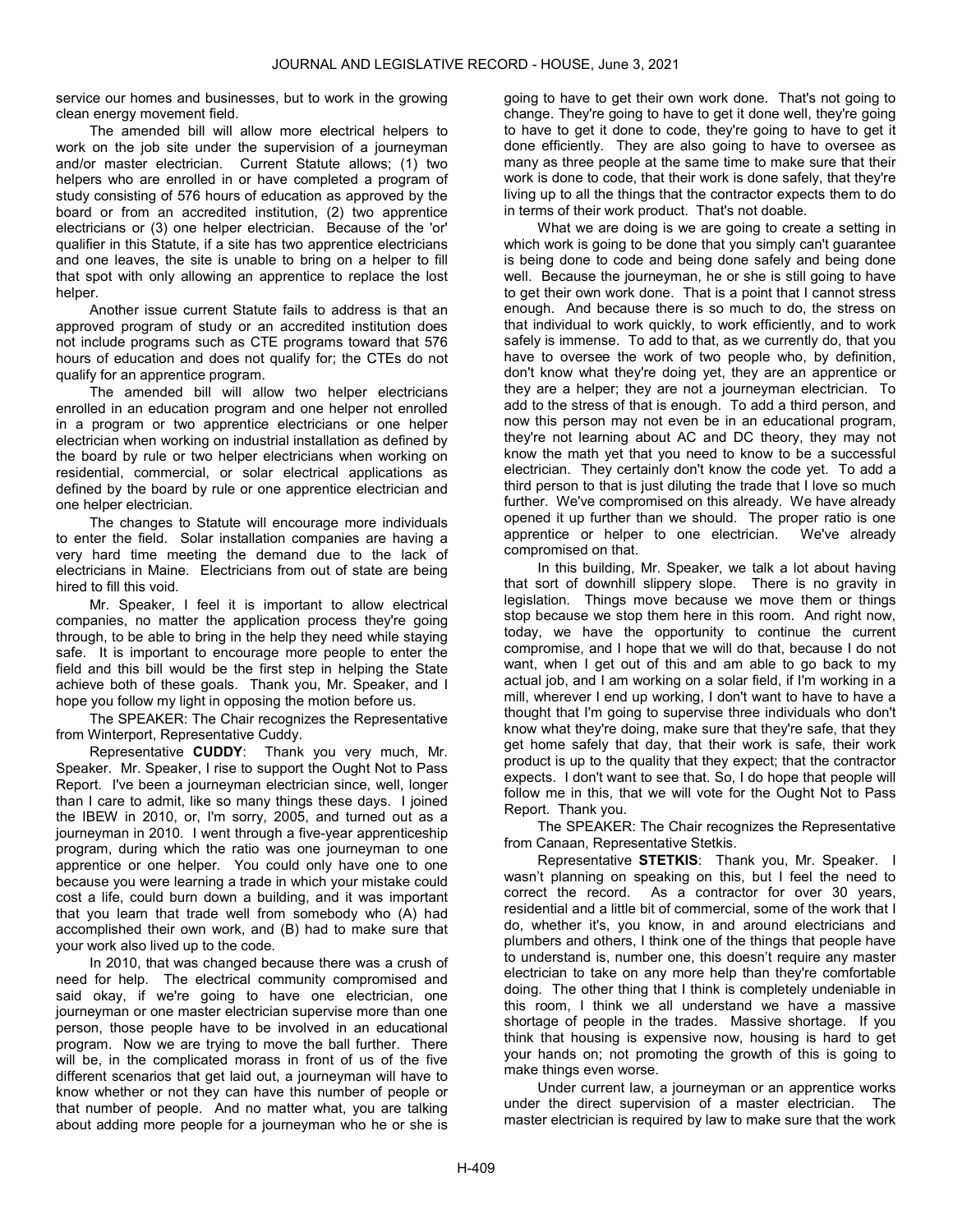done by these individuals is to code; is safe. So, anybody saying that somehow having these people on a job site makes things less safe, then they're proposing that the master electrician is not doing their job. And I don't think the previous speaker meant to say that.

 This has nothing to do with safety, there's plenty of checks and balances within our system, there are a multitude of codes that have to be followed, you have a master electrician that by law has to check their work directly, and we desperately need people in these trades. This is the type of legislation that we need to work together on and make sure we move forward. Thank you.

 The SPEAKER: The Chair recognizes the Representative from South Berwick, Representative Roberts.

Representative **ROBERTS:** Thank you, Mr. Speaker. I rise in support of the pending motion.

 I echo the sentiments and the personal experience of the Good Representative from Winterport. And I also would like to point out that when it comes to professional and occupational regulation, there are three things that are important; consumer protection, public safety and workplace safety. This bill, Mr. Speaker, puts into jeopardy all three of those.

 I also believe it's a way to get cheap labor. I recognize that there is a workforce shortage in the trades and in electricians. But I would submit to you, Mr. Speaker, that maybe we should focus more on investing in our CTE centers to get young people involved in the trades to address this shortage. Thank you for your consideration.

 The SPEAKER: A roll call has been ordered. The pending question before the House is Acceptance of the Majority Ought Not to Pass Report. All those in favor will vote yes, those opposed will vote no.

### ROLL CALL NO. 113

 YEA - Alley, Arford, Babbidge, Bailey, Bell, Berry, Blume, Brennan, Brooks, Bryant, Caiazzo, Cardone, Cloutier, Collings, Copeland, Crafts, Craven, Crockett, Cuddy, Dodge, Doore, Doudera, Dunphy, Evangelos, Evans, Fay, Geiger, Gere, Gramlich, Grohoski, Harnett, Hasenfus, Hepler, Hymanson, Kessler, Landry, Lookner, Madigan, Martin J, Martin R, Matlack, McCrea, McCreight, McDonald, Melaragno, Meyer, Millett, Morales, Moriarty, O'Connell, O'Neil, Osher, Pebworth, Perry A, Perry J, Pierce, Pluecker, Reckitt, Rielly, Roberts, Roeder, Sachs, Salisbury, Sharpe, Sheehan, Stover, Supica, Sylvester, Talbot Ross, Tepler, Terry, Tucker, Tuttle, Warren C, Warren S, White, Williams, Wood, Zager, Zeigler, Mr. Speaker.

 NAY - Andrews, Arata, Austin, Bernard, Bickford, Blier, Bradstreet, Carlow, Carmichael, Collamore, Connor, Corey, Costain, Dillingham, Dolloff, Downes, Drinkwater, Ducharme, Faulkingham, Fecteau, Foster, Gifford, Greenwood, Griffin, Haggan, Hall, Hanley, Harrington, Head, Hutchins, Johansen, Kinney, Kryzak, Lemelin, Libby, Lyford, Lyman, Mason, Millett, Morris, Nadeau, Newman, O'Connor, Ordway, Parry, Perkins, Pickett, Poirier, Prescott, Quint, Riseman, Roche, Rudnicki, Sampson, Skolfield, Stanley, Stetkis, Thorne, Tuell, Underwood, Wadsworth, White.

 ABSENT - Cebra, Grignon, Javner, Martin, Paulhus, Stearns, Theriault.

Yes, 82; No, 62; Absent, 7; Excused, 0.

 82 having voted in the affirmative and 62 voted in the negative, with 7 being absent, and accordingly the Majority Ought Not to Pass Report was ACCEPTED in concurrence.

\_\_\_\_\_\_\_\_\_\_\_\_\_\_\_\_\_\_\_\_\_\_\_\_\_\_\_\_\_\_\_\_\_

 Majority Report of the Committee on INNOVATION, DEVELOPMENT, ECONOMIC ADVANCEMENT AND BUSINESS reporting Ought Not to Pass on Bill "An Act To Require Notice for Orthopedic Medical Device Recalls"

(S.P. 119) (L.D. 804)

 Signed: Senators:

 CURRY of Waldo CYRWAY of Kennebec LUCHINI of Hancock

Representatives:

 ROBERTS of South Berwick AUSTIN of Gray BERNARD of Caribou COLLAMORE of Pittsfield DUCHARME of Madison HASENFUS of Readfield PEBWORTH of Blue Hill

 Minority Report of the same Committee reporting Ought to Pass as Amended by Committee Amendment "A" (S-128) on same Bill.

 Signed: Representatives:

 BAILEY of Gorham GEIGER of Rockland

 Came from the Senate with the Majority OUGHT NOT TO PASS Report READ and ACCEPTED.

READ.

 On motion of Representative ROBERTS of South Berwick, the Majority Ought Not to Pass Report was ACCEPTED in concurrence.

\_\_\_\_\_\_\_\_\_\_\_\_\_\_\_\_\_\_\_\_\_\_\_\_\_\_\_\_\_\_\_\_\_

 Majority Report of the Committee on LABOR AND HOUSING reporting Ought to Pass as Amended by Committee Amendment "A" (S-121) on Bill "An Act To Extend the Protections Provided to State Employees upon the Expiration of Labor Contracts to Other Public Sector Employees"

(S.P. 235) (L.D. 824)

 Signed: Senators:

> HICKMAN of Kennebec MIRAMANT of Knox

Representatives:

 SYLVESTER of Portland CUDDY of Winterport GERE of Kennebunkport PEBWORTH of Blue Hill ROEDER of Bangor WARREN of Scarborough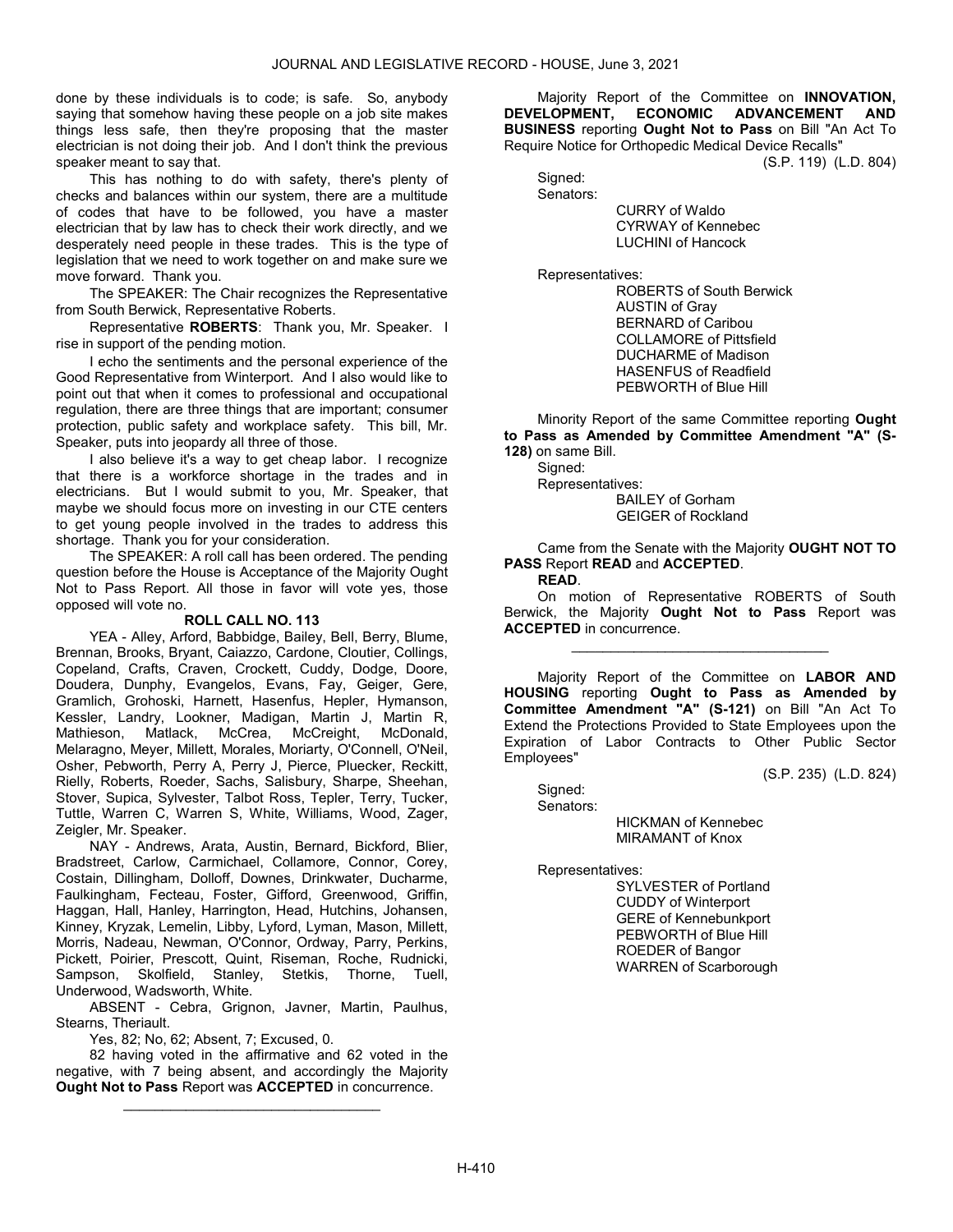Minority Report of the same Committee reporting Ought Not to Pass on same Bill.

 Signed: Senator:

GUERIN of Penobscot

Representatives:

 BRADSTREET of Vassalboro DRINKWATER of Milford MORRIS of Turner PRESCOTT of Waterboro

 Came from the Senate with the Majority OUGHT TO PASS AS AMENDED Report READ and ACCEPTED and the Bill PASSED TO BE ENGROSSED AS AMENDED BY COMMITTEE AMENDMENT "A" (S-121).

READ.

 On motion of Representative SYLVESTER of Portland, the Majority Ought to Pass as Amended Report was ACCEPTED.

 The Bill was READ ONCE. Committee Amendment "A" (S-121) was READ by the Clerk and ADOPTED.

 Under suspension of the rules the Bill was given its SECOND READING WITHOUT REFERENCE to the Committee on Bills in the Second Reading.

 Under further suspension of the rules the Bill was PASSED TO BE ENGROSSED as Amended by Committee Amendment "A" (S-121) in concurrence.

\_\_\_\_\_\_\_\_\_\_\_\_\_\_\_\_\_\_\_\_\_\_\_\_\_\_\_\_\_\_\_\_\_

 Majority Report of the Committee on LABOR AND HOUSING reporting Ought to Pass as Amended by Committee Amendment "A" (S-114) on Bill "An Act To Include Certain Mental Health Workers under the 1998 Special Plan for Retirement"

(S.P. 331) (L.D. 1041)

 Signed: Senators:

 HICKMAN of Kennebec MIRAMANT of Knox

Representatives:

 SYLVESTER of Portland CUDDY of Winterport GERE of Kennebunkport PEBWORTH of Blue Hill PRESCOTT of Waterboro ROEDER of Bangor WARREN of Scarborough

 Minority Report of the same Committee reporting Ought Not to Pass on same Bill.

Signed:

Senator:

GUERIN of Penobscot

Representatives:

 BRADSTREET of Vassalboro DRINKWATER of Milford MORRIS of Turner

 Came from the Senate with the Majority OUGHT TO PASS AS AMENDED Report READ and ACCEPTED and the Bill PASSED TO BE ENGROSSED AS AMENDED BY COMMITTEE AMENDMENT "A" (S-114).

READ.

 On motion of Representative SYLVESTER of Portland, the Majority Ought to Pass as Amended Report was ACCEPTED.

 The Bill was READ ONCE. Committee Amendment "A" (S-114) was READ by the Clerk and ADOPTED.

 Under suspension of the rules the Bill was given its SECOND READING WITHOUT REFERENCE to the Committee on Bills in the Second Reading.

 Under further suspension of the rules the Bill was PASSED TO BE ENGROSSED as Amended by Committee Amendment "A" (S-114) in concurrence.

\_\_\_\_\_\_\_\_\_\_\_\_\_\_\_\_\_\_\_\_\_\_\_\_\_\_\_\_\_\_\_\_\_

 Majority Report of the Committee on STATE AND LOCAL GOVERNMENT reporting Ought Not to Pass on Bill "An Act To Require a Two-thirds Vote To Extend a State of Emergency"

(S.P. 21) (L.D. 14)

 Signed: Senators:

> BALDACCI of Penobscot CLAXTON of Androscoggin

Representatives:

 MATLACK of St. George BRYANT of Windham COPELAND of Saco DOORE of Augusta PAULHUS of Bath RISEMAN of Harrison

 Minority Report of the same Committee reporting Ought to Pass as Amended by Committee Amendment "A" (S-113) on same Bill.

Signed:

Senator:

ROSEN of Hancock

Representatives:

 DOWNES of Bucksport GREENWOOD of Wales HEAD of Bethel TUELL of East Machias

 Came from the Senate with the Majority OUGHT NOT TO PASS Report READ and ACCEPTED.

# READ.

 Representative MATLACK of St. George moved that the House ACCEPT the Majority Ought Not to Pass Report.

 Representative TUELL of East Machias REQUESTED a roll call on the motion to ACCEPT the Majority Ought Not to Pass Report.

 More than one-fifth of the members present expressed a desire for a roll call which was ordered.

 The SPEAKER: A roll call has been ordered. The pending question before the House is Acceptance of the Majority Ought Not to Pass Report. All those in favor will vote yes, those opposed will vote no.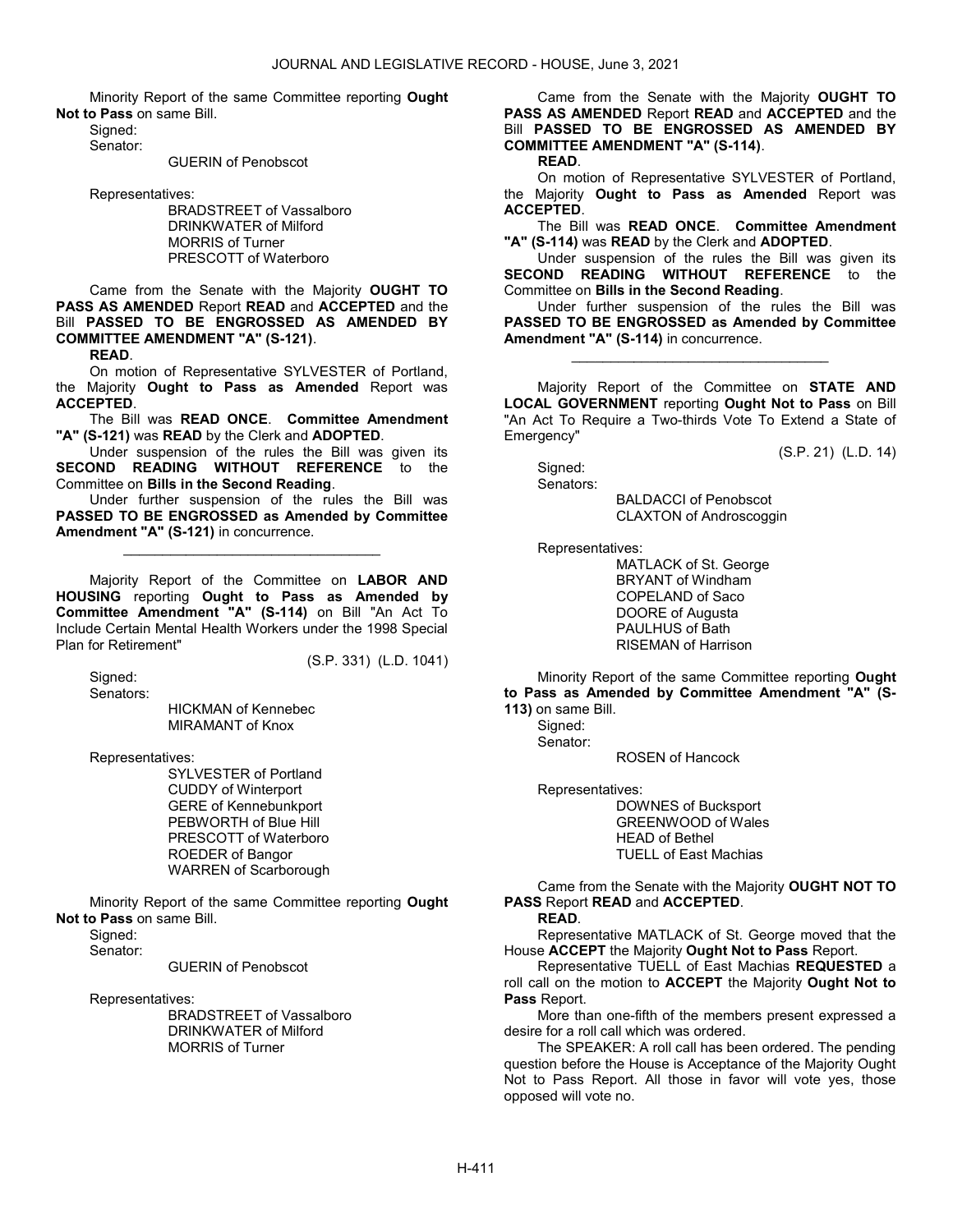#### ROLL CALL NO. 114

 YEA - Alley, Arford, Babbidge, Bailey, Bell, Berry, Blume, Brennan, Brooks, Bryant, Caiazzo, Cardone, Cloutier, Collings, Copeland, Crafts, Craven, Crockett, Cuddy, Dodge, Doore, Doudera, Dunphy, Evans, Fay, Geiger, Gere, Gramlich, Grohoski, Harnett, Hasenfus, Hepler, Hymanson, Kessler, Landry, Lookner, Madigan, Martin J, Martin R, Mathieson, Matlack, McCrea, McCreight, McDonald, Melaragno, Meyer, Millett, Morales, Moriarty, O'Connell, O'Neil, Osher, Pebworth, Perry A, Perry J, Pierce, Reckitt, Rielly, Riseman, Roberts, Roeder, Sachs, Salisbury, Sharpe, Sheehan, Stover, Supica, Sylvester, Talbot Ross, Tepler, Terry, Tucker, Tuttle, Warren C, Warren S, White, Williams, Wood, Zager, Zeigler, Mr. Speaker.

 NAY - Andrews, Arata, Austin, Bernard, Blier, Bradstreet, Carlow, Carmichael, Collamore, Connor, Corey, Costain,<br>Dillingham, Dolloff, Downes, Drinkwater, Ducharme, Dillingham, Dolloff, Downes, Drinkwater, Ducharme, Faulkingham, Fecteau, Foster, Gifford, Greenwood, Griffin, Haggan, Hall, Hanley, Harrington, Hutchins, Johansen, Kinney, Kryzak, Lemelin, Libby, Lyford, Lyman, Mason, Millett, Morris, Nadeau, Newman, O'Connor, Ordway, Parry, Perkins, Pickett, Pluecker, Poirier, Prescott, Quint, Roche, Rudnicki, Sampson, Skolfield, Stanley, Stetkis, Thorne, Tuell, Underwood, Wadsworth, White.

 ABSENT - Bickford, Cebra, Grignon, Head, Javner, Martin, Paulhus, Stearns, Theriault.

Yes, 81; No, 61; Absent, 9; Excused, 0.

 81 having voted in the affirmative and 61 voted in the negative, with 9 being absent, and accordingly the Majority Ought Not to Pass Report was ACCEPTED in concurrence.

\_\_\_\_\_\_\_\_\_\_\_\_\_\_\_\_\_\_\_\_\_\_\_\_\_\_\_\_\_\_\_\_\_

 Majority Report of the Committee on STATE AND LOCAL GOVERNMENT reporting Ought Not to Pass on RESOLUTION, Proposing an Amendment to the Constitution of Maine To Require Constitutional Officers To Be Elected by Statewide Election

Signed:

(S.P. 285) (L.D. 733)

Senators:

 BALDACCI of Penobscot CLAXTON of Androscoggin ROSEN of Hancock

Representatives:

 MATLACK of St. George BRYANT of Windham COPELAND of Saco DOORE of Augusta DOWNES of Bucksport HEAD of Bethel PAULHUS of Bath RISEMAN of Harrison TUELL of East Machias

 Minority Report of the same Committee reporting Ought to Pass as Amended by Committee Amendment "A" (S-109) on same RESOLUTION.

Signed:

Representative:

GREENWOOD of Wales

 Came from the Senate with the Majority OUGHT NOT TO PASS Report READ and ACCEPTED.

# READ.

 Representative MATLACK of St. George moved that the House ACCEPT the Majority Ought Not to Pass Report.

 On further motion of the same Representative, TABLED pending her motion to ACCEPT the Majority Ought Not to Pass Report and later today assigned.

\_\_\_\_\_\_\_\_\_\_\_\_\_\_\_\_\_\_\_\_\_\_\_\_\_\_\_\_\_\_\_\_\_

 Majority Report of the Committee on STATE AND LOCAL GOVERNMENT reporting Ought Not to Pass on Bill "An Act To Narrowly Tailor Emergency Powers of the Governor and Other Public Officials"

(S.P. 307) (L.D. 955)

Signed:

Senators:

 BALDACCI of Penobscot CLAXTON of Androscoggin

Representatives:

 MATLACK of St. George BRYANT of Windham COPELAND of Saco DOORE of Augusta PAULHUS of Bath RISEMAN of Harrison

 Minority Report of the same Committee reporting Ought to Pass as Amended by Committee Amendment "A" (S-122) on same Bill.

 Signed: Senator:

ROSEN of Hancock

Representatives:

 DOWNES of Bucksport GREENWOOD of Wales HEAD of Bethel TUELL of East Machias

 Came from the Senate with the Majority OUGHT NOT TO PASS Report READ and ACCEPTED.

### READ.

 Representative MATLACK of St. George moved that the House ACCEPT the Majority Ought Not to Pass Report.

 Representative TUELL of East Machias REQUESTED a roll call on the motion to ACCEPT the the Majority Ought Not to Pass Report.

 More than one-fifth of the members present expressed a desire for a roll call which was ordered.

 The SPEAKER: A roll call has been ordered. The pending question before the House is Acceptance of the Majority Ought Not to Pass Report. All those in favor will vote yes, those opposed will vote no.

## ROLL CALL NO. 115

 YEA - Alley, Arford, Babbidge, Bailey, Bell, Berry, Blume, Brennan, Brooks, Bryant, Caiazzo, Cardone, Cloutier, Collings, Copeland, Crafts, Craven, Crockett, Cuddy, Dodge, Doore, Doudera, Dunphy, Evangelos, Evans, Fay, Geiger, Gere, Gramlich, Grohoski, Harnett, Hasenfus, Hepler, Hymanson, Kessler, Landry, Lookner, Madigan, Martin J, Martin R, Mathieson, Matlack, McCrea, McCreight, McDonald, Melaragno, Meyer, Millett, Morales, Moriarty, O'Connell, O'Neil, Osher, Pebworth, Perry A, Perry J, Pierce, Reckitt, Rielly,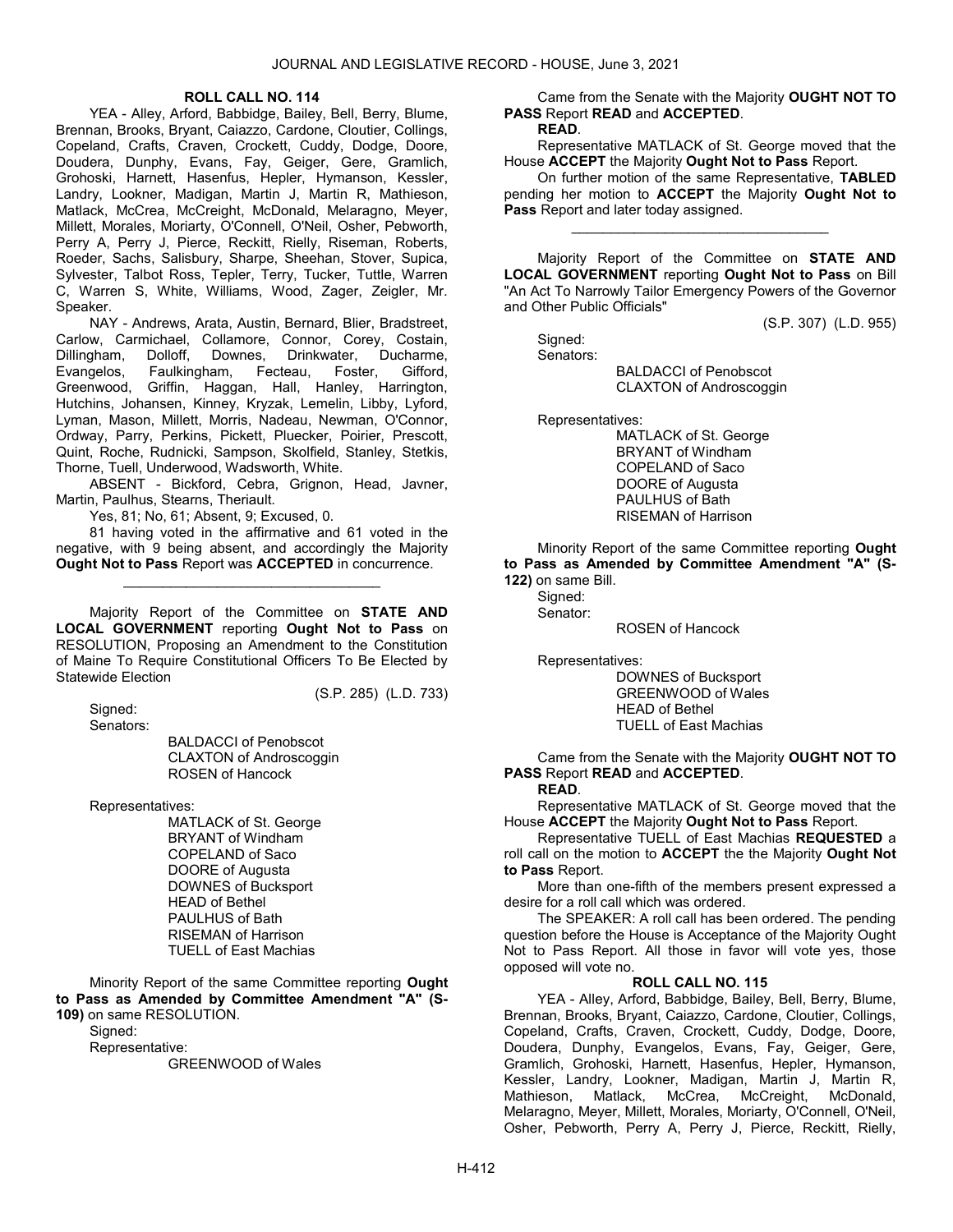Riseman, Roberts, Roeder, Sachs, Salisbury, Sharpe, Sheehan, Stover, Supica, Sylvester, Talbot Ross, Tepler, Terry, Tucker, Tuttle, Warren C, Warren S, White, Williams, Wood, Zager, Zeigler, Mr. Speaker.

 NAY - Andrews, Arata, Austin, Bernard, Blier, Bradstreet, Carlow, Carmichael, Collamore, Connor, Corey, Costain, Dillingham, Dolloff, Downes, Drinkwater, Ducharme, Faulkingham, Fecteau, Foster, Gifford, Greenwood, Griffin, Haggan, Hall, Hanley, Harrington, Head, Hutchins, Johansen, Kinney, Kryzak, Lemelin, Libby, Lyford, Lyman, Mason, Millett, Morris, Nadeau, Newman, O'Connor, Ordway, Parry, Perkins, Pickett, Pluecker, Poirier, Prescott, Quint, Roche, Rudnicki, Sampson, Skolfield, Stanley, Stetkis, Thorne, Tuell, Underwood, Wadsworth, White.

 ABSENT - Bickford, Cebra, Grignon, Javner, Martin, Paulhus, Stearns, Theriault.

Yes, 82; No, 61; Absent, 8; Excused, 0.

 82 having voted in the affirmative and 61 voted in the negative, with 8 being absent, and accordingly the Majority Ought Not to Pass Report was ACCEPTED in concurrence.

\_\_\_\_\_\_\_\_\_\_\_\_\_\_\_\_\_\_\_\_\_\_\_\_\_\_\_\_\_\_\_\_\_

 Majority Report of the Committee on STATE AND LOCAL GOVERNMENT reporting Ought Not to Pass on Bill "An Act To Require Legislative Approval for the State's Participation in Compacts, Programs and Agreements Regarding Transportation and Climate Change"

(S.P. 475) (L.D. 1472)

 Signed: Senators:

 BALDACCI of Penobscot CLAXTON of Androscoggin

Representatives:

 MATLACK of St. George BRYANT of Windham COPELAND of Saco DOORE of Augusta PAULHUS of Bath RISEMAN of Harrison

 Minority Report of the same Committee reporting Ought to Pass as Amended by Committee Amendment "A" (S-119) on same Bill.

Sianed:

Senator:

ROSEN of Hancock

Representatives:

 DOWNES of Bucksport GREENWOOD of Wales HEAD of Bethel TUELL of East Machias

 Came from the Senate with the Majority OUGHT NOT TO PASS Report READ and ACCEPTED.

READ.

 Representative MATLACK of St. George moved that the House ACCEPT the Majority Ought Not to Pass Report.

 Representative TUELL of East Machias REQUESTED a roll call on the motion to ACCEPT the the Majority Ought Not to Pass Report.

 More than one-fifth of the members present expressed a desire for a roll call which was ordered.

 The SPEAKER: The Chair recognizes the Representative from East Machias, Representative Tuell.

 Representative TUELL: Thank you, Mr. Speaker. As with the bill we took up yesterday from the Representative from Auburn, this bill merely says that the Legislature has a place at the table in discussing compacts, multi-state compacts of importance. And this one, in particular, many folks have heard about, is the transportation; the TCI. And I would encourage that regardless of how folks feel about the compact in question, that we all ought to be united in saying the Legislature should be the final arbiter, that if a Chief Executive, whether it be one that some approve of or some don't, whether they choose to enter into an agreement, that should be subject to the review of this Body and the other Body.

 Going forward, there may be an initiative or a compact proposed from a Chief Executive that the majority doesn't agree with but that, and in that situation, a bill like this, a move like this, would be our rights as a coequal branch of government would be preserved. So, I believe that this in particular, is essential and that we should be rejecting the pending motion and moving onto a second. Thank you, Mr. Speaker.

 The SPEAKER: A roll call has been ordered. The pending question before the House is Acceptance of the Majority Ought Not to Pass Report. All those in favor will vote yes, those opposed will vote no.

### ROLL CALL NO. 116

 YEA - Alley, Arford, Babbidge, Bailey, Bell, Berry, Blume, Brennan, Brooks, Bryant, Caiazzo, Cardone, Cloutier, Collings, Copeland, Crafts, Craven, Crockett, Dodge, Doore, Doudera, Dunphy, Evangelos, Evans, Fay, Geiger, Gere, Gramlich, Grohoski, Harnett, Hasenfus, Hepler, Hymanson, Kessler, Lookner, Madigan, Martin J, Martin R, Mathieson, Matlack, McCrea, McCreight, McDonald, Melaragno, Meyer, Millett, Morales, Moriarty, O'Connell, O'Neil, Osher, Pebworth, Perry A, Perry J, Pierce, Pluecker, Reckitt, Rielly, Riseman, Roberts, Roeder, Sachs, Salisbury, Sharpe, Sheehan, Stover, Supica, Sylvester, Talbot Ross, Tepler, Terry, Tucker, Tuttle, Warren, White, Williams, Wood, Zager, Zeigler, Mr. Speaker.

 NAY - Andrews, Arata, Austin, Bernard, Blier, Bradstreet, Carlow, Carmichael, Collamore, Connor, Corey, Costain,<br>Dillingham. Dolloff. Downes. Drinkwater. Ducharme. Dillingham, Dolloff, Downes, Drinkwater, Faulkingham, Fecteau, Foster, Gifford, Greenwood, Griffin, Haggan, Hall, Hanley, Harrington, Head, Hutchins, Johansen, Kinney, Kryzak, Landry, Lemelin, Libby, Lyford, Lyman, Mason, Millett, Morris, Nadeau, Newman, O'Connor, Ordway, Parry, Perkins, Pickett, Poirier, Prescott, Quint, Roche, Rudnicki, Sampson, Skolfield, Stanley, Stetkis, Thorne, Tuell, Underwood, Wadsworth, Warren, White.

 ABSENT - Bickford, Cebra, Cuddy, Grignon, Javner, Martin, Paulhus, Stearns, Theriault.

Yes, 80; No, 62; Absent, 9; Excused, 0.

 80 having voted in the affirmative and 62 voted in the negative, with 9 being absent, and accordingly the Majority Ought Not to Pass Report was ACCEPTED in concurrence.

\_\_\_\_\_\_\_\_\_\_\_\_\_\_\_\_\_\_\_\_\_\_\_\_\_\_\_\_\_\_\_\_\_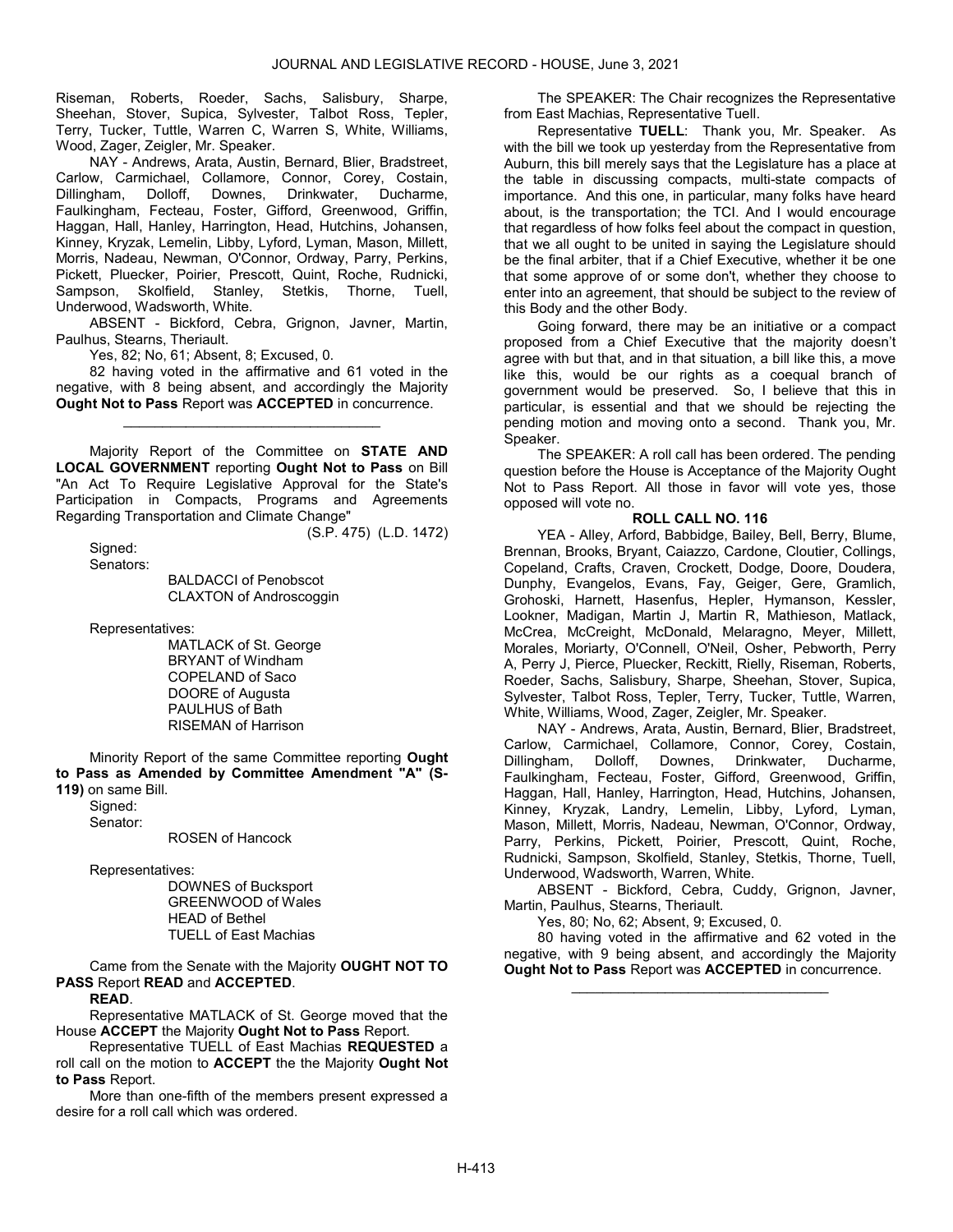Majority Report of the Committee on VETERANS AND LEGAL AFFAIRS reporting Ought to Pass as Amended by Committee Amendment "A" (S-125) on Bill "An Act To Prohibit Contributions, Expenditures and Participation by Foreign Government-owned Entities To Influence Referenda" (EMERGENCY)

(S.P. 82) (L.D. 194)

 Signed: Senators:

 LUCHINI of Hancock FARRIN of Somerset HICKMAN of Kennebec

Representatives:

 COREY of Windham DOLLOFF of Milton Township KINNEY of Knox McCREIGHT of Harpswell RIELLY of Westbrook SUPICA of Bangor TUTTLE of Sanford WOOD of Portland

 Minority Report of the same Committee reporting Ought Not to Pass on same Bill.

Signed:

Representatives:

 CAIAZZO of Scarborough HARRINGTON of Sanford

 Came from the Senate with the Majority OUGHT TO PASS AS AMENDED Report READ and ACCEPTED and the Bill PASSED TO BE ENGROSSED AS AMENDED BY COMMITTEE AMENDMENT "A" (S-125).

READ.

 Representative CAIAZZO of Scarborough moved that the House **ACCEPT** the Majority **Ought to Pass as Amended** Report.

 On further motion of the same Representative, TABLED pending his motion to ACCEPT the Majority Ought to Pass as Amended Report and later today assigned.

\_\_\_\_\_\_\_\_\_\_\_\_\_\_\_\_\_\_\_\_\_\_\_\_\_\_\_\_\_\_\_\_\_

 Majority Report of the Committee on AGRICULTURE, CONSERVATION AND FORESTRY reporting Ought to Pass as Amended by Committee Amendment "A" (H-328) on Bill "An Act To Protect Children from Exposure to Toxic Chemicals"

(H.P. 382) (L.D. 519)

 Signed: Senators:

> DILL of Penobscot BLACK of Franklin

Representatives:

 BERNARD of Caribou GIFFORD of Lincoln HALL of Wilton LANDRY of Farmington McCREA of Fort Fairfield PLUECKER of Warren SKOLFIELD of Weld UNDERWOOD of Presque Isle

 Minority Report of the same Committee reporting Ought to Pass as Amended by Committee Amendment "B" (H-

329) on same Bill. Signed: Senator:

MAXMIN of Lincoln

Representatives:

 O'NEIL of Saco OSHER of Orono

READ.

 On motion of Representative O'NEIL of Saco, the Majority Ought to Pass as Amended Report was ACCEPTED.

 The Bill was READ ONCE. Committee Amendment "A" (H-328) was READ by the Clerk and ADOPTED.

 Under suspension of the rules the Bill was given its SECOND READING WITHOUT REFERENCE to the Committee on Bills in the Second Reading.

 Under further suspension of the rules the Bill was PASSED TO BE ENGROSSED as Amended by Committee Amendment "A" (H-328) and sent for concurrence.

\_\_\_\_\_\_\_\_\_\_\_\_\_\_\_\_\_\_\_\_\_\_\_\_\_\_\_\_\_\_\_\_\_

 Majority Report of the Committee on CRIMINAL JUSTICE AND PUBLIC SAFETY reporting Ought to Pass as Amended by Committee Amendment "A" (H-292) on Bill "An Act To Amend the Child Endangerment Laws To Include Certain Unauthorized Access to a Loaded Firearm"

(H.P. 564) (L.D. 759)

 Signed: Senators:

 DESCHAMBAULT of York LAWRENCE of York

Representatives:

 WARREN of Hallowell LOOKNER of Portland MORALES of South Portland PLUECKER of Warren RECKITT of South Portland SHARPE of Durham

 Minority Report of the same Committee reporting Ought Not to Pass on same Bill.

Signed: Senator:

CYRWAY of Kennebec

Representatives:

 COSTAIN of Plymouth NEWMAN of Belgrade PICKETT of Dixfield RUDNICKI of Fairfield

## READ.

 Representative WARREN of Hallowell moved that the House ACCEPT the Majority Ought to Pass as Amended Report.

 On further motion of the same Representative, TABLED pending her motion to ACCEPT the Majority Ought to Pass as Amended Report and later today assigned.

\_\_\_\_\_\_\_\_\_\_\_\_\_\_\_\_\_\_\_\_\_\_\_\_\_\_\_\_\_\_\_\_\_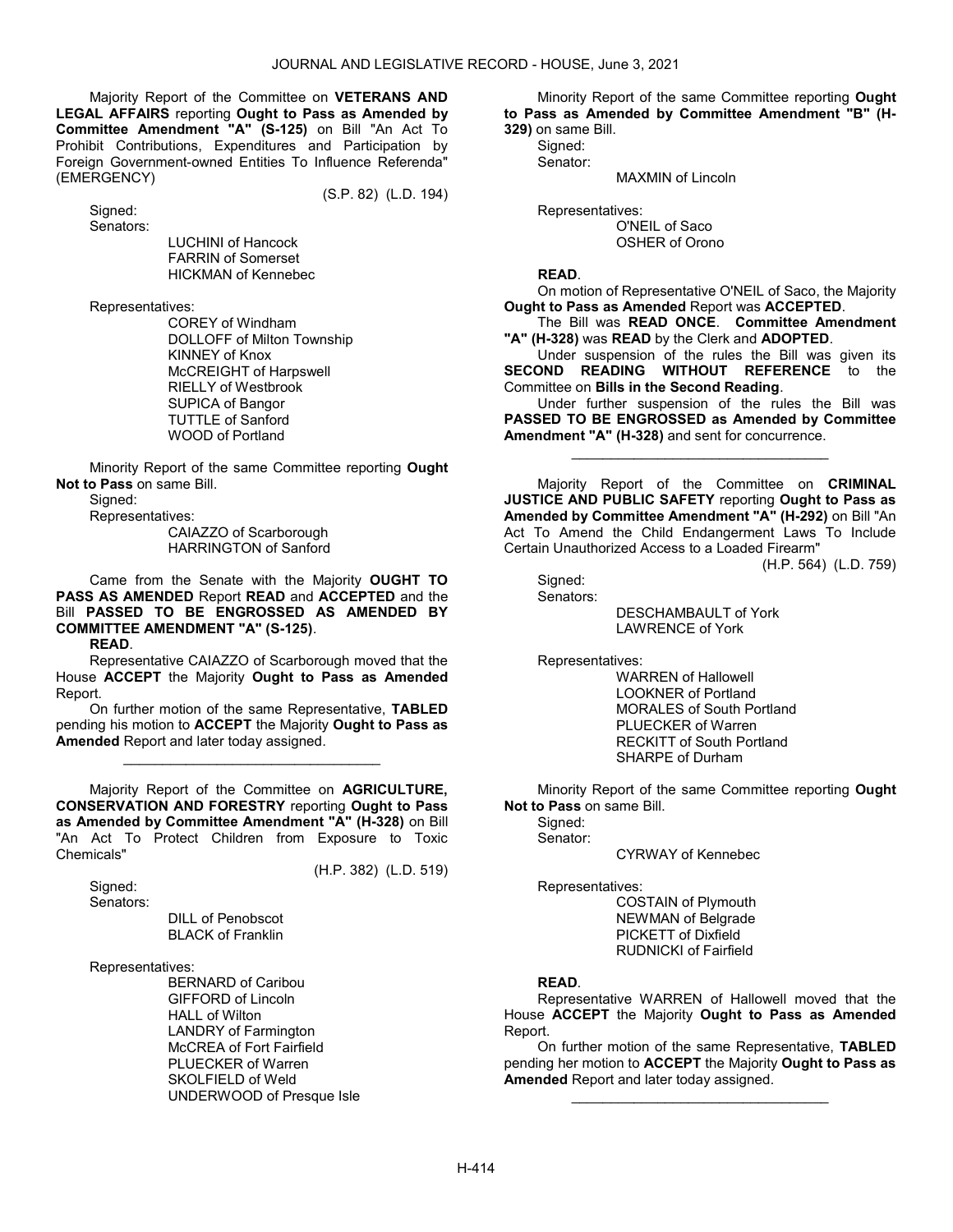Majority Report of the Committee on CRIMINAL JUSTICE AND PUBLIC SAFETY reporting Ought to Pass on Bill "An Act Regarding Background Checks for the Sale of Firearms"

(H.P. 737) (L.D. 999)

 Signed: Senator:

DESCHAMBAULT of York

Representatives:

 WARREN of Hallowell LOOKNER of Portland MORALES of South Portland PLUECKER of Warren RECKITT of South Portland SHARPE of Durham

 Minority Report of the same Committee reporting Ought Not to Pass on same Bill.

Signed:

Senators:

 CYRWAY of Kennebec LAWRENCE of York

Representatives:

 COSTAIN of Plymouth NEWMAN of Belgrade PICKETT of Dixfield RUDNICKI of Fairfield

### READ.

 Representative WARREN of Hallowell moved that the House ACCEPT the Majority Ought to Pass Report.

 On further motion of the same Representative, TABLED pending her motion to ACCEPT the Majority Ought to Pass Report and later today assigned.

\_\_\_\_\_\_\_\_\_\_\_\_\_\_\_\_\_\_\_\_\_\_\_\_\_\_\_\_\_\_\_\_\_

 Majority Report of the Committee on CRIMINAL JUSTICE AND PUBLIC SAFETY reporting Ought to Pass as Amended by Committee Amendment "A" (H-340) on Bill "An Act Relating to Personnel Working in Public Safety"

(H.P. 806) (L.D. 1128)

 Signed: Senators:

> DESCHAMBAULT of York CYRWAY of Kennebec LAWRENCE of York

Representatives:

 COSTAIN of Plymouth NEWMAN of Belgrade PICKETT of Dixfield RUDNICKI of Fairfield

 Minority Report of the same Committee reporting Ought to Pass as Amended by Committee Amendment "B" (H-341) on same Bill.

Sianed:

Representatives:

 WARREN of Hallowell LOOKNER of Portland MORALES of South Portland PLUECKER of Warren RECKITT of South Portland SHARPE of Durham

#### READ.

 Representative WARREN of Hallowell moved that the House ACCEPT the Minority Ought to Pass as Amended Report.

 Representative PICKETT of Dixfield REQUESTED a roll call on the motion to ACCEPT the Minority Ought to Pass as Amended Report.

 More than one-fifth of the members present expressed a desire for a roll call which was ordered.

 The SPEAKER: The Chair recognizes the Representative from, Representative Corey.

 Representative COREY: Thank you, Mr. Chair, or Mr. Speaker. I speak in opposition to Committee Amendment B on LD 1128. LD 1128 was originally brought to me by the Cumberland County Sheriff, which was an honor because the bill had died at the conclusion of the 129th Maine Legislature. The bill at that time was sponsored by Representative Richard Farnsworth of Portland, a man that many in this chamber hold in high regard. The original bill does one simple thing; it allows corrections or transport officers the same authority to use force that they use inside the jail or prison outside the jail or prison. The most likely scenario would be in the protection of an inmate from a victim's relative or friend. I'd like to have the Clerk read the Committee Report and thank you, Mr. Speaker.

The same Representative REQUESTED the Clerk READ the Committee Report.

The Clerk READ the Committee Report in its entirety.

 The SPEAKER: A roll call has been ordered. The pending question before the House is Acceptance of the Minority Ought to Pass as Amended Report. All those in favor will vote yes, those opposed will vote no.

# ROLL CALL NO. 117

 YEA - Alley, Arford, Babbidge, Bailey, Bell, Berry, Blume, Brennan, Brooks, Bryant, Caiazzo, Cardone, Cloutier, Collings, Copeland, Crafts, Craven, Crockett, Dodge, Doore, Doudera, Dunphy, Evangelos, Evans, Geiger, Gere, Gramlich, Grohoski, Harnett, Hasenfus, Hepler, Hymanson, Kessler, Lookner, Madigan, Martin, Mathieson, Matlack, McCrea, McCreight, McDonald, Melaragno, Meyer, Millett, Morales, Moriarty, O'Connell, O'Neil, Osher, Pebworth, Perry A, Perry J, Pierce, Pluecker, Reckitt, Rielly, Riseman, Roberts, Roeder, Sachs, Salisbury, Sharpe, Sheehan, Stover, Supica, Sylvester, Talbot Ross, Tepler, Terry, Tucker, Tuttle, Warren C, Warren S, White, Williams, Wood, Zager, Zeigler, Mr. Speaker.

 NAY - Andrews, Arata, Austin, Bernard, Blier, Bradstreet, Carlow, Carmichael, Collamore, Connor, Corey, Costain, Dillingham, Dolloff, Downes, Drinkwater, Ducharme, Faulkingham, Fay, Foster, Gifford, Greenwood, Griffin, Haggan, Hall, Hanley, Harrington, Head, Hutchins, Johansen, Kinney, Kryzak, Landry, Lemelin, Libby, Lyford, Lyman, Martin, Mason, Millett, Morris, Nadeau, Newman, O'Connor, Ordway, Parry, Perkins, Pickett, Poirier, Prescott, Quint, Roche, Rudnicki, Sampson, Skolfield, Stanley, Stetkis, Thorne, Tuell, Underwood, Wadsworth, White.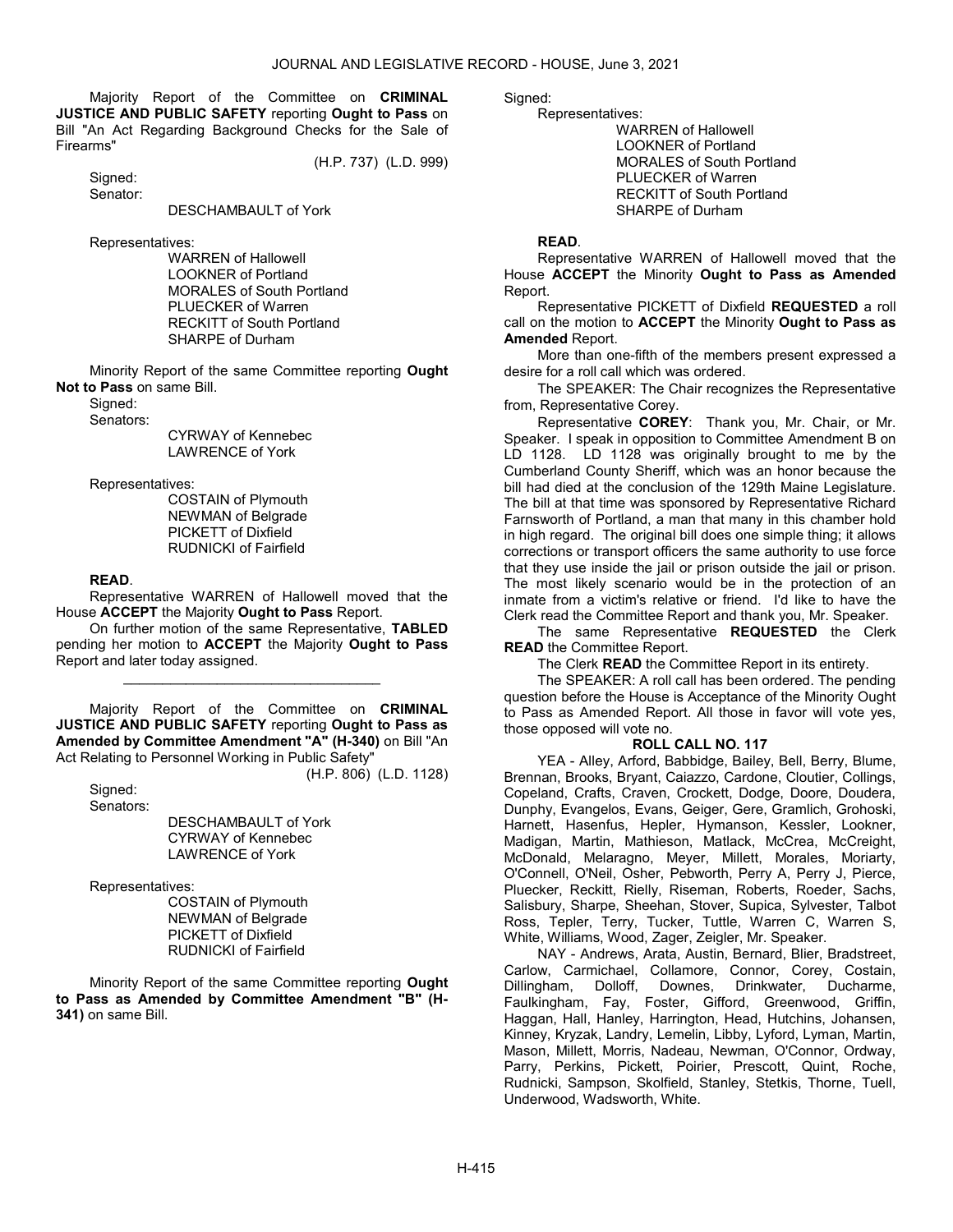ABSENT - Bickford, Cebra, Cuddy, Fecteau, Grignon, Javner, Martin, Paulhus, Stearns, Theriault.

Yes, 79; No, 62; Absent, 10; Excused, 0.

 79 having voted in the affirmative and 62 voted in the negative, with 10 being absent, and accordingly the Minority Ought to Pass as Amended Report was ACCEPTED.

 The Bill was READ ONCE. Committee Amendment "B" (H-341) was READ by the Clerk and ADOPTED.

 Under suspension of the rules the Bill was given its SECOND READING WITHOUT REFERENCE to the Committee on Bills in the Second Reading.

 Under further suspension of the rules the Bill was PASSED TO BE ENGROSSED as Amended by Committee Amendment "B" (H-341) and sent for concurrence.

\_\_\_\_\_\_\_\_\_\_\_\_\_\_\_\_\_\_\_\_\_\_\_\_\_\_\_\_\_\_\_\_\_

 By unanimous consent, all matters having been acted upon were ORDERED SENT FORTHWITH. \_\_\_\_\_\_\_\_\_\_\_\_\_\_\_\_\_\_\_\_\_\_\_\_\_\_\_\_\_\_\_\_\_

### CONSENT CALENDAR First Day

 In accordance with House Rule 519, the following items appeared on the Consent Calendar for the First Day:

 (H.P. 34) (L.D. 68) Bill "An Act To Introduce a Career and Fiscal Management Elective Course at the High School Level" Committee on **EDUCATION AND CULTURAL** AFFAIRS reporting Ought to Pass as Amended by Committee Amendment "A" (H-351)

 (H.P. 234) (L.D. 330) Bill "An Act To Prevent Accidental Overdoses by Establishing a Protocol for Prescription Drug Recovery" Committee on HEALTH AND HUMAN SERVICES reporting Ought to Pass as Amended by Committee Amendment "A" (H-348)

 (H.P. 625) (L.D. 857) Bill "An Act To Create a Municipal Grant Program To Promote Sustainable Economic<br>Development" Committee on INNOVATION, Committee on INNOVATION,<br>ECONOMIC ADVANCEMENT AND DEVELOPMENT, ECONOMIC ADVANCEMENT AND BUSINESS reporting Ought to Pass as Amended by Committee Amendment "A" (H-350)

 (H.P. 749) (L.D. 1011) Bill "An Act To Include Excluded Individuals on Insurance Cards" Committee on HEALTH COVERAGE, INSURANCE AND FINANCIAL SERVICES reporting Ought to Pass as Amended by Committee Amendment "A" (H-346)

 (H.P. 961) (L.D. 1305) Bill "An Act To Streamline Requests for Housing Assistance" Committee on HEALTH AND HUMAN SERVICES reporting Ought to Pass as Amended by Committee Amendment "A" (H-349)

 (H.P. 1034) (L.D. 1400) Bill "An Act To Protect Towing Operators Providing Emergency Assistance by Allowing the Use of a Flashing Red Light" Committee on TRANSPORTATION reporting Ought to Pass as Amended by Committee Amendment "A" (H-345)

 (H.P. 1049) (L.D. 1433) Bill "An Act To Amend the Motor Vehicle Laws" Committee on TRANSPORTATION reporting Ought to Pass as Amended by Committee Amendment "A" (H-352)

 (H.P. 1209) (L.D. 1625) Bill "An Act To Increase the Number of Lincolnville Sewer District Trustees from 3 to 5" Committee on ENERGY, UTILITIES AND TECHNOLOGY reporting Ought to Pass as Amended by Committee Amendment "A" (H-370)

 (H.P. 1233) (L.D. 1662) Bill "An Act To Update Maine's Sales Prohibition on Upholstered Furniture Treated with Flame-retardant Chemicals" Committee on ENVIRONMENT AND NATURAL RESOURCES reporting Ought to Pass as Amended by Committee Amendment "A" (H-347)

 Under suspension of the rules, Second Day Consent Calendar notification was given.

 There being no objection, the House Papers PASSED TO BE ENGROSSED as Amended and sent for concurrence. \_\_\_\_\_\_\_\_\_\_\_\_\_\_\_\_\_\_\_\_\_\_\_\_\_\_\_\_\_\_\_\_\_

 By unanimous consent, all matters having been acted upon were ORDERED SENT FORTHWITH. \_\_\_\_\_\_\_\_\_\_\_\_\_\_\_\_\_\_\_\_\_\_\_\_\_\_\_\_\_\_\_\_\_

#### REPORTS OF COMMITTEE Divided Reports

 Majority Report of the Committee on CRIMINAL JUSTICE AND PUBLIC SAFETY reporting Ought Not to Pass on Bill "An Act To Ensure the Right to Self-defense Exists outside the Home by Removing the Requirement To Retreat"

(H.P. 816) (L.D. 1138)

 Signed: Senators:

 DESCHAMBAULT of York LAWRENCE of York

Representatives:

 WARREN of Hallowell LOOKNER of Portland MORALES of South Portland PLUECKER of Warren RECKITT of South Portland SHARPE of Durham

 Minority Report of the same Committee reporting Ought to Pass as Amended by Committee Amendment "A" (H-342) on same Bill.

Signed:

Senator:

CYRWAY of Kennebec

Representatives:

 COSTAIN of Plymouth NEWMAN of Belgrade PICKETT of Dixfield RUDNICKI of Fairfield

## READ.

 Representative WARREN of Hallowell moved that the House ACCEPT the Majority Ought Not to Pass Report.

 Representative ANDREWS of Paris REQUESTED a roll call on the motion to ACCEPT the Majority Ought Not to Pass Report.

 More than one-fifth of the members present expressed a desire for a roll call which was ordered.

 The SPEAKER: The Chair recognizes the Representative from Paris, Representative Andrews.

 Representative ANDREWS: Thank you, Mr. Speaker. LD 1138 is a necessary piece of legislation to affirm our Article 1 natural rights to protect everyday Mainers from harm if they face dangerous situations outside of their domicile.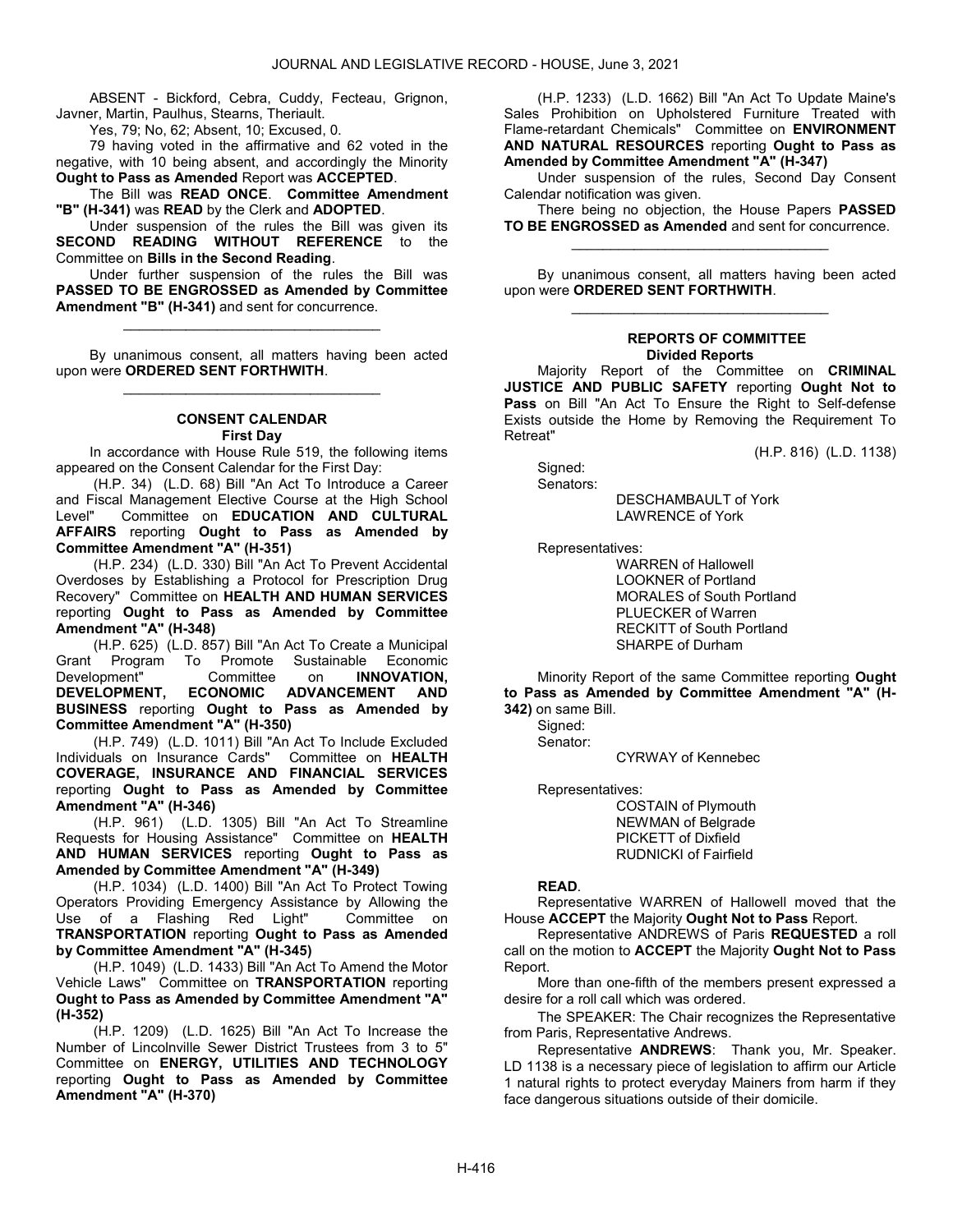Currently, Mainers who face danger outside their homes are required to retreat from the encounter, surrender their property to someone asserting a claim to it, and comply with the demand of an aggressor they are not obliged to perform. That is not a safe or rational standard and it is in clear violation of our State constitution and must be corrected.

 All Mainers have constitutional protections that guarantee their right to meet force with force, to defend their lives or the lives of others so that they can obtain safety.

 I submitted this bill for all communities of all types of people in Maine because everyone has the right to defend themselves in a place that they legally have the right to be if they face danger. Whether it's a single mom walking through a desolate parking lot late at night after second shift who meets an attacker, she has the absolute right to defend herself with a firearm. As does a father out with his family shopping at a mall when he hears the sound of gunfire break out. This recently happened in Nebraska to Scott Tafoya and his family. He corralled as many other shoppers as possible into the dress shop his wife and daughters were shopping at and drew his weapon to stand guard to defend all the innocent lives inside that store. Thankfully, he did not have to discharge his weapon. After the incident, he said; I knew if I ever pulled that out, it would truly be a life and death situation and I would deal with the consequences later.

 All people have a right to defend themselves and their loved ones and other innocents where they legally have a right to be outside their homes. This legislation would affirm that standard. LD 1138 is for every law-abiding citizen in our great State, to protect themselves and others without having to worry about the current Statute that violates their constitutional rights. In fact, LD 1138 is a bill that will serve to help protect communities that often face threats of violence for simply existing. Ermiya Fanaeian, a daughter of Iranian immigrants and an LGBTQ political organizer or the Pink Pistols, an LGBTQ firearms training club in Salt Lake City, Utah, said in a recent interview; I understood the need for the LGBTQ people to protect ourselves from people who wanted to do us serious harm. Pulse Nightclub for me was a huge pivot point to shift my understanding of what guns can do for us. Ms. Fanaeian continued in the interview; I shifted my position when an attack happened in Michigan on a black trans woman at a gas station. A group of men had violently mobbed her. I realized then that not only do we need to protect ourselves, but the exempt politicians who are calling to disarm working class Americans were doing nothing to protect her. That just made me realize that their lack of care for protecting LGBTQ Americans, and not just that, they don't want us to be able to protect ourselves.

 Simply put, LD 1138 is a bill for everyone's selfprotection, safety and empowerment. It's a bill that protects the natural rights of self-defense for all people and communities. It is necessary and must be enacted into law by the 130th Legislature to allow all communities their inherent right to self-defense. I would ask you to do the right thing and please follow my light to correct the current Statute, to bring it in line with our S`tate constitution, and make Maine a safer place for everyone, especially those in communities that might face violence for simply being who they are. Thank you for your time.

 The SPEAKER: The Chair recognizes the Representative from Hallowell, Representative Warren.

 Representative WARREN: Thank you, Mr. Speaker. Mr. Speaker, Women and Men of the House, I think I'll provide the testimony of the Criminal Law Advisory Commission. And for those of you that are new, the Criminal Law Advisory Commission is made up of Maine's judges, Maine's prosecutors, Maine's district attorneys, and this is what they say; CLAC members strongly oppose passage of LD 1138. The bill would alter Maine's law on the use of deadly force for self-defense by eliminating the duty to retreat when the person can do so with complete safety.

 Again, the obligation to retreat only arises when the person can do so with complete safety. In such a circumstance, the use of force is not necessary to avoid death or serious bodily injury. Accordingly, the underlying rationale for the use of deadly force is simply not present. CLAC members do not believe that self-defense should justify the use of deadly force when that use can be avoided with complete safety. Again, CLAC opposes and believes that the existing law, which allows you to protect yourself, is appropriate. Thank you, Mr. Speaker.

 The SPEAKER: The Chair recognizes the Representative from Dixfield, Representative Pickett.

 Representative PICKETT: Thank you, Mr. Speaker, Ladies and Gentlemen of the House. I'd like to read a couple of excerpts from a testimony as well that was given by the NRA. A duty to retreat means that a person in a public place who engaged in no illegal or aggressive conduct and is being threatened with death or serious bodily injury at the hands of a violent criminal must instantly and correctly evaluate possible escape routes and run before offering any resistance or responding in kind. A failure to comply with the duty exposes the crime victim to possible arrest, prosecution and legal liability for the unlawful using of force.

 Expecting the police to prevent all such crime is neither practically or legally justified. Courts have consistently ruled that the law enforcement officers have no enforceable obligation to protect individuals, as the judges observed in the case of Warren v. District of Columbia in 1981. The Court said without exception concluded that when a municipality or other government entity undertakes to provide public services, it assumes a duty only to the public at large and not to the individual members of the community.

 And, lastly, LD 1138 is a necessary commonsense bill that removes the duty to retreat provided an individual is where he or she is legally allowed to be. If enacted, law-abiding citizens would no longer be required to retreat before lawfully using defensive force. This bill places the risk of initiating a criminal assault or another attack back on the criminal aggressor and ensures that victims of crime who respond with appropriate defensive force while protecting themselves or their loved ones will not have to face the additional threat of criminal or civil prosecution.

 Mr. Speaker, this being in mind, we as citizens having the right to protect ourselves, if we come into that situation and we happen to be a person who carries and we use that to protect our families, who can fault us for that, and we know as we've heard from the Good Representative from Paris, it has made a difference in many lives and it will continue to do so. This is a good bill, and I ask you to follow my light and defeat the motion.

 The SPEAKER: The Chair recognizes the Representative from Pittston, Representative Hanley.

 Representative HANLEY: Thank you, Mr. Speaker. Mr. Speaker, Ladies and Gentlemen of the House, I have a question and then a comment, if I may. And the question is; is there a legal definition of complete safety?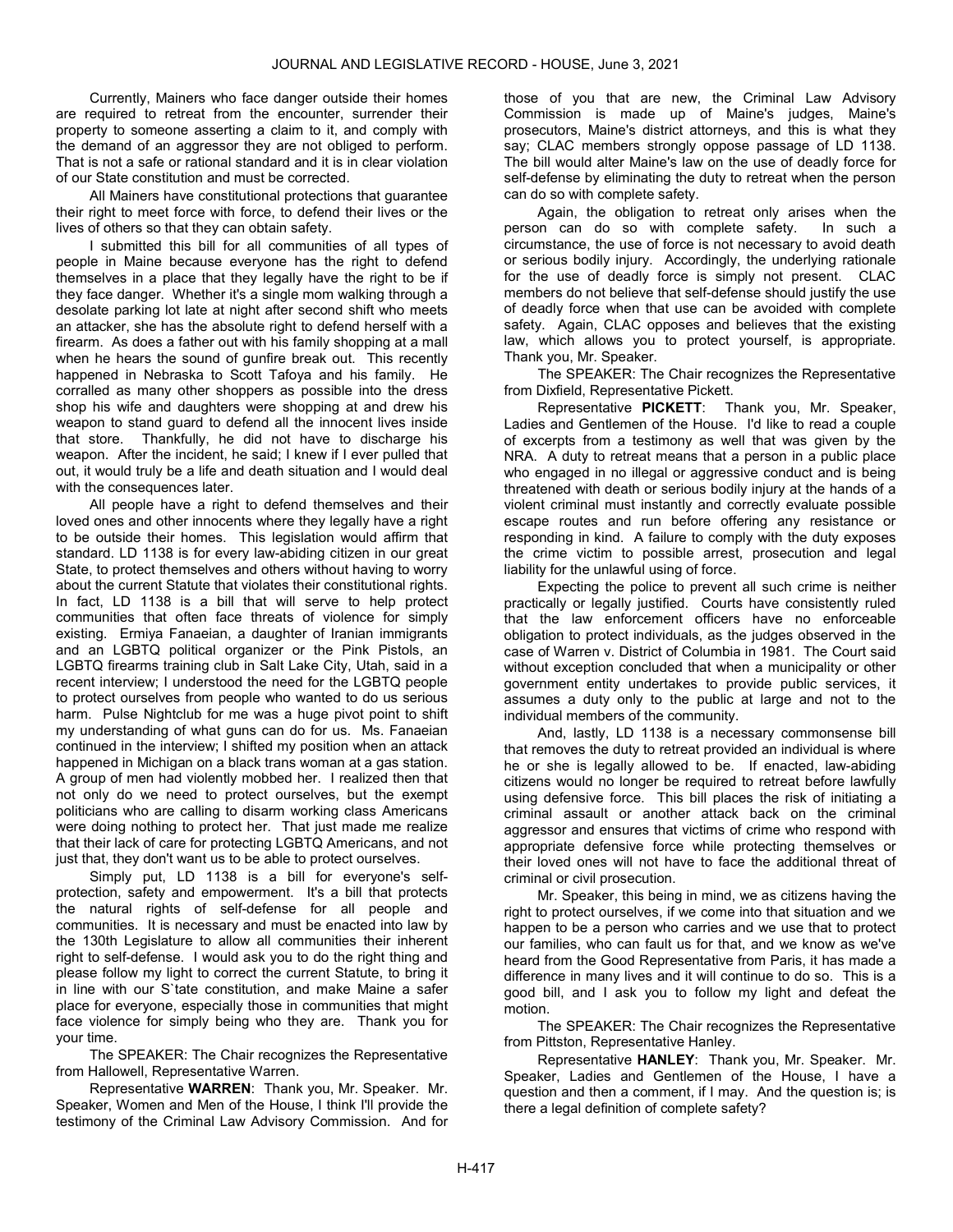The SPEAKER: The Representative from Pittston, Representative Hanley, has posed a question through the Chair to any Member who may wish to answer. The Chair recognizes the Representative from Canaan, Representative Stetkis.

 Representative STETKIS: Thank you, Mr. Speaker. Yes, this is commonsense. I have --

 The SPEAKER: The Member will defer. The Representative from Pittston had posed a question through the Chair. The Member may proceed.

 Representative HANLEY: Thank you, Mr. Speaker. It is very confusing to me that the burden of leaving is put on a totally innocent citizen. I find that a hard concept to get my mind around. And, also, as a final reminder, that when seconds count, the police are minutes away. Thank you, Mr. Speaker.

 The SPEAKER: The Chair recognizes the Representative from Canaan, Representative Stetkis.

 Representative STETKIS: Thank you, Mr. Speaker. So, yes, I have a serious issue with the argument against this commonsense self-defense law. I can just picture my wife in a life-and-death situation and she has to stand back and in a matter of possibly a split second make a decision is a lawyer or a judge going to say that I was or was not within complete safety and would I be in a situation where I could safely escape the situation as opposed to protecting myself. Completely ridiculous when you're putting an individual that's being threatened in that situation, to force them to make that decision when it comes to saving their own life. We need to pass this legislation. Please follow my light.

 The SPEAKER: The Chair recognizes the Representative from Penobscot, Representative Hutchins.

 Representative HUTCHINS: Thank you, Mr. Speaker, Ladies and Gentlemen of the House. At a shooting range three or four years ago, I met a young lady who was taking lessons on pistol shooting and, of course, a lot of other people there, and by the time she got done, she was pretty good at it. I got introduced and she and her husband have become pretty close friends of the family and so, we speak occasionally. And her reason for getting proficient with a firearm is the fact that she is a judge and leaves courtrooms sometimes late in the afternoon or in the early evening hours and her car is, you know, parked out back or that kind of thing. But that's the kind of judge we need.

 The SPEAKER: The Chair recognizes the Representative from Presque Isle, Representative Underwood.

 Representative UNDERWOOD: There are two law enforcement people on the Ought to Pass as Amended by Committee Amendment. So, there are two law enforcement people on this, or former law enforcement that are listed here on that particular side of this bill. So, vote no, I'd appreciate it to vote no on this current presented committee amendment. Thank you.

 The SPEAKER: The Chair recognizes the Representative from Hallowell, Representative Warren.

 Representative WARREN: Thank you, Mr. Speaker. Just to clear up any misunderstanding. Again, all of the scenarios that I just heard are already covered by state law, which allows you to use self-defense. So, all of those scenarios are not affected by this bill. If you are in a life-anddeath situation, you have the right of self-defense.

 This bill says that even when you aren't in a life-or-death situation, you can use a firearm against someone else. So, I think there's a little miscommunication, but hopefully that cleared it up.

 The SPEAKER: The Chair recognizes the Representative from Auburn, Representative Bickford.

 Representative BICKFORD: Thank you, Mr. Speaker. Mr. Speaker, I want to pose a question through the Chair.

The SPEAKER: The Member may proceed.

 Representative BICKFORD: Who has the burden of proof whether it's a life-or-death situation? Is it the person defending themselves or is it the person that they fire against to save their own life?

 The SPEAKER: The Representative from Auburn, Representative Bickford, has posed a question through the Chair to any Member who may wish to answer. The Chair recognizes the Representative from Dixfield, Representative Pickett.

 Representative PICKETT: Thank you, Mr. Speaker, Ladies and Gentlemen of the House. In response to the Good Representative from Hallowell, if you are in a situation where you are in danger and you choose not to retreat, it does not say go automatically to your handgun to retreat but that kind of aggression toward you could be anything from hands, on to a blunt object, to a knife, to a gun; it could be any of those things. It just says that if you happen to be carrying and you get in that situation where an aggressor is coming at you and you have to defend your own life, you have the right to do it with whatever force is necessary to do that. So, let's be clear, it doesn't give you carte blanche to just draw your gun and start shooting. That is not the way the law is written and that is not the way the law is enforced. Thank you.

 The SPEAKER: The Chair recognizes the Representative from Knox, Representative Kinney.<br>Representative KINNEY:

Thank you, Mr. Speaker, Ladies and Gentlemen of the House. I'd like to quote a few pieces of testimony on this bill.

 Quote; we the people need to not be worried about a legal restriction to defend ourselves from an attacker, unquote.

 Quote, a person fearing for their life should not have to second-guess whether it will be argued whether or not they could've run away fast enough or not, end-quote.

 Quote, I see this as a method to further safeguard one's life or the life of a loved one when faced with a potentially deadly encounter. The aggressor has no right to threaten anyone and the potential victims should be able to defend themselves, period, end-quote.

 State law does allow to be able to defend one's life and, in the Constitution, we do have that right to life and we should additionally remember we have a right to defend ourselves and additionally to defend our fellow neighbors. In fact, in 2016, right here in Augusta, in June, shortly after the constitutional carry bill was enacted, two legally-armed bystanders were able to stop a shooting incident in the Augusta Walmart parking lot. No additional shots were fired once the legally-armed citizens were there to stop this from becoming a victimed crime.

 Please follow my light and oppose the pending motion. Thank you.

 The SPEAKER: A roll call has been ordered. The pending question before the House is Acceptance of the Majority Ought Not to Pass Report. All those in favor will vote yes, those opposed will vote no.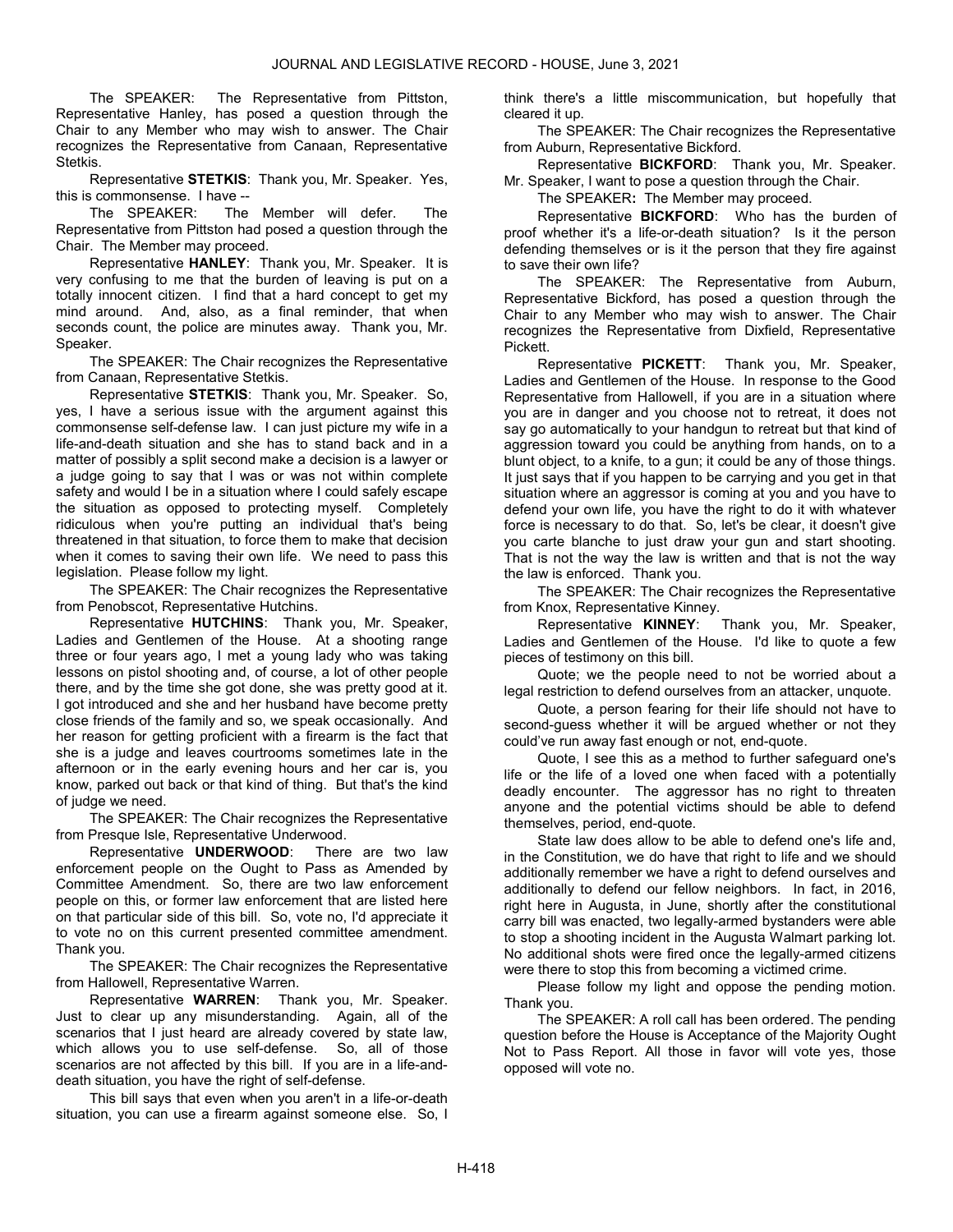### ROLL CALL NO. 118

 YEA - Alley, Arford, Babbidge, Bailey, Bell, Berry, Blume, Brennan, Brooks, Bryant, Caiazzo, Cardone, Cloutier, Collings, Copeland, Crafts, Craven, Crockett, Cuddy, Dodge, Doore, Doudera, Dunphy, Evangelos, Evans, Fay, Geiger, Gere, Gramlich, Grohoski, Harnett, Hasenfus, Hepler, Hymanson, Kessler, Lookner, Madigan, Martin, Mathieson, Matlack, McCrea, McCreight, McDonald, Melaragno, Meyer, Millett, Morales, Moriarty, O'Connell, O'Neil, Osher, Pebworth, Perry A, Perry J, Pierce, Pluecker, Reckitt, Rielly, Roberts, Roeder, Sachs, Salisbury, Sharpe, Sheehan, Stover, Supica, Sylvester, Talbot Ross, Tepler, Terry, Tucker, Warren C, Warren S, White, Williams, Wood, Zager, Zeigler, Mr. Speaker.

 NAY - Andrews, Arata, Austin, Bernard, Bickford, Blier, Bradstreet, Carlow, Carmichael, Connor, Corey, Costain, Dillingham, Dolloff, Downes, Drinkwater, Ducharme, Faulkingham, Fecteau, Foster, Gifford, Greenwood, Griffin, Hall, Hanley, Harrington, Head, Hutchins, Johansen, Kinney, Kryzak, Landry, Lemelin, Libby, Lyford, Lyman, Martin, Mason, Millett, Morris, Nadeau, Newman, O'Connor, Ordway, Parry, Perkins, Pickett, Poirier, Prescott, Quint, Riseman, Roche, Rudnicki, Sampson, Skolfield, Stanley, Stetkis, Thorne, Tuell, Underwood, Wadsworth, White.

 ABSENT - Cebra, Collamore, Grignon, Haggan, Javner, Martin, Paulhus, Stearns, Theriault, Tuttle.

Yes, 79; No, 62; Absent, 10; Excused, 0.

 79 having voted in the affirmative and 62 voted in the negative, with 10 being absent, and accordingly the Majority Ought Not to Pass Report was ACCEPTED and sent for concurrence.

\_\_\_\_\_\_\_\_\_\_\_\_\_\_\_\_\_\_\_\_\_\_\_\_\_\_\_\_\_\_\_\_\_

Majority Report of the Committee on CRIMINAL JUSTICE AND PUBLIC SAFETY reporting Ought Not to Pass on Bill "An Act To Restrict Maine Law Enforcement Participation in Federal Firearm Confiscation or Buy-back Programs without Legislative Approval"

 Signed: Senators: (H.P. 857) (L.D. 1179)

 DESCHAMBAULT of York LAWRENCE of York

Representatives:

 WARREN of Hallowell LOOKNER of Portland MORALES of South Portland PLUECKER of Warren RECKITT of South Portland SHARPE of Durham

 Minority Report of the same Committee reporting Ought to Pass as Amended by Committee Amendment "A" (H-319) on same Bill.

Signed:

Senator:

CYRWAY of Kennebec

Representatives:

 COSTAIN of Plymouth NEWMAN of Belgrade PICKETT of Dixfield RUDNICKI of Fairfield

READ.

 Representative WARREN of Hallowell moved that the House ACCEPT the Majority Ought Not to Pass Report.

 The SPEAKER: The Chair recognizes the Representative from Windham, Representative Corey.

 Representative COREY: Thank you, Mr. Speaker, Men and Women of the House. I'm speaking in opposition to the pending motion. LD 1179 seeks to provide Maine with autonomy and choice in partnering with the federal government in confiscation or buy-back programs targeting firearms and ammunition magazines legally owned by Mainers today. For Maine's law enforcement officers and agencies to participate in these federal programs, both of Maine's legislative chambers and the Chief Executive would have to agree. This bill does not prevent the federal government from enforcing laws within Maine, it simply asserts that the Maine Legislature will have a say in how our law enforcement resources are used while engaging in federal firearm confiscation and buy-back programs.

 Maine has a longstanding tradition of safe and responsible firearm ownership. With that, we are continually ranked as the safest state in the nation, with the lowest violent crime rate and a very low property crime rate. Mainers have always been free to purchase and own all federally legal firearms and ammunition magazines to date, so, they have become commonplace in gun owner homes and safes.

 Maine's Constitution is quite explicit, protecting our rights to own firearms. Article I, Section 16, reads to keep and bear arms, every citizen has a right to keep and bear arms and this right shall never be questioned. It's not without precedent for Maine to disallow state law enforcement from participating in federal activities that harm the liberties of Mainers. In 1855, our Legislature passed and the Chief Excutive signed Chapter 182, captioned An Act to Further Protect Personal Liberty. This law prohibited Maine's judges and courts, officers, facilities, and law enforcement from participating in giving any assistance or otherwise facilitating the activities of slave catchers operating under the federal fugitive slave law while at the same time expressly not obstructing federal officers from acting under that law. The penalties for violating this law were severe at the time; a \$1,000 fine or a year in jail.

 Maine's Legislature would be able to decide if we want our law enforcement involved in participating with the federal government in programs aimed at criminalizing lawful firearm ownership today. Moreover, do we really want to devote state resources to schemes that may not comport with the Maine or U.S. Constitution without our oversight? Join me in defeating this motion. Thank you.

 Representative PICKETT of Dixfield REQUESTED a roll call on the motion to ACCEPT the Majority Ought Not to Pass Report.

 More than one-fifth of the members present expressed a desire for a roll call which was ordered.

 The SPEAKER: A roll call has been ordered. The pending question before the House is Acceptance of the Majority Ought Not to Pass Report. All those in favor will vote yes, those opposed will vote no.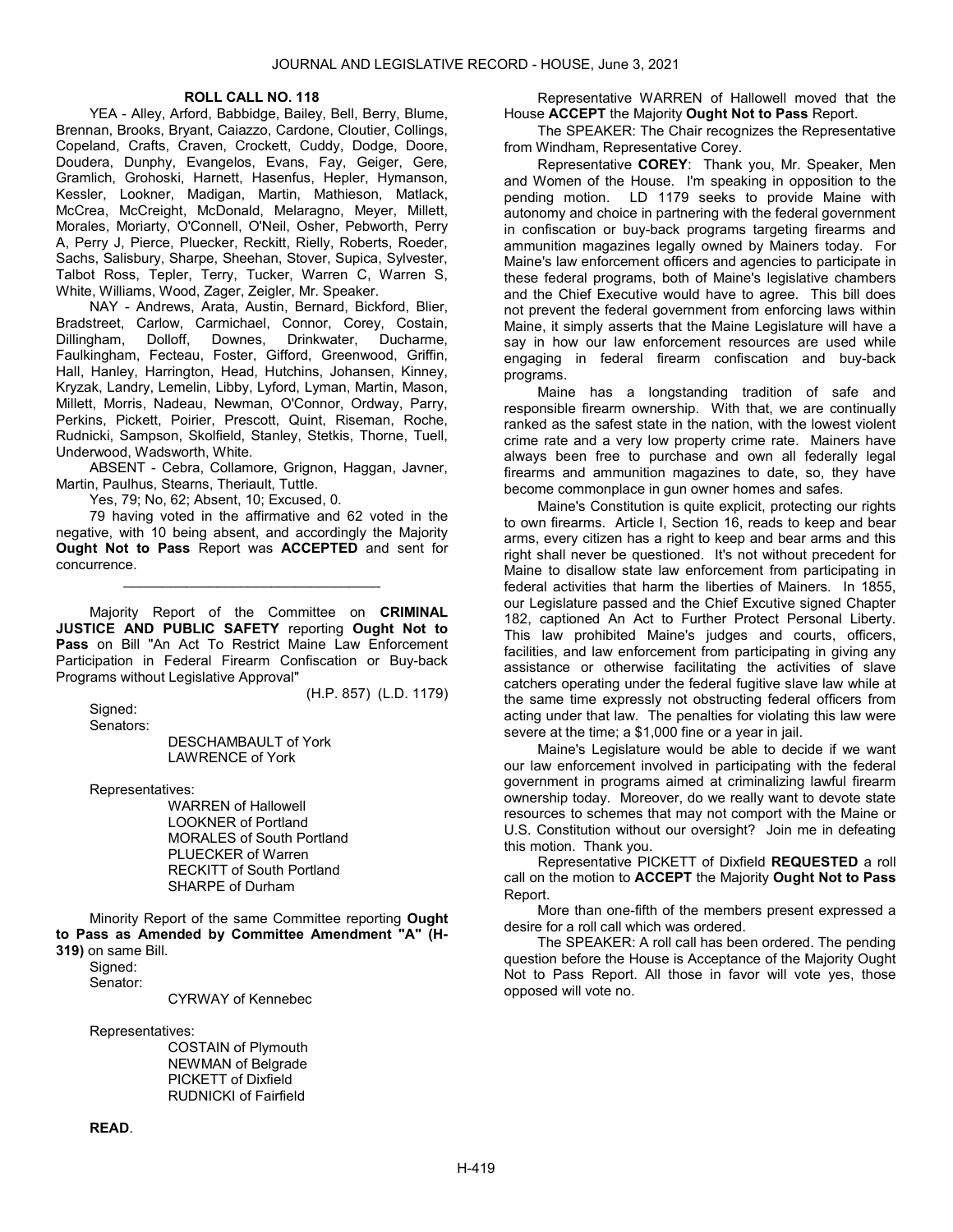### ROLL CALL NO. 119

 YEA - Alley, Arford, Babbidge, Bailey, Bell, Berry, Blume, Brennan, Brooks, Bryant, Caiazzo, Cardone, Cloutier, Collings, Copeland, Crafts, Craven, Crockett, Cuddy, Dodge, Doore, Doudera, Dunphy, Evangelos, Evans, Fay, Geiger, Gere, Gramlich, Grohoski, Harnett, Hasenfus, Hepler, Hymanson, Kessler, Lookner, Madigan, Martin, Mathieson, Matlack, McCrea, McCreight, McDonald, Melaragno, Meyer, Millett, Morales, Moriarty, O'Connell, O'Neil, Osher, Pebworth, Perry A, Perry J, Pierce, Pluecker, Reckitt, Rielly, Riseman, Roberts, Roeder, Sachs, Salisbury, Sharpe, Sheehan, Stover, Supica, Sylvester, Talbot Ross, Tepler, Terry, Tucker, Tuttle, Warren, White, Williams, Wood, Zager, Zeigler, Mr. Speaker.

 NAY - Andrews, Arata, Austin, Bernard, Bickford, Blier, Bradstreet, Carlow, Carmichael, Collamore, Connor, Corey, Costain, Dillingham, Dolloff, Downes, Drinkwater, Ducharme, Faulkingham, Fecteau, Foster, Gifford, Greenwood, Griffin, Haggan, Hall, Hanley, Harrington, Head, Hutchins, Johansen, Kinney, Kryzak, Landry, Lemelin, Libby, Lyford, Lyman, Martin, Mason, Millett, Morris, Nadeau, Newman, O'Connor, Ordway, Parry, Perkins, Pickett, Poirier, Prescott, Quint, Roche, Rudnicki, Sampson, Skolfield, Stanley, Stetkis, Thorne, Tuell, Underwood, Wadsworth, Warren, White.

 ABSENT - Cebra, Grignon, Javner, Martin, Paulhus, Stearns, Theriault.

Yes, 80; No, 64; Absent, 7; Excused, 0.

 80 having voted in the affirmative and 64 voted in the negative, with 7 being absent, and accordingly the Majority Ought Not to Pass Report was ACCEPTED and sent for concurrence.

\_\_\_\_\_\_\_\_\_\_\_\_\_\_\_\_\_\_\_\_\_\_\_\_\_\_\_\_\_\_\_\_\_

Majority Report of the Committee on CRIMINAL JUSTICE AND PUBLIC SAFETY reporting Ought to Pass as Amended by Committee Amendment "A" (H-293) on Bill "An Act To Provide Safe Gear for Female Firefighters"

(H.P. 1056) (L.D. 1440)

 Signed: Senator:

DESCHAMBAULT of York

Representatives:

 WARREN of Hallowell COSTAIN of Plymouth LOOKNER of Portland MORALES of South Portland PLUECKER of Warren RECKITT of South Portland SHARPE of Durham

 Minority Report of the same Committee reporting Ought Not to Pass on same Bill.

Signed:

Senator:

CYRWAY of Kennebec

Representatives:

 NEWMAN of Belgrade PICKETT of Dixfield RUDNICKI of Fairfield

READ.

 On motion of Representative WARREN of Hallowell, the Majority Ought to Pass as Amended Report was ACCEPTED.

 The Bill was READ ONCE. Committee Amendment "A" (H-293) was READ by the Clerk and ADOPTED.

 Under suspension of the rules the Bill was given its SECOND READING WITHOUT REFERENCE to the Committee on Bills in the Second Reading.

 Under further suspension of the rules the Bill was PASSED TO BE ENGROSSED as Amended by Committee Amendment "A" (H-293) and sent for concurrence.

\_\_\_\_\_\_\_\_\_\_\_\_\_\_\_\_\_\_\_\_\_\_\_\_\_\_\_\_\_\_\_\_\_

 Majority Report of the Committee on EDUCATION AND CULTURAL AFFAIRS reporting Ought Not to Pass on Bill "An Act To Create Fairness in the Treatment of Students by Retaining Students with Certain Vaccine Exemptions"

(H.P. 62) (L.D. 96)

 Signed: Senators:

 RAFFERTY of York DAUGHTRY of Cumberland

Representatives:

 BRENNAN of Portland CROCKETT of Portland DODGE of Belfast McCREA of Fort Fairfield MILLETT of Cape Elizabeth ROCHE of Wells SALISBURY of Westbrook

 Minority Report of the same Committee reporting Ought to Pass on same Bill.

Signed: Senator:

WOODSOME of York

Representatives:

 LYMAN of Livermore Falls SAMPSON of Alfred STEARNS of Guilford

### READ.

 Representative BRENNAN of Portland moved that the House ACCEPT the Majority Ought Not to Pass Report.

 Representative DILLINGHAM of Oxford REQUESTED a roll call on the motion to **ACCEPT** the the Majority **Ought Not** to Pass Report.

 More than one-fifth of the members present expressed a desire for a roll call which was ordered.

 The SPEAKER: A roll call has been ordered. The pending question before the House is Acceptance of the Majority Ought Not to Pass Report. All those in favor will vote yes, those opposed will vote no.

# ROLL CALL NO. 120

 YEA - Arford, Babbidge, Bailey, Bell, Berry, Blume, Brennan, Brooks, Bryant, Caiazzo, Cardone, Cloutier, Collings, Copeland, Crafts, Craven, Crockett, Cuddy, Dillingham, Dodge, Doore, Doudera, Dunphy, Evangelos, Evans, Fay, Fecteau, Geiger, Gere, Gramlich, Grohoski, Harnett, Hasenfus, Hepler, Hymanson, Kessler, Landry, Lookner, Madigan, Martin J, Martin R, Mathieson, Matlack, McCrea, McCreight, McDonald, Melaragno, Meyer, Millett, Morales, Moriarty, O'Connell, O'Neil, Osher, Pebworth, Perry A, Perry J, Pierce, Reckitt, Rielly, Riseman, Roberts, Roche, Roeder, Sachs,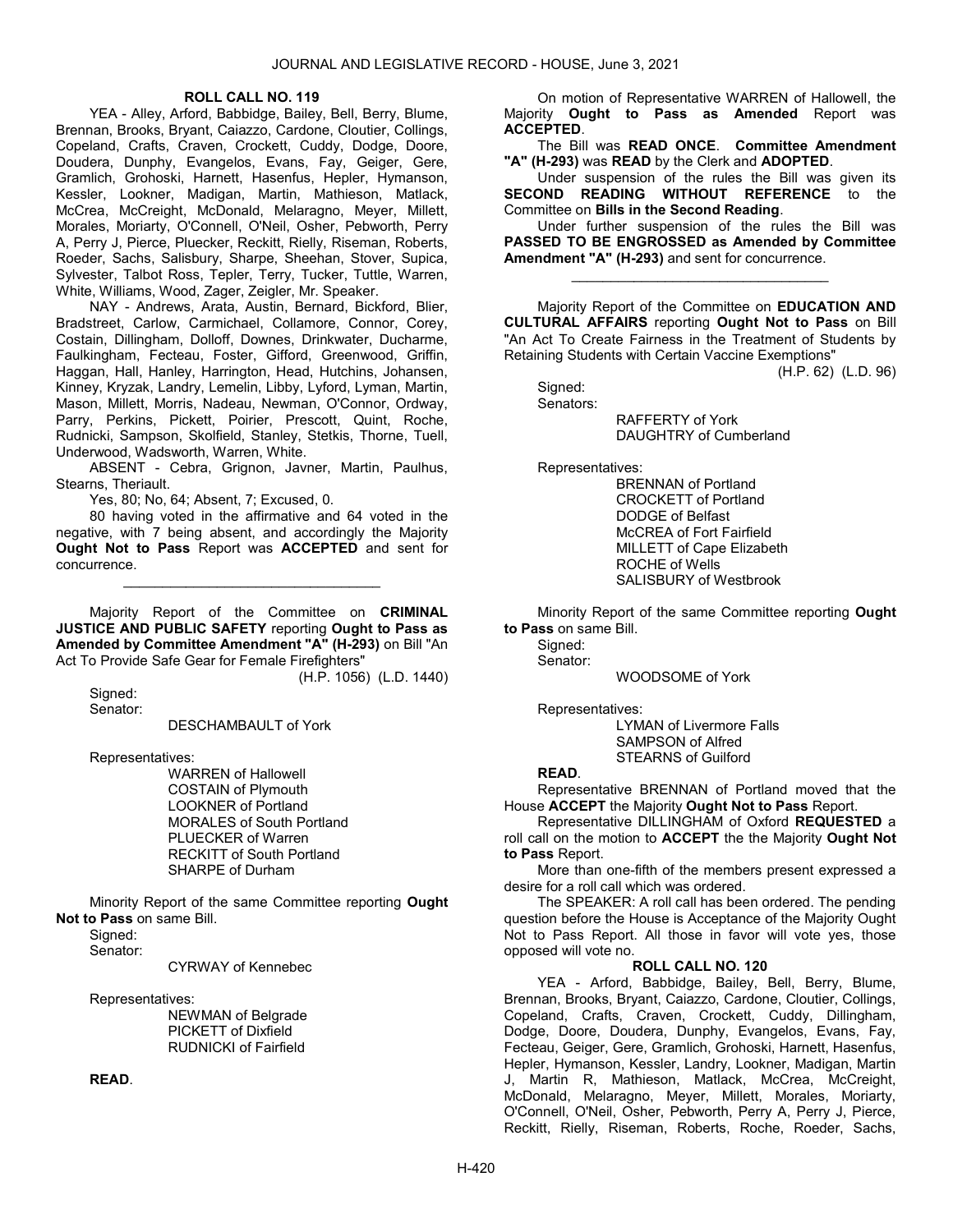Salisbury, Sharpe, Sheehan, Stover, Supica, Sylvester, Talbot Ross, Tepler, Terry, Tucker, Tuttle, Warren, White, Williams, Wood, Zager, Zeigler, Mr. Speaker.

 NAY - Alley, Andrews, Arata, Austin, Bernard, Bickford, Blier, Bradstreet, Carlow, Carmichael, Collamore, Connor, Corey, Costain, Dolloff, Downes, Drinkwater, Ducharme, Faulkingham, Foster, Gifford, Greenwood, Griffin, Haggan, Hall, Hanley, Harrington, Head, Hutchins, Johansen, Kinney, Kryzak, Lemelin, Libby, Lyford, Lyman, Mason, Millett, Morris, Nadeau, Newman, O'Connor, Ordway, Parry, Perkins, Pickett, Pluecker, Poirier, Prescott, Quint, Rudnicki, Sampson, Skolfield, Stanley, Stetkis, Thorne, Tuell, Underwood, Wadsworth, Warren, White.

 ABSENT - Cebra, Grignon, Javner, Martin, Paulhus, Stearns, Theriault.

Yes, 83; No, 61; Absent, 7; Excused, 0.

 83 having voted in the affirmative and 61 voted in the negative, with 7 being absent, and accordingly the Majority Ought Not to Pass Report was ACCEPTED.

 On motion of Representative DILLINGHAM of Oxford, the House **RECONSIDERED** its action whereby the Majority Ought Not to Pass Report was ACCEPTED.

 The SPEAKER: The Chair recognizes the Representative from Winter Harbor, Representative Faulkingham.

 Representative FAULKINGHAM: Thank you, Mr. Speaker and thank you, Representative from Oxford, for the reconsideration on this bill.

 This bill serves one purpose and one purpose only. The purpose of this bill is to keep kids in school. Current law allows a student covered by an individual education plan who elected philosophical or religious exemption from immunization on or before September 1, 2021, to continue to attend school after September 1, 2021, without being immunized as long as certain statements regarding acknowledgment of the risk and benefits associated with the choice to immunize are provided.

 This bill extends an exemption to any student who elected a philosophical or a religious exemption from immunization on or before September 1, 2021. This bill makes no changes to the law that was passed last session. This bill is a simple matter of fairness that will allow kids in school now to complete their education with their classmates. This is just not right to change the rules on people who have made life-long commitments to our State and our communities. When families set roots in a community, these are life-long commitments. They buy a home, settle into careers, they enroll children in school that they will spend the next 13 years attending. These children have made friends, built relationships, gained school pride and consider where they live their home. It would be immoral to kick them out.

 This bill does not put vaccine rates at risk. After extensive testimony last year from both proponents and opponents of the bill that was passed, we know that the statewide vaccination rate is over 95% and actually higher when you look at the grade levels above kindergarten. The vaccinated rate will only increase more every year as this group of children with an exemption age out.

 Maine schools can't afford to lose these children and the State of Maine can't afford to lose these families.

 I live in a rural area and we have a small school district, RSU 24. My school district had 125 students unenroll this year. If the State uses the standard reimbursement formula, my tiny school district stands to lose \$500,000 in state reimbursement funding. This is more than just a large amount, this is catastrophic. It amounts to removing 10 or more teachers from the classrooms.

 Maine has 185,000 students in 617 schools. Only 8,000 students aren't fully vaccinated. But regardless of the reasons for this year's withdrawal, one thing is clear; parents have proven that they are willing to homeschool their children when they are left without options.

 Members of the Body, I ask you to search your heart and allow these students to finish their education with their friends and classmates. These years are so important in a young person's development, both educationally and socially. Please decide not to rob them of their school experience.

 The SPEAKER: The Chair recognizes the Representative from Wales, Representative Greenwood.

 Representative GREENWOOD: Thank you, Mr. Speaker, Ladies and Gentlemen of the House. I rise in opposition to the current motion and I'd like to; if I can retain my composure, I would like to address the Body.

 For anybody who was in the 127th Legislature with me, you had the opportunity to meet my three children. One of my children nearly died as a result of a vaccination. He was hospitalized for nearly 10 days. A couple years later, when we registered him for prekindergarten, we were encouraged to try again, maybe it's just a fluke. Having done all the research on vaccinations and their effectiveness and safety, etcetera, we made the decision to try again.

 My child had a severe and adverse reaction. However, we had gone above and beyond and asked our medical professional to provide us with a single-dose vaccination as an option and that's what we believed we were putting in our child. With that second reaction, it was later determined that it was not from a single-dose vaccination, it was from the multi-dose.

 I, as a parent, am not willing to risk my child's life, but I don't have the financial means to homeschool my child. I don't have the financial means to put my child in a private school, Mr. Speaker.

 My children have all three been enrolled in our school district. It breaks my heart that my next-year junior will not be able to attend public school to finish his career. I spoke with our health care professional and they said they're not really interested in doing medical exemptions because of all the paperwork that goes with it.

 But, Mr. Speaker, I don't know what I'm going to do, but I've got three kids enrolled in public school, who love their school district, are all well within the school district, my oldest has been an honor roll student up through the pandemic last year, this has been a challenge, this last year, but our school board is indicating that they are going to reopen schools but I got a letter from the superintendent that says without this qualification, I won't be able to put my kids back in school.

 I'm not here to debate the law, I'm here to debate the bill that the Good Representative from Winter Harbor put forward to allow students who are currently enrolled in public school to continue their education. Thank you, Mr. Speaker.

 Representative DILLINGHAM of Oxford REQUESTED a roll call on the motion to ACCEPT the Majority Ought Not to Pass Report.

 More than one-fifth of the members present expressed a desire for a roll call which was ordered.

 The SPEAKER: A roll call has been ordered. The pending question before the House is Acceptance of the Majority Ought Not to Pass Report. All those in favor will vote yes, those opposed will vote no.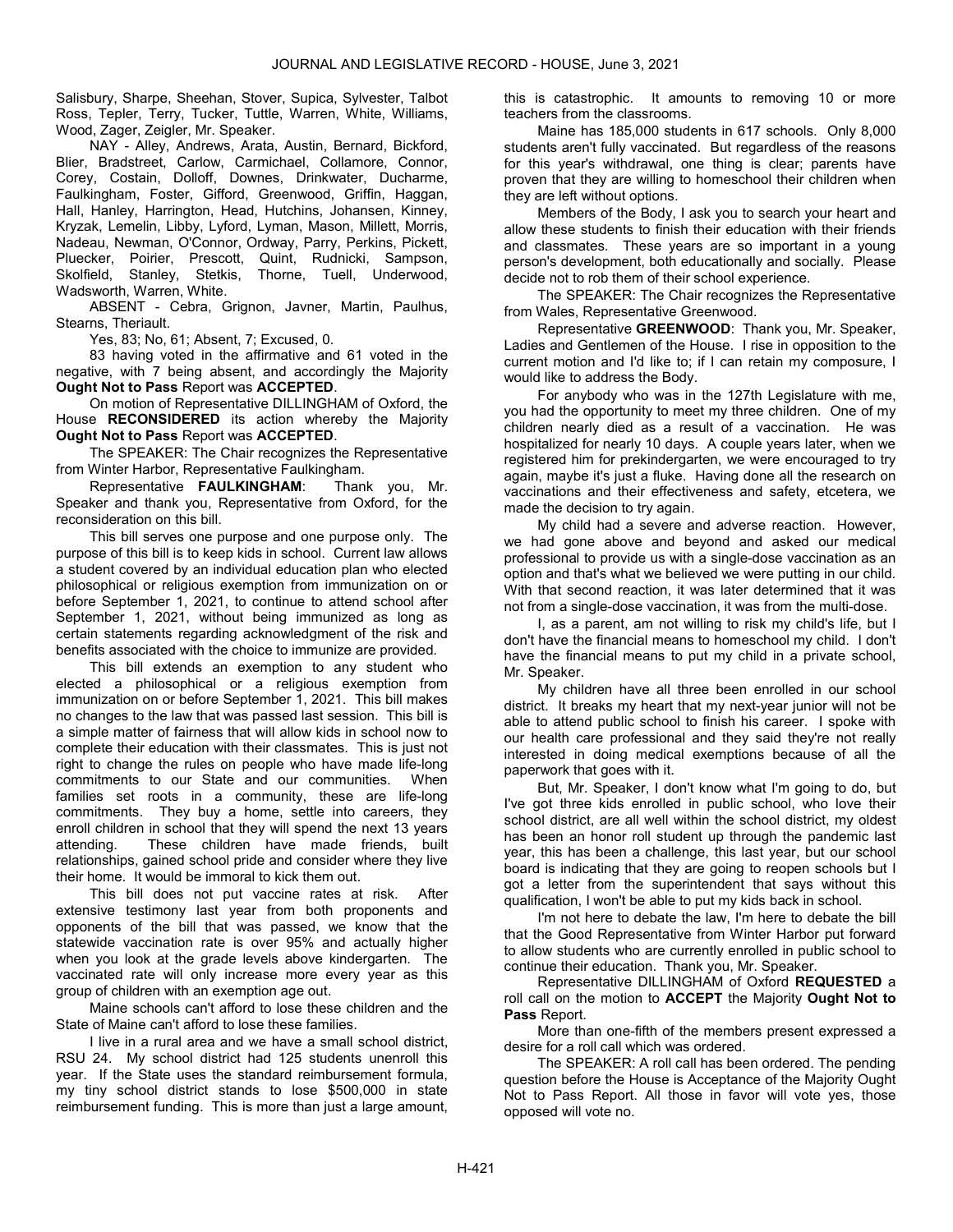#### ROLL CALL NO. 121

 YEA - Arford, Babbidge, Bailey, Bell, Berry, Blume, Brennan, Brooks, Bryant, Caiazzo, Cardone, Cloutier, Collings, Copeland, Crafts, Craven, Crockett, Cuddy, Dodge, Doore, Doudera, Dunphy, Evangelos, Evans, Fay, Geiger, Gere, Gramlich, Grohoski, Harnett, Hasenfus, Hepler, Hymanson, Kessler, Lookner, Madigan, Martin J, Martin R, Mathieson, Matlack, McCrea, McCreight, McDonald, Melaragno, Meyer, Millett, Morales, Moriarty, O'Connell, O'Neil, Osher, Pebworth, Perry, Pierce, Reckitt, Rielly, Roberts, Roeder, Sachs, Salisbury, Sharpe, Sheehan, Stover, Supica, Sylvester, Talbot Ross, Tepler, Terry, Tucker, Tuttle, Warren, White, Williams, Wood, Zager, Zeigler, Mr. Speaker.

 NAY - Alley, Andrews, Arata, Austin, Bernard, Bickford, Blier, Bradstreet, Carlow, Carmichael, Collamore, Connor, Corey, Costain, Dillingham, Dolloff, Downes, Drinkwater,<br>Ducharme, Faulkingham, Fecteau, Foster, Gifford, Ducharme, Faulkingham, Fecteau, Foster, Gifford, Greenwood, Griffin, Haggan, Hall, Hanley, Harrington, Head, Hutchins, Johansen, Kinney, Kryzak, Landry, Lemelin, Libby, Lyford, Lyman, Mason, Millett, Morris, Nadeau, Newman, O'Connor, Ordway, Parry, Perkins, Perry, Pickett, Pluecker, Poirier, Prescott, Quint, Riseman, Roche, Rudnicki, Sampson, Skolfield, Stanley, Stetkis, Thorne, Tuell, Underwood, Wadsworth, Warren, White.

 ABSENT - Cebra, Grignon, Javner, Martin, Paulhus, Stearns, Theriault.

Yes, 77; No, 67; Absent, 7; Excused, 0.

 77 having voted in the affirmative and 67 voted in the negative, with 7 being absent, and accordingly the Majority Ought Not to Pass Report was ACCEPTED and sent for concurrence.

\_\_\_\_\_\_\_\_\_\_\_\_\_\_\_\_\_\_\_\_\_\_\_\_\_\_\_\_\_\_\_\_\_

 Majority Report of the Committee on EDUCATION AND CULTURAL AFFAIRS reporting Ought Not to Pass on Bill "An Act To Promote School Attendance by Exempting Virtual Public Charter School and Private School Students from Immunization Requirements"

(H.P. 112) (L.D. 156)

 Signed: Senators:

 RAFFERTY of York DAUGHTRY of Cumberland

Representatives:

 BRENNAN of Portland CROCKETT of Portland DODGE of Belfast McCREA of Fort Fairfield MILLETT of Cape Elizabeth SALISBURY of Westbrook

 Minority Report of the same Committee reporting Ought to Pass as Amended by Committee Amendment "A" (H-304) on same Bill.

 Signed: Senator:

WOODSOME of York

Representatives:

 LYMAN of Livermore Falls ROCHE of Wells SAMPSON of Alfred STEARNS of Guilford

#### READ.

 Representative BRENNAN of Portland moved that the House ACCEPT the Majority Ought Not to Pass Report.

 Representative DRINKWATER of Milford REQUESTED a roll call on the motion to ACCEPT the Majority Ought Not to Pass Report.

 More than one-fifth of the members present expressed a desire for a roll call which was ordered.

 The SPEAKER: The Chair recognizes the Representative from Milford, Representative Drinkwater.

 Representative DRINKWATER: Thank you, Mr. Speaker. I just heard a gut-wrenching testimony, I'm sorry. I feel sympathy for everybody that's had to go through a situation like that.

 I had the pleasure of serving on Education in the 129th and we had that bill come before us, Mr. Speaker, and I'm not going to reiterate that bill. It was just heart wrenching to hear the stories. So, I'd like to start out my testimony, Mr. Speaker, by a couple of quotes that I heard in Labor and Housing.

 Quote; imagine parents having to juggle taking time off to help their children with remote learning when schools and daycares were shuttered.

 Quote; as lawmakers, it is our duty to help improve the lives of our fellow Mainers. If we truly care about workers, our families and our seniors, our policies ought to reflect them, end-quote.

 Now, one would think that this is testimony given before the Education Committee. But, no, these quotes were presented by the Good Senator from Brunswick and the Good Representative from Cape Elizabeth to the Labor and Housing Committee. LD 156 asked the Education Committee to listen to the words of Mainers and how they are struggling to keep their children in school. Listen to the children who testified about wanting to stay in school with their friends.

 Little Samuel, age 13, quote; he doesn't want to continue to be homeschooled but wants to go back to Riley because his friends are there. Little Vivian, age 10; she misses her friends, she wants to be with them, end-quote. I could go on and on with the different testimonies about what parents and kids have learned from attending school through Zoom. Elizabeth Chadlow said it best, and I quote; parents who decided to vaccinate their children starting in March of 2020, just as the pandemic started, soon found their pediatrician's office closed. We should extend to those Mainers, extra time to comply. After all, we extended and showed flexibility because of the pandemic. Lessons learned from this pandemic; number one, children need to be schooled for a host of reasons. They do better academically; socially. They need mentoring, positive reinforcement, physical education, a dependable meal, and a hug once in a while, and sports.

 No matter how hard we try, Mr. Speaker, we cannot sterilize the classroom. When the school year starts in September, children with IEPs can still get a medical exemption, thus once again proving that the school cannot be sterilized. LD 156 asks the Education Committee to seek an opinion on Article VIII, Section 1, of the Maine Constitution, which states that, and I quote; A general diffusion of the advantages of education being essential to the preservation of the rights and liberties of the people; to promote this important object, the Legislature are authorized and it shall be their duty to require, the several towns to make suitable provision, at their own expense, for the support and maintenance of public schools, end-quote.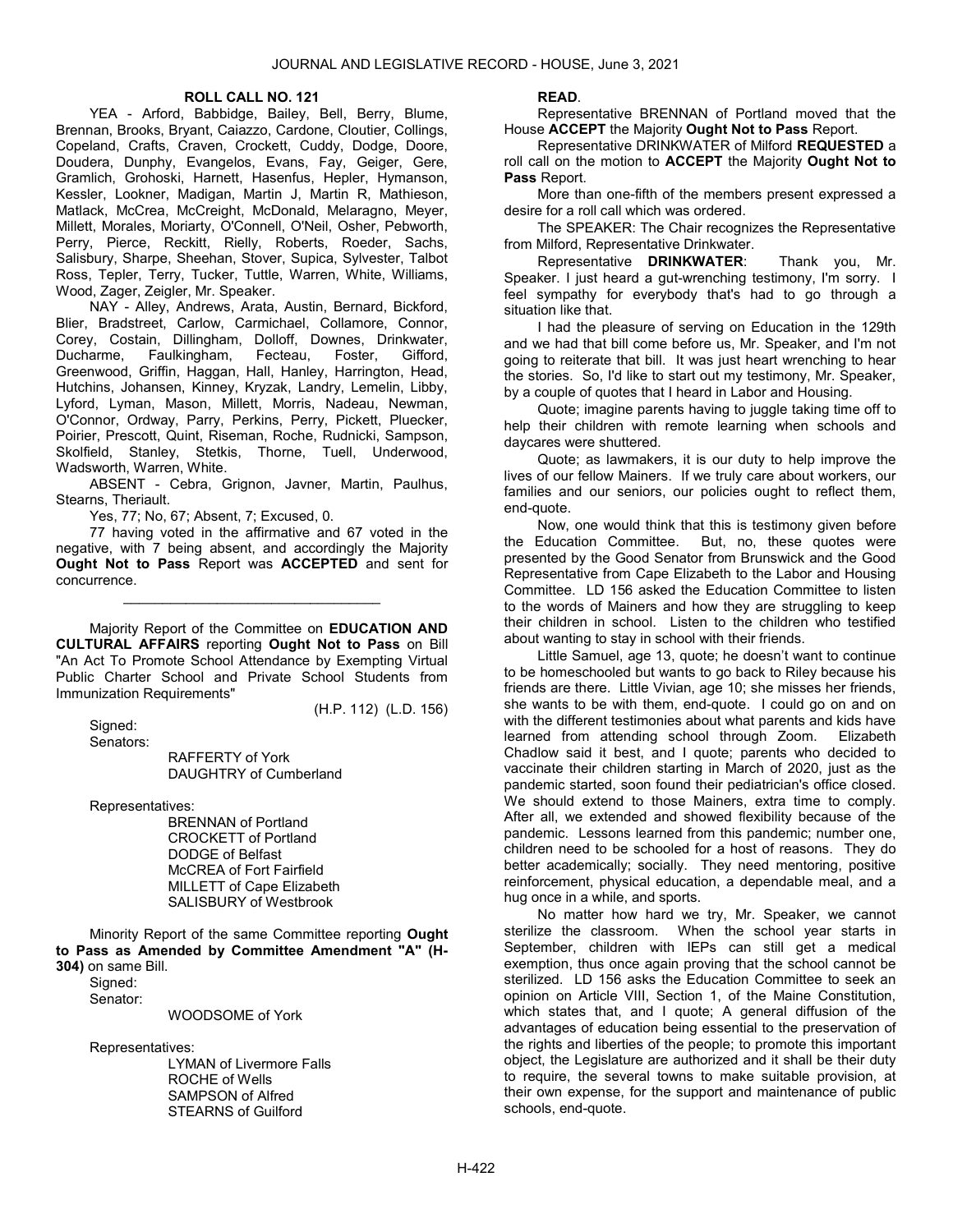What does this mean? To me, the simple reading is that our schools are required to provide a free and appropriate education. This fall, superintendents will be asked by the parents that cannot send their children to school to provide tutors. There isn't enough money to fund tutoring to the thousands of children that will be denied entrance this September. Remember, schools are provided state funds based on school enrollment and school will see reduction in those funds.

 Secondly, the committee was asked to seek an opinion about the vaccination requirements for private religious schools. Those schools take zero dollars from the State. Bangor Baptist Church v. State of Maine, 1982, and I quote; a federal judge ruled that the Maine State Department of Education overstepped its legal authority by threatening to close Christian schools that refused to comply with state requirements for private schools.

 Mr. Speaker, I'm not a lawyer, but that is black-letter law. There are 26 private religious schools in Maine with hundreds of students. What are we to tell them? As lawmakers, it is our duty to help improve the lives of our fellow Mainers. My hope for the Education Committee was that it would seek advice from the Attorney General's Office. Sadly, my hopes were dashed when I saw that a workshop was scheduled one week from the public hearing. Bear in mind that LD 156 was presented to the House on January 21st.

 I reached out to the Chief Executive Officer through email. I called and left a message for her Chief of Staff, Jeremy Kennedy, on April 29th. To this day, the open-door policy is closed.

 An argument was made by those opponents to LD 156 that the voters have spoken in March of 2020 by 72% of the voters, and that is the will of the people. Those who have served previously in this Body remember that the will of the people in November of 2003 was to fund education at 55%. Are we there yet? No, but we're close.

 June 2010, Maine voters turned down a tax increase proposed by the Chief Executive Officer, Governor Baldacci. The voters wanted to keep sales tax at 5%. It is now 5.5%.

 Bangor Daily News headline, March 2, 2017, Mr. Speaker; Legislative Tampering with Minimum Wage Ignores the Will of Maine Voters, end-quote.

 In closing, I'd like to read a resolve that was passed in this Body that we, the Members of the 129th, now assembled in the second regular session, on behalf of the people we represent, take this opportunity to support putting the interests of children first in all legislation we vote that is related to public education. Thank you, Mr. Speaker, I conclude my remarks.

 The SPEAKER: The Chair recognizes the Representative from Stonington, and inquires why she rises.

 Representative McDONALD: Mr. Speaker, Point of Order. Thank you, Mr. Speaker. The comments of the Good Representative are questioning the motivations of a Member of the Legislature.

 On POINT OF ORDER, Representative McDONALD of Stonington objected to the comments of Representative DRINKWATER of Milford because he was questioning the motives of other members of the House.

 The SPEAKER: The Chair will provide a general reminder about not questioning the motives of other members.

 The Chair reminded all members that it was inappropriate to question the motives of other members of the House.

 The SPEAKER: The Chair recognizes the Representative from Dixfield, Representative Pickett.

 Representative PICKETT: Thank you, Mr. Speaker. I'd like to pose a question to the Speaker, if I may.

The SPEAKER: The Member may proceed.

 Representative PICKETT: Thank you, Mr. Speaker. The question is to anyone who can answer it or would like to answer it. What is the risk to fully-vaccinated students from attending school with an unvaccinated student? Thank you, Mr. Speaker.

 The SPEAKER: The Representative from Dixfield, Representative Pickett has posed a question to any member who may care to respond. Seeing none, a roll call has been ordered. The pending question before the House is Acceptance of the Majority Ought Not to Pass Report. All those in favor will vote yes, those opposed will vote no.

## ROLL CALL NO. 122

 YEA - Alley, Arford, Babbidge, Bailey, Bell, Berry, Blume, Brennan, Brooks, Bryant, Caiazzo, Cardone, Cloutier, Collings, Copeland, Crafts, Craven, Crockett, Cuddy, Dodge, Doore, Doudera, Dunphy, Evangelos, Evans, Geiger, Gere, Gramlich, Grohoski, Harnett, Hasenfus, Hepler, Hymanson, Kessler, Kryzak, Landry, Lookner, Madigan, Martin J, Martin R, Matlack, McCrea, McCreight, McDonald, Melaragno, Meyer, Millett, Morales, Moriarty, O'Connell, O'Neil, Osher, Pebworth, Perry A, Perry J, Pierce, Reckitt, Rielly, Riseman, Roberts, Roeder, Sachs, Salisbury, Sharpe, Sheehan, Stover, Supica, Sylvester, Talbot Ross, Tepler, Terry, Tucker, Tuttle, Warren C, Warren S, White, Williams, Wood, Zager, Zeigler, Mr. Speaker.

 NAY - Andrews, Arata, Austin, Bernard, Bickford, Blier, Bradstreet, Carlow, Carmichael, Collamore, Connor, Corey, Costain, Dillingham, Dolloff, Downes, Drinkwater, Ducharme, Faulkingham, Fay, Fecteau, Foster, Gifford, Greenwood, Griffin, Haggan, Hall, Hanley, Harrington, Head, Hutchins, Johansen, Kinney, Lemelin, Libby, Lyford, Lyman, Mason, Millett, Morris, Nadeau, Newman, O'Connor, Ordway, Parry, Perkins, Pickett, Pluecker, Poirier, Prescott, Quint, Roche, Rudnicki, Sampson, Skolfield, Stanley, Stetkis, Thorne, Tuell, Underwood, Wadsworth, White.

 ABSENT - Cebra, Grignon, Javner, Martin, Mathieson, Paulhus, Stearns, Theriault.

Yes, 81; No, 62; Absent, 8; Excused, 0.

 81 having voted in the affirmative and 62 voted in the negative, with 8 being absent, and accordingly the Majority Ought Not to Pass Report was ACCEPTED and sent for concurrence.

\_\_\_\_\_\_\_\_\_\_\_\_\_\_\_\_\_\_\_\_\_\_\_\_\_\_\_\_\_\_\_\_\_

 Majority Report of the Committee on EDUCATION AND CULTURAL AFFAIRS reporting Ought Not to Pass on Bill "An Act To Amend the Laws Governing Vaccines by Reinstating Religious Exemptions"

(H.P. 601) (L.D. 833)

 Signed: Senators:

> RAFFERTY of York DAUGHTRY of Cumberland

Representatives:

 BRENNAN of Portland CROCKETT of Portland DODGE of Belfast McCREA of Fort Fairfield MILLETT of Cape Elizabeth ROCHE of Wells SALISBURY of Westbrook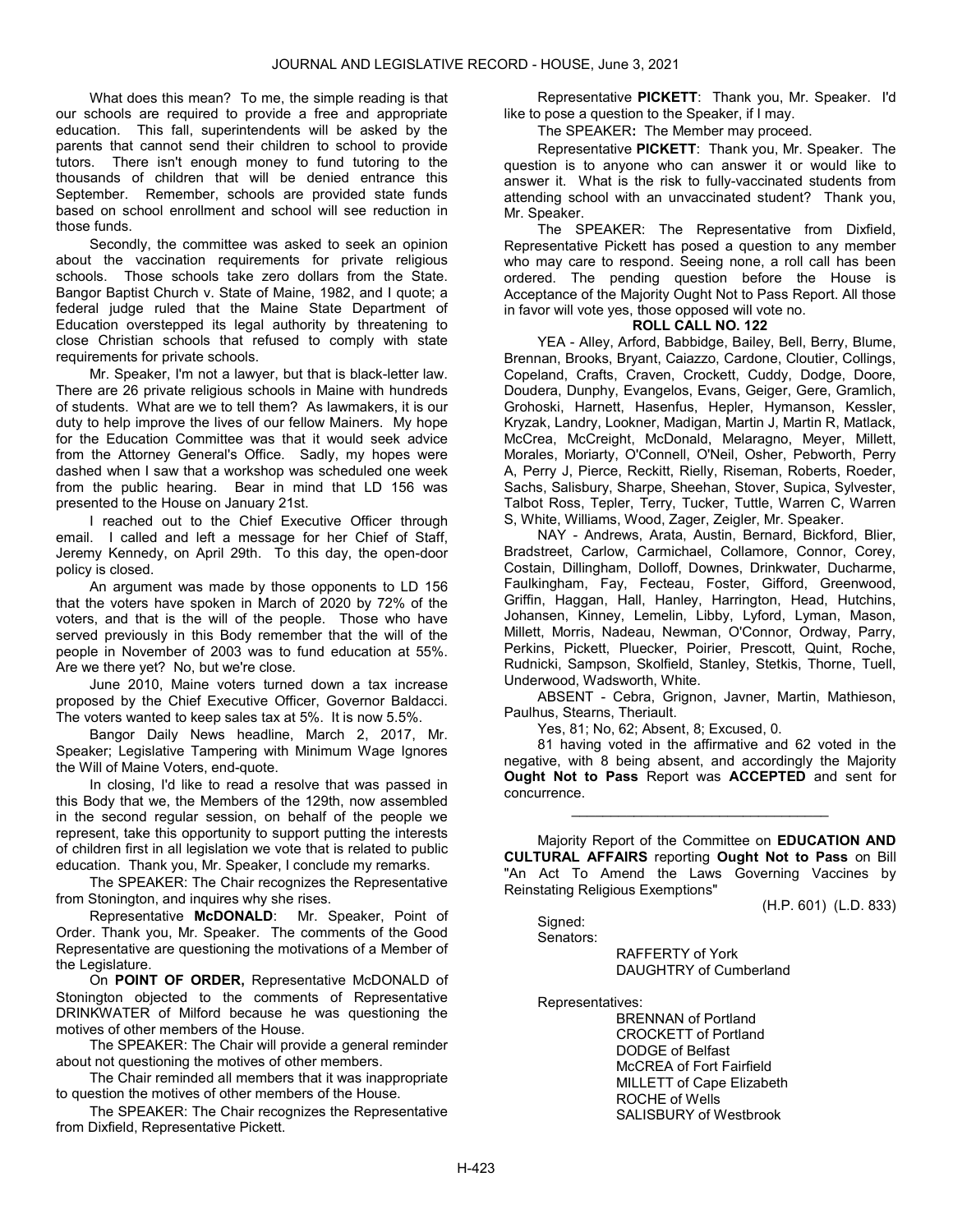Minority Report of the same Committee reporting Ought to Pass on same Bill.

 Signed: Senator:

#### WOODSOME of York

Representatives:

 LYMAN of Livermore Falls SAMPSON of Alfred STEARNS of Guilford

READ.

 Representative BRENNAN of Portland moved that the House ACCEPT the Majority Ought Not to Pass Report.

 Representative KINNEY of Knox REQUESTED a roll call on the motion to ACCEPT the Majority Ought Not to Pass Report.

 More than one-fifth of the members present expressed a desire for a roll call which was ordered.

 The SPEAKER: The Chair recognizes the Representative from Knox, Representative Kinney.

 Representative KINNEY: Thank you, Mr. Speaker, Ladies and Gentlemen of the House. In the 129th Legislature, when discussing LD 798 prior to its passage, I had the opportunity to speak with a Member of the other Body who is now a retired physician. They explained that when Vermont passed a similar religious exemption, although they initially saw a slight decline in vaccination rates, within a couple of years their vaccination rates came back up to the above --

 The SPEAKER: The Member will defer. It is very difficult to hear with a lot of the side conversations. If you want to have side conversations, the Chair would ask Members to take them behind the glass or out in the hallway. The Member may proceed.

 Representative KINNEY: Thank you, Mr. Speaker. I'll back up a little bit. I had had an opportunity to speak with a Member of the other Body who is now a retired physician and they explained that when Vermont passed a similar religious exemption, although they initially saw a slight decline in vaccination rates, within a couple of years the vaccination rates came back to above the 95% magical vaccination rate among school-aged children. This fellow legislator from across the hall and aisle seemed disheartened that we couldn't reasonably allow the religious exemption to remain. When the language of LD 798 goes into effect in September of this year, I fear that our State will be saddled with lawsuits against peoples' constitutional right to their freedom of religion.

 Now, concerns over constitutionality will only, of laws like 798, which is now chaptered law, will only be able to be deemed unconstitutional in court, but this could become a very lengthy and costly issue to our State. So, please join me in opposing the pending motion and return our constitutional rights. Thank you.

 The SPEAKER: A roll call has been ordered. The pending question before the House is Acceptance of the Majority Ought Not to Pass Report. All those in favor will vote yes, those opposed will vote no.

## ROLL CALL NO. 123

 YEA - Alley, Arford, Babbidge, Bailey, Bell, Berry, Blume, Brennan, Brooks, Bryant, Caiazzo, Cardone, Cloutier, Collings, Copeland, Crafts, Craven, Crockett, Cuddy, Dodge, Doore, Doudera, Dunphy, Evangelos, Evans, Fay, Geiger, Gere, Gramlich, Grohoski, Harnett, Hasenfus, Hepler, Hymanson, Kessler, Kryzak, Landry, Lookner, Madigan, Martin J, Martin R, Matlack, McCrea, McCreight, McDonald, Melaragno, Meyer, Millett, Morales, Moriarty, O'Connell, O'Neil, Osher, Pebworth, Perry A, Perry J, Pierce, Reckitt, Rielly, Riseman, Roberts, Roeder, Sachs, Salisbury, Sharpe, Sheehan, Stover, Supica, Sylvester, Talbot Ross, Tepler, Terry, Tucker, Tuttle, Warren C, Warren S, White, Williams, Wood, Zager, Zeigler, Mr. Speaker.

 NAY - Andrews, Arata, Austin, Bernard, Bickford, Blier, Bradstreet, Carlow, Carmichael, Collamore, Connor, Corey, Costain, Dillingham, Dolloff, Downes, Drinkwater, Ducharme, Faulkingham, Fecteau, Foster, Gifford, Greenwood, Griffin, Haggan, Hall, Hanley, Harrington, Head, Hutchins, Kinney, Lemelin, Libby, Lyford, Lyman, Mason, Mathieson, Millett, Morris, Nadeau, Newman, O'Connor, Ordway, Parry, Perkins, Pickett, Pluecker, Poirier, Prescott, Quint, Roche, Rudnicki, Sampson, Skolfield, Stanley, Stetkis, Thorne, Tuell, Underwood, Wadsworth, White.

 ABSENT - Cebra, Grignon, Javner, Johansen, Martin, Paulhus, Stearns, Theriault.

Yes, 82; No, 61; Absent, 8; Excused, 0.

 82 having voted in the affirmative and 61 voted in the negative, with 8 being absent, and accordingly the Majority Ought Not to Pass Report was ACCEPTED and sent for concurrence.

\_\_\_\_\_\_\_\_\_\_\_\_\_\_\_\_\_\_\_\_\_\_\_\_\_\_\_\_\_\_\_\_\_

 Majority Report of the Committee on ENVIRONMENT AND NATURAL RESOURCES reporting Ought to Pass as Amended by Committee Amendment "A" (H-206) on Bill "An Act To Limit the Use of Hydrofluorocarbons To Fight Climate Change"

(H.P. 161) (L.D. 226)

 Signed: Senators:

BRENNER of Cumberland

BENNETT of Oxford

Representatives:

 TUCKER of Brunswick BELL of Yarmouth BLUME of York DOUDERA of Camden GRAMLICH of Old Orchard Beach JOHANSEN of Monticello TUELL of East Machias ZEIGLER of Montville

 Minority Report of the same Committee reporting Ought Not to Pass on same Bill.

 Signed: Representatives: HANLEY of Pittston O'CONNOR of Berwick

#### READ.

 Representative TUCKER of Brunswick moved that the House ACCEPT the Majority Ought to Pass as Amended Report.

 The same Representative REQUESTED a roll call on the motion to ACCEPT the Majority Ought to Pass as Amended Report.

 More than one-fifth of the members present expressed a desire for a roll call which was ordered.

 The SPEAKER: The Chair recognizes the Representative from Brunswick, Representative Tucker.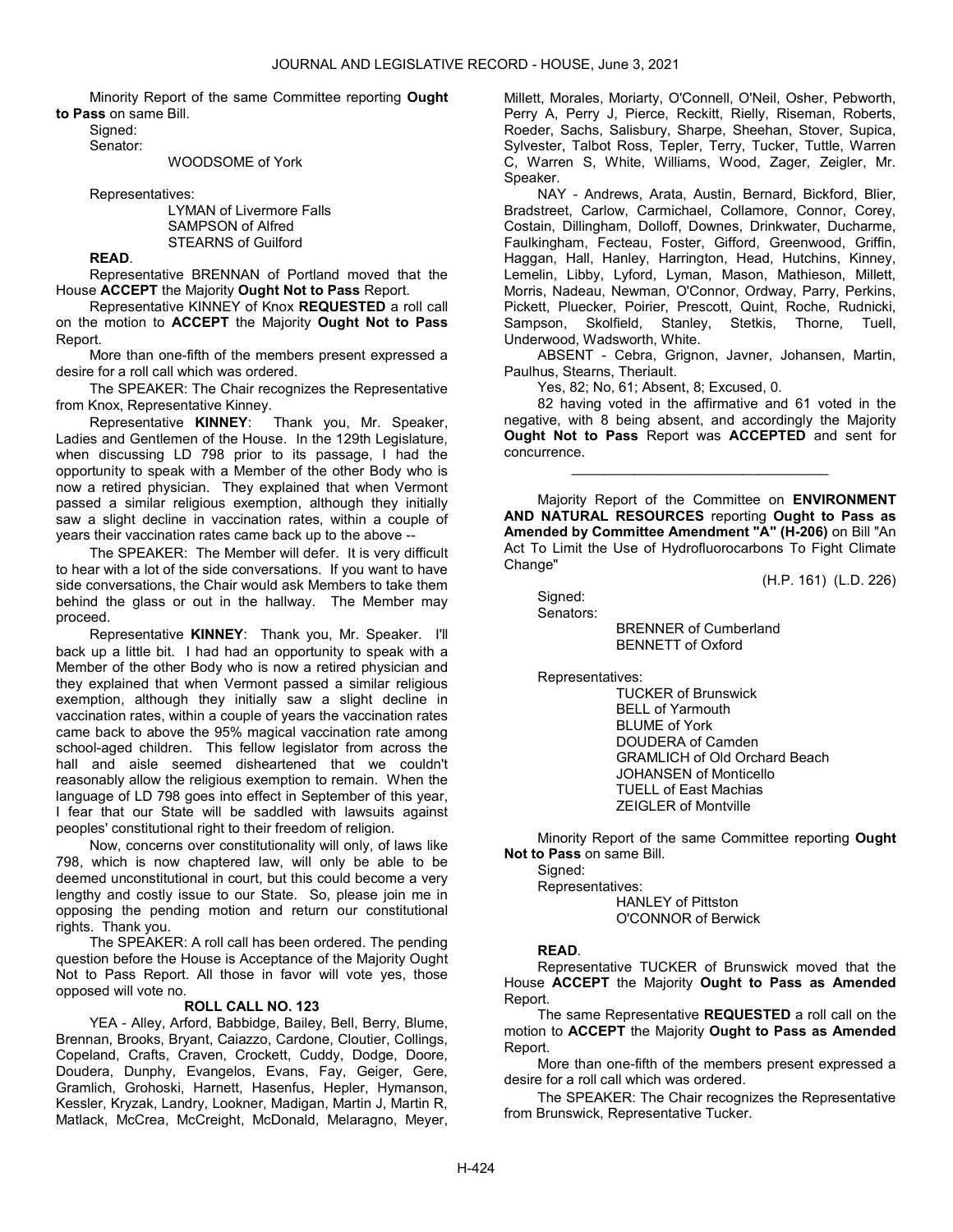Representative TUCKER: Fellow House Members, hydrofluorocarbons are coolants used in air conditioning, commercial refrigeration. They're also used as propellants and in foam insulation. Hydrofluorocarbons are a highly potent greenhouse gas, far worse than CO2.

 Replacing hydrofluorocarbons industrywide with available alternatives is a key to reducing greenhouse gasses and it's doable. Globally, replacing hydrofluorocarbons with a safer alternative may avoid up to one-half degree Celsius of warming by 2100. This is huge. In the fight against global warming, this is low-hanging fruit and there's no appropriation on this bill.

 As part of the strong recommendations of the Chief Executive's climate council, Maine should join this effort. It is a broad effort of international groups, states and industry. By this bill, we would be joining American industry, other states and international efforts to transition away from hydrofluorocarbons. Thank you, Mr. Speaker.

 The SPEAKER: The Chair recognizes the Representative from Pittston, Representative Hanley.

 Representative HANLEY: Thank you, Mr. Speaker. Mr. Speaker, Ladies and Gentlemen of the House, everything that my good friend from Brunswick has said is true except there's a component we're not talking about. The gasses that we're talking about replacing in other words, a new series of gasses that are being required and the ones that you're replacing that this won't fix any problem. The problem isn't the type of gas, the problem is the gasses leak. The systems that are installed all over the State of Maine, especially commercial, they consume, not because they ever use it, they consume by leakage thousands and thousands of pounds of these refrigerants.

 The only solution is not replacing existing chemicals with a new series, all you do then is you simply make chemical companies super-wealthy and they don't care, they're happy to have you buy their chemicals. The fix, of course, is to start the program to repair these. During the committee hearings on this, we had a great tutorial of all the possible ways to start that process, but I'm afraid this bill doesn't affect that at all. As far as Maine's contribution to the world's CO2 content, if you remove the State of Maine entirely from planet Earth, you would remove exactly one-seven-thousandths of the total CO2 emitted in the atmosphere every year.

 This bill, although well-intended, is unnecessary. Federal legislation is already on the way that mirrors it in some degree. Actually, the State of Oregon which was looking into these same proposals, stopped the legislation for that very reason. I won't talk about another pending item, but that's another issue for another session. But I ask you to follow my light and not bother giving the chemical companies a raise. Thank you.

 The SPEAKER: The Chair recognizes the Representative from Monticello, Representative Johansen.

 Representative JOHANSEN: Thank you, Mr. Speaker. Folks, you've seen my name on the side supporting this and I just don't want you to put too much weight on that. I supported it because it was the best we could do with a really, really bad bill. So, go where you want, don't put too much weight on where my name sits on that.

 The SPEAKER: A roll call has been ordered. The pending question before the House is Acceptance of the Majority Ought to Pass as Amended Report. All those in favor will vote yes, those opposed will vote no.

#### ROLL CALL NO. 124

 YEA - Alley, Arford, Babbidge, Bailey, Bell, Berry, Blume, Brennan, Brooks, Bryant, Caiazzo, Cardone, Carlow, Cloutier, Collings, Copeland, Corey, Crafts, Craven, Crockett, Cuddy, Dodge, Doore, Doudera, Dunphy, Evangelos, Evans, Fay, Geiger, Gere, Gramlich, Grohoski, Harnett, Hasenfus, Hepler, Hymanson, Kessler, Landry, Lookner, Madigan, Martin J, Martin R, Mathieson, Matlack, McCrea, McCreight, McDonald, Melaragno, Meyer, Millett, Morales, Moriarty, O'Connell, O'Neil, Osher, Pebworth, Perry A, Perry J, Pierce, Pluecker, Poirier, Reckitt, Rielly, Riseman, Roberts, Roche, Roeder, Sachs, Salisbury, Sharpe, Sheehan, Stover, Supica, Sylvester, Talbot Ross, Tepler, Terry, Tucker, Tuttle, Wadsworth, Warren C, Warren S, White, Williams, Wood, Zager, Zeigler, Mr. Speaker.

 NAY - Andrews, Arata, Austin, Bernard, Bickford, Blier, Bradstreet, Carmichael, Collamore, Connor, Costain, Dillingham, Dolloff, Downes, Drinkwater, Ducharme, Faulkingham, Fecteau, Foster, Gifford, Greenwood, Griffin, Haggan, Hall, Hanley, Harrington, Head, Hutchins, Johansen, Kinney, Kryzak, Lemelin, Libby, Lyford, Lyman, Mason, Millett, Morris, Nadeau, Newman, O'Connor, Ordway, Parry, Perkins, Pickett, Prescott, Quint, Rudnicki, Sampson, Skolfield, Stanley, Stetkis, Thorne, Tuell, Underwood, White.

 ABSENT - Cebra, Grignon, Javner, Martin, Paulhus, Stearns, Theriault.

Yes, 88; No, 56; Absent, 7; Excused, 0.

 88 having voted in the affirmative and 56 voted in the negative, with 7 being absent, and accordingly the Majority Ought to Pass as Amended Report was ACCEPTED.

 The Bill was READ ONCE. Committee Amendment "A" (H-206) was READ by the Clerk and ADOPTED.

 Under suspension of the rules the Bill was given its SECOND READING WITHOUT REFERENCE to the Committee on Bills in the Second Reading.

 Under further suspension of the rules the Bill was PASSED TO BE ENGROSSED as Amended by Committee Amendment "A" (H-206) and sent for concurrence.

\_\_\_\_\_\_\_\_\_\_\_\_\_\_\_\_\_\_\_\_\_\_\_\_\_\_\_\_\_\_\_\_\_

 Majority Report of the Committee on ENVIRONMENT AND NATURAL RESOURCES reporting Ought to Pass as Amended by Committee Amendment "A" (H-298) on Bill "An Act To Establish Appliance Energy and Water Standards"

(H.P. 696) (L.D. 940)

 Signed: Senators: BRENNER of Cumberland CARNEY of Cumberland

Representatives:

 TUCKER of Brunswick BELL of Yarmouth BLUME of York DOUDERA of Camden GRAMLICH of Old Orchard Beach ZEIGLER of Montville

 Minority Report of the same Committee reporting Ought Not to Pass on same Bill.

Signed: Senator:

BENNETT of Oxford

Representatives:

 HANLEY of Pittston JOHANSEN of Monticello O'CONNOR of Berwick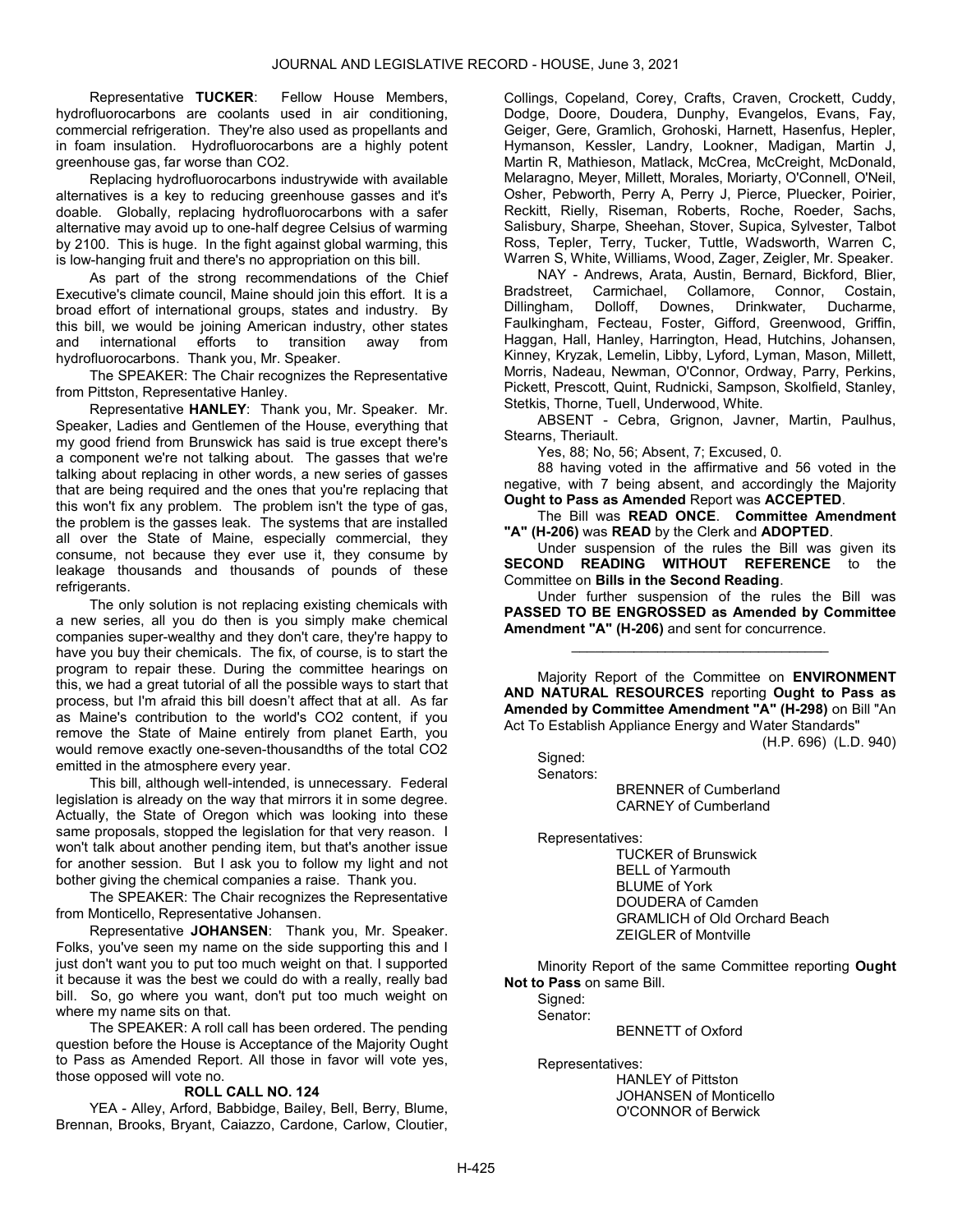#### TUELL of East Machias

### READ.

 Representative TUCKER of Brunswick moved that the House ACCEPT the Majority Ought to Pass as Amended Report.

The same Representative **REQUESTED** a roll call on the motion to ACCEPT the Majority Ought to Pass as Amended Report.

 More than one-fifth of the members present expressed a desire for a roll call which was ordered.

 The SPEAKER: The Chair recognizes the Representative from Pittston, Representative Hanley.

 Representative HANLEY: Thank you, Mr. Speaker and Ladies and Gentlemen of the House. I rise in opposition to the pending motion and I do intend --

 The SPEAKER: The Member will defer. Again, it is difficult to hear the Member as he is speaking because there's a lot of side conversations. The Member may proceed.

 Representative HANLEY: Thank you, Mr. Speaker. I do intend to speak, as you can obviously tell. I'm going to read directly from the amended version, page one, line 23. And it says these things will no longer be allowed for sale in the State of Maine after a certain date, December 9, so, nonetheless, these items; computer screens and terminals, general service lamps, commercial hot food holding cabinets, plumbing fittings, showerheads, lavatory faucets, kitchen faucets, public lavatory faucets, metering faucets, kitchen replacement aerators, lavatory replacement aerators, plumbing fixtures, portable electric spas, spray sprinklers bodies and water dispensers.

 These things would all not be allowed to be sold in the State of Maine unless they met California standards. And if you go to the summary, I would direct you to the very last sentence. It says lastly, this bill, this document, allows the department, which is the Department of Environmental Protection, to incorporate by rule to the State of California's efficiency regulations. In other words, this State is going to be ruled by another state by technical rule changes, which is incredible. The State of California, people are leaving in droves. I hope they don't come here. These ideas, you know, you're going to have another state, when it passes a regulation, this State by rule, not by decision in a Body like this, is going to accept these new standards. And I find it almost, I can't describe it. As a free man, in a free country, where I have to have this government tell me how much of a faucet I can have, in other words, I can't regulate the flow of water into my sink, the government has to do that. And not only the government of my State does that, but it does it by taking orders from another state, the State of California. I ask you to follow my vote and defeat a very poorly-crafted piece of legislation. Thank you.

 The SPEAKER: The Chair recognizes the Representative from Warren, Representative Pluecker.

 Representative PLUECKER: Thank you, Mr. Speaker, for the opportunity to speak to this bill. This is the third year we've been working this, crafting it and making sure that it meets the highest and best need of the people of the State of Maine.

 If this bill passes, we're going to be saving our ratepayers something like \$9 million a year by the year 2025. By the year 2035, we'll be saving our ratepayers something like \$35 million a year. We're going to do this for the low, low price of below \$100,000, creating a position in the Department of Environmental Protection.

 To be clear, this allows us to follow the California regulations if we lik,e but there's nothing saying we have to follow California, we can do as we darn well please, thank the Lord.

 And I also want to be clear that this moves us forward as a state. This is good for our ratepayers, this is good for the people who elected us to this district. This is supported by a wide diversity of organizations; Maine Conservation Voters, NRCM, the Appliance Standards Awareness Project, Environment Maine, Sierra Club, Acadia Center, Northeast Clean Energy Council, Efficiency Maine, as well as a wide variety of other product and manufacturing groups such as National Association for Energy Science companies, National Consumer Law Center, Performance Systems Development, Pool and Hot Tub Alliance. So, we're all over the place. There's a lot of people supporting this, this is happening across the nation, it puts us in line to be able to do something better and save money in ways that we haven't been able to up to now. Thank you very much.

 The SPEAKER: The Chair recognizes the Representative from Standish, Representative Ordway.

 Representative ORDWAY: Thank you, Mr. Speaker, my Colleagues of the House. I urge you to think about this and I'm going to come at it from a different angle. Years ago, we started to follow California's emissions standards for automobiles. Then their law came out emissions standards for vehicles were California, Maine, 48 states. Have you waited to get parts for your vehicle? Have you been paying extra to have your vehicles repaired? Since we got into the California standards in the State of Maine, it's all risen in cost. It's cost our constituents unnecessarily to follow California standards. God help us if we become California. Defeat this motion. Let's make our own rules. Thank you.

 The SPEAKER: The Chair recognizes the Representative from Presque Isle, Representative Underwood.

 Representative UNDERWOOD: I rise in opposition to the pending motion also and it is none of government's business to tell the private citizens what to do. If there's something, for example, like drunken driving, for the public good, so be it. But in most cases, and this is one of those cases, it's none of their business. Thank you.

 The SPEAKER: The Chair recognizes the Representative from Canaan, Representative Stetkis.

 Representative STETKIS: Thank you, Mr. Speaker. You know, if you like the idea of having less choices on whether it's your plumbing products or some of these other items that are being targeted, this is the bill. This is your bill. If you like the idea of having to flush your toilet three times instead of one time, this is your bill.

 In the residential industry, we have seen this over and over and over the last 20 years where these brilliant ideas come forward that we're going to only use these particular products because somehow they're going to save energy and what we're finding in the real world is it's actually costing more, we're using more energy. If you look at, in the rural areas of the State, a lot different than those in the urban areas, every time we use water, we have to use electricity as well. We're not just turning on the pipes to the public water system. So, if we've got to flush that toilet three times to make it work where it used to work once with the old, you know, the old-style ones, we're using three times the power, we're using three times the water. If you like those ideas, this is your bill. If not, let's vote this thing down.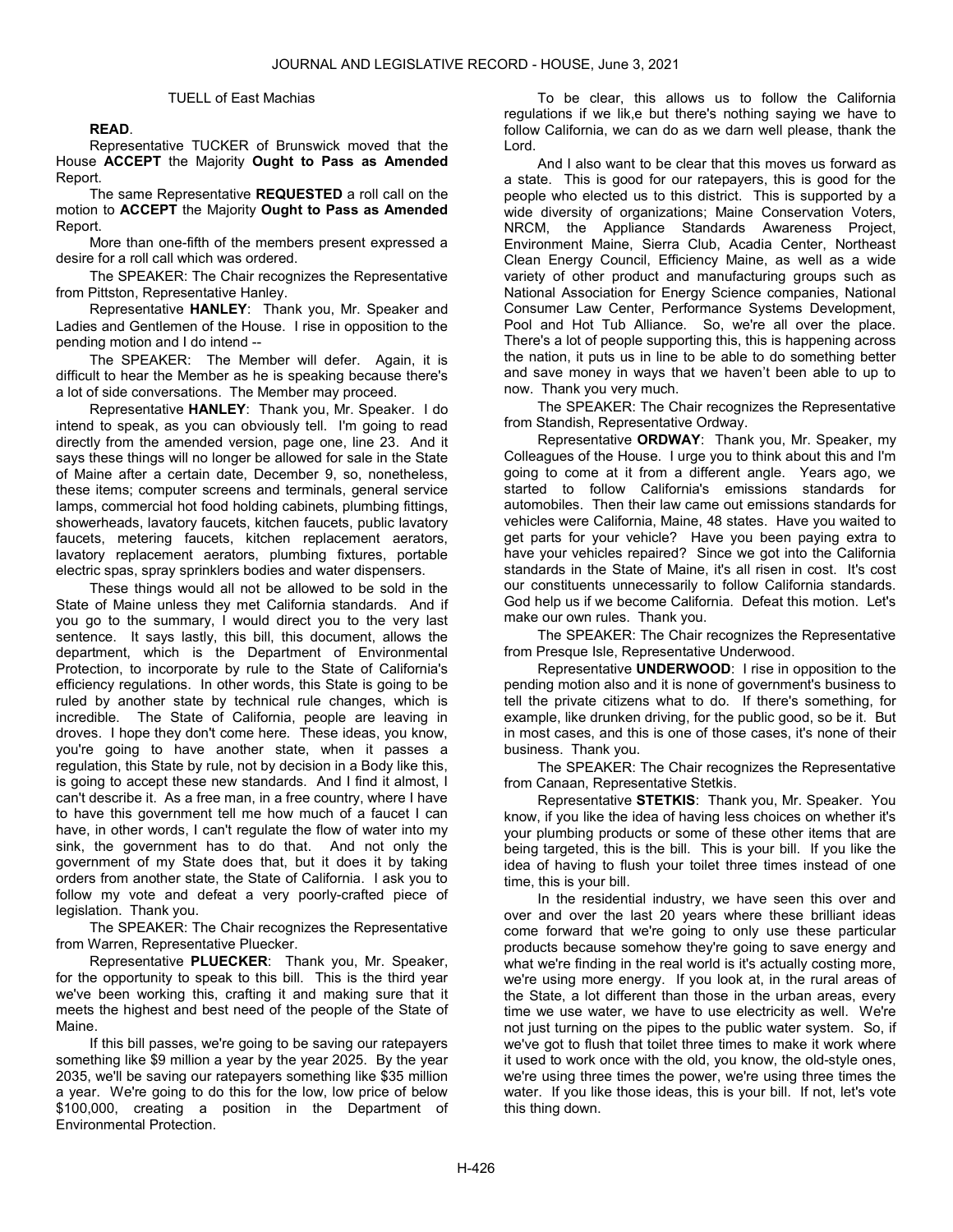The SPEAKER: The Chair recognizes the Representative from Weld, Representative Skolfield.

Representative **SKOLFIELD:** Thank you, Mr. Speaker. I'd like to pose a question to the House.

The SPEAKER: The Member may proceed.

 Representative SKOLFIELD: Mr. Speaker, I wondered if anyone could tell me how many other states, especially those in New England, who have adopted the California standard, and which now follow the California standard and go by what the California standard is and how it has changed. Thank you.

 The SPEAKER: The Representative from Weld, Representative Skolfield, has posed a question through the Chair to any Member who may wish to answer The Chair recognizes the Representative from Warren, Representative Pluecker.

Representative PLUECKER: Thank you, Mr. Speaker. I have it in my files and I can't tell you precisely, but it is Hawaii, Oregon, Washington, a very similar bill was passed in Vermont, something like 34 states in the country have passed some form of appliance energy standards.

 The SPEAKER: The Chair recognizes the Representative from Dexter, Representative Foster.

 Representative FOSTER: Thank you, Mr. Speaker, Ladies and Gentlemen of the House. The pending motion, I oppose and I'd like to just briefly say that the folks in a good part of the State of Maine, especially the constituents I represent, we have plenty of water supply and while I appreciate the Good Representative from Warren wanting to save my ratepayers in the local utility district money, I would prefer that they have a choice what they spend their money on. If they want to use more water for their dollar, then fine, if they want to go down to the store and buy cigarettes, that's up to them, it's not up to me.

 Lastly, next to lastly, these water-saving appliances and other energy-saving appliances are available now for those who want to save the money, and I would suggest that we let them make that decision. And, lastly, I would just say that as far as a law like this goes, I don't think this is something that the State of Maine Legislature needs to pass; it can be done locally for those areas in Maine that are concerned about these issues, especially water supply, and for the municipalities that have large water districts, you have various ways to enforce these laws in your own area, including the building and plumbing codes. I would suggest that that would be the best route to take on this and let the rest of us use the water that we have available as we see fit and spend our dollars as we see fit. I'd ask that you follow my light. Thank you, Mr. Speaker.

 The SPEAKER: The Chair recognizes the Representative from Knox, Representative Kinney.

 Representative KINNEY: Thank you, Mr. Speaker. May I pose a question through the Chair?

The SPEAKER: The Member may proceed.

 Representative KINNEY: A couple of my questions, I guess I've got two questions. One, when it comes to the water, I think the question was, or the comment was made that we're going to save ratepayers, so, how does this actually help the person who has a well and isn't paying for their water except for having to pay for that electricity? And then, on the lamps, I'm concerned because as someone who has a business and we have lamps and lights, commercial lights in our facility, I remember when we went away from incandescents in the home to the curlicues that were full of mercury, if they fell you had to call a hazmat team to come and clean up the broken lightbulb. What are we looking at for replacements for these if we follow these standards?

 The SPEAKER: The Representative from Knox, Representative Kinney, has posed a question through the Chair to any Member who may wish to answer. The Chair recognizes the Representative from Warren, Representative Pluecker.

Representative PLUECKER: Thank you, Mr. Speaker. In terms of the water savings, what we're really looking at is the hot water because most of the water we're using for bathing and washing ourselves and our clothing and our dishes is hot water and so, the energy you're really, or the money you're really saving in that case is using less hot water, and so, that's the return on there.

 And then in terms of lamps, you're exactly right, the curlicues and that kind of thing added mercury in a situation that we really didn't want it, became a whole hassle, so, what we're looking at now is the LEDs that many of us are now using in our homes and that's going to meet the standards that we're talking about here. Thank you.

 The SPEAKER: The Chair recognizes the Representative from Buxton, Representative Blier.

 Representative BLIER: Thank you, Mr. Speaker. I guess one comment I would make is this; we used to buy fridges, they'd last 30 years, now they don't last five. Yes, we're saving energy, but we spend it on buying new fridges every five years. Is it really worth it? Now we're filling landfills and we're throwing the liquids inside the pumps with freon which is not good for the environment. So, are we really moving forward? I'm sure that some utilities work, but not all. That's my point. Thank you.

 The SPEAKER: A roll call has been ordered. The pending question before the House is Acceptance of the Majority Ought to Pass as Amended Report. All those in favor will vote yes, those opposed will vote no.

## ROLL CALL NO. 125

 YEA - Alley, Arford, Babbidge, Bailey, Bell, Berry, Blume, Brennan, Brooks, Bryant, Caiazzo, Cardone, Cloutier, Collings, Copeland, Crafts, Craven, Crockett, Cuddy, Dodge, Doore, Doudera, Dunphy, Evangelos, Evans, Fay, Geiger, Gere, Gramlich, Grohoski, Harnett, Hasenfus, Hepler, Hymanson, Kessler, Lookner, Madigan, Martin J, Martin R, Mathieson, Matlack, McCrea, McCreight, McDonald, Melaragno, Meyer, Millett, Morales, Moriarty, O'Connell, O'Neil, Osher, Pebworth, Perry A, Perry J, Pierce, Pluecker, Reckitt, Rielly, Riseman, Roberts, Roeder, Sachs, Salisbury, Sharpe, Sheehan, Stover, Supica, Sylvester, Talbot Ross, Tepler, Terry, Tucker, Tuttle, Warren C, Warren S, White, Williams, Wood, Zager, Zeigler, Mr. Speaker.

 NAY - Andrews, Arata, Austin, Bernard, Bickford, Blier, Bradstreet, Carlow, Carmichael, Collamore, Connor, Corey, Costain, Dillingham, Dolloff, Downes, Drinkwater, Ducharme, Faulkingham, Fecteau, Foster, Gifford, Greenwood, Griffin, Haggan, Hall, Hanley, Harrington, Head, Hutchins, Johansen, Kinney, Kryzak, Landry, Lemelin, Libby, Lyford, Lyman, Mason, Millett, Morris, Nadeau, Newman, O'Connor, Ordway, Parry, Perkins, Pickett, Poirier, Prescott, Quint, Roche, Rudnicki, Sampson, Skolfield, Stanley, Stetkis, Thorne, Tuell, Underwood, Wadsworth, White.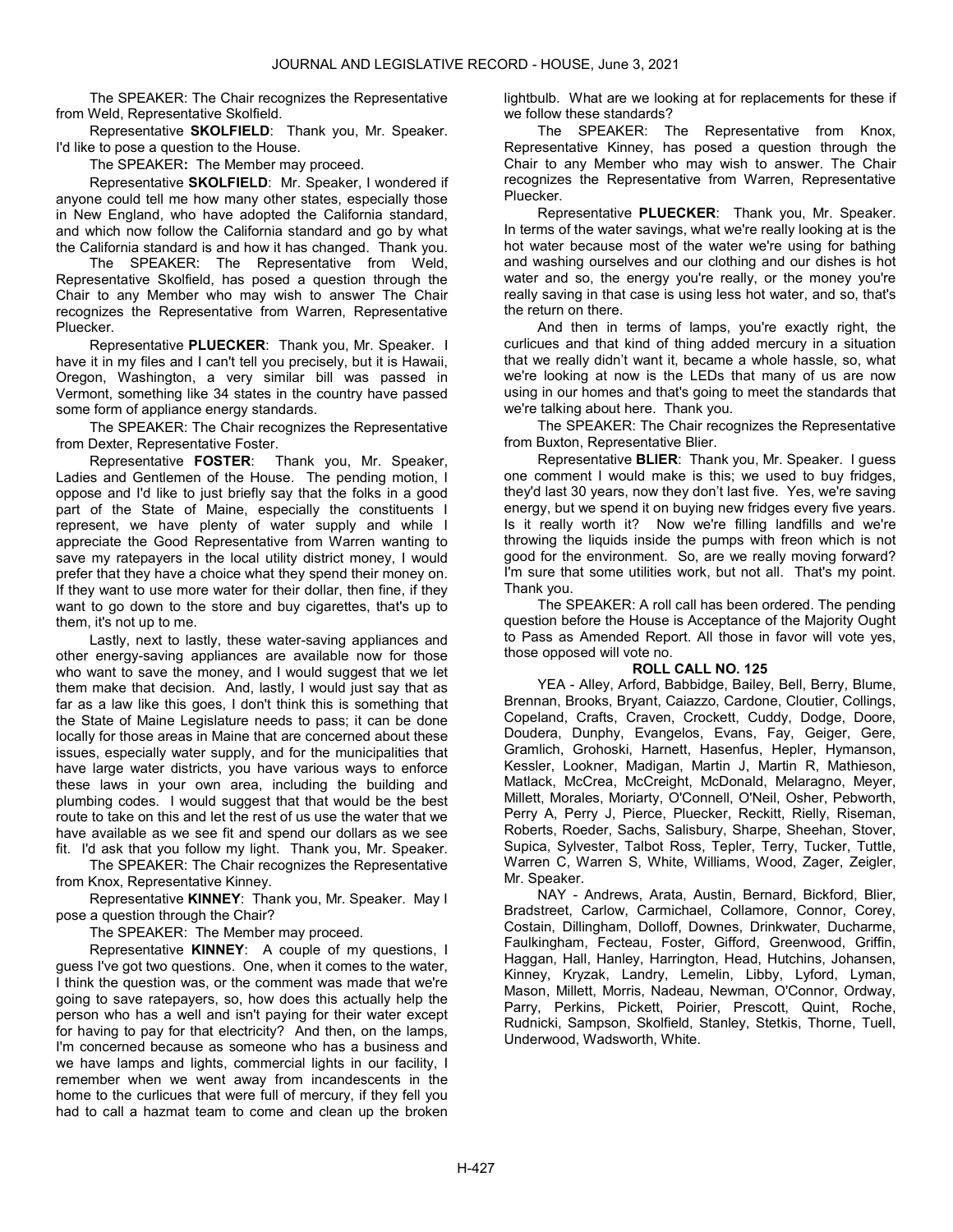ABSENT - Cebra, Grignon, Javner, Martin, Paulhus, Stearns, Theriault.

Yes, 82; No, 62; Absent, 7; Excused, 0.

 82 having voted in the affirmative and 62 voted in the negative, with 7 being absent, and accordingly the Majority Ought to Pass as Amended Report was ACCEPTED.

 The Bill was READ ONCE. Committee Amendment "A" (H-298) was READ by the Clerk and ADOPTED.

 Under suspension of the rules the Bill was given its SECOND READING WITHOUT REFERENCE to the Committee on Bills in the Second Reading.

 Under further suspension of the rules the Bill was PASSED TO BE ENGROSSED as Amended by Committee Amendment "A" (H-298) and sent for concurrence.

\_\_\_\_\_\_\_\_\_\_\_\_\_\_\_\_\_\_\_\_\_\_\_\_\_\_\_\_\_\_\_\_\_

 Majority Report of the Committee on HEALTH AND HUMAN SERVICES reporting Ought Not to Pass on Bill "An Act To Provide Stable Funding and Support for Child Care Providers"

(H.P. 510) (L.D. 698)

 Signed: Senators:

 CLAXTON of Androscoggin BALDACCI of Penobscot MOORE of Washington

Representatives:

 MEYER of Eliot CONNOR of Lewiston CRAVEN of Lewiston GRIFFIN of Levant JAVNER of Chester LEMELIN of Chelsea PERRY of Calais ZAGER of Portland

 Minority Report of the same Committee reporting Ought to Pass as Amended by Committee Amendment "A" (H-327) on same Bill.

 Signed: Representative: MADIGAN of Waterville

## READ.

 On motion of Representative MEYER of Eliot, the Majority Ought Not to Pass Report was ACCEPTED and sent for concurrence.

\_\_\_\_\_\_\_\_\_\_\_\_\_\_\_\_\_\_\_\_\_\_\_\_\_\_\_\_\_\_\_\_\_

 Majority Report of the Committee on HEALTH AND HUMAN SERVICES reporting Ought Not to Pass on Bill "An Act To Authorize and Regulate Visitation of Essential Caregivers at Long-term Care Facilities" (EMERGENCY)

(H.P. 817) (L.D. 1139)

 Signed: Senators:

> CLAXTON of Androscoggin BALDACCI of Penobscot

Representatives:

 MEYER of Eliot CRAVEN of Lewiston MADIGAN of Waterville PERRY of Calais

 STOVER of Boothbay ZAGER of Portland

 Minority Report of the same Committee reporting Ought to Pass as Amended by Committee Amendment "A" (H-336) on same Bill.

Signed:

Senator:

MOORE of Washington

Representatives:

 CONNOR of Lewiston GRIFFIN of Levant JAVNER of Chester LEMELIN of Chelsea

### READ.

 Representative MEYER of Eliot moved that the House ACCEPT the Majority Ought Not to Pass Report.

Representative GRIFFIN of Levant REQUESTED a roll call on the motion to ACCEPT the Majority Ought Not to Pass Report.

 More than one-fifth of the members present expressed a desire for a roll call which was ordered.

 The SPEAKER: The Chair recognizes the Representative from Auburn, Representative Libby.

 Representative LIBBY: Mr. Speaker and my distinguished colleagues, I rise in opposition to the pending motion. In the spring of 2020, Auburn resident Audrey Murphy's father fell at his assisted living facility. Upon discharge from the hospital, he was sent to a local rehab facility. With no family visits to provide familiarity and routine, his mental status deteriorated and he was discharged to a memory care unit. Midsummer, Murphy got a phone call notifying her that he was dying and to come quickly. Several family members were able to be at his side for a short time and then they were told to leave. On her drive home, Murphy received the call that her father had died alone. She attributes her father's rapid mental and physical decline and subsequent death to isolation and says no one should be forced to die alone.

 According to the CDC, recent studies found that social isolation significantly increased a person's risk of premature death from all causes, a risk that may rival those of smoking, obesity and physical inactivity. Social isolation was associated with about a 50% increased risk of dementia and loneliness among heart failure patients was associated with a nearly fourtimes increased risk of death.

 Around the country over the last year, there has been a new cause of death listed on death certificates; social isolation and failure to thrive. Failure to thrive is a medical condition characterized by reduced appetite, weight loss, lower activity levels, often with depression, and closely linked with isolation. A study done in a Chicago-area nursing home found that twothirds of their residents lost weight between December 2019 and the end of April 2020.

 Have we indeed succeeded in protecting the vulnerable or have we done just the opposite and encouraged physical and mental decline brought on by the very best of intentions?

 If you look at the optimistic median survival of 2.2 years once admitted to a long-term care facility, rather than the five months that other studies report, that means we have isolated our elderly for over half of their remaining life span.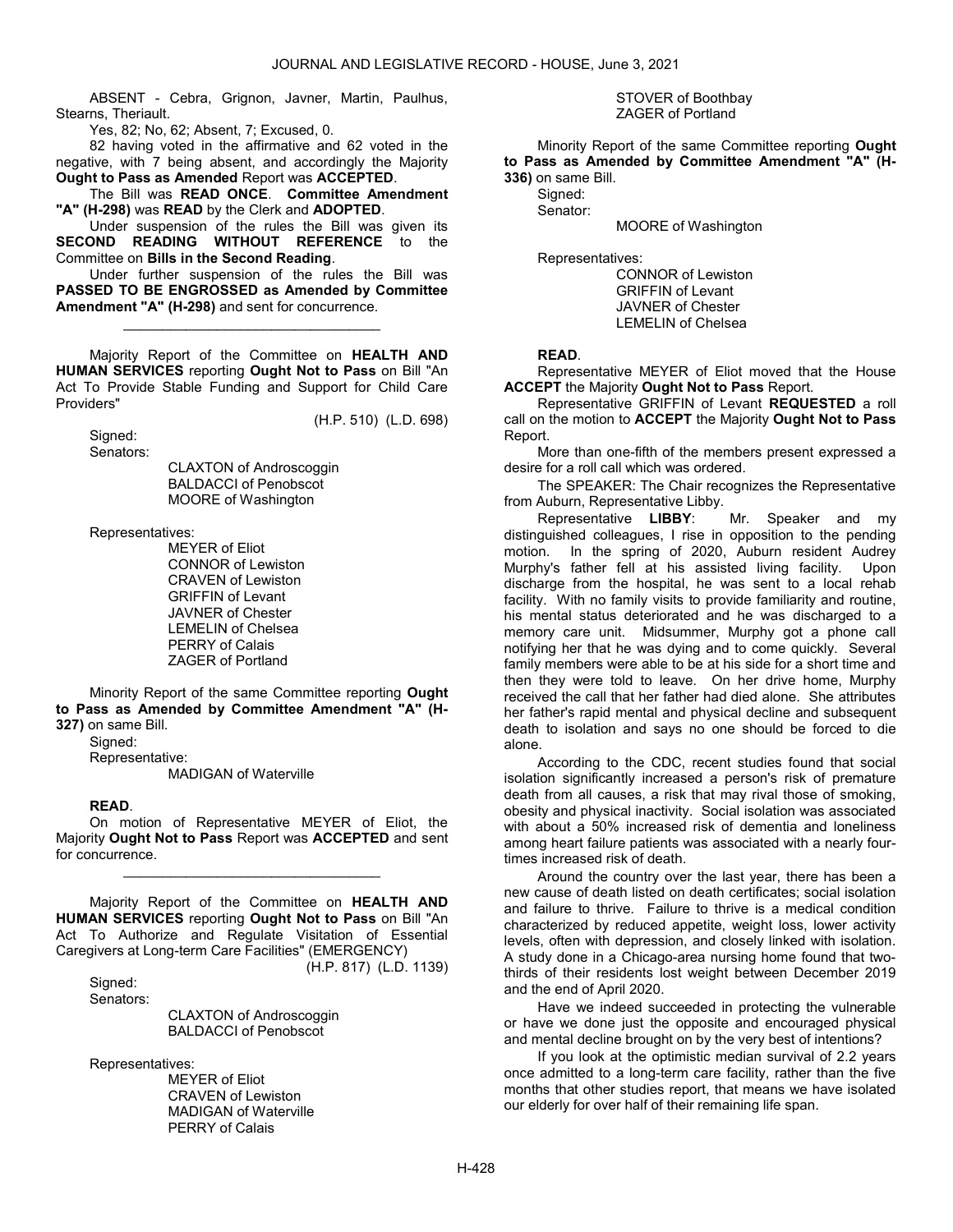When I asked the public for comment on this bill, I received over 250 responses in very short order. I quote; my father with dementia is a new admission to a nursing home in Augusta. His inability to make this transition with his wife and daughters by his side has made this transition extremely traumatic on him. The restrictions placed on loved ones is cruel and inhumane. Interaction with loved ones is essential for their mental and physical well-being. My stepsister has been deprived of this vital support for a whole year and has suffered mentally, physically and emotionally from this deprivation. It has contributed to her impending death. Another one; I brought my mom up here from Alabama because she couldn't live alone anymore. She ended up in a nursing home due to a fall right at the beginning of the pandemic and I haven't been able to give her a hug. She's aged 20 years in that place. She always looks disheveled, no matter what time of day I see her. I'm a lucky one, I can do window visits, but she has a hard time holding the phone and she can't hear well, so, basically, it's just staring at her through a window and it's breaking my heart. Another; my mom was in a care facility. We pulled her and took her home because both heels had bedsores, which they kept from us. Another; my husband has Alzheimer's. There's a lot he does not remember and simple things are confusing to him, like window visits and video calls, but it is very clear to him that I have not been there. His health has deteriorated rapidly. It's easy to see. The staff is stressed out and they need our help. He has nosebleeds often but the staff struggles with remembering to turn on the humidifier I brought to help him. My grandmother is 94, with progressively worsening vision and vascular dementia. It's been over a year since we hugged her. She cries when we talk. It's been a nightmare and I just wonder why her staff is allowed to come and go, but we can't.

 My bill, Mr. Speaker, seeks to balance protecting our elders from the deleterious effects of isolation while ensuring proper precautions. No matter what situation we find ourselves in, residents must maintain the right to stay connected with a loved one. If passed, these guidelines would be in place to guide visitation in any future pandemic.

 When considering legislation, it's important to ask what problem does this fix. Here in Maine, we have many wonderful long-term care facilities and caring staff that work so hard to support our elders over the last year. Despite that, there remain considerable inconsistencies to their approaches to visitation. Some facilities have allowed family members to take their loved ones to doctor appointments outside the facility throughout the pandemic, while others have not. Some have allowed visitation for hospice residents, while others have limited such visits.

 Despite the Centers for Medicare and Medicaid services issuing guidance allowing for compassion care visitation in nursing homes during COVID, there has not been a set protocol here in Maine. In fact, there was a woman who emailed me after the work session on this bill. She works as an administration in a long-term care facility. She's been in long-term care for many years. But over the last year, there's been such confusion over the Centers for Medicare and Medicaid guidelines that she was unaware of the guidelines around compassion care visits, which my bill addresses. She told me that after the work session, when I shared what I did regarding the federal guidelines around visitation, that she was able to speak with the directors of the facility where her own mother is and she was able to see her mother for the first time since her mother had been admitted to that facility. She then shared the information that I had shared with her from Centers

with Medicare and Medicaid around the guidelines with another staff person at that facility. That staff person had not been able to see her mother that was a resident in a different area in that facility for over a year and was able to see her when the federal guidelines were properly applied.

 This bill would address those inconsistencies by establishing the right of a resident of a long-term care facility to designate one individual as their essential caregiver. That one essential caregiver could visit the resident at the request of the resident at any time and could not be prohibited from visiting because of an outbreak of disease or other reason, as the CMS guidelines designate for compassion care visits.

 The essential caregiver is subject to the very same requirements as employees of the facility, including requirements for illness screening and testing and the use of personal protective equipment. Despite those requirements, there is no fiscal note for this bill. The resident of the facility may have only one essential caregiver at a time and a change in essential caregiver must be coordinated between the resident, the essential caregiver, and the facility director.

 It's important to remember when considering this bill that visitation for many residents is not simply a social occasion, but it is literally a matter of life and death. In the end, no facility or staff can ever take the place of a family member or loved one caring for their elder.

 Finally, this bill puts into Statute the provisions that the Centers for Medicare and Medicaid require around compassion care visits that our State has ignored for the past year. I ask that you follow my light and vote against the pending motion.

 The SPEAKER: The Chair recognizes the Representative from Auburn, Representative Bickford.

Representative **BICKFORD**: Thank you, Mr. Speaker. Mr. Speaker, Ladies and Gentlemen of the House, I learned firsthand last year what it's like to be alone in a place that you can't have visitors. I was in the hospital for 42 days. The first 18 days, I was able to have one visitor, my wife. That was up here at Maine General. When I went back to Lewiston to Central Maine Medical Center, I was there for 23 days alone. Could not have a single visitor. I cannot imagine what these older folks go through when they're in a long-term care facility. It's gut-wrenching to not have anyone you're familiar with around you at any point in the day for weeks at a time. Fortunately, this day and age, I have an iPhone, I can communicate with my wife, I can facetime with her, but I couldn't see my children, my daughter was up from South Carolina helping my wife, I couldn't visit her, I couldn't visit any one of my family for 23 days, Mr. Speaker. Please vote this motion down. Follow my light. Thank you.

 The SPEAKER: The Chair recognizes the Representative from Penobscot, Representative Hutchins.

 Representative HUTCHINS: Thank you, Mr. Speaker, Ladies and Gentlemen of the House. About four years ago, my mother started the process of Alzheimer's and dementia and over time it gets extremely difficult to care for folks like that 24/7 and we moved into her home, my wife and I, and days that we couldn't be there, we would have other family members there and we had some hired help there from time to time, but 24/7 somebody had to be there. And we did look into nursing home care and we looked at a very lovely nursing home in Bangor and that was, oh, a year and a half ago, maybe. And we decided not to do it because that was during COVID and we realized that if we did put her in, we wouldn't be able to go see her. And so, we kept her at home and she died while I was holding her hand. And that's important. Thank you.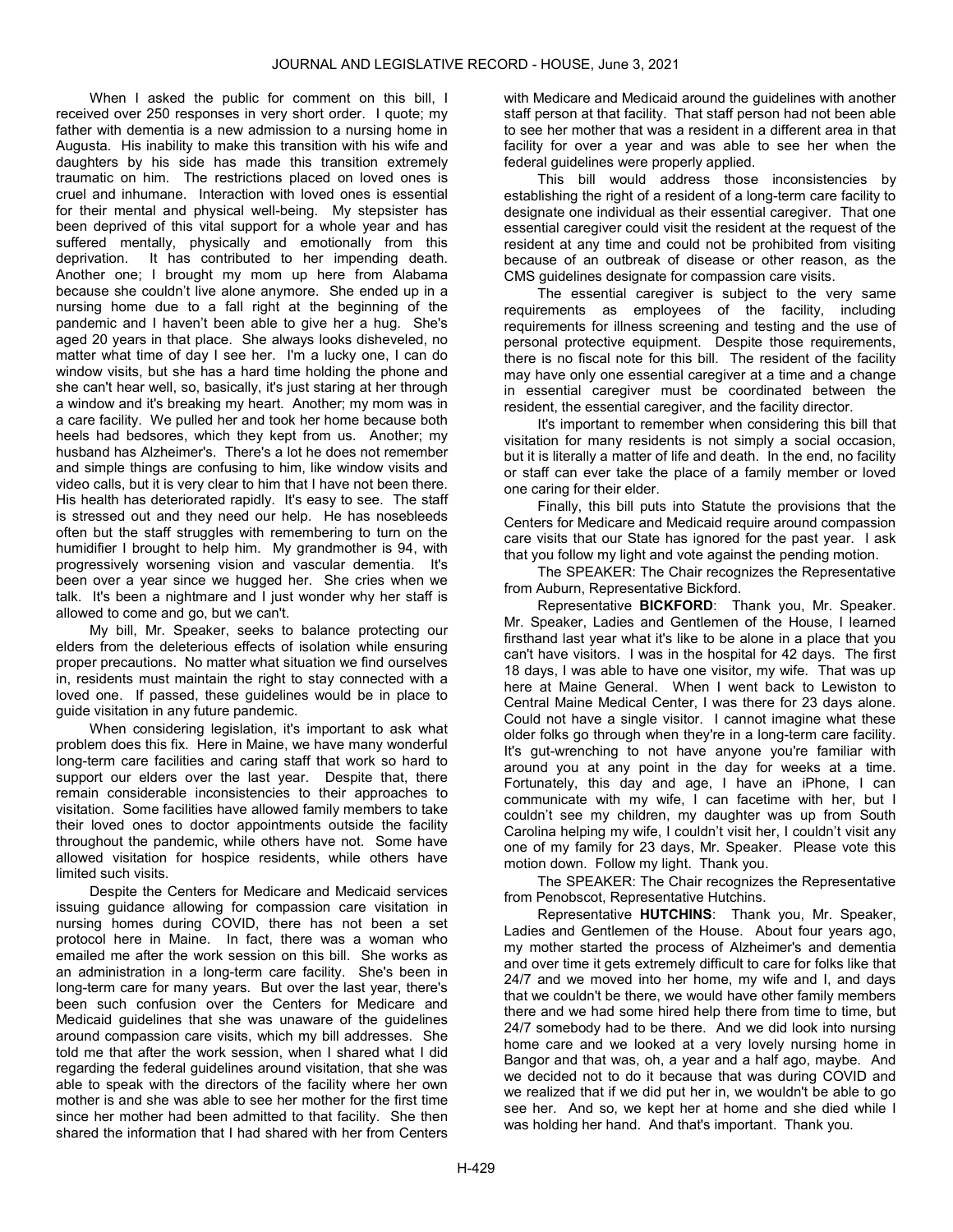The SPEAKER: The Chair recognizes the Representative from Standish, Representative Ordway.

 Representative ORDWAY: Thank you, Mr. Speaker, my Colleagues in the House, I'm going to try to speak. Many of you know I recently lost my wife. Back in July, she was admitted to Maine Medical Center. She sat there, my story only lasted four days before I could see her, but she sat there alone and me on the outside and they told her the first day you have stage 4 pancreatic cancer. No visitors. Imagine somebody going through that for months and months and months. Defeat this bill, please. Put yourself in the position of these people. I only had to do it for four days. It was terrifying. Terrifying. Thank you.

 The SPEAKER: The Chair recognizes the Representative from Eliot, Representative Meyer.

Representative MEYER: Thank you, Mr. Speaker. Mr. Speaker, esteemed House Colleagues, it has been a long, terrible 15 months. And while we're close, it's not over. COVID-19 continues to hospitalize and, sadly, kill Mainers. The restrictions we have lived under have been extraordinarily difficult for people living in nursing homes and for the people who love them. The loneliness and longing for loved ones has been excruciating. And while the detrimental impact of social isolation resulting from visitor restrictions during a pandemic cannot be overstated, for an elderly person contracting COVID-19, the associated illness and painful death that far too often ensues is the very reason this bill should not become law.

 The bill establishes the right of a resident of a long-term care facility to designate a person as an essential caregiver who may visit the resident at any time and who may not be prohibited from visiting because of an outbreak of disease; any disease, not just the one we've come to know so well, but any communicable disease. Say, Ebola or any other reason. This bill will allow multiple visitors at any time throughout a facility, a congregate setting filled with vulnerable seniors, regardless of positivity rates of any communicable disease, and allows for that visitation even in an outbreak situation.

 LD 1139 would render our nursing facilities, where 60% of COVID-related deaths in this State have occurred, unable to best prevent or mitigate the outbreak of a deadly virus and would place them in the untenable position of having to choose between breaking state law or violating the federal guidance issued by the Centers for Medicare and Medicaid services, should it be for a recurrence of the current pandemic or for the one that may come next.

 We are in a period of fragile recovery following a horrific year. The impact that COVID-19 has had on older Mainers has been disproportionately unfair. But we are turning the corner and with the vaccination and adherence to commonsense public health precautions like mask use, the precious lives of our nursing home residents are beginning to normalize. For their sake and that of the dedicated staff who care for them in Maine's nursing facilities, I ask you to support the pending motion and follow my light.

 The SPEAKER: The Chair recognizes the Representative from Chelsea, Representative Lemelin.

 Representative LEMELIN: Thank you, Mr. Speaker. There's a few problems with this. One, I am in opposition. If a staff member, doctor, nurse, caretaker of any kind can be in the room with a person with COVID, then anyone can. So, if they can protect a nurse or a doctor, they can protect a family member. They're one and the same. If a nurse can go in, provide care, and leave safely, which they do and have been

for over a year, then so can any visitor. So, this bill should be allowed.

 Also, I take offense to people continuously blaming COVID for everything that's going on. COVID is a virus. It doesn't have a brain to think, it doesn't go out and destroy everything. It's not the culprit here. The culprit has been for over a year and a half the handling of COVID. It's how the CDC, the Chief Executive and everyone else has been handling COVID poorly. If it would've been handled rightly, we would be settled.

 The SPEAKER: The Member will defer. The Chair recognizes the Representative from South Berwick, Representative Roberts, and inquires as to why she rises.

 Representative ROBERTS: Mr. Speaker, Point of Order. Mr. Speaker, the Good Representative is questioning the motives of the Chief Executive.

 On POINT OF ORDER, Representative ROBERTS of South Berwick objected to the comments of Representative LEMELIN of Chelsea because he was questioning the motives of the Chief Executive.

 The SPEAKER: The Chair would advise the Body that it is of the opinion of the Chair that the Member was criticizing the policies of the Chief Executive and not providing comment on the motives of the Chief Executive. The Member may proceed.

 Representative LEMELIN: Thank you, Mr. Speaker. That was my intent.

 So, once again, I want to reconfirm. Everybody in this Body knows that if one person can be protected, anyone can be protected. So, let's pass this, let's show that we have compassion for the needs of others and let's move on. As a great person told me yesterday; it's time to move forward. So, Mr. Speaker, I'm going to ask everybody to do what that great man told me to do; move forward. Thank you.

 The SPEAKER: The Chair recognizes the Representative from Lewiston, Representative Craven.

 Representative CRAVEN: Thank you, Mr. Speaker and Men and Women of the House. Every long-term care facility in this State welcomes visitors and families because they're a great asset to them when they are allowed to go in. They are licensed by the federal CDC and that they have to follow rules. They are licensed by the State of Maine and when the rules are in contradiction to each other, they are at risk of losing their financing and their licensing and I serve on the Hospice Council of Maine, and we know that people have suffered all this 15 months. They've suffered in long-term care and in home care and in group homes, and to put people at risk that share rooms or that share common areas is unconscionable and thank you very much.

 The SPEAKER: The Chair recognizes the Representative from Knox, Representative Kinney.

 Representative KINNEY: Thank you, Mr. Speaker, Ladies and Gentlemen of the House. I rise in opposition to the pending motion. In 2017, my uncle was admitted to St. Mary's Hospital in Lewiston with, among other issues, the flu, influenza. I visited him while he was there. He was in isolation, couldn't leave his room. But when I visited him, it did wonders for his mental state, which was questionable at the time. He felt isolated but he lit up when I visited. I had to gown up, I had to wear gloves, I actually don't remember having to wear a mask, which is probably why despite the fact that I had the flu shot that year, I ended up getting the flu, most likely from him. I wouldn't change my decision for any reason to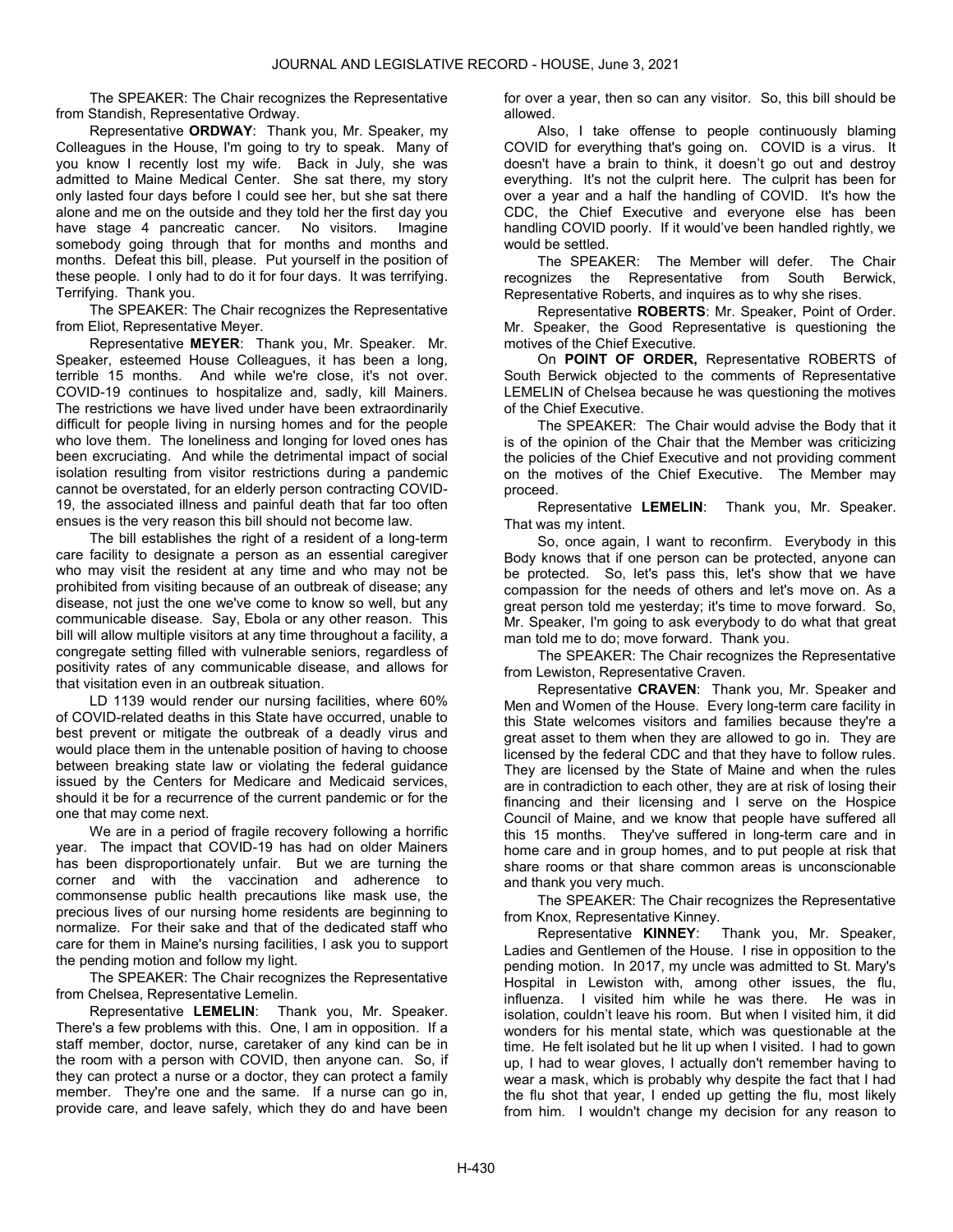have visited him in the hospital because within a year, we lost him forever.

 This is so important to our families to be able to be there with our loved ones right to the end. They need us just as much as we need them. Please follow my light and oppose the pending motion. Thank you.

 The SPEAKER: The Chair recognizes the Representative from Hodgdon, Representative Quint.

 Representative QUINT: Thank you, Mr. Speaker. I hope I can do justice to my thoughts regarding this. But as a registered nurse who has worked in a long-term care facility, one of the aspects that has not been brought up that I really hope that Members can think about is that family members who come in to help support provide much-needed respite to the people who are taking care of all of our loved ones within these facilities. And, since COVID, this has been lacking. Family members have not gone in to assist with bathing, with cleaning, with helping people just eat their meals in general. We have been so understaffed and the care has been extremely subpar, and I am not saying that to make my colleagues, not here but within the health care field, look bad, they have worked so extremely hard to make due and to just overcome the deficits. They are working short-staffed on top of it.

 And so, I'm hoping that you can just think about what one person coming in to help their loved one is able to do. They give all of the other health care professionals time to take care of the other things that need to be done when they're so shortstaffed. So, I just wish that you could follow my light and defeat this. Thank you very much.

 The SPEAKER: The Chair recognizes the Representative from Winter Harbor, Representative Faulkingham.

 Representative FAULKINGHAM: Thank you, Mr. Speaker. I rise in opposition to the pending motion. Headline, NBC News: The Hidden COVID-19 Health Crisis; Elderly People are Dying from Isolation. The lockdowns and visitor restrictions meant to protect nursing home residents from the coronavirus can also threaten their lives. This is a bill that we should pass. Thank you.

 The SPEAKER: The Chair recognizes the Representative from Canaan, Representative Stetkis.

Representative **STETKIS**: Thank you, Mr. Speaker. I was hoping that this segment of our population was going to be mentioned and I wouldn't have to bring it up, but I personally know of several families in my district right now and a couple of families that I've actually done some work with in their homes to make their home a little bit more comfortable for their elderly loved ones that are in final stages of cancer and things like that. There are families out there right now that are not getting their loved ones into the care facilities that they really need because of the fear that they will never see them again. It is the reality; they're making these very difficult decisions and, in some cases, their family members are not getting the proper care that they probably ought to because, again, those loved ones will never be able to see them again because they won't be the one person on the list that's allowed to see them. I think we ought to think about those folks, too.

 The SPEAKER: The Chair recognizes the Representative from Rockland, Representative Geiger.

 Representative GEIGER: Thank you, Mr. Speaker and thank you Members of the House. I just felt a need to speak. I am a nurse. I wonder if we're not confusing the disease and the results of that disease with the actions that we have all taken to make things better.

 I personally have been nothing but proud of the State of Maine. We have had some of the lowest death rates, some of the lowest cases, some of the lowest positivity. We now lead the nation in number of vaccinations. Sixty percent of the people who have died from COVID were in long-term care facilities. They received that virus inadvertently by family members visiting and sometimes by staff. It was the actions of those long-term care facilities, as painful as it was to shut down those facilities to visitors, when hospitals shut down facilities to visitors, that saved those elderly and saved hospital patients from having COVID run rampant through those facilities.

 It has been a horrible year. That is not the fault of humans, that is a virus that swept through our nation and the world and still continues to do so. It is not over. I think we can be very proud of the job we did; I think we have to keep going and, of course, the moment it is safe and it seems like now most of our elderly in congregate living have been vaccinated, that we can bring their loved ones back to them as, of course, everyone with a heart would wish to do. Thank you.

 The SPEAKER: A roll call has been ordered. The pending question before the House is Acceptance of the Majority Ought Not to Pass Report. All those in favor will vote yes, those opposed will vote no.

### ROLL CALL NO. 126

 YEA - Alley, Arford, Babbidge, Bailey, Bell, Berry, Blume, Brennan, Brooks, Bryant, Caiazzo, Cardone, Cloutier, Collings, Copeland, Crafts, Craven, Crockett, Dodge, Doore, Doudera, Dunphy, Evans, Fay, Geiger, Gere, Gramlich, Grohoski, Harnett, Hasenfus, Hepler, Hymanson, Kessler, Landry, Lookner, Madigan, Martin J, Martin R, Mathieson, Matlack, McCrea, McCreight, McDonald, Melaragno, Meyer, Millett, Morales, Moriarty, O'Connell, O'Neil, Osher, Pebworth, Perry A, Perry J, Pierce, Reckitt, Rielly, Roberts, Roeder, Sachs, Salisbury, Sharpe, Sheehan, Stover, Supica, Sylvester, Talbot Ross, Tepler, Terry, Tucker, Tuttle, Warren, Williams, Wood, Zager, Zeigler, Mr. Speaker.

 NAY - Andrews, Arata, Austin, Bernard, Bickford, Blier, Bradstreet, Carlow, Carmichael, Collamore, Connor, Corey, Costain, Dillingham, Dolloff, Downes, Drinkwater, Evangelos, Faulkingham, Foster, Gifford, Greenwood, Griffin, Haggan, Hall, Hanley, Harrington, Head, Hutchins, Johansen, Kinney, Kryzak, Lemelin, Libby, Lyford, Lyman, Mason, Millett, Morris, Nadeau, Newman, O'Connor, Ordway, Parry, Perkins, Pickett, Pluecker, Poirier, Prescott, Quint, Riseman, Roche, Rudnicki, Sampson, Skolfield, Stanley, Stetkis, Thorne, Tuell, Underwood, Wadsworth, Warren, White B, White D.

 ABSENT - Cebra, Cuddy, Ducharme, Fecteau, Grignon, Javner, Martin, Paulhus, Stearns, Theriault.

Yes, 77; No, 64; Absent, 10; Excused, 0.

 77 having voted in the affirmative and 64 voted in the negative, with 10 being absent, and accordingly the Majority Ought Not to Pass Report was ACCEPTED and sent for concurrence.

\_\_\_\_\_\_\_\_\_\_\_\_\_\_\_\_\_\_\_\_\_\_\_\_\_\_\_\_\_\_\_\_\_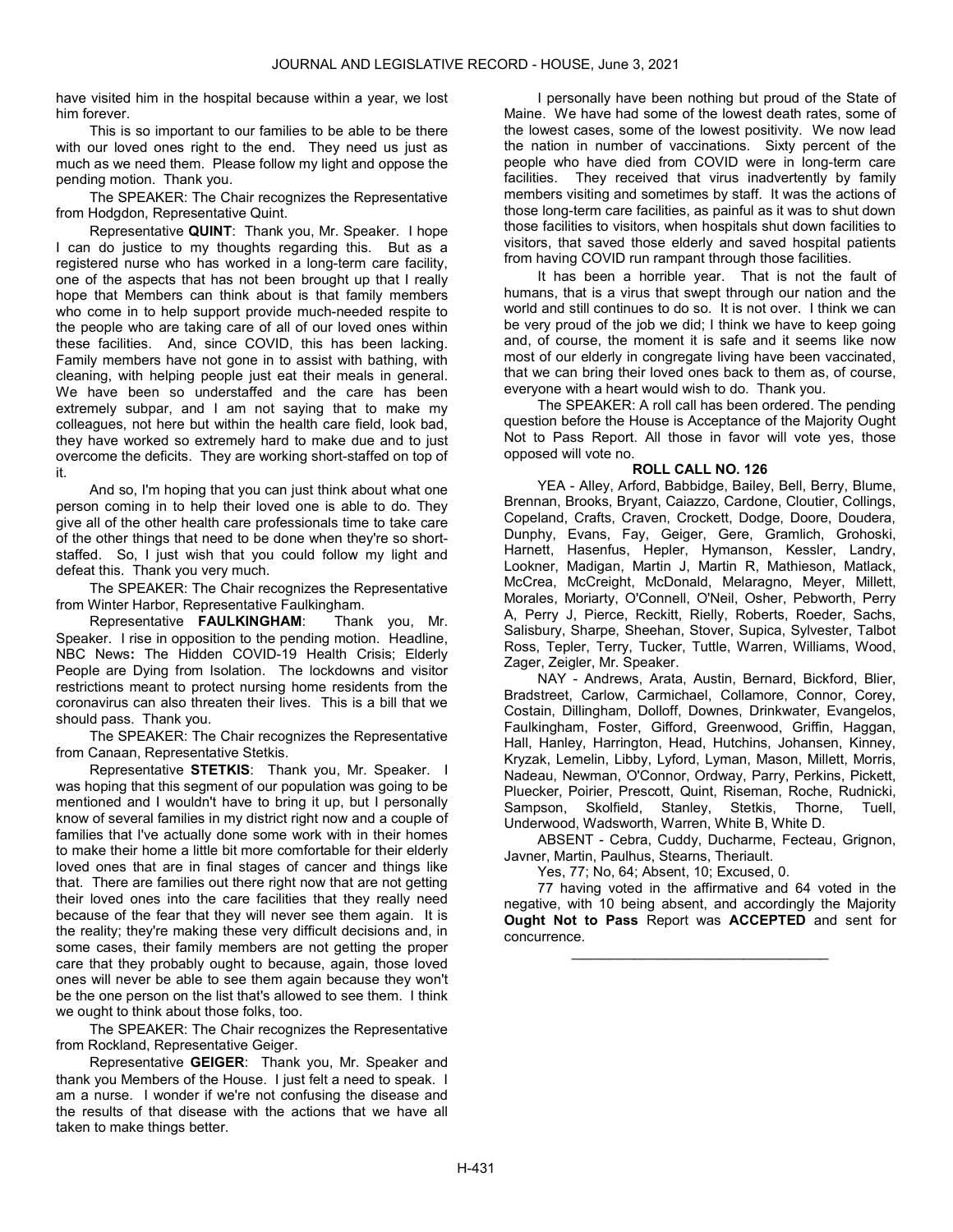Majority Report of the Committee on HEALTH AND HUMAN SERVICES reporting Ought Not to Pass on Bill "An Act To Improve Family Day Care Providers by Increasing the Number of Children Allowed To Be Cared For without Obtaining Certification"

Signed:

(H.P. 918) (L.D. 1252)

Senator:

CLAXTON of Androscoggin

Representatives:

 MEYER of Eliot CRAVEN of Lewiston MADIGAN of Waterville PERRY of Calais STOVER of Boothbay ZAGER of Portland

 Minority Report of the same Committee reporting Ought to Pass as Amended by Committee Amendment "A" (H-332) on same Bill.

 Signed: Senators:

 BALDACCI of Penobscot MOORE of Washington

Representatives:

 CONNOR of Lewiston GRIFFIN of Levant JAVNER of Chester LEMELIN of Chelsea

#### READ.

 Representative MEYER of Eliot moved that the House ACCEPT the Majority Ought Not to Pass Report.

 Representative GRIFFIN of Levant REQUESTED a roll call on the motion to ACCEPT the Majority Ought Not to Pass Report.

 More than one-fifth of the members present expressed a desire for a roll call which was ordered.

 The SPEAKER: The Chair recognizes the Representative from Alfred, Representative Sampson.

 Representative SAMPSON: Thank you, Mr. Speaker, Ladies and Gentlemen of the House. This bill, it basically is about the lack of child care services and the increasing problem that parents have throughout the State.

 So, this bill is really help to relieve that challenge and it's simply codifying the Chief Executive's Executive Order Number 20, which provided that relief during the pandemic by allowing local family child care providers to add one more child to their home without having to get extra certification. So, I am asking you to support this or vote this motion down and support this so we can help parents who need child care. Thank you.

 The SPEAKER: A roll call has been ordered. The pending question before the House is Acceptance of the Majority Ought Not to Pass Report. All those in favor will vote yes, those opposed will vote no.

#### ROLL CALL NO. 127

 YEA - Alley, Arford, Babbidge, Bailey, Bell, Berry, Blume, Brennan, Brooks, Bryant, Caiazzo, Cardone, Cloutier, Collings, Copeland, Crafts, Craven, Crockett, Dodge, Doore, Doudera, Dunphy, Evangelos, Evans, Fay, Geiger, Gere, Gramlich, Grohoski, Harnett, Hasenfus, Hepler, Hymanson, Kessler, Landry, Lookner, Madigan, Martin J, Martin R, Mathieson, Matlack, McCrea, McCreight, McDonald, Melaragno, Meyer,

Millett, Morales, Moriarty, O'Neil, Osher, Pebworth, Perry A, Perry J, Pierce, Pluecker, Reckitt, Rielly, Riseman, Roberts, Roeder, Sachs, Salisbury, Sharpe, Sheehan, Stover, Supica, Sylvester, Talbot Ross, Tepler, Terry, Tucker, Tuttle, Warren C, Warren S, White, Williams, Wood, Zager, Zeigler, Mr. Speaker.

 NAY - Arata, Austin, Bernard, Bickford, Blier, Bradstreet, Carlow, Carmichael, Collamore, Connor, Corey, Costain, Dillingham, Dolloff, Downes, Drinkwater, Faulkingham, Foster, Gifford, Greenwood, Griffin, Haggan, Hall, Hanley, Harrington, Head, Hutchins, Johansen, Kinney, Kryzak, Lemelin, Libby, Lyford, Lyman, Mason, Millett, Morris, Nadeau, Newman, O'Connor, Ordway, Parry, Perkins, Pickett, Poirier, Prescott, Quint, Roche, Rudnicki, Sampson, Skolfield, Stanley, Stetkis, Thorne, Tuell, Underwood, Wadsworth, White.

 ABSENT - Andrews, Cebra, Cuddy, Ducharme, Fecteau, Grignon, Javner, Martin, O'Connell, Paulhus, Stearns, Theriault.

Yes, 81; No, 58; Absent, 12; Excused, 0.

 81 having voted in the affirmative and 58 voted in the negative, with 12 being absent, and accordingly the Majority Ought Not to Pass Report was ACCEPTED and sent for concurrence.

\_\_\_\_\_\_\_\_\_\_\_\_\_\_\_\_\_\_\_\_\_\_\_\_\_\_\_\_\_\_\_\_\_

 Majority Report of the Committee on HEALTH AND HUMAN SERVICES reporting Ought Not to Pass on Bill "An Act To Encourage Family Care of Aging Adults"

(H.P. 1043) (L.D. 1427)

 Signed: Senators:

> CLAXTON of Androscoggin MOORE of Washington

Representatives:

 MEYER of Eliot CONNOR of Lewiston CRAVEN of Lewiston GRIFFIN of Levant JAVNER of Chester LEMELIN of Chelsea MADIGAN of Waterville PERRY of Calais STOVER of Boothbay ZAGER of Portland

 Minority Report of the same Committee reporting Ought to Pass as Amended by Committee Amendment "A" (H-334) on same Bill.

 Signed: Senator:

BALDACCI of Penobscot

#### READ.

 On motion of Representative MEYER of Eliot, the Majority Ought Not to Pass Report was ACCEPTED and sent for concurrence.

\_\_\_\_\_\_\_\_\_\_\_\_\_\_\_\_\_\_\_\_\_\_\_\_\_\_\_\_\_\_\_\_\_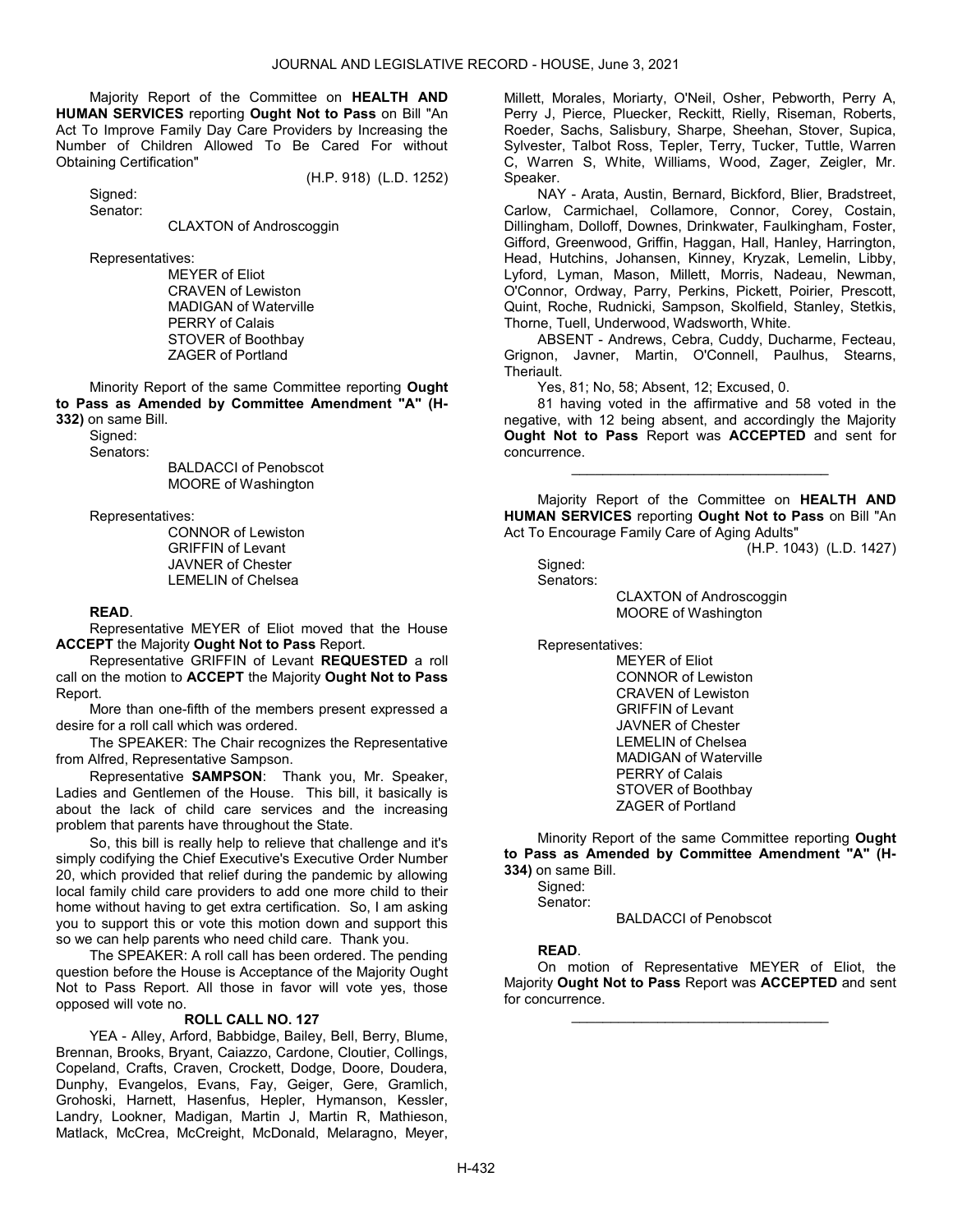Majority Report of the Committee on HEALTH AND HUMAN SERVICES reporting Ought to Pass as Amended by Committee Amendment "A" (H-335) on Bill "An Act To Improve Home and Community-based Services for Adults with Intellectual Disabilities, Autism, Brain Injury and Other Related Conditions"

(H.P. 1104) (L.D. 1490)

 Signed: Senators:

> CLAXTON of Androscoggin BALDACCI of Penobscot MOORE of Washington

Representatives:

 MEYER of Eliot CRAVEN of Lewiston GRIFFIN of Levant PERRY of Calais STOVER of Boothbay ZAGER of Portland

 Minority Report of the same Committee reporting Ought Not to Pass on same Bill.

Signed:

Representatives:

 CONNOR of Lewiston JAVNER of Chester LEMELIN of Chelsea

### READ.

 On motion of Representative MEYER of Eliot, the Majority Ought to Pass as Amended Report was ACCEPTED.

 The Bill was READ ONCE. Committee Amendment "A" (H-335) was READ by the Clerk and ADOPTED.

 Under suspension of the rules the Bill was given its SECOND READING WITHOUT REFERENCE to the Committee on Bills in the Second Reading.

 Under further suspension of the rules the Bill was PASSED TO BE ENGROSSED as Amended by Committee Amendment "A" (H-335) and sent for concurrence.

\_\_\_\_\_\_\_\_\_\_\_\_\_\_\_\_\_\_\_\_\_\_\_\_\_\_\_\_\_\_\_\_\_

 Majority Report of the Committee on INNOVATION, DEVELOPMENT, ECONOMIC ADVANCEMENT AND BUSINESS reporting Ought Not to Pass on Bill "An Act To Recognize Occupational Licenses and Certifications from Other States To Attract New Residents and Businesses to Maine" (EMERGENCY)

(H.P. 448) (L.D. 612)

Signed:

Senators:

 CURRY of Waldo CYRWAY of Kennebec LUCHINI of Hancock

Representatives:

 ROBERTS of South Berwick AUSTIN of Gray BAILEY of Gorham BERNARD of Caribou GEIGER of Rockland HASENFUS of Readfield PEBWORTH of Blue Hill

 Minority Report of the same Committee reporting Ought to Pass as Amended by Committee Amendment "A" (H-

318) on same Bill. Signed:

Representatives:

 ANDREWS of Paris COLLAMORE of Pittsfield DUCHARME of Madison

#### READ.

 On motion of ROBERTS of South Berwick, the Majority Ought Not to Pass Report was ACCEPTED and sent for concurrence.

\_\_\_\_\_\_\_\_\_\_\_\_\_\_\_\_\_\_\_\_\_\_\_\_\_\_\_\_\_\_\_\_\_

 Majority Report of the Committee on INNOVATION, DEVELOPMENT, ECONOMIC ADVANCEMENT AND BUSINESS reporting Ought Not to Pass on Bill "An Act To Eliminate or Forgive Fines and Penalties on Persons and Businesses Due to the COVID-19 Pandemic"

(H.P. 647) (L.D. 891)

 Signed: Senators:

 CURRY of Waldo LUCHINI of Hancock

Representatives:

 ROBERTS of South Berwick ANDREWS of Paris BAILEY of Gorham GEIGER of Rockland HASENFUS of Readfield PEBWORTH of Blue Hill

 Minority Report of the same Committee reporting Ought to Pass as Amended by Committee Amendment "A" (H-299) on same Bill.

 Signed: Senator:

CYRWAY of Kennebec

Representatives:

 AUSTIN of Gray BERNARD of Caribou COLLAMORE of Pittsfield DUCHARME of Madison

## READ.

 Representative ROBERTS of South Berwick moved that the House ACCEPT the Majority Ought Not to Pass Report.

 Representative BERNARD of Caribou REQUESTED a roll call on the motion to ACCEPT the Majority Ought Not to Pass Report.

 More than one-fifth of the members present expressed a desire for a roll call which was ordered.

 The SPEAKER: The Chair recognizes the Representative from Penobscot, Representative Hutchins.

 Representative HUTCHINS: Thank you, Mr. Speaker, Ladies and Gentlemen of the House. I put this bill in because I thought that, but for COVID, any penalties and fines that have been levied in the last year/year and a half, should be returned. I still think that; that's why I put the bill in, it's why I'm speaking for it today. And the other reason that I think it's legitimate to do away with the fines and penalties, but for COVID, would not have been presented, and I'm not talking about someone that,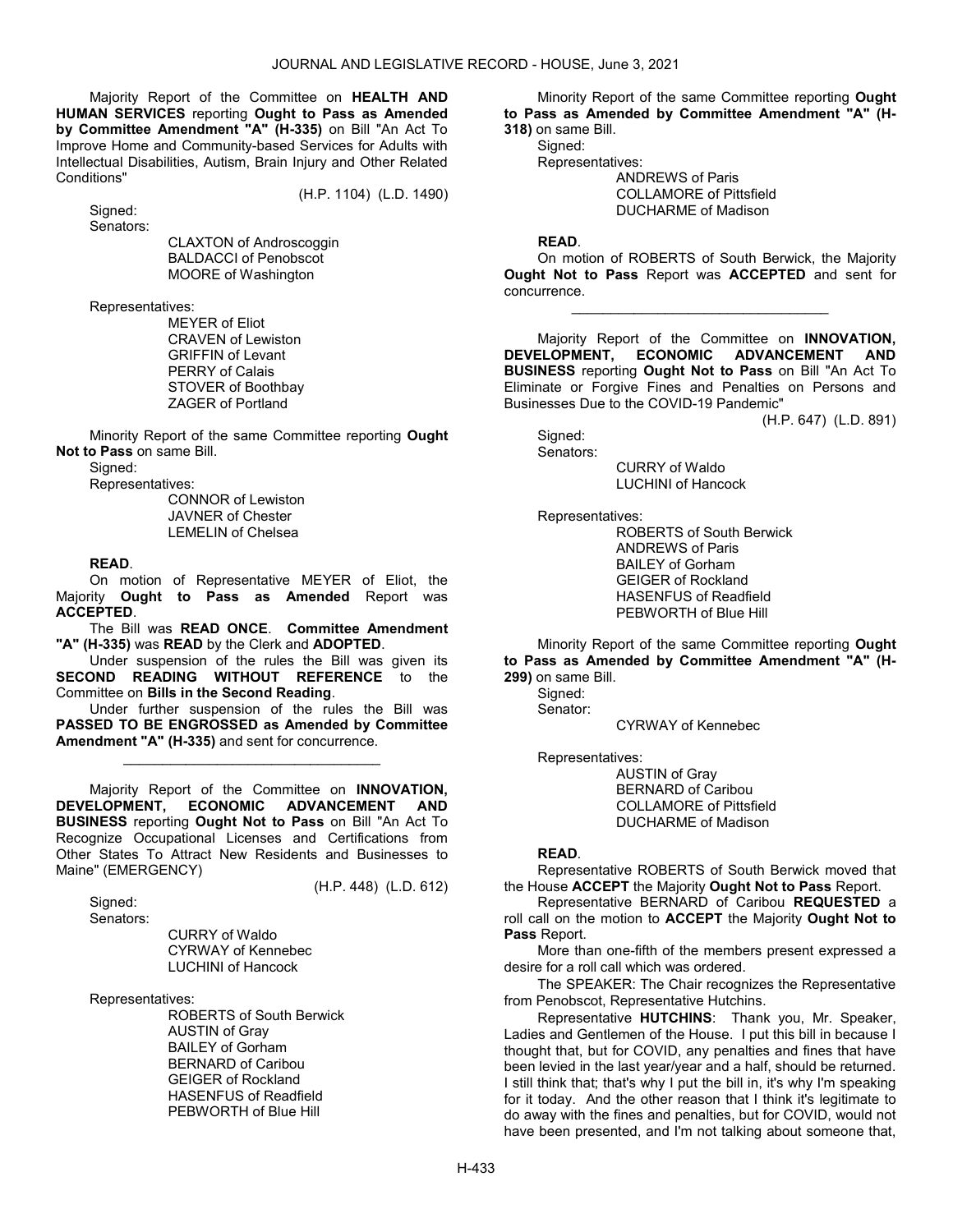you know, embezzled money from somebody during that period of time and got a fine, penalty, you know, jail sentence, whatever. I'm talking about someone who maybe didn't wear a mask when they were supposed to in a restaurant. I can't imagine anybody like that, but also the problem that the authority to do this is strictly up to one person and one person shouldn't have that power, I don't care who it is. Thank you.

 The SPEAKER: The Chair recognizes the Representative from Canaan, Representative Stetkis.

 Representative STETKIS: Thank you, Mr. Speaker, Ladies and Gentlemen of the House. Though it may not look like it, this bill could be this Legislature's most important economic development bill this session. With this bill, the Legislature can send a strong message to Maine's businesses, business community, as well as others who may be considering Maine as a place to set up shop. A message that the peoples' elected representatives believe in and stand for due process, fairness and equity.

 After a year of allowing the Mills Administration to go it alone, with no input from the Legislature, we have an opportunity to right some of the unintended consequences suffered by some Mainers who work hard and risk a lot to provide valuable goods and services to our communities in an effort to provide for their families. Since March of 2019, many businesses have been reprimanded, penalized, fined and even shut down. I have to ask; why did these things happen? What was the process? How many of these instances were based on misunderstandings, unproven theories or even false information? Were all establishments treated uniformly? Were all given a fair opportunity to prepare and explain their individual circumstances as we might expect would happen? Well, based on the conversations that I've had with some of those threatened or mistreated, there was no uniformity or fairness.

 We do know for sure that mistakes have been made and great damage has been done. We know this because in a particular case it became a national story in August of last year. It was covered by CNN, the Today Show, NBC, the LA Times, CBS, Newsweek, People Magazine, as well as most of the news outlets in Maine. The Chief Executive was quoted hundreds of times saying that 60 people are now associated with that one outbreak, its impacts were widespread. One person, one contact, can light a match and spark a fire that we may be unable to put out. Along with other misconceptions, including a quote that a woman who never even attended the wedding or the reception but simply interacted with someone else who did attend lost her life in this virus.

 This family business had its operation shut down with an imminent health hazard citation, made nationally infamous, has had its reputation destroyed, has been abused by its own government, no doubt causing long-term and maybe irreparable financial harm to this family, not to mention the mental anguish from being told that their actions may have been the cause of the loss of seven lives.

 About four months after the media frenzy of quoting and requoting the Chief Executive and Dr. Shah, the November CDC report written by seven scientists at the Maine CDC, including the state epidemiologist, was released. In that report, the seven scientists stated that a definitive linkage of outbreaks at these facilities to the event was not possible in the absence of whole genome DNA sequencing. They went on in the report saying that the staff members in the other facilities in other parts of the State that were said to have spread COVID-19

possibly had exposures outside of those facilities. So, the report said no definitive proof and possibly other exposures.

 Now, this is a highly-visible example of what has happened here in Maine, but what about the less-visible actions. Were some of the same faulty assumptions used to make decisions in charging and penalizing other Maine entrepreneurs? I've heard from some that do feel they had been treated unfairly but are scared to death to speak up against their own government after what they have seen happen to others. This in itself should cause all of us in the Legislature great concern that our own constituents fear their government.

 Throughout our entire system of government, there are checks and balances to ensure that all are treated equally under the law. Everyone has the right to defend themselves before their accusers and if found to be at fault the penalty fits the crime by being reasonable and equitable. If it can't be proven that someone is guilty of an offense in this country, we are not supposed to be penalized. People who run businesses need to know they can get a fair shake in Maine. This bill is simple; if the Maine government cannot prove that the business caused harm, then their record needs to be cleared and any monetary penalties need to be returned.

 Let's please put some stability back into our economy and let's support our local businesses that are providing jobs for our families so they can provide a good life and prosperity here in Maine. Thank you.

 The SPEAKER: The Chair recognizes the Representative from Monticello, Representative Johansen.

 Representative JOHANSEN: Thank you, Mr. Speaker. It may be a little late and my timing may be off, but I was wondering if we couldn't get an amendment attached to this that would include Members of this Body that have been sanctioned, also? Get our fines and punishments taken away?

 The SPEAKER: The Chair recognizes the Representative from South Berwick, Representative Roberts.

 Representative ROBERTS: Thank you, Mr. Speaker. Mr. Speaker, I rise today to clarify that the bill before us is a concept draft and language was not presented by the sponsor before the public hearing nor the subsequent work sessions.

 The SPEAKER: A roll call has been ordered. The pending question before the House is Acceptance of the Majority Ought Not to Pass Report. All those in favor will vote yes, those opposed will vote no.

## ROLL CALL NO. 128

 YEA - Alley, Arford, Babbidge, Bailey, Bell, Berry, Blume, Brennan, Brooks, Bryant, Caiazzo, Cardone, Cloutier, Collings, Copeland, Crafts, Craven, Crockett, Dodge, Doore, Doudera, Dunphy, Evans, Fay, Geiger, Gere, Gramlich, Grohoski, Harnett, Hasenfus, Hepler, Hymanson, Kessler, Landry, Lookner, Madigan, Martin J, Martin R, Mathieson, Matlack, McCrea, McCreight, McDonald, Melaragno, Meyer, Millett, Morales, Moriarty, O'Connell, O'Neil, Osher, Pebworth, Perry A, Perry J, Pierce, Pluecker, Reckitt, Rielly, Riseman, Roberts, Roeder, Sachs, Salisbury, Sharpe, Sheehan, Stover, Supica, Sylvester, Talbot Ross, Tepler, Terry, Tuttle, Warren, White, Williams, Wood, Zager, Zeigler, Mr. Speaker.

 NAY - Arata, Austin, Bernard, Bickford, Blier, Bradstreet, Carlow, Carmichael, Collamore, Connor, Corey, Costain, Dillingham, Dolloff, Downes, Drinkwater, Evangelos, Faulkingham, Foster, Gifford, Greenwood, Griffin, Haggan, Hall, Hanley, Harrington, Head, Hutchins, Johansen, Kinney, Kryzak, Lemelin, Libby, Lyford, Lyman, Mason, Millett, Morris, Nadeau, Newman, O'Connor, Ordway, Parry, Perkins, Pickett,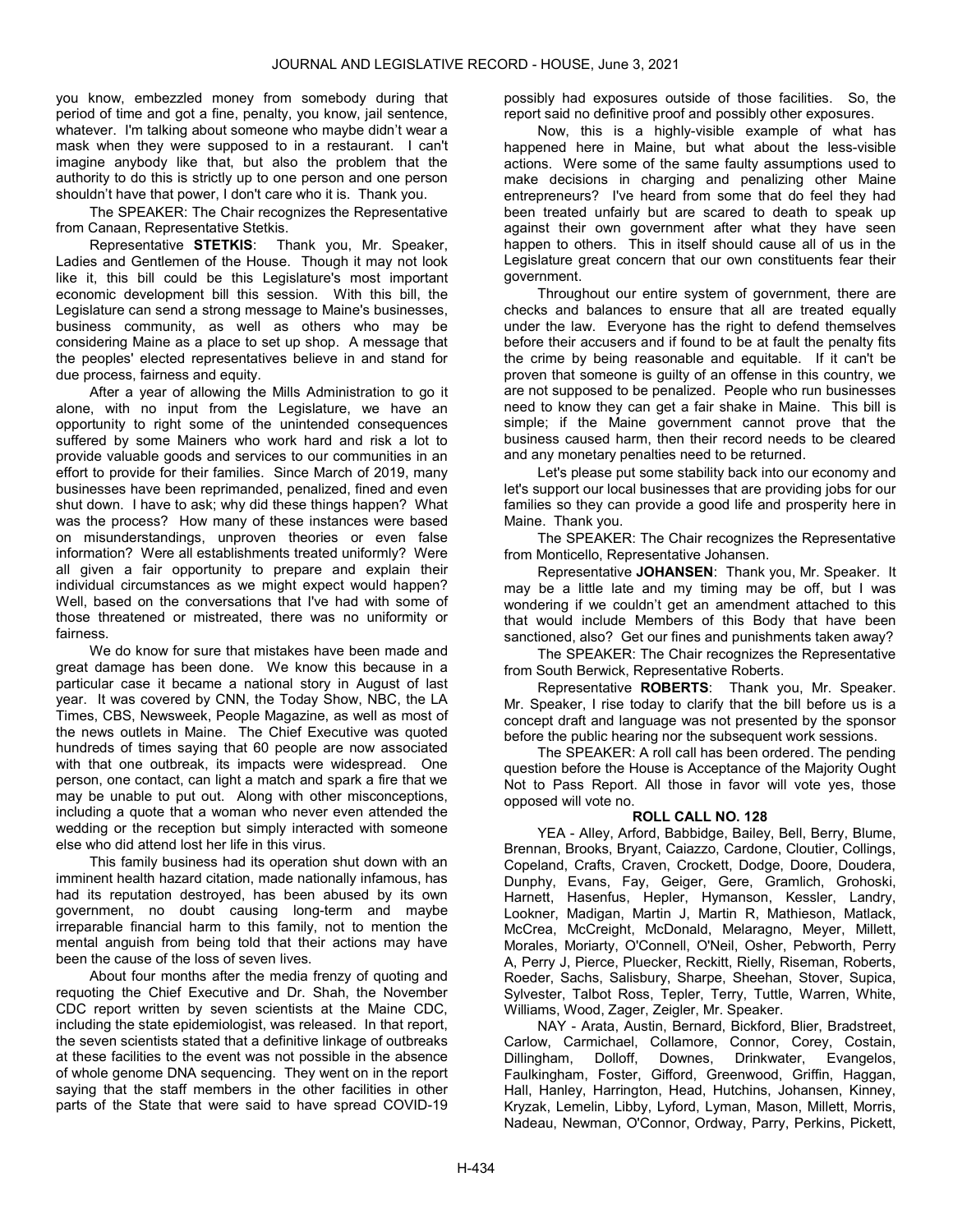Poirier, Prescott, Quint, Roche, Rudnicki, Sampson, Skolfield, Stanley, Stetkis, Thorne, Tuell, Underwood, Wadsworth, Warren, White.

 ABSENT - Andrews, Cebra, Cuddy, Ducharme, Fecteau, Grignon, Javner, Martin, Paulhus, Stearns, Theriault, Tucker.

Yes, 79; No, 60; Absent, 12; Excused, 0.

 79 having voted in the affirmative and 60 voted in the negative, with 12 being absent, and accordingly the Majority Ought Not to Pass Report was ACCEPTED and sent for concurrence.

\_\_\_\_\_\_\_\_\_\_\_\_\_\_\_\_\_\_\_\_\_\_\_\_\_\_\_\_\_\_\_\_\_

 Majority Report of the Committee on JUDICIARY reporting Ought to Pass as Amended by Committee Amendment "A" (H-296) on Bill "An Act Regarding Emergency Guardianship"

(H.P. 264) (L.D. 366)

 Signed: Senator:

SANBORN of Cumberland

Representatives:

 HARNETT of Gardiner EVANGELOS of Friendship HAGGAN of Hampden LIBBY of Auburn MORIARTY of Cumberland RECKITT of South Portland THORNE of Carmel

 Minority Report of the same Committee reporting Ought Not to Pass on same Bill.

Signed:

Senators:

 CARNEY of Cumberland KEIM of Oxford

Representatives:

 BABBIDGE of Kennebunk POIRIER of Skowhegan SHEEHAN of Biddeford

 Representative NEWELL of the Passamaquoddy Tribe of the House - supports the Majority Ought to Pass as Amended by Committee Amendment "A" (H-296) Report.

#### READ.

 On motion of Representative HARNETT of Gardiner, the Majority Ought to Pass as Amended Report was ACCEPTED.

 The Bill was READ ONCE. Committee Amendment "A" (H-296) was READ by the Clerk and ADOPTED.

 Under suspension of the rules the Bill was given its SECOND READING WITHOUT REFERENCE to the Committee on Bills in the Second Reading.

 Under further suspension of the rules the Bill was PASSED TO BE ENGROSSED as Amended by Committee Amendment "A" (H-296) and sent for concurrence.

\_\_\_\_\_\_\_\_\_\_\_\_\_\_\_\_\_\_\_\_\_\_\_\_\_\_\_\_\_\_\_\_\_

 Majority Report of the Committee on JUDICIARY reporting Ought Not to Pass on Bill "An Act To Protect an Individual's Personal Data"

(H.P. 286) (L.D. 402)

 Signed: Senators:

 CARNEY of Cumberland SANBORN of Cumberland

Representatives:

 HARNETT of Gardiner BABBIDGE of Kennebunk EVANGELOS of Friendship RECKITT of South Portland SHEEHAN of Biddeford

 Minority Report of the same Committee reporting Ought to Pass as Amended by Committee Amendment "A" (H-300) on same Bill.

Signed:

Senator:

KEIM of Oxford

Representatives:

 HAGGAN of Hampden LIBBY of Auburn MORIARTY of Cumberland POIRIER of Skowhegan THORNE of Carmel

### READ.

 Representative HARNETT of Gardiner moved that the House ACCEPT the Majority Ought Not to Pass Report.

 Representative HAGGAN of Hampden REQUESTED a roll call on the motion to **ACCEPT** the Majority **Ought Not to** Pass Report.

 More than one-fifth of the members present expressed a desire for a roll call which was ordered.

 The SPEAKER: A roll call has been ordered. The pending question before the House is Acceptance of the Majority Ought Not to Pass Report. All those in favor will vote yes, those opposed will vote no.

#### ROLL CALL NO. 129

 YEA - Alley, Arford, Babbidge, Bailey, Bell, Berry, Blume, Brennan, Brooks, Bryant, Caiazzo, Cardone, Cloutier, Collings, Copeland, Crafts, Craven, Crockett, Dodge, Doore, Doudera, Dunphy, Evangelos, Evans, Fay, Geiger, Gere, Gramlich, Grohoski, Harnett, Hasenfus, Hepler, Hymanson, Kessler, Lookner, Martin J, Martin R, Mathieson, Matlack, McCrea, McCreight, McDonald, Melaragno, Meyer, Millett, Morales, Moriarty, O'Connell, O'Neil, Osher, Pebworth, Perry A, Perry J, Pierce, Pluecker, Reckitt, Rielly, Riseman, Roberts, Roeder, Sachs, Salisbury, Sharpe, Sheehan, Stover, Supica, Sylvester, Talbot Ross, Tepler, Terry, Tucker, Tuttle, Warren C, Warren S, Williams, Wood, Zager, Zeigler, Mr. Speaker.

 NAY - Arata, Austin, Bernard, Bickford, Blier, Bradstreet, Carlow, Carmichael, Collamore, Connor, Corey, Costain, Dillingham, Dolloff, Downes, Drinkwater, Faulkingham, Foster, Gifford, Greenwood, Griffin, Haggan, Hall, Hanley, Harrington, Head, Hutchins, Johansen, Kinney, Kryzak, Lemelin, Libby, Lyford, Lyman, Madigan, Mason, Millett, Morris, Nadeau, Newman, O'Connor, Parry, Perkins, Pickett, Poirier, Prescott, Quint, Roche, Rudnicki, Sampson, Skolfield, Stanley, Stetkis, Thorne, Tuell, Underwood, Wadsworth, White B, White D.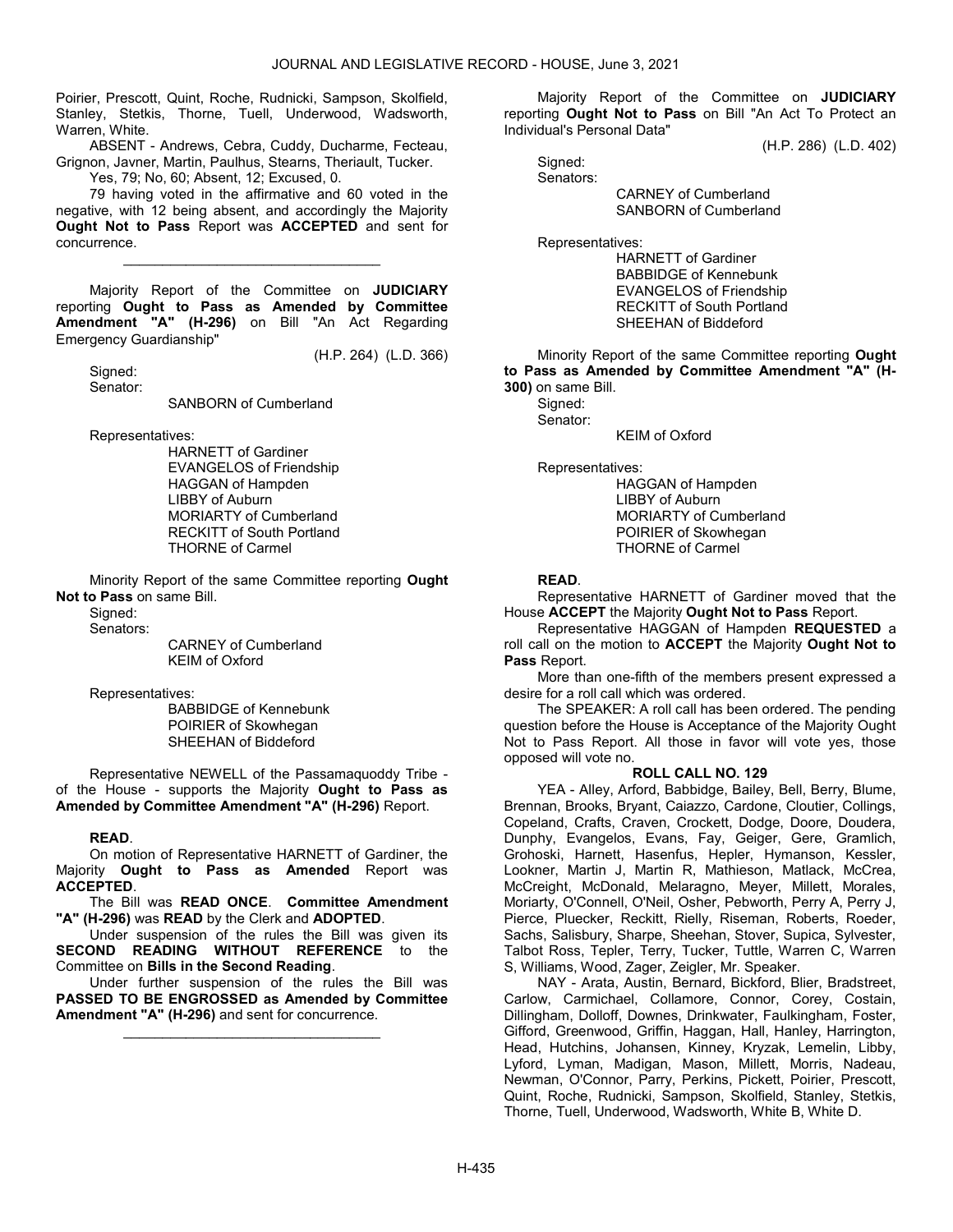ABSENT - Andrews, Cebra, Cuddy, Ducharme, Fecteau, Grignon, Javner, Landry, Martin, Ordway, Paulhus, Stearns, Theriault.

Yes, 79; No, 59; Absent, 13; Excused, 0.

 79 having voted in the affirmative and 59 voted in the negative, with 13 being absent, and accordingly the Majority Ought Not to Pass Report was ACCEPTED and sent for concurrence.

\_\_\_\_\_\_\_\_\_\_\_\_\_\_\_\_\_\_\_\_\_\_\_\_\_\_\_\_\_\_\_\_\_

 Majority Report of the Committee on JUDICIARY reporting Ought to Pass as Amended by Committee Amendment "A" (H-297) on Resolve, To Create the Criminal Records Review Committee

(H.P. 408) (L.D. 563)

 Signed: Senators:

> CARNEY of Cumberland SANBORN of Cumberland

Representatives:

 HARNETT of Gardiner BABBIDGE of Kennebunk EVANGELOS of Friendship MORIARTY of Cumberland RECKITT of South Portland SHEEHAN of Biddeford

 Minority Report of the same Committee reporting Ought Not to Pass on same Resolve.

Sianed:

Senator:

KEIM of Oxford

Representatives:

 HAGGAN of Hampden LIBBY of Auburn POIRIER of Skowhegan THORNE of Carmel

 Representative NEWELL of the Passamaquoddy Tribe of the House - supports the Majority Ought to Pass as Amended by Committee Amendment "A" (H-297) Report.

## READ.

 Representative HARNETT of Gardiner moved that the House ACCEPT the Majority Ought to Pass as Amended Report.

 Representative DILLINGHAM of Oxford REQUESTED a roll call on the motion to ACCEPT the Majority Ought to Pass as Amended Report.

 More than one-fifth of the members present expressed a desire for a roll call which was ordered.

 The SPEAKER: A roll call has been ordered. The pending question before the House is Acceptance of the Majority Ought to Pass as Amended Report. All those in favor will vote yes, those opposed will vote no.

#### ROLL CALL NO. 130

 YEA - Alley, Arford, Babbidge, Bailey, Bell, Berry, Blume, Brennan, Brooks, Bryant, Caiazzo, Cardone, Cloutier, Collings, Copeland, Crafts, Craven, Dodge, Doore, Doudera, Dunphy, Evangelos, Evans, Fay, Geiger, Gere, Gramlich, Grohoski, Harnett, Hasenfus, Hepler, Hymanson, Kessler, Landry, Lookner, Madigan, Martin J, Martin R, Mathieson, Matlack, McCrea, McCreight, McDonald, Melaragno, Meyer, Millett, Morales, Moriarty, O'Connell, O'Neil, Osher, Pebworth, Perry A, Perry J, Pierce, Pluecker, Reckitt, Rielly, Riseman, Roberts, Roeder, Sachs, Salisbury, Sharpe, Sheehan, Stover, Supica, Sylvester, Talbot Ross, Tepler, Terry, Tucker, Tuttle, Warren C, Warren S, White, Williams, Wood, Zager, Zeigler, Mr. Speaker.

 NAY - Arata, Austin, Bernard, Bickford, Blier, Bradstreet, Carlow, Carmichael, Collamore, Connor, Corey, Costain, Dillingham, Dolloff, Downes, Drinkwater, Faulkingham, Foster, Gifford, Greenwood, Griffin, Haggan, Hall, Hanley, Harrington, Head, Hutchins, Johansen, Kinney, Kryzak, Lemelin, Libby, Lyford, Lyman, Mason, Millett, Morris, Nadeau, Newman, O'Connor, Parry, Perkins, Pickett, Poirier, Prescott, Quint, Roche, Rudnicki, Sampson, Skolfield, Stanley, Stetkis, Thorne, Tuell, Underwood, Wadsworth, White.

 ABSENT - Andrews, Cebra, Crockett, Cuddy, Ducharme, Fecteau, Grignon, Javner, Martin, Ordway, Paulhus, Stearns, Theriault.

Yes, 81; No, 57; Absent, 13; Excused, 0.

 81 having voted in the affirmative and 57 voted in the negative, with 13 being absent, and accordingly the Majority Ought to Pass as Amended Report was ACCEPTED.

The Resolve was **READ ONCE.** Committee Amendment "A" (H-297) was READ by the Clerk and ADOPTED.

 Under suspension of the rules the Resolve was given its SECOND READING WITHOUT REFERENCE to the Committee on Bills in the Second Reading.

 Under further suspension of the rules the Resolve was PASSED TO BE ENGROSSED as Amended by Committee Amendment "A" (H-297) and sent for concurrence.

\_\_\_\_\_\_\_\_\_\_\_\_\_\_\_\_\_\_\_\_\_\_\_\_\_\_\_\_\_\_\_\_\_

 Majority Report of the Committee on LABOR AND HOUSING reporting Ought to Pass as Amended by Committee Amendment "A" (H-316) on Bill "An Act To Amend the Laws Governing Employer Recovery of Overcompensation Paid to an Employee"

(H.P. 446) (L.D. 610)

 Signed: Senators:

 HICKMAN of Kennebec MIRAMANT of Knox

Representatives:

 SYLVESTER of Portland CUDDY of Winterport GERE of Kennebunkport PEBWORTH of Blue Hill ROEDER of Bangor WARREN of Scarborough

 Minority Report of the same Committee reporting Ought Not to Pass on same Bill.

Signed:

Representatives:

 BRADSTREET of Vassalboro DRINKWATER of Milford MORRIS of Turner PRESCOTT of Waterboro

## READ.

 On motion of Representative SYLVESTER of Portland, the Majority Ought to Pass as Amended Report was ACCEPTED.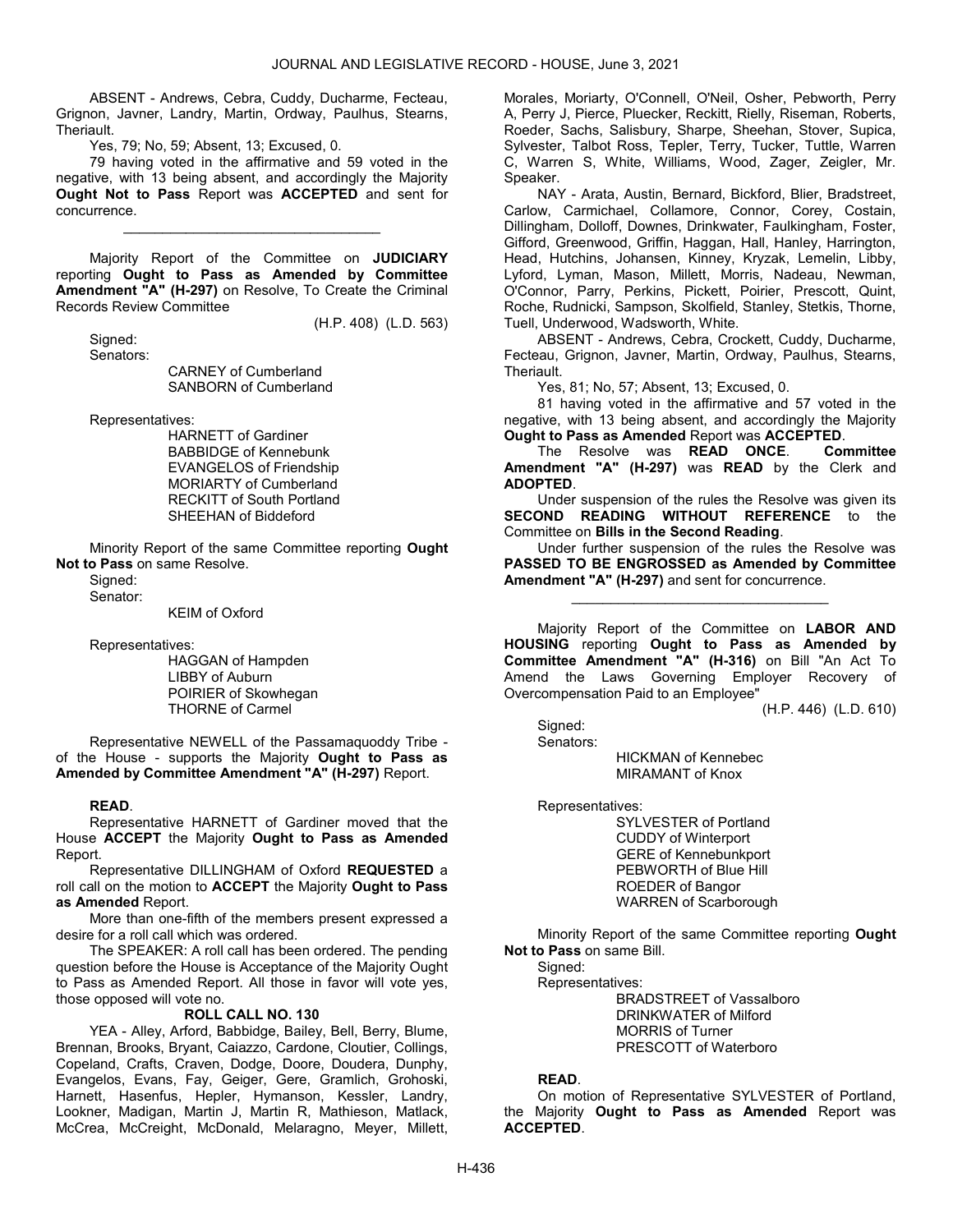The Bill was READ ONCE. Committee Amendment "A" (H-316) was READ by the Clerk and ADOPTED.

 Under suspension of the rules the Bill was given its SECOND READING WITHOUT REFERENCE to the Committee on Bills in the Second Reading.

 Under further suspension of the rules the Bill was PASSED TO BE ENGROSSED as Amended by Committee Amendment "A" (H-316) and sent for concurrence.

\_\_\_\_\_\_\_\_\_\_\_\_\_\_\_\_\_\_\_\_\_\_\_\_\_\_\_\_\_\_\_\_\_

 Majority Report of the Committee on LABOR AND HOUSING reporting Ought to Pass as Amended by Committee Amendment "A" (H-333) on Bill "An Act To Prevent the Spread of Infectious Disease in Schools" (EMERGENCY)

Signed:

(H.P. 731) (L.D. 993)

 Senators: HICKMAN of Kennebec MIRAMANT of Knox

Representatives:

 SYLVESTER of Portland CUDDY of Winterport GERE of Kennebunkport PEBWORTH of Blue Hill ROEDER of Bangor WARREN of Scarborough

 Minority Report of the same Committee reporting Ought Not to Pass on same Bill.

Sianed:

Senator:

GUERIN of Penobscot

Representatives:

 BRADSTREET of Vassalboro DRINKWATER of Milford MORRIS of Turner PRESCOTT of Waterboro

## READ.

 On motion of Representative SYLVESTER of Portland, the Majority Ought to Pass as Amended Report was ACCEPTED.

 The Bill was READ ONCE. Committee Amendment "A" (H-333) was READ by the Clerk and ADOPTED.

 Under suspension of the rules the Bill was given its SECOND READING WITHOUT REFERENCE to the Committee on Bills in the Second Reading.

 Under further suspension of the rules the Bill was PASSED TO BE ENGROSSED as Amended by Committee Amendment "A" (H-333) and sent for concurrence.

\_\_\_\_\_\_\_\_\_\_\_\_\_\_\_\_\_\_\_\_\_\_\_\_\_\_\_\_\_\_\_\_\_

 Majority Report of the Committee on LABOR AND HOUSING reporting Ought to Pass as Amended by Committee Amendment "A" (H-291) on Bill "An Act Directing the Maine State Housing Authority To Create a Commission To Develop a Comprehensive Rental Registry for Multifamily Housing"

(H.P. 1031) (L.D. 1397)

 Signed: Senators:

 HICKMAN of Kennebec MIRAMANT of Knox

Representatives:

 SYLVESTER of Portland CUDDY of Winterport GERE of Kennebunkport PEBWORTH of Blue Hill ROEDER of Bangor WARREN of Scarborough

 Minority Report of the same Committee reporting Ought Not to Pass on same Bill.

 Signed: Senator:

GUERIN of Penobscot

Representatives:

 BRADSTREET of Vassalboro DRINKWATER of Milford MORRIS of Turner PRESCOTT of Waterboro

READ.

 On motion of Representative SYLVESTER of Portland, the Majority Ought to Pass as Amended Report was ACCEPTED.

 The Bill was READ ONCE. Committee Amendment "A" (H-291) was READ by the Clerk and ADOPTED.

 Under suspension of the rules the Bill was given its SECOND READING WITHOUT REFERENCE to the Committee on Bills in the Second Reading.

 Under further suspension of the rules the Bill was PASSED TO BE ENGROSSED as Amended by Committee Amendment "A" (H-291) and sent for concurrence.

\_\_\_\_\_\_\_\_\_\_\_\_\_\_\_\_\_\_\_\_\_\_\_\_\_\_\_\_\_\_\_\_\_

 Majority Report of the Committee on LABOR AND HOUSING reporting Ought to Pass as Amended by Committee Amendment "A" (H-317) on Bill "An Act To Allow People To Live in Tiny Homes as a Primary or Accessory Dwelling"

(H.P. 1134) (L.D. 1530)

 Signed: Senators:

 HICKMAN of Kennebec GUERIN of Penobscot MIRAMANT of Knox

Representatives:

 SYLVESTER of Portland CUDDY of Winterport DRINKWATER of Milford GERE of Kennebunkport MORRIS of Turner PEBWORTH of Blue Hill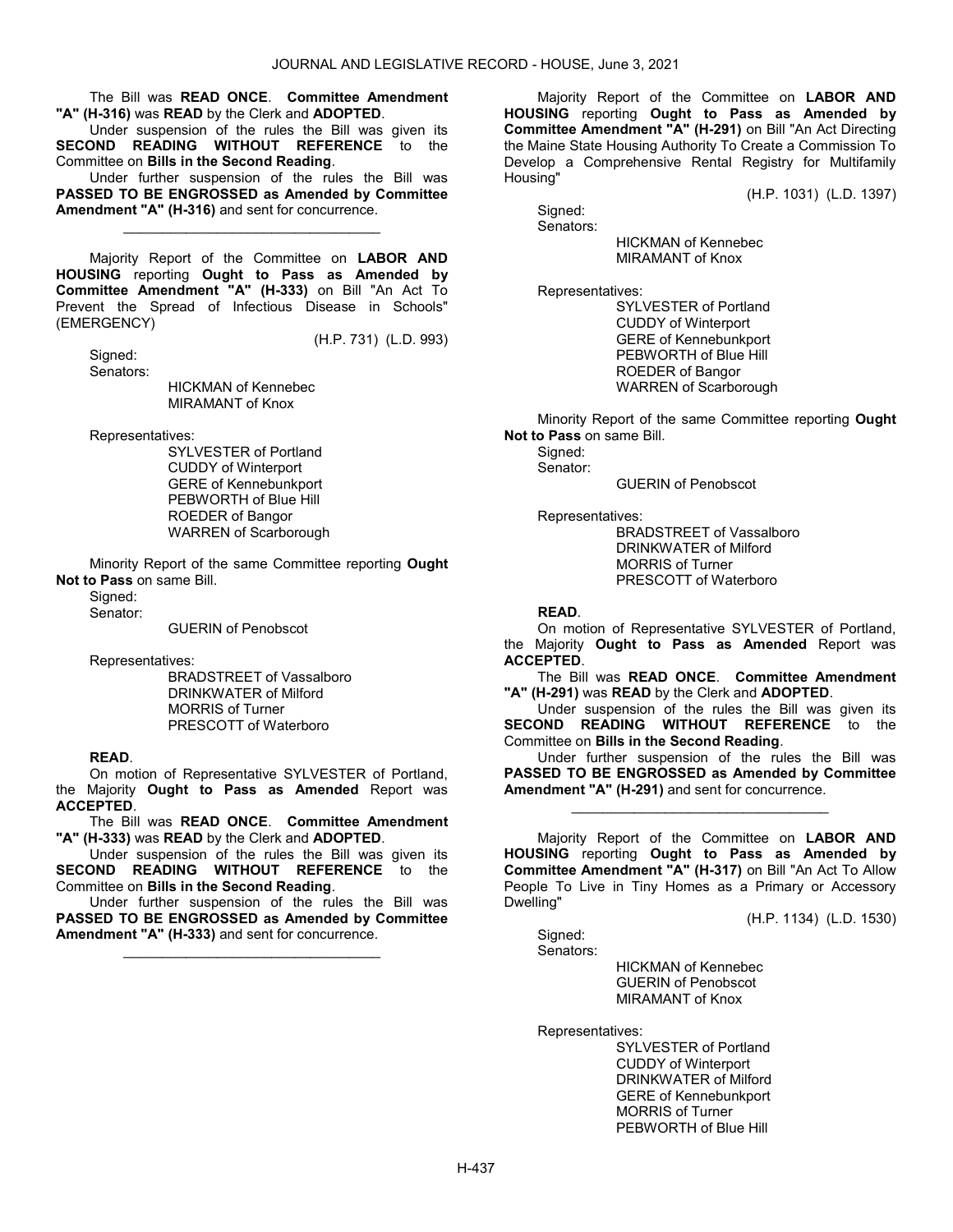#### ROEDER of Bangor WARREN of Scarborough

 Minority Report of the same Committee reporting Ought Not to Pass on same Bill.

Signed:

Representatives:

 BRADSTREET of Vassalboro PRESCOTT of Waterboro

## READ.

 On motion of Representative SYLVESTER of Portland, the Majority Ought to Pass as Amended Report was ACCEPTED.

 The Bill was READ ONCE. Committee Amendment "A" (H-317) was READ by the Clerk and ADOPTED.

 Under suspension of the rules the Bill was given its SECOND READING WITHOUT REFERENCE to the Committee on Bills in the Second Reading.

 Under further suspension of the rules the Bill was PASSED TO BE ENGROSSED as Amended by Committee Amendment "A" (H-317) and sent for concurrence.

\_\_\_\_\_\_\_\_\_\_\_\_\_\_\_\_\_\_\_\_\_\_\_\_\_\_\_\_\_\_\_\_\_

 Majority Report of the Committee on LABOR AND HOUSING reporting Ought to Pass as Amended by Committee Amendment "A" (H-290) on Bill "An Act To Prevent Homelessness by Establishing the Rental Relief Fund within the Maine State Housing Authority"

Signed:

(H.P. 1151) (L.D. 1546)

Senators:

 HICKMAN of Kennebec MIRAMANT of Knox

Representatives:

 SYLVESTER of Portland CUDDY of Winterport GERE of Kennebunkport PEBWORTH of Blue Hill ROEDER of Bangor WARREN of Scarborough

 Minority Report of the same Committee reporting Ought Not to Pass on same Bill.

Signed:

Senator:

GUERIN of Penobscot

Representatives:

 BRADSTREET of Vassalboro MORRIS of Turner PRESCOTT of Waterboro

## READ.

 Representative SYLVESTER of Portland moved that the House ACCEPT the Majority Ought to Pass as Amended Report.

 Representative BRADSTREET of Vassalboro REQUESTED a roll call on the motion to ACCEPT the Majority Ought to Pass as Amended Report.

 More than one-fifth of the members present expressed a desire for a roll call which was ordered.

 The SPEAKER: The Chair recognizes the Representative from Vassalboro, Representative Bradstreet.

 Representative BRADSTREET: Thank you, Mr. Speaker, Ladies and Gentlemen. I believe this bill is superfluous. It requires Maine Housing to do things that it can already do, so, the bill is really not needed. Maine Housing is very, very busy right now with doing all the things that our committee has demanded of them, so, I think this bill is not necessary and hopefully we'll vote this bill down. Thank you, Mr. Speaker.

 The SPEAKER: A roll call has been ordered. The pending question before the House is Acceptance of the Majority Ought to Pass as Amended Report. All those in favor will vote yes, those opposed will vote no.

# ROLL CALL NO. 131

 YEA - Alley, Arford, Babbidge, Bailey, Bell, Berry, Blume, Brennan, Brooks, Bryant, Caiazzo, Cardone, Cloutier, Collings, Copeland, Crafts, Craven, Crockett, Dodge, Doore, Doudera, Dunphy, Evangelos, Evans, Faulkingham, Fay, Geiger, Gere, Gramlich, Grohoski, Harnett, Hasenfus, Hepler, Hymanson, Kessler, Libby, Lookner, Madigan, Martin J, Martin R, Mathieson, Matlack, McCrea, McCreight, McDonald, Melaragno, Meyer, Millett, Morales, Moriarty, O'Connell, O'Neil, Osher, Pebworth, Perry A, Perry J, Pierce, Pluecker, Reckitt, Rielly, Riseman, Roberts, Roeder, Sachs, Salisbury, Sharpe, Sheehan, Stover, Supica, Sylvester, Talbot Ross, Tepler, Terry, Tucker, Tuttle, Warren C, Warren S, White, Williams, Wood, Zager, Zeigler, Mr. Speaker.

 NAY - Arata, Austin, Bernard, Bickford, Blier, Bradstreet, Carlow, Carmichael, Collamore, Connor, Corey, Costain, Dillingham, Dolloff, Downes, Drinkwater, Foster, Gifford, Greenwood, Griffin, Haggan, Hall, Hanley, Harrington, Head, Hutchins, Johansen, Kinney, Kryzak, Landry, Lemelin, Lyford, Lyman, Mason, Millett, Morris, Nadeau, Newman, O'Connor, Ordway, Parry, Perkins, Pickett, Poirier, Prescott, Quint, Roche, Rudnicki, Sampson, Skolfield, Stanley, Stetkis, Thorne, Tuell, Underwood, Wadsworth, White.

 ABSENT - Andrews, Cebra, Cuddy, Ducharme, Fecteau, Grignon, Javner, Martin, Paulhus, Stearns, Theriault.

Yes, 83; No, 57; Absent, 11; Excused, 0.

 83 having voted in the affirmative and 57 voted in the negative, with 11 being absent, and accordingly the Majority Ought to Pass as Amended Report was ACCEPTED.

 The Bill was READ ONCE. Committee Amendment "A" (H-290) was READ by the Clerk and ADOPTED.

 Under suspension of the rules the Bill was given its SECOND READING WITHOUT REFERENCE to the Committee on Bills in the Second Reading.

 Under further suspension of the rules the Bill was PASSED TO BE ENGROSSED as Amended by Committee Amendment "A" (H-290) and sent for concurrence.

\_\_\_\_\_\_\_\_\_\_\_\_\_\_\_\_\_\_\_\_\_\_\_\_\_\_\_\_\_\_\_\_\_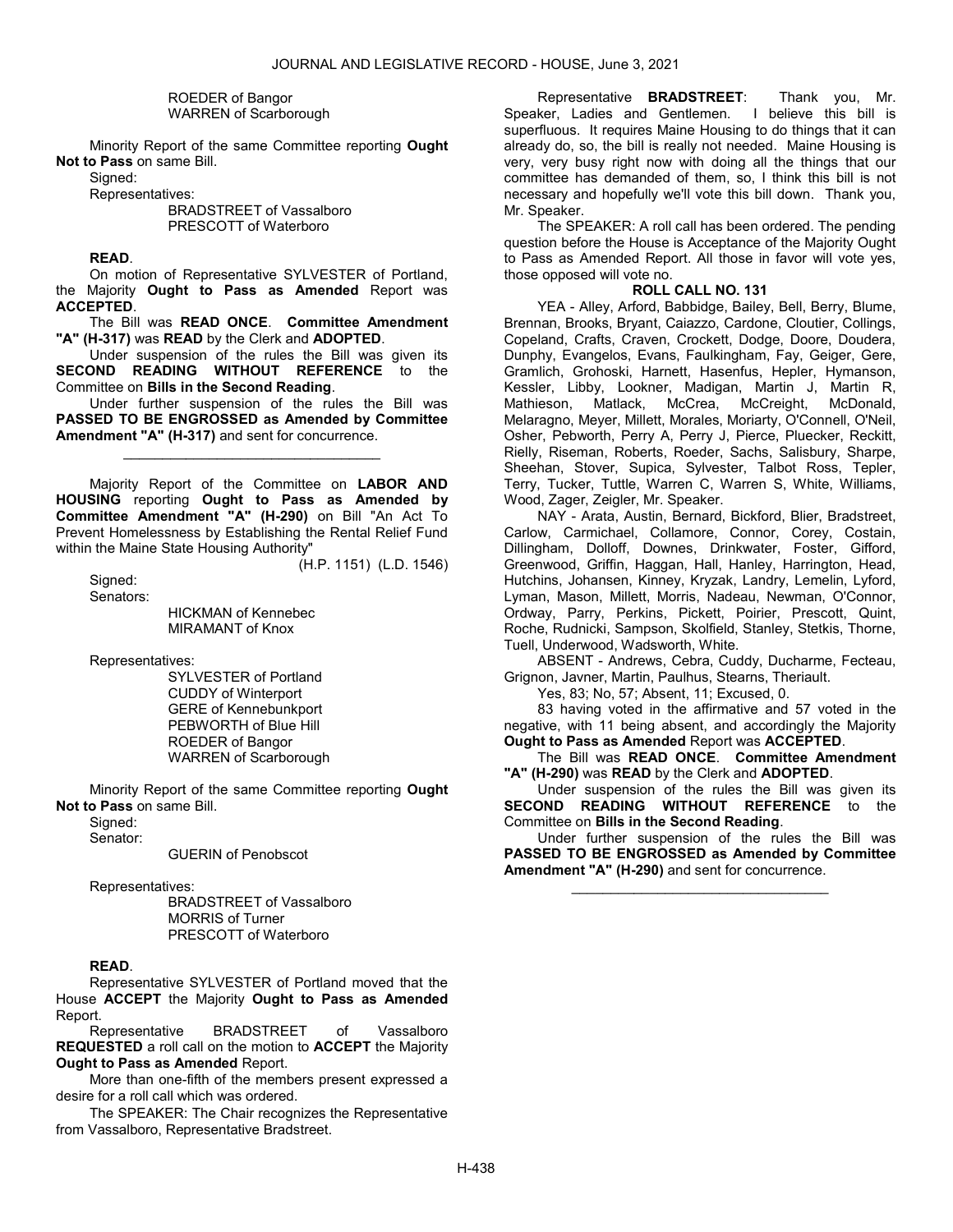Majority Report of the Committee on STATE AND LOCAL GOVERNMENT reporting Ought Not to Pass on RESOLUTION, Proposing an Amendment to the Constitution of Maine To Provide for the Popular Election of the Secretary of State

(H.P. 786) (L.D. 1057)

 Signed: Senators:

 BALDACCI of Penobscot CLAXTON of Androscoggin ROSEN of Hancock

Representatives:

 MATLACK of St. George BRYANT of Windham COPELAND of Saco DOORE of Augusta DOWNES of Bucksport PAULHUS of Bath RISEMAN of Harrison TUELL of East Machias

 Minority Report of the same Committee reporting Ought to Pass as Amended by Committee Amendment "A" (H-295) on same RESOLUTION.

Signed:

Representatives:

 GREENWOOD of Wales HEAD of Bethel

## READ.

 Representative MATLACK of St. George moved that the House ACCEPT the Majority Ought Not to Pass Report.

 On further motion of the same Representative, TABLED pending her motion to ACCEPT the Majority Ought Not to Pass Report and later today assigned.

\_\_\_\_\_\_\_\_\_\_\_\_\_\_\_\_\_\_\_\_\_\_\_\_\_\_\_\_\_\_\_\_\_

 Majority Report of the Committee on STATE AND LOCAL GOVERNMENT reporting Ought to Pass as Amended by Committee Amendment "A" (H-284) on Bill "An Act To Clarify the Qualifications and Oversight of Sheriffs"

(H.P. 794) (L.D. 1065)

 Signed: Senators:

> BALDACCI of Penobscot CLAXTON of Androscoggin ROSEN of Hancock

Representatives:

 MATLACK of St. George COPELAND of Saco DOORE of Augusta DOWNES of Bucksport HEAD of Bethel PAULHUS of Bath RISEMAN of Harrison TUELL of East Machias

 Minority Report of the same Committee reporting Ought Not to Pass on same Bill.

Signed:

 Representatives: BRYANT of Windham

#### GREENWOOD of Wales

#### READ.

 Representative MATLACK of St. George moved that the House ACCEPT the Majority Ought to Pass as Amended Report.

 Representative GREENWOOD of Wales REQUESTED a division on the motion to **ACCEPT** the Majority **Ought to Pass** as Amended Report.

 The Chair ordered a division on the motion to ACCEPT the Majority Ought to Pass as Amended Report.

 The SPEAKER: The Chair recognizes the Representative from Wales, Representative Greenwood.

 Representative GREENWOOD: Thank you, Mr. Speaker. When we were on our lunch break today, I decided to call one of my two sheriffs. I was able to reach one of the two sheriffs that I represent. And I had concerns from committee on this bill and when I saw it on the calendar, I decided to make it a priority today to make that next step of contact.

 I believe the bill was well-intended. I do support the ongoing training portions. However, I have concerns. A sheriff is a constitutionally-elected officer, one of the oldest constitutional officers. And, you know, for years we've had standards that the sheriff have to meet one of two standards. It has to be and this is in Title 30-A, Section 371-B; the sheriff met the law enforcement training standards under Title 25, Section 2804-C or met the basic correctional training standards under Title 25, Section 2804-D.

In both of the counties that I represent, the sheriff oversees not only the patrol side but also the corrections side. And as every Member in this Body should know, the jail side is a much larger portion of your county budget. If we eliminate, which this bill does, eliminates correctional administrators from being eligible to run for the office of sheriff, then we've severely diminished our pool of candidates who would be eligible to run for sheriff.

 Again, I believe the bill was well-intended, with trainings and so on, but I can't support the bill in its current form that eliminates that portion of people who would be eligible to run for sheriff. Thank you, Mr. Speaker.

 The SPEAKER: The Chair recognizes the Representative from Oxford, Representative Dillingham.

 Representative DILLINGHAM: Thank you, Mr. Speaker. May I pose a question to the Chair?

The SPEAKER: The Member may proceed.

 Representative DILLINGHAM: Would the Speaker or the Clerk be willing to explain what a division is to Members since we have not had a division yet this session?

 The SPEAKER: The Chair would advise Members that a division is similar to when we vote on emergency measures. There will be the opportunity to light up the board but it will not be a recorded roll call vote unless a roll call, of course, is at some point requested. The bell will not ring during the division. The only thing that will be finally recorded is the official tally, so, not your individual votes, but rather the total tally.

 A vote of the House was taken. 85 voted in favor of the same and 50 against, and accordingly the Majority Ought to Pass as Amended Report was ACCEPTED.

 The Bill was READ ONCE. Committee Amendment "A" (H-284) was READ by the Clerk and ADOPTED.

 Under suspension of the rules the Bill was given its SECOND READING WITHOUT REFERENCE to the Committee on Bills in the Second Reading.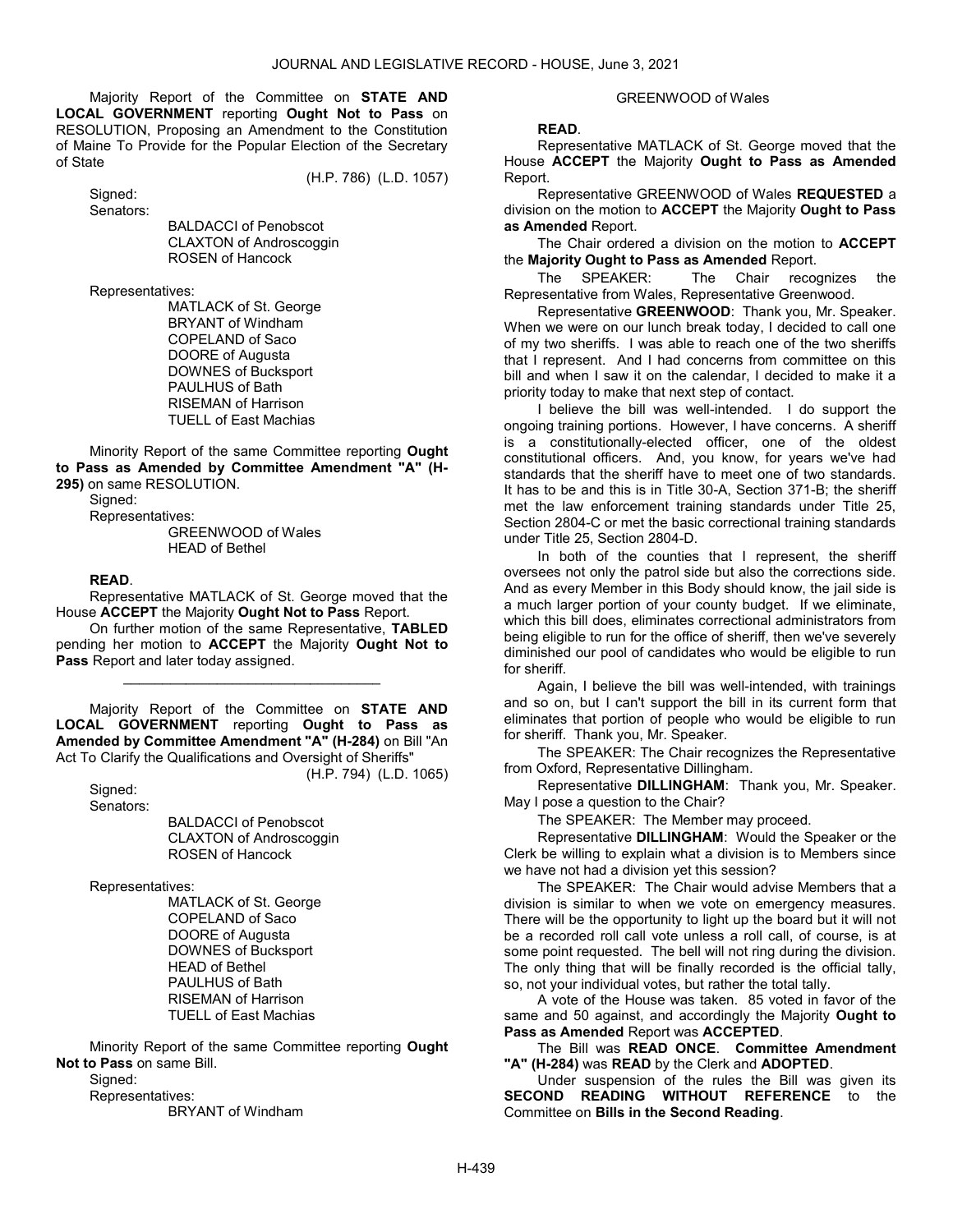Under further suspension of the rules the Bill was PASSED TO BE ENGROSSED as Amended by Committee Amendment "A" (H-284) and sent for concurrence.

\_\_\_\_\_\_\_\_\_\_\_\_\_\_\_\_\_\_\_\_\_\_\_\_\_\_\_\_\_\_\_\_\_

 Majority Report of the Committee on TAXATION reporting Ought Not to Pass on Bill "An Act To Increase the Maximum Pension Deduction for State Income Tax" (H.P. 92) (L.D. 136)

Sianed: Senators:

 CHIPMAN of Cumberland LIBBY of Androscoggin

Representatives:

 TERRY of Gorham COLLINGS of Portland GRAMLICH of Old Orchard Beach MATLACK of St. George PERRY of Bangor

 Minority Report of the same Committee reporting Ought to Pass as Amended by Committee Amendment "A" (H-323) on same Bill.

Sianed: Senator:

POULIOT of Kennebec

Representatives:

 CARMICHAEL of Greenbush HANLEY of Pittston

#### READ.

 Representative TERRY of Gorham moved that the House ACCEPT the Majority Ought Not to Pass Report.

 Representative DILLINGHAM of Oxford REQUESTED a roll call on the motion to ACCEPT the Majority Ought Not to Pass Report.

 More than one-fifth of the members present expressed a desire for a roll call which was ordered.

 The SPEAKER: The Chair recognizes the Representative from Acton, Representative Kryzak.

 Representative KRYZAK: Thank you, Mr. Speaker, Ladies and Gentlemen of the House. I rise in opposition to the pending motion.

 This is a very simple bill. What it does is it gives people like state employees with their pension the same deduction that everybody on Social Security gets. It's \$30,000 a year. For some reason, the State chose not to have state employees on Social Security, so, they only get their state pension, and this would allow them not to have to pay income tax on the first \$30,000. It starts out in \$5,000 increments and it goes up until they reach the \$30,000.

 Keeping in mind that anybody who serves in the Legislature for five years is entitled to a state pension. So, if you'd like to keep your \$100 a month in your pocket, then you should vote for this bill.

 The SPEAKER: The Chair would remind members to direct comments through the Chair. The Chair recognizes the Representative from South Portland, Representative Reckitt.

 Representative RECKITT: I've just now become curious about this bill and I have to question through the Speaker --

The SPEAKER: The Member may proceed.

 Representative RECKITT: I myself pay taxes on my Social Security, so, I'm interested of why we should not tax, I mean, does somebody know why we should or shouldn't tax state pensions the same way we get taxed on the Social Security system? Was that considered in the discussion of this bill?

 The SPEAKER: The Representative from South Portland, Representative Reckitt, has posed a question through the Chair to any Member who may wish to answer. The Chair recognizes the Representative from Auburn, Representative Bickford.

 Representative BICKFORD: Thank you, Mr. Speaker. The State of Maine does not tax Social Security. That's the federal government taxes Social Security, just for clarification. Thank you.

 The SPEAKER: A roll call has been ordered. The pending question before the House is Acceptance of the Majority Ought Not to Pass Report. All those in favor will vote yes, those opposed will vote no.

#### ROLL CALL NO. 132

 YEA - Alley, Arford, Babbidge, Bailey, Bell, Berry, Blume, Brennan, Brooks, Bryant, Caiazzo, Cardone, Cloutier, Collings, Copeland, Crafts, Craven, Crockett, Dodge, Doore, Doudera, Dunphy, Evans, Fay, Geiger, Gere, Gramlich, Harnett, Hasenfus, Hepler, Hymanson, Kessler, Lookner, Madigan, Martin J, Martin R, Mathieson, Matlack, McCrea, McCreight, McDonald, Melaragno, Meyer, Millett, Morales, Moriarty, O'Connell, O'Neil, Osher, Pebworth, Perry A, Perry J, Pierce, Reckitt, Rielly, Riseman, Roberts, Roeder, Sachs, Salisbury, Sharpe, Sheehan, Stover, Supica, Sylvester, Talbot Ross, Tepler, Terry, Tucker, Tuttle, Warren, White, Williams, Wood, Zager, Zeigler, Mr. Speaker.

 NAY - Arata, Austin, Bernard, Bickford, Blier, Bradstreet, Carlow, Carmichael, Collamore, Connor, Corey, Costain, Dillingham, Dolloff, Downes, Drinkwater, Evangelos, Faulkingham, Foster, Gifford, Greenwood, Griffin, Haggan, Hall, Hanley, Harrington, Head, Hutchins, Johansen, Kinney, Kryzak, Landry, Lemelin, Libby, Lyford, Lyman, Mason, Millett, Morris, Nadeau, Newman, O'Connor, Ordway, Parry, Perkins, Pickett, Pluecker, Poirier, Prescott, Quint, Roche, Rudnicki, Sampson, Skolfield, Stanley, Stetkis, Thorne, Tuell, Underwood, Wadsworth, Warren, White.

 ABSENT - Andrews, Cebra, Cuddy, Ducharme, Fecteau, Grignon, Grohoski, Javner, Martin, Paulhus, Stearns, Theriault. Yes, 77; No, 62; Absent, 12; Excused, 0.

 77 having voted in the affirmative and 62 voted in the negative, with 12 being absent, and accordingly the Majority Ought Not to Pass Report was ACCEPTED and sent for concurrence.

\_\_\_\_\_\_\_\_\_\_\_\_\_\_\_\_\_\_\_\_\_\_\_\_\_\_\_\_\_\_\_\_\_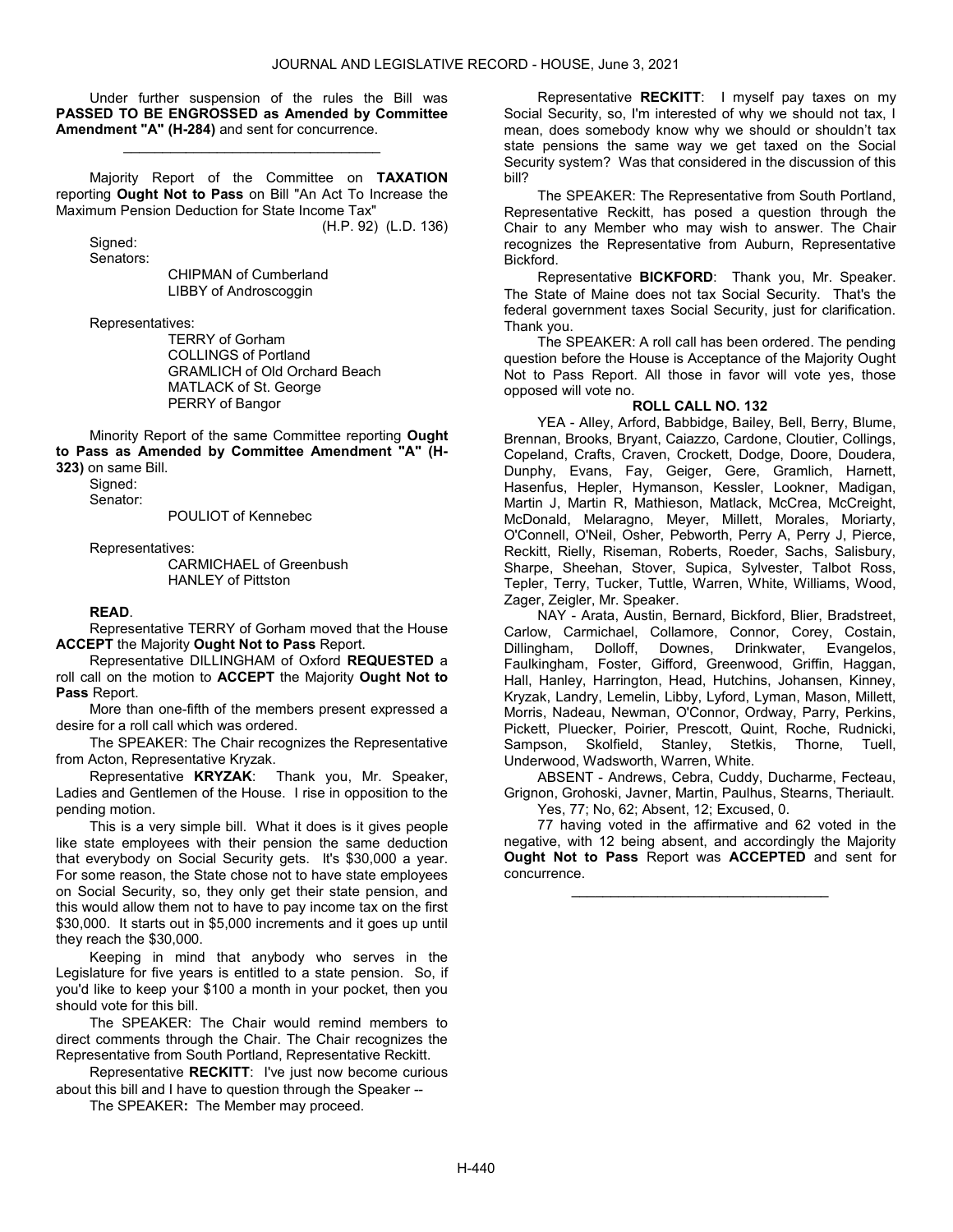Majority Report of the Committee on TAXATION reporting Ought Not to Pass on Bill "An Act To Increase the Homestead Exemption to \$50,000"

(H.P. 520) (L.D. 708)

 Signed: Senators:

 CHIPMAN of Cumberland LIBBY of Androscoggin POULIOT of Kennebec

Representatives:

 TERRY of Gorham COLLINGS of Portland GRAMLICH of Old Orchard Beach MATLACK of St. George PERRY of Bangor SACHS of Freeport

 Minority Report of the same Committee reporting Ought to Pass as Amended by Committee Amendment "A" (H-322) on same Bill.

 Signed: Representatives:

 BICKFORD of Auburn CARMICHAEL of Greenbush KRYZAK of Acton

#### READ.

 Representative TERRY of Gorham moved that the House ACCEPT the Majority Ought Not to Pass Report.

 Representative FAULKINGHAM of Winter Harbor REQUESTED a roll call on the motion to ACCEPT the Majority Ought Not to Pass Report.

 More than one-fifth of the members present expressed a desire for a roll call which was ordered.

 The SPEAKER: The Chair recognizes the Representative from Winter Harbor, Representative Faulkingham.

 Representative FAULKINGHAM: Thank you, Mr. Speaker. I've said this before and I'll probably get a pretty good reaction when I say it now, but taxation is theft.

 Over the centuries, we have become accustomed to this theft and it has generally society has come to accept it as reasonable. In a democratic society, most people generally agree that giving up some wealth to contribute to the general welfare of the people is an acceptable sacrifice for the return. The return is generally infrastructure protection, with each of these coming in the forms of road, bridges, ports, etcetera, for infrastructure and armed forces, police, fire fighters, etcetera for protection.

 Most people would agree that taxing 100% of someone's wealth would be cruel. Concurrently, most people would agree that taxing 1% would be acceptable. So where then, does the tax go from acceptable to cruel? I don't have the answer for that but when looking into this issue, I form a hierarchy of cruel taxes. At the top of that pyramid, I find the most egregious always seems to be the property tax. Is there a more cruel tax than one that allows the government to take possession of someone's home and make them homeless? I can't think of one. At some point, a person who wishes to opt out of society and its taxes should be afforded that right if they want to remain on their own property and provide for themselves.

 At the very heart of this issue is the question; who owns the property, the owner or the government? How can that property be seized by the government for failure to pay rent to

a municipality that very well may not have a handle on its own spending?

 So, for me, the case is very clear; increase the homestead exemption to \$50,000. This at least secures a person's ability to own and maintain a modest dwelling, to keep a roof over their head without fear of losing the property or the burden of being extorted by the government to keep it. Thank you, Mr. Speaker.

 The SPEAKER: A roll call has been ordered. The pending question before the House is Acceptance of the Majority Ought Not to Pass Report. All those in favor will vote yes, those opposed will vote no.

# ROLL CALL NO. 133

 YEA - Alley, Arford, Babbidge, Bailey, Bell, Berry, Blume, Brennan, Brooks, Bryant, Caiazzo, Cardone, Cloutier, Collings, Copeland, Crafts, Craven, Crockett, Dodge, Doore, Doudera, Dunphy, Evangelos, Evans, Fay, Geiger, Gere, Grohoski, Harnett, Hasenfus, Hepler, Hymanson, Kessler, Landry, Lookner, Madigan, Martin J, Martin R, Mathieson, Matlack, McCrea, McCreight, McDonald, Melaragno, Meyer, Millett, Morales, Moriarty, O'Connell, O'Neil, Osher, Pebworth, Perry A, Perry J, Pierce, Pluecker, Reckitt, Rielly, Roberts, Roeder, Sachs, Salisbury, Sharpe, Sheehan, Stover, Supica, Sylvester, Talbot Ross, Tepler, Terry, Tucker, Tuttle, Warren C, Warren S, White, Williams, Wood, Zager, Zeigler, Mr. Speaker.

 NAY - Arata, Austin, Bernard, Bickford, Blier, Bradstreet, Carlow, Carmichael, Collamore, Connor, Corey, Costain, Dillingham, Dolloff, Downes, Drinkwater, Faulkingham, Foster, Gifford, Gramlich, Greenwood, Griffin, Haggan, Hall, Hanley, Harrington, Head, Hutchins, Johansen, Kinney, Kryzak, Lemelin, Libby, Lyford, Lyman, Mason, Millett, Morris, Nadeau, Newman, O'Connor, Ordway, Parry, Perkins, Pickett, Poirier, Prescott, Quint, Riseman, Roche, Rudnicki, Sampson, Skolfield, Stanley, Stetkis, Thorne, Tuell, Underwood, Wadsworth, White.

 ABSENT - Andrews, Cebra, Cuddy, Ducharme, Fecteau, Grignon, Javner, Martin, Paulhus, Stearns, Theriault.

Yes, 80; No, 60; Absent, 11; Excused, 0.

 80 having voted in the affirmative and 60 voted in the negative, with 11 being absent, and accordingly the Majority Ought Not to Pass Report was ACCEPTED and sent for concurrence.

 By unanimous consent, all matters having been acted upon were ORDERED SENT FORTHWITH. \_\_\_\_\_\_\_\_\_\_\_\_\_\_\_\_\_\_\_\_\_\_\_\_\_\_\_\_\_\_\_\_\_

\_\_\_\_\_\_\_\_\_\_\_\_\_\_\_\_\_\_\_\_\_\_\_\_\_\_\_\_\_\_\_\_\_

 Majority Report of the Committee on TAXATION reporting Ought Not to Pass on Bill "An Act To Exempt from Taxation Certain Out-of-state Pensions"

(H.P. 862) (L.D. 1184)

Sianed: Senators:

CHIPMAN of Cumberland

LIBBY of Androscoggin

Representatives:

 TERRY of Gorham COLLINGS of Portland GRAMLICH of Old Orchard Beach MATLACK of St. George PERRY of Bangor SACHS of Freeport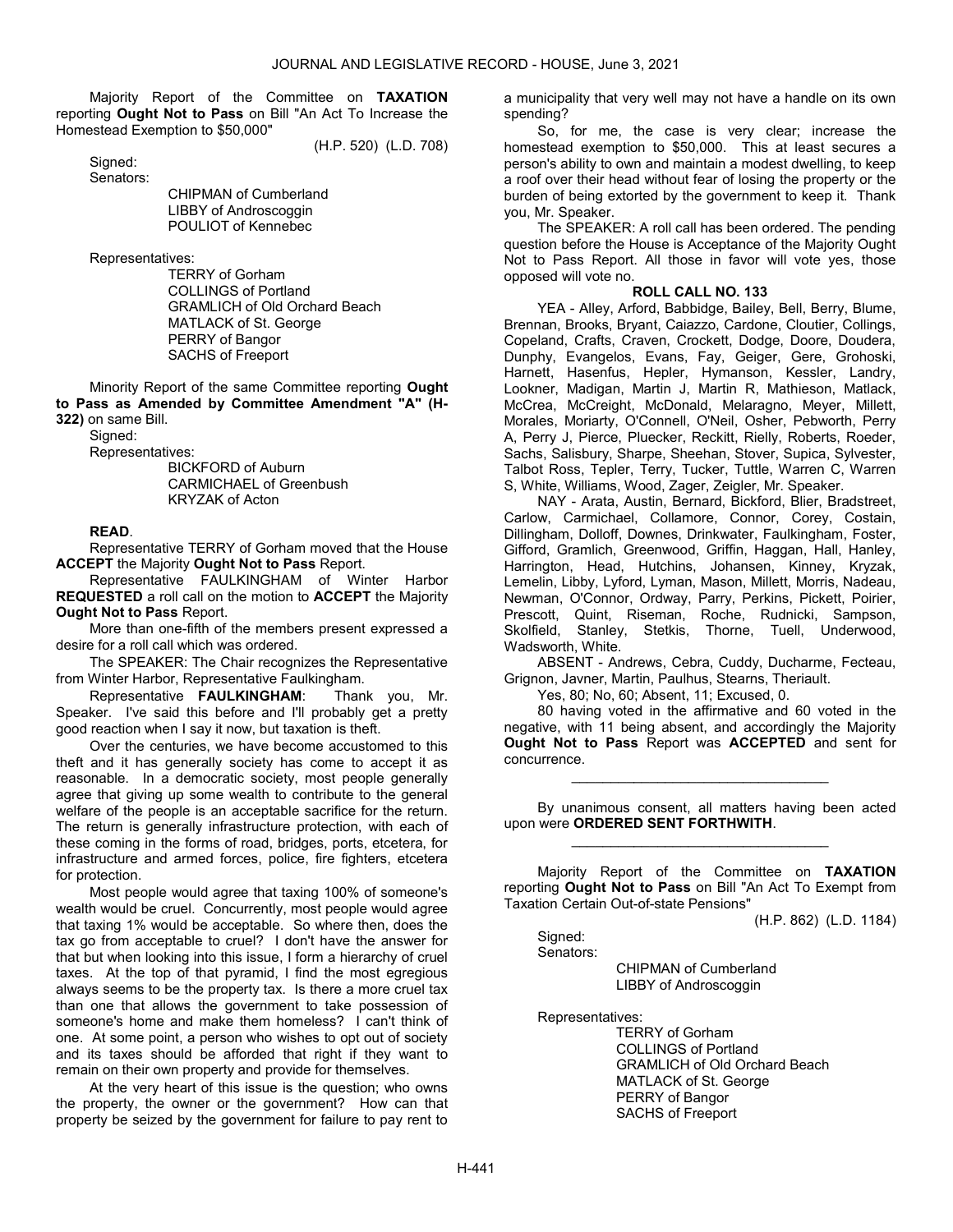Minority Report of the same Committee reporting Ought to Pass as Amended by Committee Amendment "A" (H-324) on same Bill.

Signed:

Representatives:

 CARMICHAEL of Greenbush HANLEY of Pittston

#### READ.

 On motion of Representative TERRY of Gorham, the Majority Ought Not to Pass Report was ACCEPTED and sent for concurrence.

\_\_\_\_\_\_\_\_\_\_\_\_\_\_\_\_\_\_\_\_\_\_\_\_\_\_\_\_\_\_\_\_\_

 Majority Report of the Committee on TAXATION reporting Ought to Pass as Amended by Committee Amendment "A" (H-321) on Bill "An Act To Provide Equity in the State Income Tax Deduction for Certain Public Employees Retirement System Pensions"

(H.P. 898) (L.D. 1227)

 Signed: Senators:

 CHIPMAN of Cumberland LIBBY of Androscoggin

Representatives:

 TERRY of Gorham COLLINGS of Portland GRAMLICH of Old Orchard Beach MATLACK of St. George PERRY of Bangor SACHS of Freeport

 Minority Report of the same Committee reporting Ought Not to Pass on same Bill.

Signed:

Senator:

POULIOT of Kennebec

Representatives:

 CARMICHAEL of Greenbush HANLEY of Pittston

#### READ.

 On motion of Representative TERRY of Gorham, the Majority Ought to Pass as Amended Report was ACCEPTED.

 The Bill was READ ONCE. Committee Amendment "A" (H-321) was READ by the Clerk and ADOPTED.

 Under suspension of the rules the Bill was given its SECOND READING WITHOUT REFERENCE to the Committee on Bills in the Second Reading.

 Under further suspension of the rules the Bill was PASSED TO BE ENGROSSED as Amended by Committee Amendment "A" (H-321) and sent for concurrence.

\_\_\_\_\_\_\_\_\_\_\_\_\_\_\_\_\_\_\_\_\_\_\_\_\_\_\_\_\_\_\_\_\_

 Majority Report of the Committee on TAXATION reporting Ought to Pass as Amended by Committee Amendment "A" (H-330) on Bill "An Act To Authorize a Local Option Sales Tax on Lodging and Other Goods and Provide Funding for Tax Abatement and Rental Relief"

(H.P. 993) (L.D. 1342)

 Signed: Senators:

 CHIPMAN of Cumberland LIBBY of Androscoggin

Representatives:

 TERRY of Gorham COLLINGS of Portland GRAMLICH of Old Orchard Beach MATLACK of St. George PERRY of Bangor SACHS of Freeport

 Minority Report of the same Committee reporting Ought Not to Pass on same Bill.

POULIOT of Kennebec

Signed: Senator:

Representatives:

 BICKFORD of Auburn CARMICHAEL of Greenbush HANLEY of Pittston KRYZAK of Acton

### READ.

 Representative TERRY of Gorham moved that the House **ACCEPT** the Majority **Ought to Pass as Amended** Report.

 On motion of Representative TALBOT ROSS of Portland, TABLED pending the motion of Representative TERRY of Gorham to ACCEPT the Majority Ought to Pass as Amended Report and later today assigned.

\_\_\_\_\_\_\_\_\_\_\_\_\_\_\_\_\_\_\_\_\_\_\_\_\_\_\_\_\_\_\_\_\_

 Majority Report of the Committee on TAXATION reporting Ought Not to Pass on Bill "An Act To Exempt Gold and Silver Transactions from State Sales and Use Tax"

(H.P. 1005) (L.D. 1371) Sianed:

Senators:

 CHIPMAN of Cumberland LIBBY of Androscoggin

Representatives:

 TERRY of Gorham GRAMLICH of Old Orchard Beach MATLACK of St. George PERRY of Bangor SACHS of Freeport

 Minority Report of the same Committee reporting Ought to Pass as Amended by Committee Amendment "A" (H-331) on same Bill.

Sianed:

Senator:

POULIOT of Kennebec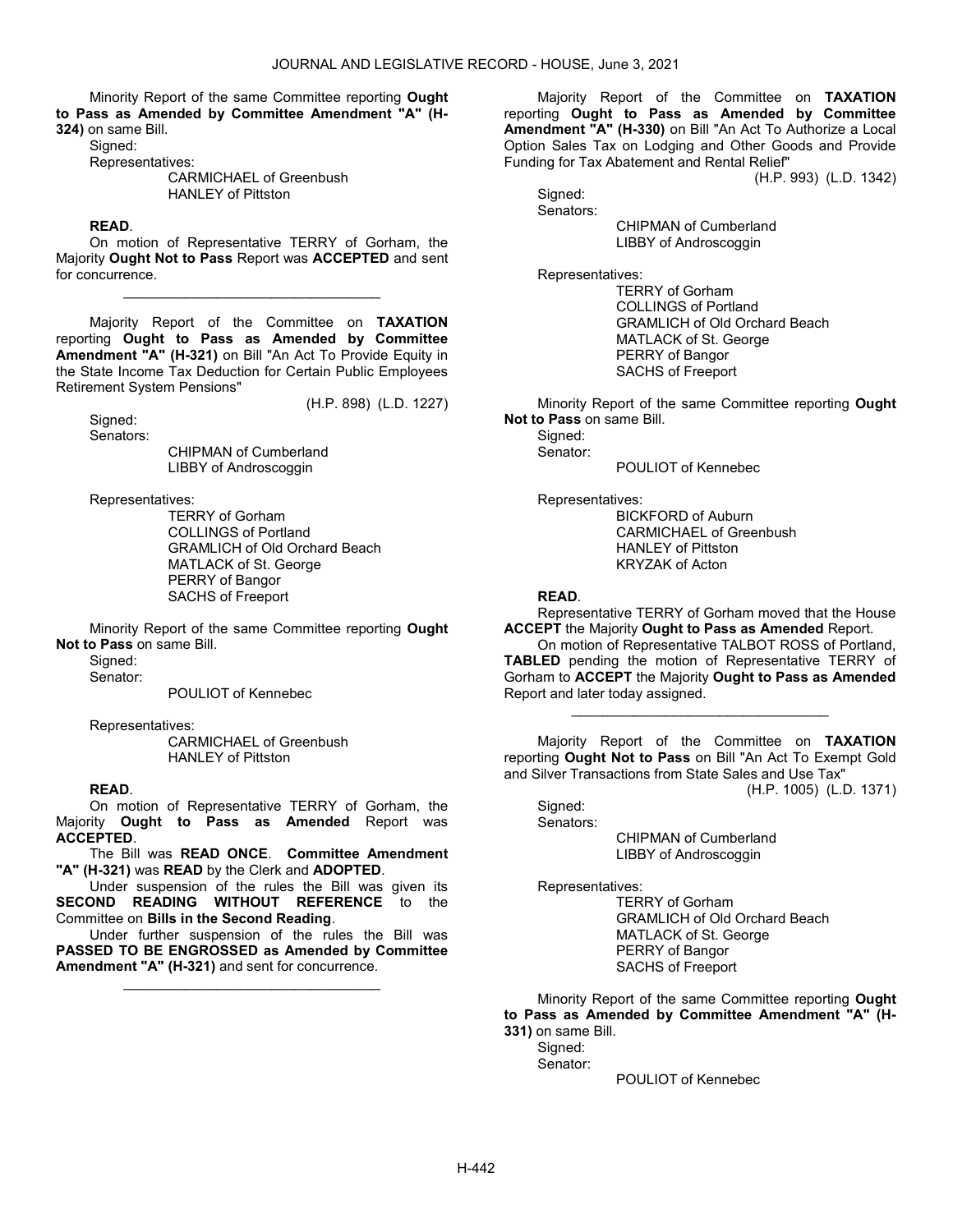Representatives:

 BICKFORD of Auburn CARMICHAEL of Greenbush HANLEY of Pittston KRYZAK of Acton

#### READ.

 Representative TERRY of Gorham moved that the House ACCEPT the Majority Ought Not to Pass Report.

 Representative DILLINGHAM of Oxford REQUESTED a roll call on the motion to ACCEPT the Majority Ought Not to Pass Report.

 More than one-fifth of the members present expressed a desire for a roll call which was ordered.

 The SPEAKER: A roll call has been ordered. The pending question before the House is Acceptance of the Majority Ought Not to Pass Report. All those in favor will vote yes, those opposed will vote no.

## ROLL CALL NO. 134

 YEA - Alley, Arford, Babbidge, Bailey, Bell, Berry, Blume, Brennan, Brooks, Bryant, Caiazzo, Cardone, Cloutier, Collings, Copeland, Crafts, Craven, Crockett, Dodge, Doore, Doudera, Dunphy, Evangelos, Evans, Fay, Geiger, Gere, Gramlich, Grohoski, Harnett, Hasenfus, Hepler, Hymanson, Kessler, Landry, Lookner, Madigan, Martin J, Martin R, Mathieson, Matlack, McCrea, McCreight, McDonald, Melaragno, Meyer, Millett, Morales, Moriarty, O'Connell, O'Neil, Osher, Pebworth, Perry A, Perry J, Pierce, Pluecker, Reckitt, Rielly, Roberts, Roeder, Sachs, Salisbury, Sharpe, Sheehan, Stover, Supica, Sylvester, Talbot Ross, Tepler, Terry, Tucker, Tuttle, Warren C, Warren S, White, Williams, Wood, Zager, Zeigler, Mr. Speaker.

 NAY - Arata, Austin, Bernard, Bickford, Blier, Bradstreet, Carlow, Carmichael, Collamore, Connor, Corey, Costain, Dillingham, Dolloff, Downes, Drinkwater, Faulkingham, Foster, Gifford, Greenwood, Griffin, Haggan, Hall, Hanley, Harrington, Head, Hutchins, Johansen, Kinney, Kryzak, Lemelin, Libby, Lyford, Lyman, Mason, Millett, Morris, Nadeau, Newman, O'Connor, Ordway, Parry, Perkins, Pickett, Poirier, Prescott, Quint, Riseman, Roche, Rudnicki, Sampson, Skolfield, Stanley, Stetkis, Thorne, Tuell, Underwood, Wadsworth, White.

 ABSENT - Andrews, Cebra, Cuddy, Ducharme, Fecteau, Grignon, Javner, Martin, Paulhus, Stearns, Theriault.

Yes, 81; No, 59; Absent, 11; Excused, 0.

 81 having voted in the affirmative and 59 voted in the negative, with 11 being absent, and accordingly the Majority Ought Not to Pass Report was ACCEPTED and sent for concurrence.

\_\_\_\_\_\_\_\_\_\_\_\_\_\_\_\_\_\_\_\_\_\_\_\_\_\_\_\_\_\_\_\_\_

Majority Report of the Committee on TAXATION reporting Ought to Pass as Amended by Committee Amendment "A" (H-320) on Bill "An Act To Increase State Reimbursement to Municipalities for Revenue Lost Due to the Homestead Property Tax Exemption"

(H.P. 1064) (L.D. 1448)

Sianed: Senators:

> CHIPMAN of Cumberland LIBBY of Androscoggin POULIOT of Kennebec

Representatives:

 TERRY of Gorham CARMICHAEL of Greenbush  COLLINGS of Portland GRAMLICH of Old Orchard Beach MATLACK of St. George PERRY of Bangor SACHS of Freeport

 Minority Report of the same Committee reporting Ought Not to Pass on same Bill.

Signed: Representatives:

 BICKFORD of Auburn KRYZAK of Acton

READ.

 On motion of Representative TERRY of Gorham, the Majority Ought to Pass as Amended Report was ACCEPTED.

 The Bill was READ ONCE. Committee Amendment "A" (H-320) was READ by the Clerk and ADOPTED.

 Under suspension of the rules the Bill was given its SECOND READING WITHOUT REFERENCE to the Committee on Bills in the Second Reading.

 Under further suspension of the rules the Bill was PASSED TO BE ENGROSSED as Amended by Committee Amendment "A" (H-320) and sent for concurrence.

\_\_\_\_\_\_\_\_\_\_\_\_\_\_\_\_\_\_\_\_\_\_\_\_\_\_\_\_\_\_\_\_\_

Six Members of the Committee on **INNOVATION**, DEVELOPMENT, ECONOMIC ADVANCEMENT AND BUSINESS report in Report "A" Ought to Pass as Amended by Committee Amendment "A" (H-301) on Bill "An Act To Clarify Prepayment Requirements in Home Construction Contracts"

(H.P. 76) (L.D. 110)

Sianed: Senator:

CURRY of Waldo

Representatives:

 ROBERTS of South Berwick BAILEY of Gorham GEIGER of Rockland HASENFUS of Readfield PEBWORTH of Blue Hill

 Four Members of the same Committee report in Report "B" Ought to Pass as Amended by Committee Amendment "B" (H-302) on same Bill.

 Signed: Senator:

CYRWAY of Kennebec

 Representatives: AUSTIN of Gray

 BERNARD of Caribou COLLAMORE of Pittsfield

 Two Members of the same Committee report in Report "C" Ought Not to Pass on same Bill.

Sianed:

Representatives:

 ANDREWS of Paris DUCHARME of Madison

READ.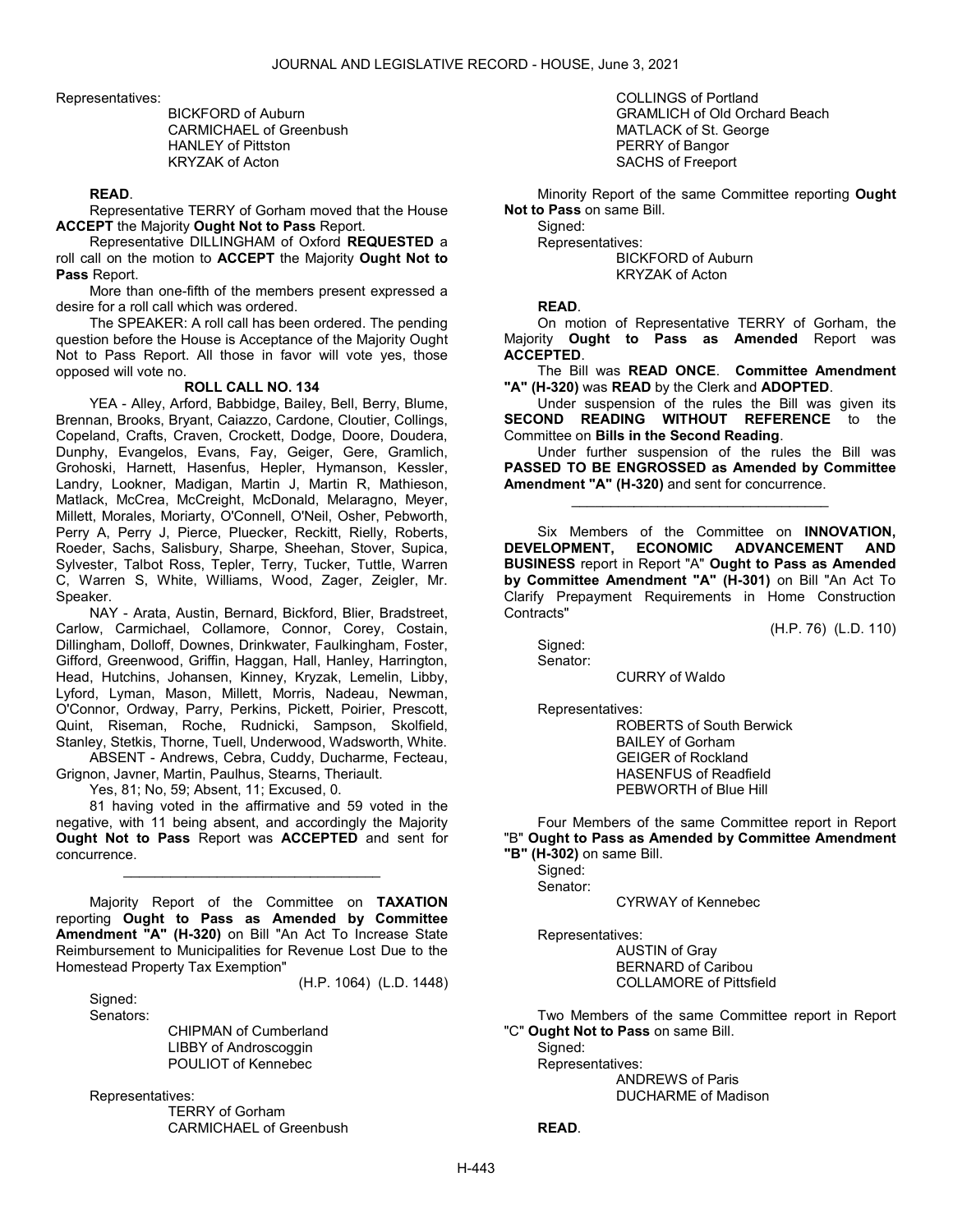Representative ROBERTS of South Berwick moved that the House ACCEPT Report "A" Ought to Pass as Amended.

 Representative STETKIS of Canaan REQUESTED a roll call on the motion to ACCEPT Report "A" Ought to Pass as Amended.

 More than one-fifth of the members present expressed a desire for a roll call which was ordered.

 The SPEAKER: The Chair recognizes the Representative from Canaan, Representative Stetkis.

 Representative STETKIS: Thank you, Mr. Speaker. You know, looking at this bill, the bill has been completely changed.

 The SPEAKER: The Member will defer. Again, it's difficult to hear. If Members want to have conversations, please take them behind the glass. The Member may proceed.

 Representative STETKIS: Thank you, Mr. Speaker. You know, looking at the bill, the bill has been completely changed to provide funding for a sunrise review. For those who don't know what a sunrise review is, it's a process to study the idea of expanding a new license. A couple decades back, the Legislature that was in place then realized that professional licensure in the State of Maine was out of control so they put this review process in place. I guess the key situation here is several Members in this Body on both sides of the aisle have submitted bills in an attempt to lessen the negative effects of licensure to our workforce in the State. I would hope that we can first get our workforce crisis under control before we take another step and possibly create more problems. Let's vote this measure down and put it in the wastebasket, where it deserves. Thank you.

 Representative ROBERTS of South Berwick REQUESTED the Clerk READ the Committee Report.

The Clerk **READ** the Committee Report in its entirety.

 The SPEAKER: A roll call has been ordered. The pending question before the House is Acceptance of Report "A" Ought to Pass as Amended. All those in favor will vote yes, those opposed will vote no.

#### ROLL CALL NO. 135

 YEA - Alley, Arford, Babbidge, Bailey, Bell, Berry, Blume, Brennan, Brooks, Bryant, Caiazzo, Cardone, Cloutier, Collings, Copeland, Crafts, Craven, Crockett, Dodge, Doore, Doudera, Dunphy, Evangelos, Evans, Fay, Geiger, Gere, Gramlich, Grohoski, Harnett, Hasenfus, Hepler, Hymanson, Kessler, Landry, Lookner, Madigan, Martin J, Martin R, Mathieson, Matlack, McCrea, McCreight, McDonald, Melaragno, Meyer, Millett, Morales, Moriarty, O'Connell, O'Neil, Osher, Pebworth, Perry A, Perry J, Pierce, Pluecker, Reckitt, Rielly, Roberts, Roeder, Sachs, Salisbury, Sharpe, Sheehan, Stover, Supica, Sylvester, Talbot Ross, Tepler, Terry, Tucker, Tuttle, Warren, White, Williams, Wood, Zager, Zeigler, Mr. Speaker.

 NAY - Austin, Bernard, Bickford, Blier, Bradstreet, Carlow, Carmichael, Collamore, Connor, Corey, Costain, Dillingham, Dolloff, Downes, Drinkwater, Faulkingham, Foster, Gifford, Greenwood, Griffin, Haggan, Hall, Hanley, Harrington, Head, Hutchins, Johansen, Kinney, Kryzak, Lemelin, Libby, Lyford, Lyman, Mason, Millett, Morris, Nadeau, Newman, O'Connor, Ordway, Parry, Perkins, Pickett, Poirier, Prescott, Quint, Riseman, Roche, Rudnicki, Sampson, Skolfield, Stanley, Stetkis, Thorne, Tuell, Underwood, Wadsworth, Warren, White.

 ABSENT - Andrews, Arata, Cebra, Cuddy, Ducharme, Fecteau, Grignon, Javner, Martin, Paulhus, Stearns, Theriault. Yes, 80; No, 59; Absent, 12; Excused, 0.

 80 having voted in the affirmative and 59 voted in the negative, with 12 being absent, and accordingly Report "A" Ought to Pass as Amended was ACCEPTED.

 The Bill was READ ONCE. Committee Amendment "A" (H-301) was READ by the Clerk and ADOPTED.

 Under suspension of the rules the Bill was given its SECOND READING WITHOUT REFERENCE to the Committee on Bills in the Second Reading.

 Under further suspension of the rules the Bill was PASSED TO BE ENGROSSED as Amended by Committee Amendment "A" (H-301) and sent for concurrence.

\_\_\_\_\_\_\_\_\_\_\_\_\_\_\_\_\_\_\_\_\_\_\_\_\_\_\_\_\_\_\_\_\_

 Eight Members of the Committee on JUDICIARY report in Report "A" Ought to Pass on Bill "An Act To Prohibit Marriage of Any Person under 18 Years of Age"

(H.P. 458) (L.D. 622)

 Signed: Senators:

 CARNEY of Cumberland SANBORN of Cumberland

Representatives:

 HARNETT of Gardiner BABBIDGE of Kennebunk HAGGAN of Hampden MORIARTY of Cumberland RECKITT of South Portland SHEEHAN of Biddeford

 Four Members of the same Committee report in Report "B" Ought Not to Pass on same Bill.

 Signed: Senator:

KEIM of Oxford

 Representatives: LIBBY of Auburn POIRIER of Skowhegan THORNE of Carmel

 One Member of the same Committee reports in Report "C" Ought to Pass as Amended by Committee Amendment "A" (H-303) on same Bill.

 Signed: Representative: EVANGELOS of Friendship

 Representative NEWELL of the Passamaquoddy Tribe of the House - supports Report "A" Ought to Pass.

## READ.

 Representative HARNETT of Gardiner moved that the House ACCEPT Report "A" Ought to Pass.

 Representative HAGGAN of Hampden REQUESTED a roll call on the motion to ACCEPT Report "A" Ought to Pass.

 More than one-fifth of the members present expressed a desire for a roll call which was ordered.

 The SPEAKER: The Chair recognizes the Representative from Carmel, Representative Thorne.

Representative THORNE: Thank you, Mr. Speaker. I really didn't touch my button, I came close, but now I know how sensitive the button is.

 I have to speak on this now that I'm here because I was married on my 18th birthday and this was one of two bills in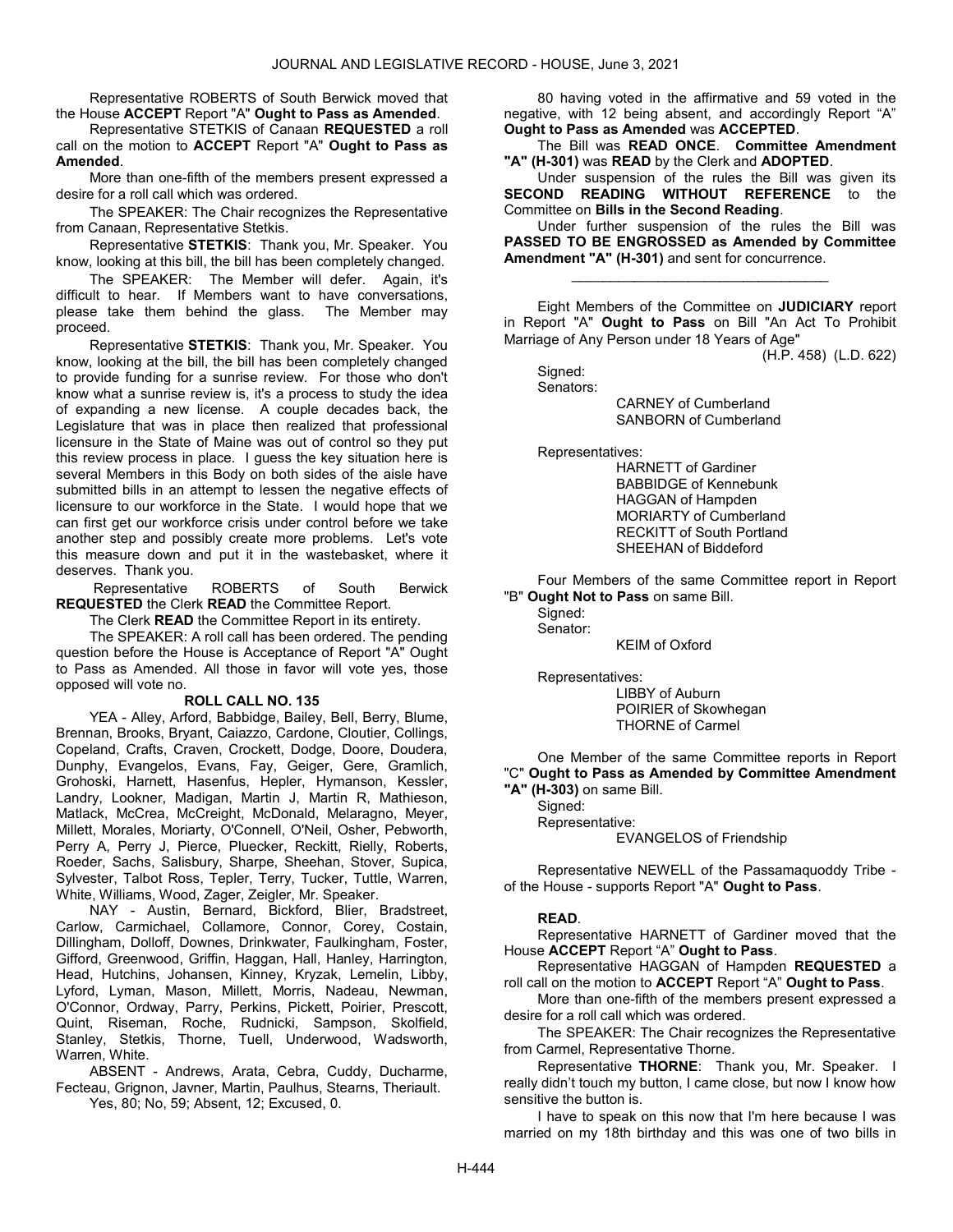committee that literally brought me to tears when I got thinking about the overreach of government on the lives of young people in our State.

 If the prerequisite for being able to be married is to know whether or not the marriage is going to last, we could probably move the age up to about 50.

 We sat and listened to debates about whether or not we were going to allow 16-year-olds to vote in municipal elections. Years ago, and we just brought it up again yesterday that we were going to talk about whether or not young people could drink, whether or not they could buy cigarettes, whether or not they could buy marijuana, whether or not they had the sense and common decency to be able to tell right from wrong.

 Two people in love that are of an age that people have been married for many, many years, going back to Romeo and Juliet, should be able to get married, should be able to make mistakes on their own, I believe. I have two grown daughters and four wonderful grandchildren as a result of my being able to get married under the age of 18. I also joined the Air Force under the age of 18. I made a successful career, 21 years in the Air Force, and I'm glad that I was able to make that decision as a young man and not have to wait when I might have to rethink it or change my mind. I was glad I was able to pull the trigger, as it were.

 I hope that everybody who has children, who has nieces and nephews, people that care about each other, care about other people, maybe they have an intimate relationship and there's a pregnancy involved and they want to be able to get married and have a mother and a father that are not out of wedlock, that's their belief and I think it's their right. I urge to vote on this bill in opposition for the motion as it is Ought to Pass, I don't believe it ought to pass. Thank you.

 The SPEAKER: The Chair recognizes the Representative from Oxford, Representative Dillingham.

 Representative DILLINGHAM: Thank you, Mr. Speaker. May I pose a question through the Chair?

The SPEAKER: The Member may proceed.

 Representative DILLINGHAM: Thank you. I was under the impression that in the State of Maine that you actually could not get married under the age of 18 without parental permission. Could somebody verify that for me, please?

 The SPEAKER: The Representative from Oxford, Representative Dillingham, has posed a question through the Chair to any Member who may wish to answer The Chair recognizes the Representative from Gardiner, Representative Harnett.

 Representative HARNETT: Thank you, Mr. Speaker. In response to the question, currently in Maine people aged 16 and 17 can get married with consent of a parent or guardian.

 The SPEAKER: The Chair recognizes the Representative from Knox, Representative Kinney.

 Representative KINNEY: Thank you, Mr. Speaker. May I pose a question through the Chair?

The SPEAKER: The Member may proceed.

 Representative KINNEY: Thank you, Mr. Speaker. I'm curious of how many people request to have the permission from their parents to get married annually under the age of 18.

 The SPEAKER: The Representative from Knox, Representative Kinney, has posed a question through the Chair to any Member who may wish to answer. The Chair recognizes the Representative from Auburn, Representative Libby.

 Representative LIBBY: That question was asked during the public hearing and work session on this bill and there was no data available from the State of Maine.

 The SPEAKER: The Chair recognizes the Representative from Auburn, Representative Bickford.

 Representative BICKFORD: Thank you, Mr. Speaker. Mr. Speaker, Ladies and Gentlemen of the House, it boggles my mind that we as a Body think that a 16-year-old is mature enough to vote but a 16 and 17-year-old with parents' permission is not mature enough to marry. I'm confused, Mr. Speaker.

 The SPEAKER: A roll call has been ordered. The pending question before the House is Acceptance of Report "A" Ought to Pass. All those in favor will vote yes, those opposed will vote no.

## ROLL CALL NO. 136

 YEA - Alley, Arford, Babbidge, Bailey, Bell, Berry, Blume, Brennan, Brooks, Bryant, Caiazzo, Cardone, Carlow, Cloutier, Collings, Copeland, Corey, Crafts, Craven, Crockett, Dodge, Doore, Doudera, Drinkwater, Dunphy, Evans, Fay, Geiger, Gere, Gramlich, Grohoski, Haggan, Harnett, Harrington, Hasenfus, Hepler, Hymanson, Kessler, Lookner, Lyford, Madigan, Martin J, Martin R, Mason, Mathieson, Matlack, McCrea, McCreight, McDonald, Melaragno, Meyer, Millett, Morales, Moriarty, Morris, O'Connell, O'Neil, Osher, Pebworth, Perry A, Perry J, Pickett, Pierce, Reckitt, Rielly, Riseman, Roberts, Roeder, Sachs, Salisbury, Sharpe, Sheehan, Stover, Supica, Sylvester, Talbot Ross, Tepler, Terry, Tucker, Tuell, Warren C, Warren S, Williams, Wood, Zager, Zeigler, Mr. Speaker.

 NAY - Austin, Bernard, Bickford, Blier, Bradstreet, Carmichael, Collamore, Connor, Costain, Dillingham, Dolloff, Downes, Evangelos, Faulkingham, Foster, Gifford, Greenwood, Griffin, Hall, Hanley, Head, Hutchins, Johansen, Kinney, Kryzak, Landry, Lemelin, Libby, Lyman, Millett, Nadeau, Newman, O'Connor, Ordway, Parry, Perkins, Pluecker, Poirier, Prescott, Quint, Roche, Rudnicki, Sampson, Skolfield, Stanley, Stetkis, Thorne, Tuttle, Underwood, Wadsworth, White B, White D.

 ABSENT - Andrews, Arata, Cebra, Cuddy, Ducharme, Fecteau, Grignon, Javner, Martin, Paulhus, Stearns, Theriault. Yes, 87; No, 52; Absent, 12; Excused, 0.

 87 having voted in the affirmative and 52 voted in the negative, with 12 being absent, and accordingly Report "A" Ought to Pass was ACCEPTED.

The Bill was READ ONCE.

 Under suspension of the rules the Bill was given its SECOND READING WITHOUT REFERENCE to the Committee on Bills in the Second Reading.

 Under further suspension of the rules the Bill was PASSED TO BE ENGROSSED and sent for concurrence. \_\_\_\_\_\_\_\_\_\_\_\_\_\_\_\_\_\_\_\_\_\_\_\_\_\_\_\_\_\_\_\_\_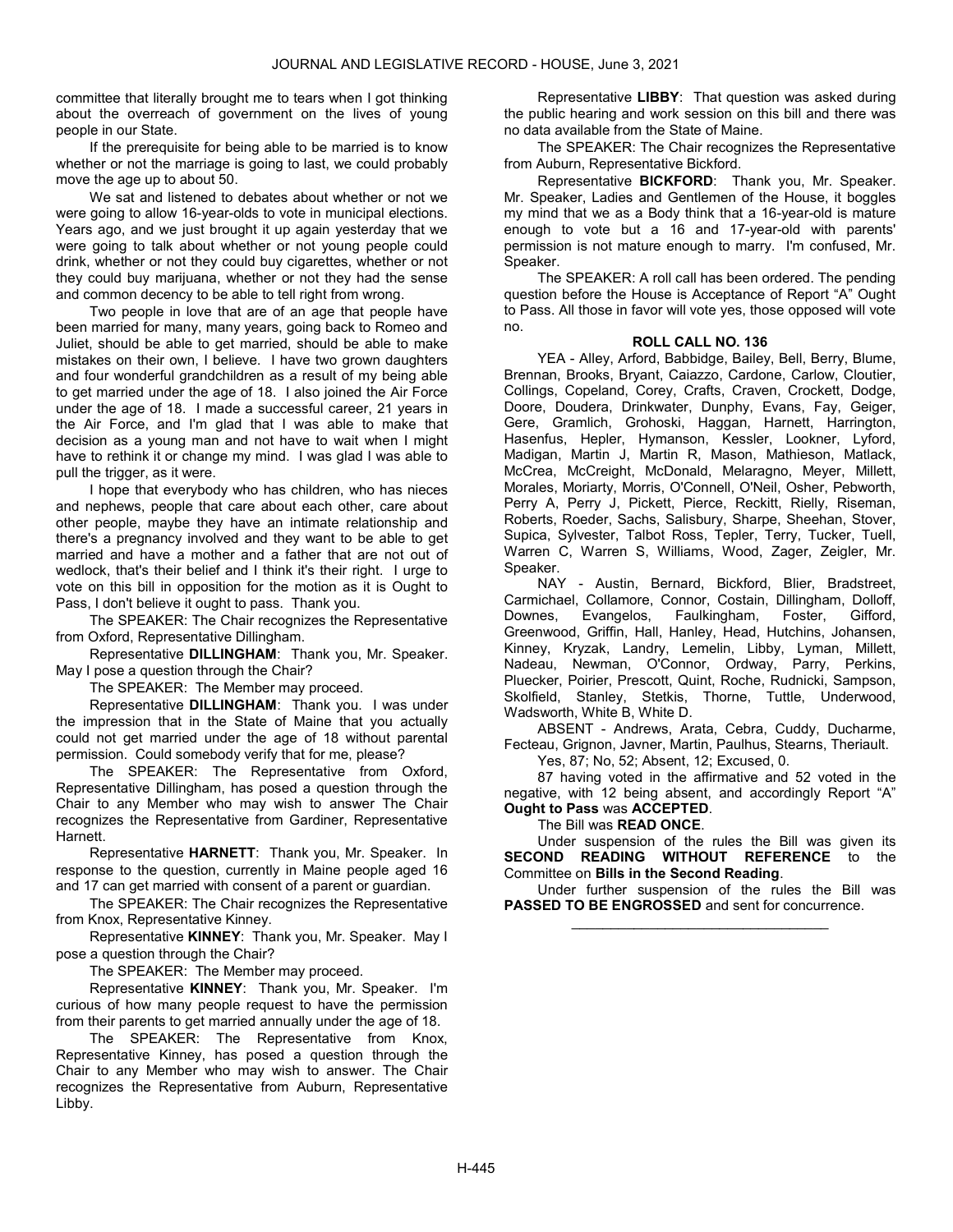Six Members of the Committee on LABOR AND HOUSING report in Report "A" Ought to Pass as Amended by Committee Amendment "A" (H-337) on Bill "An Act To Require the State To Divest Itself of Assets Invested in the Fossil Fuel Industry"

Signed:

(H.P. 65) (L.D. 99)

Senators:

 HICKMAN of Kennebec MIRAMANT of Knox

Representatives:

 SYLVESTER of Portland GERE of Kennebunkport PEBWORTH of Blue Hill ROEDER of Bangor

 Five Members of the same Committee report in Report "B" Ought Not to Pass on same Bill.

Signed:

Senator:

GUERIN of Penobscot

Representatives:

 BRADSTREET of Vassalboro CUDDY of Winterport DRINKWATER of Milford PRESCOTT of Waterboro

 One Member of the same Committee reports in Report "C" Ought to Pass as Amended by Committee Amendment "B" (H-338) on same Bill.

Signed:

 Representative: WARREN of Scarborough

## READ.

 Representative SYLVESTER of Portland, moved that the House ACCEPT Report "A" Ought to Pass as Amended.

 Representative BRADSTREET of Vassalboro REQUESTED a roll call on the motion to ACCEPT Report "A" Ought to Pass as Amended.

 More than one-fifth of the members present expressed a desire for a roll call which was ordered.

 The SPEAKER: The Chair recognizes the Representative from Vassalboro, Representative Bradstreet.

 Representative BRADSTREET: Thank you, Mr. Speaker, Ladies and Gentlemen of the House. Even as amended, this bill allows a legislature to go where it shouldn't go, as it is starting to nibble around the edges of Maine's constitution, which states that the Maine Public Employees Retirement System must act solely for the benefit of its members and therefore must not be subjected to actions of the Legislature.

 I'd like to remind this Body that not too long ago, MainePERS was headed towards insolvency until measures were taken that resulted in its being considered one of the best-run retirement systems in the nation. This bill would be a bad step towards undermining its independent authority as well as flirting with constitutional issues.

 As I stated here yesterday, and I think we've seen here today, this Body sometimes fails to live up to its responsibility in asserting its proper place as a coequal branch of government and now we're considering doing something that is clearly outside our authority. I urge a no vote on the pending motion. Thank you, Mr. Speaker.

 The SPEAKER: The Chair recognizes the Representative from Saco, Representative O'Neil.

 Representative O'NEIL: Thank you, Mr. Speaker. I rise to request your support on LD 99, which would protect state coffers and state retirees from risky fossil fuel investments.

 As background, this bill was developed alongside and supported by state retirees, young advocates, and Mainers across the State who organized together based on their shared interest in ensuring that our retirees get the best returns possible by moving away from risky fossil fuel investments.

 From our working waterfronts to our forests, the features that make Maine special are vulnerable to a changing climate. According to the Climate Council report on the effects of climate change in Maine, we face significant impacts including unpredictable weather such as drought and severe storms, sea-level rise, a warming and increasingly acidified Gulf of Maine, decreased air quality, property damage and threats to biodiversity within our ecosystems. Climate disruption is already harming our economy, our environment, marginalized communities and the quality of life we all treasure. The actions we take now as a society will reverberate in our lifetimes and impact future generations.

 As amended, LD 99 will move the state cash pool and Maine's Public Employee Retirement System away from risky fossil fuel investments in fossil fuel companies. Fossil fuels are linked directly to climate change and continuing to invest in them is bad for state coffers, our retirees and our environment. As of MainePERS' December 2020 disclosure, independent analysis shows that more than one billion is invested in fossil fuels through entities such as Chevron, Burst Energy, Berkshire Hathaway and Exxon.

 Continuing to invest state funds and state retirement funds in companies that produce fossil fuels is counter to the ambitious environmental goals that Maine has set for itself. With bipartisan support, the Chief Executive and the Legislature set goals to reduce greenhouse gas emissions by 45% before 2030 and 85% relative to 1990 levels by 2050. We created the Climate Council which created a roadmap to prepare for and mitigate the causes of climate change. In doing so, our State is committing to minimizing our reliance on fossil fuels and we're mapping out a path to achieve that goal. As we establish ourselves as leaders in climate action, Maine shouldn't wait to divest itself, to divest our state funds and our retirement savings from fossil fuels. Any emissions that are enabled by our investments constitute a real portion of our carbon footprint, threatening our future. Our efforts to fight climate change must account for the impacts of our holdings. To date, more than 1,325 institutions representing more than 14.5 trillion in assets have committed to divest from fossil fuels, including governments, philanthropic organizations, universities, nonprofits, etcetera.

 Most recently, New York State committed to divesting its \$225 billion retirement fund from fossil fuels. It's time for Maine to divest our retirement system in fossil fuels as well. Beyond ethical and environmental responsibilities, fossil fuel divestment fulfills the fiduciary responsibility to public employees who participate in their retirement system. For many years, fossil fuel holdings provided strong returns for retirement savings, but times have changed. The energy sector used to command 28% of the S&P 500. Today, fossil fuel investments are in the bottom 2.8%.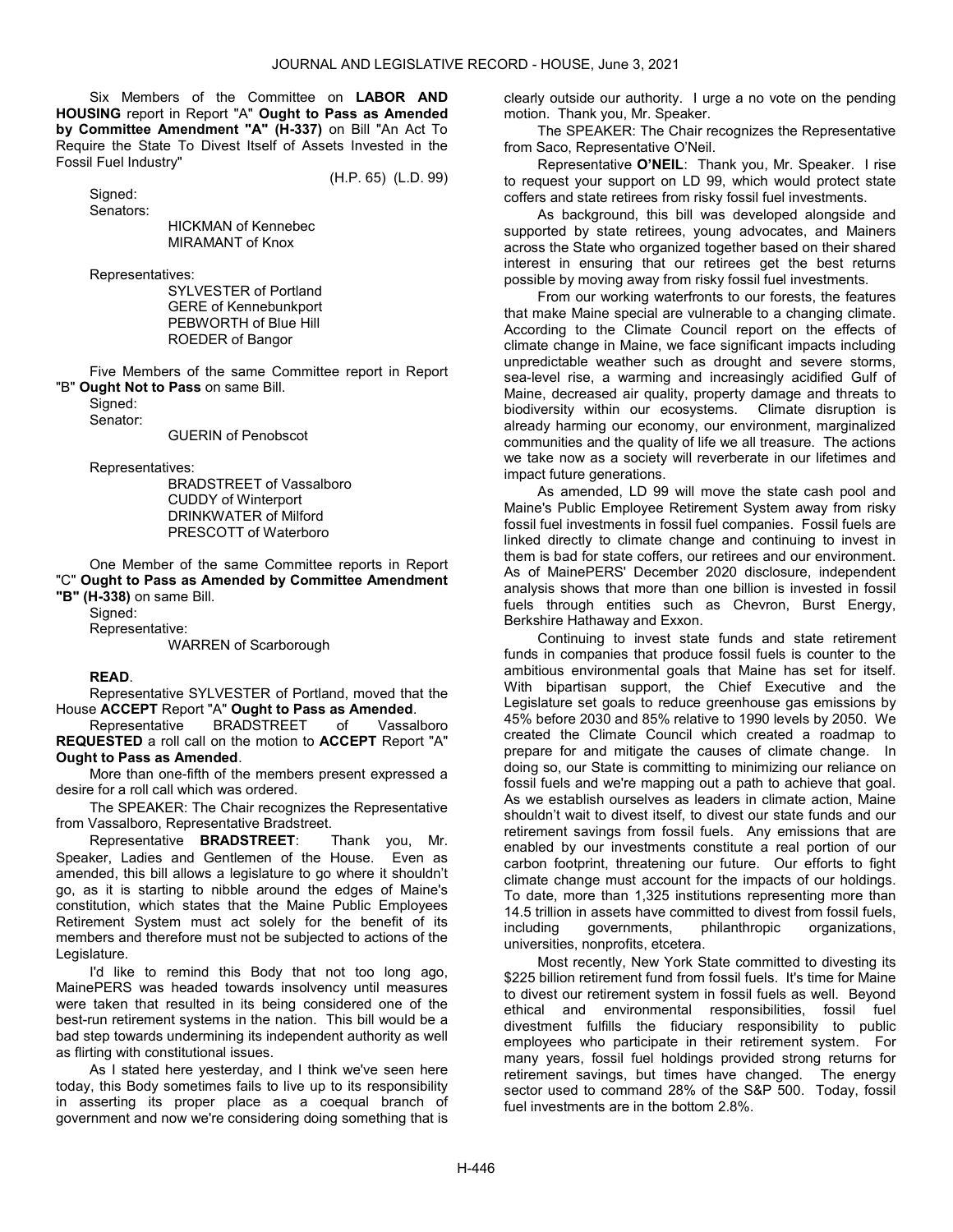For most of the last decade, the oil and gas sector has been at the bottom of the stock market. Oil and gas have been firmly in last place for the last three years. The price of oil has been down and any increases are likely to be meager. The buying and selling of assets to consolidate the industry is producing anemic prices and the outlook is negative. Over the last decade, the energy sector has consistently underperformed in the stock market as a whole. In fact, independent analysis shows that if MainePERS had divested from fossil fuels in 2014, when similar legislation was first proposed, the retirement fund would have avoided hundreds of millions of dollars in losses and could've instead achieved roughly a billion in additional gains.

 Fossil fuel investments are negatively impacting returns for retirement funds, which is viewable in quarterly investment statements and something that we provided during the public hearing for analysis. As an example, it just came out in the news that the retirement system invested around \$150 million in a private equity fund that backed an oil refinery in the Virgin Islands that's been closed by the EPA. That investment failed, sold it at around a 90% loss, and it caused the fund to lose 26%. And what that means is the loss amounted to around \$39 million for retirees right now because of the risky fossil fuel investment. This example is just one of many state retirement system investments in the fossil fuel industry and it demonstrates how private equity funds are taking significant risks investing in the fossil fuel industry.

 As we transition to a reduced carbon economy, companies that are unable or unwilling to get out of risky fossil fuel production will lose value, making them a poor long-term investment. Maine, the United States and the rest of the world have all made strong commitments to reduce greenhouse gas emissions. This requires a significant reduction in fossil fuel consumption and almost certainly will have negative impacts on the stock performance of companies involved. Passing LD 99 will protect Maine's retirees and help ensure that they receive the best retirement possible.

 Since December of 2020, I have been in conversation with MainePERS director Sandy Matheson and the committee adopted an amendment that addressed her language requests and, most importantly, gives the board the flexibility it needs to get the best possible return for retirees. The amended bill we're voting on is our mutually agreed upon language that reflects recommendations of the AG's office, addressing the concerns referenced by the Good Representative from Vassalboro, Treasurer Beck and others. Most notably, the amended language creates a fiduciary exception to allow MainePERS to prioritize its obligation to get the best possible financial return for members.

 I was grateful that Treasurer Beck testified in support of the bill and suggested that we include the state cash pool in the amended version before you today and he's been a great informational resource for the work.

 In closing, Maine is establishing itself as a leader in climate action, investments in fossil fuels poses substantial risk to our retirees and compromise our efforts to position Maine as a leader in the fight against climate change. Please support LD 99 both to ensure that Maine retirees receive the most benefit from the global clean energy transition and to leave future generations a habitable and healthy planet.

 The SPEAKER: The Chair recognizes the Representative from Milford, Representative Drinkwater.

 Representative DRINKWATER: Thank you, Mr. Speaker. This bill came before us and MainePERS came

before us and gave testimony and I'd like to read you a part of their testimony, Mr. Speaker. And I'm quoting here now; today I would like to share why MainePERS does not and cannot divest all this well-intended bill requests. Equally important why divestment does not further climate action and the positive side of what we can and are doing about the climate as a natural part of our investment process. MainePERS manages a \$16.7 billion single-purpose pension fund. Each month, nearly 60 million in employer and employee pensions contributions are placed into trust and nearly 90 million is paid out in pension checks to retirees. Employer contributions come not just from the State of Maine but also from schools, municipalities, counties and other local districts. Now, here's the important part, Mr. Speaker; once money is placed into the trust, the Maine Constitution, the highest law of the State of Maine, prohibits the investment of this money by MainePERS or the Legislature for any purpose other than to pay member pensions. Mr. Speaker; and end-quote. My simple reading of this is vote against the constitution, doesn't matter, they are going to do what they are elected, well, not elected, but appointed to do, and that is manage money for the retirees. And, Mr. Speaker, in closing, Big Oil is investing billions in renewable energy. Here's where and how. Exxon Mobile, 500 million joint venture for turning renewable crude from sunlight and carbon dioxide from algae; Royal Dutch Shell, 44% stake in solar developer; Exxon Mobile quietly allocating 1 billion per year to conduct basic research in low-carbon technologies.

 So, from what I'm reading, Mr. Speaker, I agree with the purpose that we need to reduce our carbon footprint, no doubt about that, and we are doing that, maybe not fast enough for some, but we are steadily making process. And this article that I'm just quoting is that they do invest in clean energy and, again, MainePERS says we are the agents for this fund and it's not our job to tell them how to invest. Thank you, Mr. Speaker.

 The SPEAKER: The Chair recognizes the Representative from Scarborough, Representative Warren.

 Representative WARREN: Thank you, Mr. Speaker and I rise in support of this motion. I do have a different amendment that I did vote on but you can disregard that, I rise in strong support of this and I also want to give deference to my colleagues that are on the Republican side on the Committee of Labor and Housing that I also sit on. I do agree that the ultimate purpose of the pension fund is to serve the interest of the members. Ultimately, my concern is, I do have strong commitments around environmentalism and addressing climate change but, I think that that's neither here nor there because I do agree that the ultimate purpose is the risk of the pension fund itself.

 We're in a very unique time, I think, in the world and in our State. I think there's going to be a lot of development and I think that there is a lot of investment to move to renewable energy. But if I remember what the Representative from Saco had mentioned, that actually there have been losses already and we know this from at least 2014 to the pension fund itself and so, I think that because of the way that we judge what is risky or not, it's actually that the S&P 500 it's not the only metric we can use to determine risk so, the way that it's amended is a really great and compelling and thoughtful compromise and it just gives that flexibility to look at the reality and where we're going as a state, as a world, where these companies are headed, and if they go in a great direction and these investments in renewable energy pay off, that's great and there's no risk to the pension fund, but if those losses persist, if these big multi-national companies are not able to make these changes and they stay declining on the S&P 500,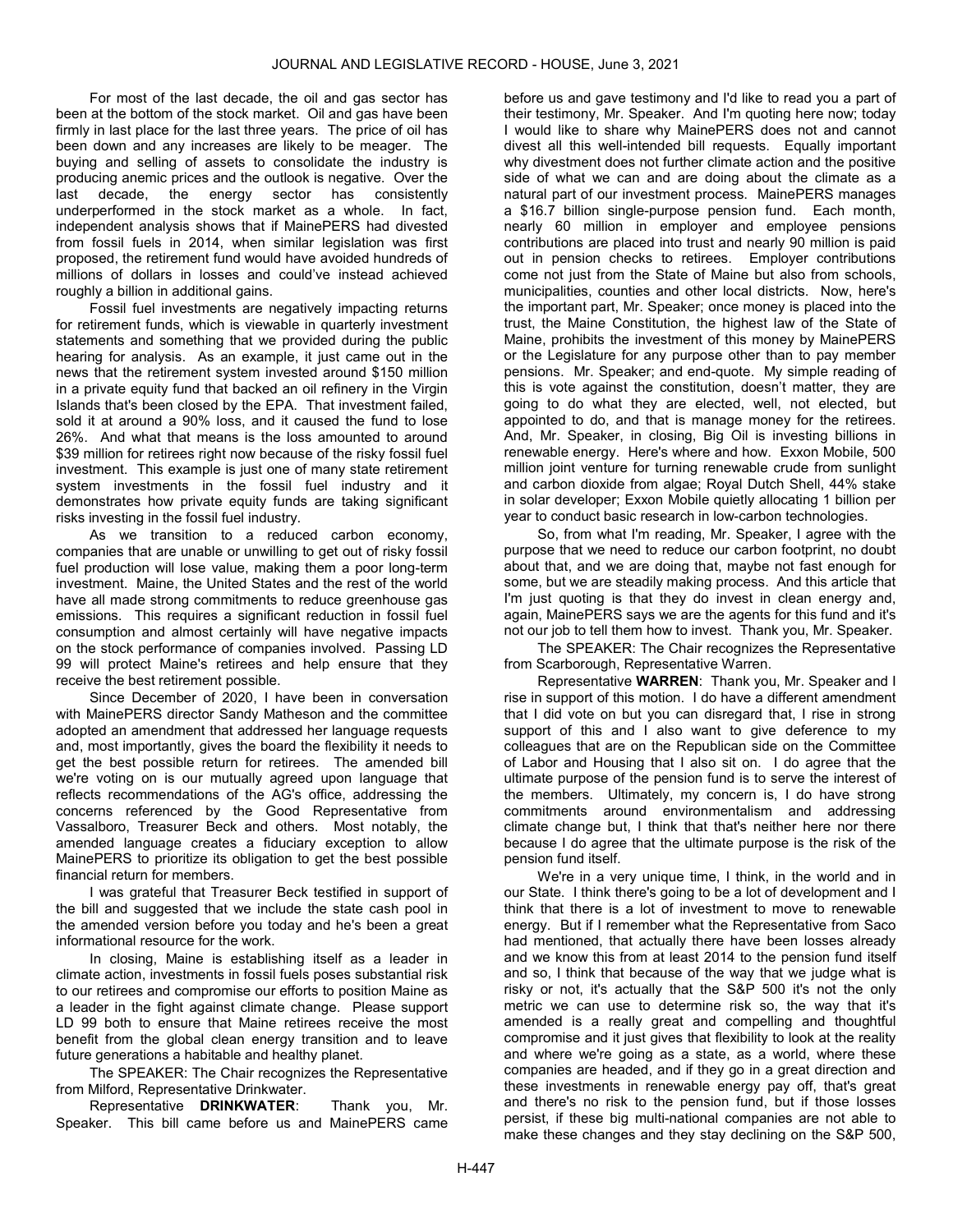it gives that flexibility for them to say let's move in a little bit of a different direction until these companies can be the best for the members themselves.

 So, again, I agree that actually ultimately this is about the risk of the pension fund and I think it's a very good compromise that still leaves it in the hands, ultimately, of the judgement of those experts at MainePERS. So, I hope that you'll follow my light here and move in support.

 The SPEAKER: The Chair recognizes the Representative from Auburn, Representative Bickford.

 Representative BICKFORD: Thank you, Mr. Speaker. Mr. Speaker, Ladies and Gentlemen of the House, you will never find a majority of this 151-member Legislature that are expert financial planners. It is not up to us to direct a pension fund how to do what their specialty is; their specialty is investing. That's what they do. We don't do that as a Body, it's not our role, Mr. Speaker. It's not our role, either, to pick winners and losers in the business community. Thank you.

 The SPEAKER: The Chair recognizes the Representative from Chelsea, Representative Lemelin.

Representative LEMELIN: Thank you, Mr. Speaker. I rise in opposition to this bill and I want to speak against this fossil fuel problem. A lot of people have this wrong. I have a lot of trees dying on my property, all my properties, so, I went to the world experts and I asked them why are my trees dying. And every one of them said the same thing; as we lower our carbon footprint, we are removing CO2. As we remove CO2, the trees are going to die. And that's exactly what's happening.

 Two days ago, on the radio, the same thing happened. Three of the world-renowned experts said the exact same thing because they were speaking to President Biden's response to the carbon fuels and they said they had it wrong. We can prove unequivocally that the carbon dioxide is at a level of 400, and you can look this up, we need to be above a thousand. We're at 400. So, if we keep lowering the CO2 level, all the tree-huggers in this room, you're going to lose your trees. I know --

 The SPEAKER: The Member will defer. The Member will defer. The Member is to address his comments through the Chair.

 The Chair recognized the Representative from York, Representative Hymanson and inquiries as to why she rises.

 Representative HYMANSON: Point of Order. The Good Representative is not discussing the bill in front of us.

 On POINT OF ORDER, Representative HYMANSON of York asked the Chair if the remarks of Representative

LEMELIN of Chelsea were germane to the pending question.

 The SPEAKER: The Chair reminded Representative LEMELIN of Chelsea to stay as close as possible to the pending question. The Member may proceed.

 Representative LEMELIN: Mr. Speaker, if I may read, it says, "An Act To Require the State To Divest Itself of Assets Invested in the Fossil Fuel Industry." I am speaking to the fossil fuel industry that they want to divest from. If that's not the subject, then I need to go back to school, and I got plenty of schooling. So, I am talking towards it.

 We need to not pass this because we're killing our trees and it serves no purpose. Like everybody said, let the experts do their jobs. Thank you, Mr. Speaker.

 The SPEAKER: The Chair recognizes the Representative from Portland, Representative Sylvester.

 Representative SYLVESTER: Thank you, Mr. Speaker. So, I just wanted to touch on a couple of things. As my good

friend the Representative from Milford quoted, that was in fact the testimony from MePERS on the original bill in the original public hearing. However, the amendment that we see before us today is the language that was developed in concert with MePERS in order to give MePERS the flexibility so that the experts that they hire to make these decisions can then make a decision and have the flexibility to do so. The reason that that works is because the amendment creates what's called a slow divestment. So, what that means is that given two choices, between two equally, you know, two equal investments that might raise the same amount of funds, one having fossil fuel, an industry that is primarily fossil fuel and one not, that they would choose the one that does not have fossil fuels.

 Now, the director of MePERS felt that this not only met the fiduciary responsibility that the Constitution requires, but that it would also help them over the long term in order to make the best investments.

 Lastly, well, not quite lastly, secondarily lastly, the Good Representative from Winterport, who had to leave for a family function, asked me to make this statement on his behalf. Having read the --

 The SPEAKER: The Member will defer. The Member cannot make comments on behalf of another Member. The Member may proceed.

 Representative SYLVESTER: Finally, and I apologize, Mr. Speaker, I forgot that. Finally, there are experts on all sides of every issue. I am reminded growing up as a child in the '70s that there were thousands of experts paid by the tobacco industry to say that tobacco was safe. And yet, luckily, investing in fossil fuels or not investing in fossil fuels adds no carbon and takes no carbon from the air. We thank you.

 The SPEAKER: A roll call has been ordered. The pending question before the House is Acceptance of Report "A" Ought to Pass as Amended. All those in favor will vote yes, those opposed will vote no.

## ROLL CALL NO. 137

 YEA - Alley, Arford, Babbidge, Bell, Berry, Blume, Brennan, Brooks, Bryant, Caiazzo, Cardone, Cloutier, Collings, Copeland, Crafts, Craven, Crockett, Dodge, Doore, Doudera, Dunphy, Evangelos, Evans, Geiger, Gere, Gramlich, Grohoski, Harnett, Hasenfus, Hepler, Hymanson, Kessler, Landry, Lookner, Madigan, Martin J, Martin R, Mathieson, Matlack, McCrea, McCreight, McDonald, Melaragno, Meyer, Millett, Morales, Moriarty, O'Connell, O'Neil, Osher, Pebworth, Perry A, Perry J, Pierce, Pluecker, Reckitt, Rielly, Riseman, Roberts, Roeder, Sachs, Salisbury, Sharpe, Sheehan, Stover, Supica, Sylvester, Talbot Ross, Tepler, Terry, Tucker, Tuttle, Warren C, Warren S, White, Williams, Wood, Zager, Zeigler, Mr. Speaker.

 NAY - Arata, Austin, Bernard, Bickford, Blier, Bradstreet, Carlow, Carmichael, Collamore, Connor, Corey, Costain, Dillingham, Dolloff, Downes, Drinkwater, Faulkingham, Foster, Greenwood, Griffin, Haggan, Hall, Hanley, Harrington, Head, Hutchins, Johansen, Kinney, Kryzak, Lemelin, Libby, Lyford, Lyman, Mason, Millett, Morris, Nadeau, Newman, O'Connor, Ordway, Parry, Perkins, Pickett, Poirier, Prescott, Quint, Roche, Rudnicki, Sampson, Skolfield, Stanley, Stetkis, Thorne, Tuell, Underwood, Wadsworth, White.

 ABSENT - Andrews, Bailey, Cebra, Cuddy, Ducharme, Fay, Fecteau, Gifford, Grignon, Javner, Martin, Paulhus, Stearns, Theriault.

Yes, 80; No, 57; Absent, 14; Excused, 0.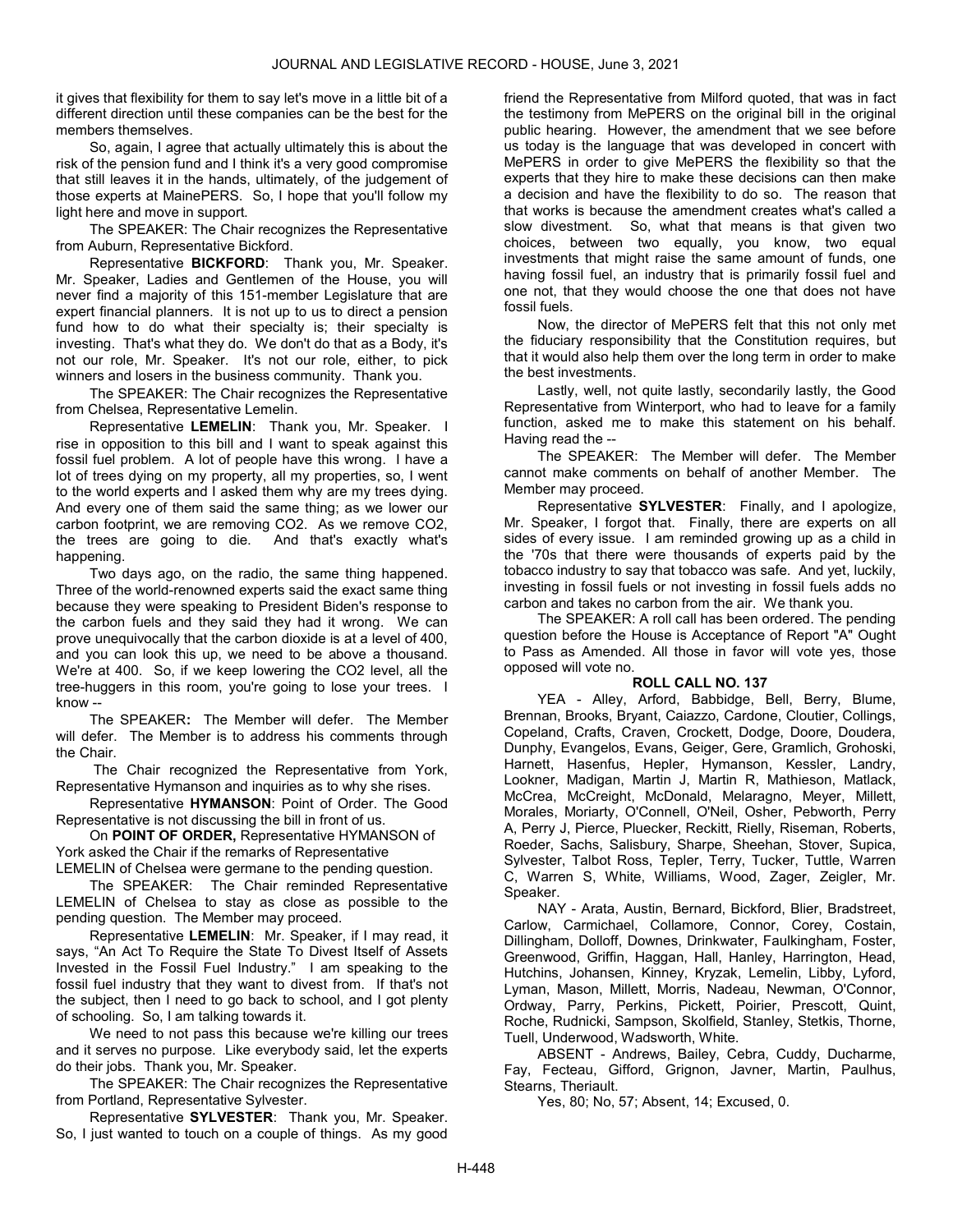80 having voted in the affirmative and 57 voted in the negative, with 14 being absent, and accordingly Report "A" Ought to Pass as Amended was ACCEPTED.

The Bill was READ ONCE. Committee Amendment "A" (H-337) was READ by the Clerk and ADOPTED.

 Under suspension of the rules the Bill was given its SECOND READING WITHOUT REFERENCE to the Committee on Bills in the Second Reading.

 Under further suspension of the rules the Bill was PASSED TO BE ENGROSSED as Amended by Committee Amendment "A" (H-337) and sent for concurrence.

\_\_\_\_\_\_\_\_\_\_\_\_\_\_\_\_\_\_\_\_\_\_\_\_\_\_\_\_\_\_\_\_\_

 Eight Members of the Committee on LABOR AND HOUSING report in Report "A" Ought to Pass as Amended by Committee Amendment "A" (H-305) on Bill "An Act Relating to Fair Chance in Employment"

(H.P. 845) (L.D. 1167)

 Signed: Senators:

 HICKMAN of Kennebec MIRAMANT of Knox

Representatives:

 SYLVESTER of Portland CUDDY of Winterport GERE of Kennebunkport PEBWORTH of Blue Hill ROEDER of Bangor WARREN of Scarborough

 Four Members of the same Committee report in Report "B" Ought Not to Pass on same Bill.

Signed:

Senator:

GUERIN of Penobscot

Representatives:

 BRADSTREET of Vassalboro DRINKWATER of Milford MORRIS of Turner

 One Member of the same Committee reports in Report "C" Ought to Pass on same Bill.

Signed:

Representative:

PRESCOTT of Waterboro

READ.

 Representative SYLVESTER of Portland moved that the House ACCEPT Report "A" Ought to Pass as Amended.

 Representative BRADSTREET of Vassalboro REQUESTED a roll call on the motion to ACCEPT Report "A" Ought to Pass as Amended.

 More than one-fifth of the members present expressed a desire for a roll call which was ordered.

 The SPEAKER: The Chair recognizes the Representative from Vassalboro, Representative Bradstreet.

 Representative BRADSTREET: Thank you, Mr. Speaker. The moment we've all been waiting for; the last divided report of the day.

 I want to say that I'm thankful for the efforts of the sponsor in attempting to solve a dilemma that has been with us for a long time; getting previously incarcerated people back into the workforce. However, this proposal goes too far in restricting when an employer may ask the criminal background information of a potential employee. Make no mistake, many employers are so anxious to find a qualified worker that they are more than willing to hear the rest of the story when a potential employee wishes to explain his or her brush with the law and what they hope and intend to do going forward.

 However, we need to remember that the person still has a criminal record and it may as well come out early in the hiring process. Many businesses deal with a vulnerable clientele and it would not be responsible for them to put these people in positions where they may feel threatened or intimidated, knowing that a worker with a criminal record is around them. Indeed, it is often a deliberate process they take in ensuring that that doesn't happen.

 This would also expose smaller companies with no human resources department with inadvertently committing a violation thereby exposing the business to substantial financial penalties and expensive litigation costs.

 Hiring a person with a criminal background can be a big step for a small business. They should be allowed to inquire about a person's criminal background at any time during the hiring process as best fits them. They don't need to suffer significant penalties; they are cautious in the way they conduct this process.

 I do find it a bit ironic that the results of this bill would be to place some people in a violation of the law in the pursuit of helping people who have already violated the law. Again, I applaud the sponsor in their efforts to deal with a social conundrum, but this is really not the right way. I hope you join me in voting no against the pending motion. Thank you, Mr. Speaker.

 The SPEAKER: A roll call has been ordered. The pending question before the House is Acceptance of Report "A" Ought to Pass as Amended. All those in favor will vote yes, those opposed will vote no.

# ROLL CALL NO. 138

 YEA - Alley, Arford, Babbidge, Bailey, Bell, Berry, Blume, Brennan, Brooks, Bryant, Caiazzo, Cardone, Cloutier, Collings, Copeland, Crafts, Craven, Crockett, Dodge, Doore, Doudera, Dunphy, Evangelos, Evans, Geiger, Gere, Gramlich, Grohoski, Harnett, Hasenfus, Hepler, Hymanson, Kessler, Lookner, Madigan, Martin J, Martin R, Mathieson, Matlack, McCrea, McCreight, McDonald, Melaragno, Meyer, Millett, Morales, O'Connell, O'Neil, Osher, Pebworth, Perry, Pierce, Pluecker, Reckitt, Rielly, Riseman, Roberts, Roeder, Sachs, Salisbury, Sharpe, Sheehan, Stover, Supica, Sylvester, Talbot Ross, Tepler, Terry, Tucker, Tuttle, Warren C, Warren S, White, Williams, Wood, Zager, Zeigler, Mr. Speaker.

 NAY - Arata, Austin, Bernard, Bickford, Blier, Bradstreet, Carlow, Carmichael, Collamore, Connor, Corey, Costain, Dillingham, Downes, Drinkwater, Faulkingham, Foster, Greenwood, Griffin, Hall, Hanley, Harrington, Hutchins, Johansen, Kinney, Kryzak, Landry, Lemelin, Libby, Lyford, Lyman, Mason, Millett, Morris, Nadeau, Newman, O'Connor, Ordway, Parry, Perkins, Pickett, Poirier, Prescott, Quint, Roche, Rudnicki, Sampson, Skolfield, Stanley, Stetkis, Thorne, Tuell, Underwood, Wadsworth, White.

 ABSENT - Andrews, Cebra, Cuddy, Dolloff, Ducharme, Fay, Fecteau, Gifford, Grignon, Haggan, Head, Javner, Martin, Moriarty, Paulhus, Perry, Stearns, Theriault.

Yes, 78; No, 55; Absent, 18; Excused, 0.

 78 having voted in the affirmative and 55 voted in the negative, with 18 being absent, and accordingly Report "A" Ought to Pass as Amended was ACCEPTED.

 The Bill was READ ONCE. Committee Amendment "A" (H-305) was READ by the Clerk and ADOPTED.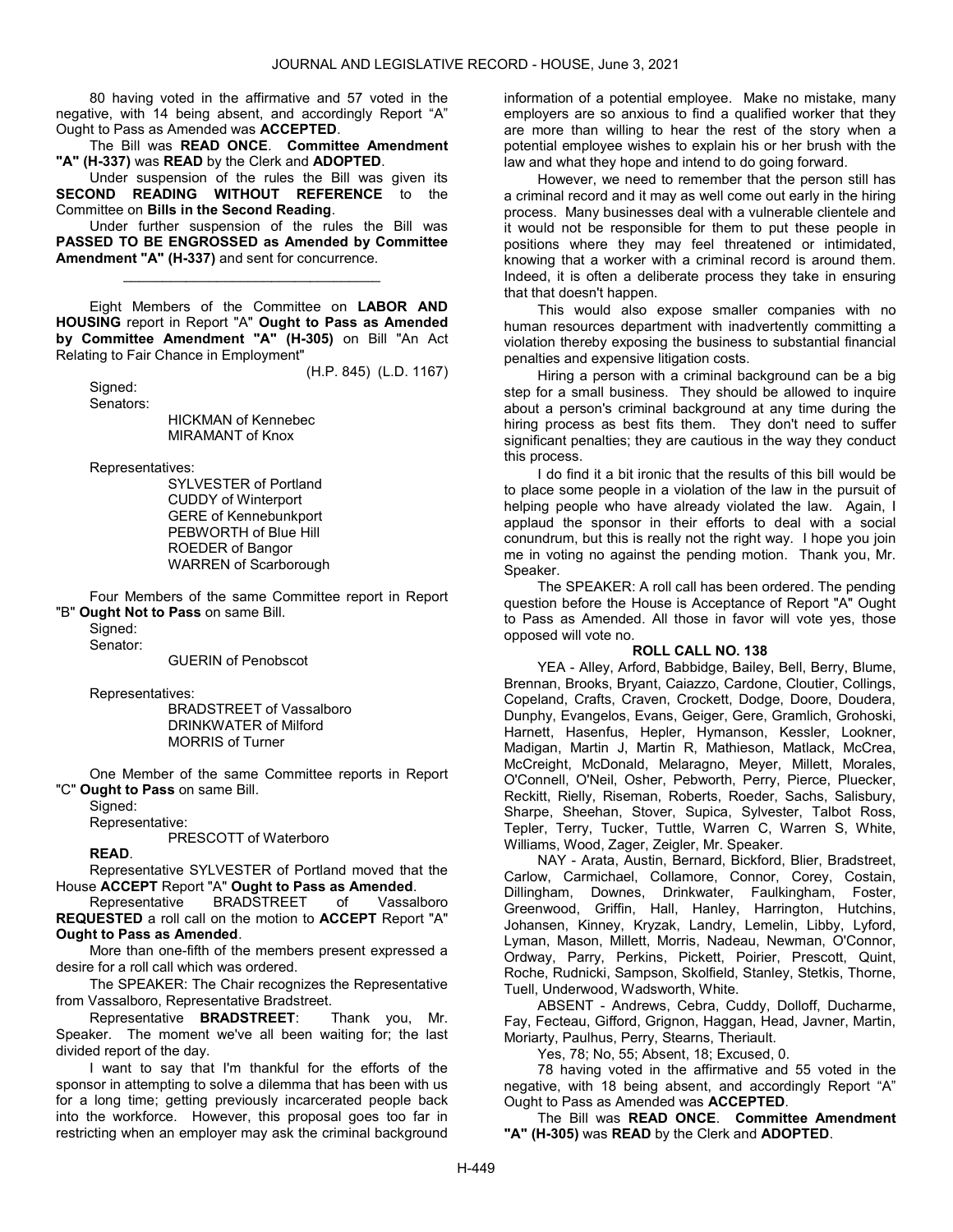Under suspension of the rules the Bill was given its SECOND READING WITHOUT REFERENCE to the Committee on Bills in the Second Reading.

 Under further suspension of the rules the Bill was PASSED TO BE ENGROSSED as Amended by Committee Amendment "A" (H-305) and sent for concurrence.

\_\_\_\_\_\_\_\_\_\_\_\_\_\_\_\_\_\_\_\_\_\_\_\_\_\_\_\_\_\_\_\_\_

 By unanimous consent, all matters having been acted upon were ORDERED SENT FORTHWITH. \_\_\_\_\_\_\_\_\_\_\_\_\_\_\_\_\_\_\_\_\_\_\_\_\_\_\_\_\_\_\_\_\_

### SENATE PAPERS

 Bill "An Act To Provide Allocations for the Distribution of State Fiscal Recovery Funds" (EMERGENCY)

(S.P. 577) (L.D. 1733) Came from the Senate. REFERRED to the Committee on APPROPRIATIONS AND FINANCIAL AFFAIRS and ordered printed.

REFERRED to the Committee on APPROPRIATIONS AND FINANCIAL AFFAIRS in concurrence. \_\_\_\_\_\_\_\_\_\_\_\_\_\_\_\_\_\_\_\_\_\_\_\_\_\_\_\_\_\_\_\_\_

## CONSENT CALENDAR First Day

 In accordance with House Rule 519, the following items appeared on the Consent Calendar for the First Day:

 (S.P. 304) (L.D. 952) Bill "An Act To Limit Liability Regarding Donations of Menstrual Products" Committee on JUDICIARY reporting Ought to Pass

 (S.P. 46) (L.D. 38) Bill "An Act To Clarify the Timing of an Appeal of a Finding Regarding Involuntary Mental Health Treatment at a Designated Nonstate Mental Health Institution" Committee on HEALTH AND HUMAN SERVICES reporting Ought to Pass as Amended by Committee Amendment "A" (S-149)

 (S.P. 85) (L.D. 197) Resolve, To Ensure That Community Mental Health Service Providers Can Access Pandemic Stimulus Funds Committee on HEALTH AND HUMAN SERVICES reporting Ought to Pass as Amended by Committee Amendment "A" (S-131)

 (S.P. 97) (L.D. 229) Bill "An Act To Increase Investment Caps in the Maine Seed Capital Tax Credit Program" Committee on TAXATION reporting Ought to Pass as Amended by Committee Amendment "A" (S-138)

 (S.P. 195) (L.D. 488) Resolve, To Expand Recovery Community Organizations throughout Maine Committee on HEALTH AND HUMAN SERVICES reporting Ought to Pass as Amended by Committee Amendment "A" (S-157)

 (S.P. 198) (L.D. 491) Bill "An Act To Create the Crime of Hate Crime False Public Alarm or Report" Committee on CRIMINAL JUSTICE AND PUBLIC SAFETY reporting Ought to Pass as Amended by Committee Amendment "A" (S-143)

 (S.P. 204) (L.D. 521) Bill "An Act To Modify the Rulemaking Process for Establishing County and Municipal Jail Standards" Committee on CRIMINAL JUSTICE AND PUBLIC SAFETY reporting Ought to Pass as Amended by Committee Amendment "A" (S-135)

 (S.P. 229) (L.D. 576) Bill "An Act To Increase Property Tax Relief for Veterans" Committee on TAXATION reporting Ought to Pass as Amended by Committee Amendment "A" (S-139)

 (S.P. 261) (L.D. 674) Bill "An Act To Support Early Intervention and Treatment of Psychotic Disorders"

(EMERGENCY) Committee on HEALTH AND HUMAN SERVICES reporting Ought to Pass as Amended by Committee Amendment "A" (S-132)

 (S.P. 268) (L.D. 681) Bill "An Act Clarifying the Removal Process of Individuals from Certain Facilities Not Governed By Title 14 of the Maine Revised Statutes" Committee on JUDICIARY reporting Ought to Pass as Amended by Committee Amendment "A" (S-155)

 (S.P. 272) (L.D. 684) Resolve, To Amend MaineCare Reimbursement Provisions Governing Supplemental Payments to Nursing Facilities with High MaineCare Use (EMERGENCY) Committee on HEALTH AND HUMAN SERVICES reporting Ought to Pass as Amended by Committee Amendment "A" (S-133)

 (S.P. 225) (L.D. 822) Bill "An Act To Affirm That Food Seeds Are a Necessity in Maine" Committee on HEALTH AND HUMAN SERVICES reporting Ought to Pass as Amended by Committee Amendment "A" (S-151)

 (S.P. 363) (L.D. 1102) Bill "An Act To Update the Law Governing Preliminary Injunctions in Judicial Separation and Divorce Actions" Committee on JUDICIARY reporting Ought to Pass as Amended by Committee Amendment "A" (S-154)

 (S.P. 389) (L.D. 1204) Bill "An Act To Address the Shortage of Direct Care Workers for Children with Disabilities in Maine" Committee on HEALTH AND HUMAN SERVICES reporting Ought to Pass as Amended by Committee **Amendment "A" (S-156)**<br>(S.P. 412) (L.D.)

(L.D. 1262) Resolve, Directing the Department of Health and Human Services To Develop a Comprehensive Statewide Strategic Plan To Serve Maine People with Behavioral Health Needs throughout Their Lifespans Committee on HEALTH AND HUMAN SERVICES reporting Ought to Pass as Amended by Committee Amendment "A" (S-150)

 (S.P. 447) (L.D. 1360) Bill "An Act To Provide Services to Maine's Most Vulnerable Citizens by Eliminating the Waiting Lists for Certain MaineCare Services" (EMERGENCY) Committee on HEALTH AND HUMAN SERVICES reporting Ought to Pass as Amended by Committee Amendment "A" (S-158)

 (S.P. 480) (L.D. 1493) Resolve, Directing the Department of Economic and Community Development To Create and Administer a Fund To Provide Seasonal and Tourism Industry Recovery Grants (EMERGENCY) Committee on INNOVATION, DEVELOPMENT, ECONOMIC ADVANCEMENT AND BUSINESS reporting Ought to Pass as Amended by Committee Amendment "A" (S-144)

 (S.P. 536) (L.D. 1649) Bill "An Act To Make the Shared Living Program Accessible for Persons with Intellectual Disabilities or Autism" Committee on HEALTH AND HUMAN SERVICES reporting Ought to Pass as Amended by Committee Amendment "A" (S-152)

 Under suspension of the rules, Second Day Consent Calendar notification was given.

 There being no objection, the Senate Papers were PASSED TO BE ENGROSSED or PASSED TO BE ENGROSSED as Amended in concurrence.

\_\_\_\_\_\_\_\_\_\_\_\_\_\_\_\_\_\_\_\_\_\_\_\_\_\_\_\_\_\_\_\_\_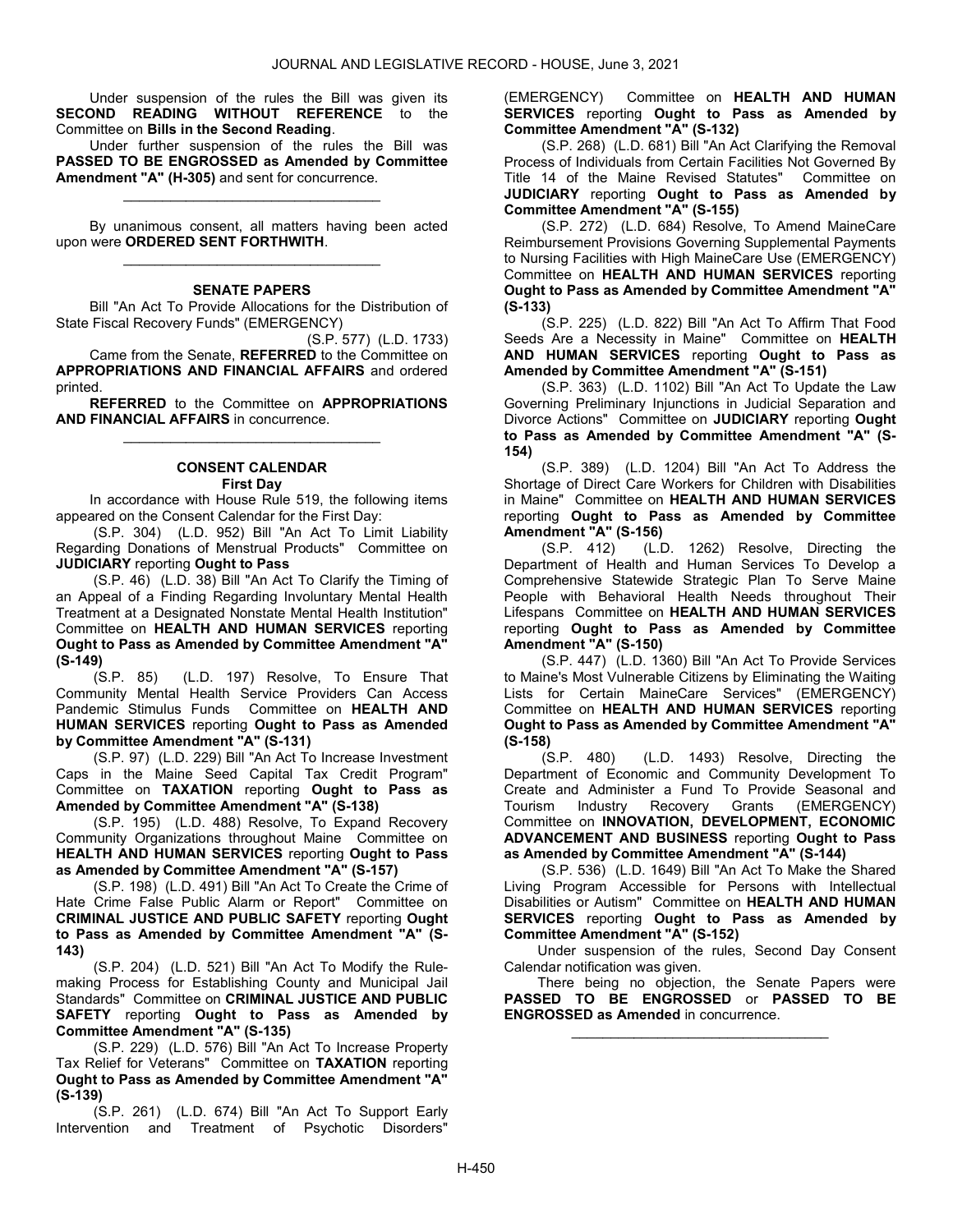#### SENATE PAPERS

 The following Joint Order: (S.P. 576) ORDERED, the House concurring, that when the Senate and House adjourn, they do so until the call of the President of the Senate and the Speaker of the House, respectively.

Came from the Senate, READ and PASSED.

READ and PASSED in concurrence.

#### ENACTORS Emergency Measure

\_\_\_\_\_\_\_\_\_\_\_\_\_\_\_\_\_\_\_\_\_\_\_\_\_\_\_\_\_\_\_\_\_

 An Act To Allow a Dentist To Administer Botulinum Toxin and Dermal Fillers

> (S.P. 34) (L.D. 26) (C. "A" S-124)

 Reported by the Committee on Engrossed Bills as truly and strictly engrossed. This being an emergency measure, a two-thirds vote of all the members elected to the House being necessary, a total was taken. 103 voted in favor of the same and 2 against, and accordingly the Bill was PASSED TO BE ENACTED, signed by the Speaker and sent to the Senate.

### Acts

\_\_\_\_\_\_\_\_\_\_\_\_\_\_\_\_\_\_\_\_\_\_\_\_\_\_\_\_\_\_\_\_\_

 An Act To Make Allocations from Maine Turnpike Authority Funds for the Maine Turnpike Authority for the Calendar Year Ending December 31, 2022

> (S.P. 54) (L.D. 123) (C. "A" S-129)

 An Act To Improve the Law Regarding Abandoned Roads (S.P. 234) (L.D. 596)

 An Act To Amend Credit and Debit Card Surcharges Imposed by Governmental Entities

> (S.P. 87) (L.D. 800) (C. "A" S-110)

 An Act To Ensure Decommissioning of Solar Energy Developments

(S.P. 113) (L.D. 802)

(C. "A" S-111) An Act To Extend the Protections Provided to State Employees upon the Expiration of Labor Contracts to Other Public Sector Employees

(S.P. 235) (L.D. 824)

(C. "A" S-121)

 An Act To Require Diversity, Equity and Inclusion Training or Implicit Bias Training for School Resource Officers (S.P. 330) (L.D. 1040)

(C. "A" S-115)

 An Act To Include Certain Mental Health Workers under the 1998 Special Plan for Retirement

(S.P. 331) (L.D. 1041)

(C. "A" S-114)

 An Act To Support the Operations of Youth Shelters in Maine

(S.P. 344) (L.D. 1076)

(C. "A" S-112)

 An Act To Terminate the Augusta Downtown Parking **District** 

(S.P. 494) (L.D. 1520)

 Reported by the Committee on Engrossed Bills as truly and strictly engrossed, PASSED TO BE ENACTED, signed by the Speaker and sent to the Senate.

\_\_\_\_\_\_\_\_\_\_\_\_\_\_\_\_\_\_\_\_\_\_\_\_\_\_\_\_\_\_\_\_\_

#### Resolves

 Resolve, Directing the Department of Agriculture, Conservation and Forestry To Seek Input from Stakeholders on the State's Hemp Program

(S.P. 41) (L.D. 33) (C. "A" S-130)

 Resolve, To Advance Career and Technical Education Opportunities in Maine

(S.P. 140) (L.D. 313)

(C. "A" S-118)

 Resolve, To Direct the Department of Inland Fisheries and Wildlife To Examine Sunday Hunting

> (S.P. 325) (L.D. 1033) (C. "A" S-123)

 Resolve, To Modify the Deed for a Parcel of Property in the Town of Carrabassett Valley

(S.P. 546) (L.D. 1690)

 Reported by the Committee on Engrossed Bills as truly and strictly engrossed, FINALLY PASSED, signed by the Speaker and sent to the Senate.

\_\_\_\_\_\_\_\_\_\_\_\_\_\_\_\_\_\_\_\_\_\_\_\_\_\_\_\_\_\_\_\_\_

 By unanimous consent, all matters having been acted upon were ORDERED SENT FORTHWITH. \_\_\_\_\_\_\_\_\_\_\_\_\_\_\_\_\_\_\_\_\_\_\_\_\_\_\_\_\_\_\_\_\_

## UNFINISHED BUSINESS

 The following matter, in the consideration of which the House was engaged at the time of adjournment yesterday, had preference in the Orders of the Day and continued with such preference until disposed of as provided by House Rule 502.

 HOUSE DIVIDED REPORT - Majority (8) Ought to Pass as Amended by Committee Amendment "A" (H-244) - Minority (4) Ought to Pass as Amended by Committee Amendment "B" (H-245) - Committee on EDUCATION AND CULTURAL AFFAIRS on Bill "An Act To Require Certain Schools To Provide Menstrual Products"

(H.P. 328) (L.D. 452)

TABLED - June 2, 2021 (Till Later Today) by Representative BRENNAN of Portland.

PENDING - Motion of same Representative to ACCEPT the Majority OUGHT TO PASS AS AMENDED Report.

Subsequently, the Majority OUGHT TO PASS AS AMENDED Report was ACCEPTED.

 The Bill was READ ONCE. Committee Amendment "A" (H-244) was READ.

 Representative BRENNAN of Portland PRESENTED House Amendment "A" (H-344) to Committee Amendment "A" (H-244), which was READ by the Clerk.

 The SPEAKER: The Chair recognizes the Representative from Portland, Representative Brennan.

 Representative BRENNAN: Thank you, Mr. Speaker. Mr. Speaker, this amendment simply removes the mandate preamble from the bill and replaces it with a fiscal note.

 Subsequently, House Amendment "A" (H-344) to Committee Amendment "A" (H-244) was ADOPTED.

Committee Amendment "A" (H-244) as Amended by House Amendment "A" (H-344) thereto was ADOPTED.

 Under suspension of the rules the Bill was given its SECOND READING WITHOUT REFERENCE to the Committee on Bills in the Second Reading.

 Under further suspension of the rules the Bill was PASSED TO BE ENGROSSED as Amended by Committee Amendment "A" (H-244) as Amended by House Amendment "A" (H-344) thereto and sent for concurrence.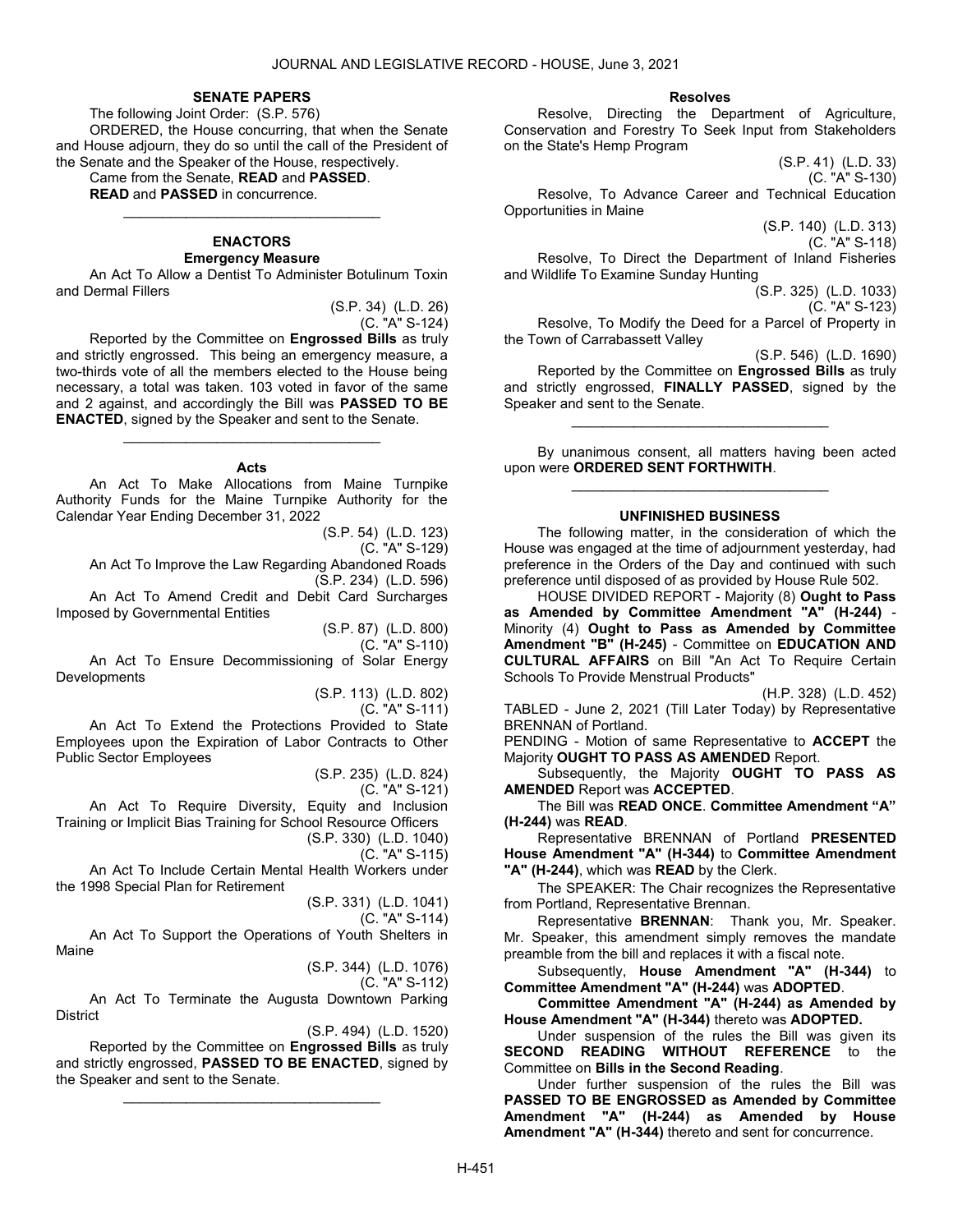The Chair laid before the House the following item which was TABLED and today assigned:

\_\_\_\_\_\_\_\_\_\_\_\_\_\_\_\_\_\_\_\_\_\_\_\_\_\_\_\_\_\_\_\_\_

# TABLED AND TODAY ASSIGNED

 HOUSE DIVIDED REPORT - Majority (9) Ought Not to Pass - Minority (4) Ought to Pass as Amended by Committee Amendment "A" (H-280) - Committee on LABOR AND HOUSING on Resolve, Directing the Workers' Compensation Board To Study the Impact of Workers' Compensation Laws on Certain Public Sector Employees

(H.P. 762) (L.D. 1024) TABLED - June 2, 2021 by Representative TUTTLE of Sanford.

PENDING - Motion of Representative SYLVESTER of Portland to ACCEPT the Majority OUGHT NOT TO PASS Report.

 Representative TUTTLE of Sanford REQUESTED a roll call on the motion to ACCEPT the Majority Ought Not to Pass Report.

 More than one-fifth of the members present expressed a desire for a roll call which was ordered.

 The SPEAKER: The Chair recognizes the Representative from Sanford, Representative Tuttle.

 Representative TUTTLE: Mr. Speaker, I know the hour is late and I'll try to be quick on this issue, but I do feel quite strongly about it. I find myself in a difficult situation, having been the former Chair of the Labor Committee for eight years and having served on that committee for 20 years and respecting the great job that the good gentleman from Portland does, but I do feel compelled to speak on this issue.

 This resolve submitted in collaboration with my city manager in Sanford and former State Representative Ann-Marie Mastraccio, who's the present mayor of Sanford, in hopes that we can develop better strategies and more effective policies to address Worker's Compensation costs at the municipal level. I'm also a city councilor and have done that for seven years and I can tell you that having been a former fireman and EMT for 40 years, I would never do anything to hurt the firemen. But I feel that we need to direct the Worker's Compensation Board to study the fiscal impact of certain Worker's Compensation laws that pertaining to rebuttable presumption.

 The committee heard this bill and my understanding was it was something that was supposed to have been addressed last year but, unfortunately because of the situation of the Legislature, that wasn't done. The Worker's Compensation Board would be providing tremendous service to local governments through Maine and studying this proposal to help develop strategies for relieving budget pressures while still ensuring that municipal employees receive the proper due process to qualify when they are injured. It's something that I feel quite strongly about. I'm only asking for a study to come back with these recommendations. If we don't like what we see, we don't have to pass it, and I think that by doing this, it will create a better process not only for the workers but for our cities from a fiscal perspective. So, I would encourage your support, Mr. Speaker.

 The SPEAKER: The Chair recognizes the Representative from Portland, Representative Sylvester.

 Representative SYLVESTER: Thank you, Mr. Speaker. Let me just begin by saying I have nothing but respect for the Good Representative from Sanford and the history that he brings to this Body and, you know, and serving as the

predecessor, laying down many of the laws that we have today through the committee that I'm honored to chair today.

 Having served in the 128th, when the presumptions that we're talking about today were put into effect, part of that bill was to have a report which would look exactly at what this bill is asking us to look at. That report is ongoing and we expect to have it before the second emergency session. That bill also allows us to report out a bill based on those recommendations. I have been getting reports as to how the process of that report coming together is happening and so, the reports that they're looking for is in process right now.

 The Good Representative's bill moves that report from the Labor and Housing Committee, who has jurisdiction over Worker's Compensation, and sends it to the State and Local committee. And so, those reasons, the fact that this is already happening, the fact that the committee of jurisdiction is the one that should receive the report, and the fact that we already have the ability to move out a bill, why we moved this bill Ought Not to Pass.

 I would respectfully echo the sentiments that we need to look at these presumptions in order to make sure that they are protecting both workers and employers, as that is the dual responsibility of the Worker's Compensation Board, however, many of the proponents of doing away with the presumptions are municipalities who self-fund and therefore, take a gamble about whether or not there are going to be claims made against their Worker's Compensation self-funding. And so we will find all of those pieces out shortly and so, I ask that you stay with the Majority Report and Ought Not to Pass and I thank the Good Representative for his comments.

 The SPEAKER: The Chair recognizes the Representative from Vassalboro, Representative Bradstreet.

 Representative BRADSTREET: Thank you, Mr. Speaker. During the committee hearing on this particular bill, we heard a lot of sobering facts coming from the City of Sanford. There were three rebuttal claims that they were contesting. The legal fees were \$185,000 plus, the medical costs were over \$1.5 million and the current year's Worker's Comp claims increased over \$385,000. If it hasn't come to a town or city near you, it will be coming. We need to study this. I commend the Good Representative from Sanford for bringing this forward and I urge you to vote against the pending motion. Thank you, Mr. Speaker.

 The SPEAKER: A roll call has been ordered. The pending question before the House is Acceptance of the Majority Ought Not to Pass Report. All those in favor will vote yes, those opposed will vote no.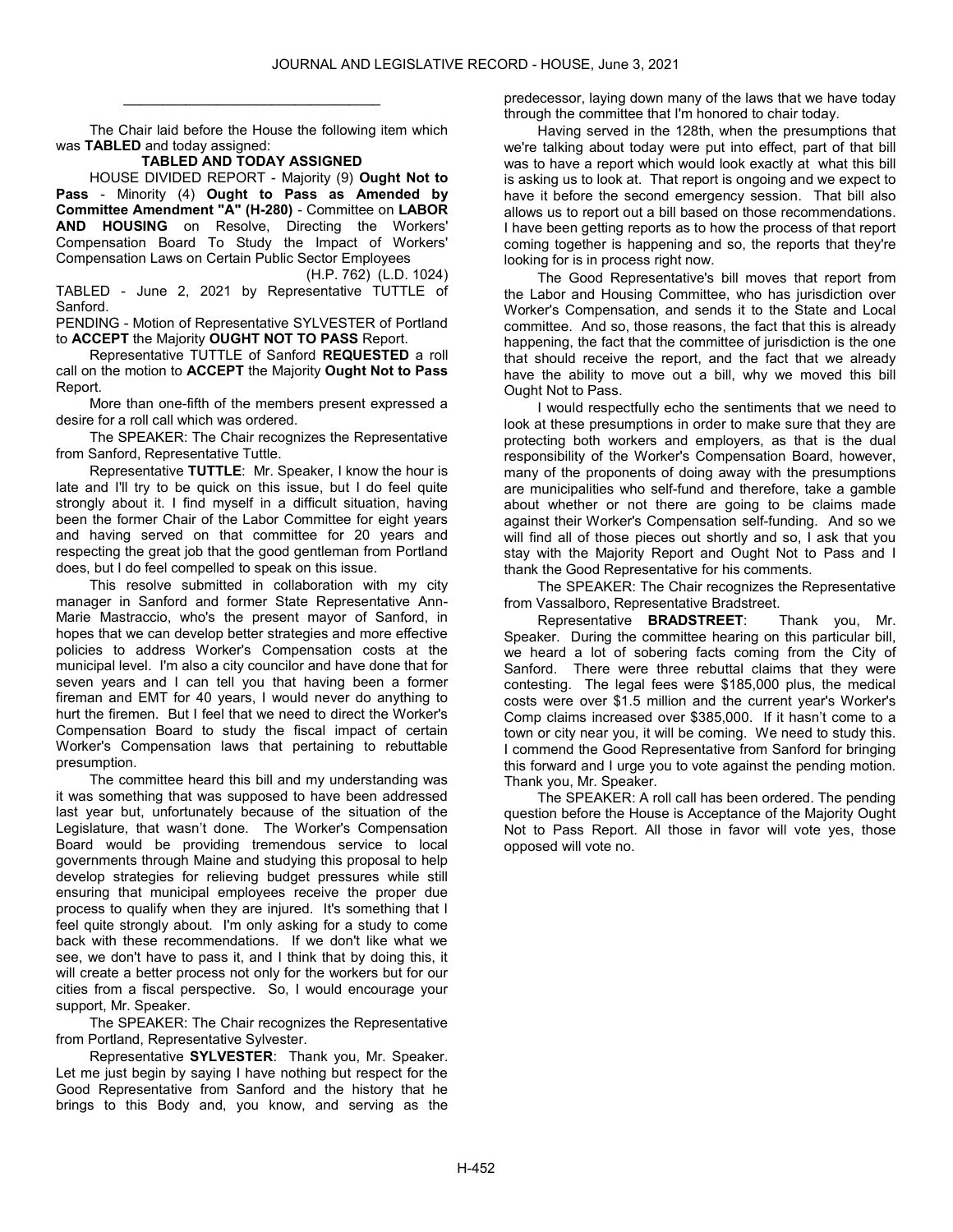## ROLL CALL NO. 139

 YEA - Alley, Arford, Babbidge, Bailey, Bell, Berry, Bickford, Blume, Brooks, Bryant, Caiazzo, Cardone, Cloutier, Collings, Copeland, Crafts, Craven, Crockett, Dodge, Doore, Doudera, Dunphy, Evans, Geiger, Gere, Gramlich, Grohoski, Harnett, Hasenfus, Hepler, Hymanson, Kessler, Lookner, Madigan, Martin, Mathieson, Matlack, McCrea, McCreight, McDonald, Melaragno, Meyer, Millett, Morales, Moriarty, O'Connell, O'Neil, Osher, Pebworth, Perry A, Perry J, Pierce, Pluecker, Rielly, Roberts, Roeder, Sachs, Salisbury, Sharpe, Sheehan, Stover, Supica, Sylvester, Talbot Ross, Tepler, Terry, Tucker, Warren C, Warren S, White, Williams, Wood, Zager, Zeigler, Mr. Speaker.

 NAY - Arata, Austin, Bernard, Blier, Bradstreet, Brennan, Carlow, Carmichael, Collamore, Connor, Corey, Costain, Dillingham, Downes, Drinkwater, Faulkingham, Fay, Foster, Greenwood, Griffin, Hall, Hanley, Harrington, Hutchins, Johansen, Kinney, Kryzak, Landry, Libby, Lyford, Lyman, Martin, Mason, Millett, Morris, Nadeau, Newman, Ordway, Parry, Perkins, Pickett, Poirier, Prescott, Quint, Roche, Rudnicki, Sampson, Skolfield, Stanley, Stetkis, Thorne, Tuell, Tuttle, Underwood, Wadsworth.

 ABSENT - Andrews, Cebra, Cuddy, Dolloff, Ducharme, Evangelos, Fecteau, Gifford, Grignon, Haggan, Head, Javner, Lemelin, Martin, O'Connor, Paulhus, Reckitt, Riseman, Stearns, Theriault, White.

Yes, 75; No, 55; Absent, 21; Excused, 0.

 75 having voted in the affirmative and 55 voted in the negative, with 21 being absent, and accordingly the Majority Ought Not to Pass Report was ACCEPTED and sent for concurrence.

\_\_\_\_\_\_\_\_\_\_\_\_\_\_\_\_\_\_\_\_\_\_\_\_\_\_\_\_\_\_\_\_\_

 By unanimous consent, all matters having been acted upon were ORDERED SENT FORTHWITH. \_\_\_\_\_\_\_\_\_\_\_\_\_\_\_\_\_\_\_\_\_\_\_\_\_\_\_\_\_\_\_\_\_

**COMMUNICATIONS** 

 The Following Communication: (H.C. 166) STATE OF MAINE CLERK'S OFFICE 2 STATE HOUSE STATION AUGUSTA, MAINE 04333-0002

June 3, 2021

Honorable Ryan M. Fecteau Speaker of the House

2 State House Station

Augusta, Maine 04333

Dear Speaker Fecteau:

Pursuant to Joint Rule 310, the following Joint Standing Committees have voted unanimously to report the following bills out "Ought Not to Pass:"

Education and Cultural Affairs<br>L.D. 187 – An Act To F

An Act To Require Education about African-American History and the History of Genocide

L.D. 1444 An Act To Prohibit Cyberbullying of School Employees by Students

Energy, Utilities and Technology

- L.D. 9 **An Act To Promote Renewable Energy by** Authorizing a Power-to-fuel Pilot Program
- L.D. 83 An Act To Clarify the Meaning of "Unserved" Area" within the State's Broadband Service Laws
- L.D. 285 An Act To Protect Utility Customers from Investor Risk for Costs Incurred Due to a **Disaster**
- L.D. 720 An Act To Provide Funds to Aroostook County for Broadband Development
- L.D. 848 An Act To Increase High-speed Internet In Rural Maine
- L.D. 918 An Act To Transition from a Fossil Fuelbased to an Electrical Energy Economy
- L.D. 933 An Act To Facilitate the Expansion of Broadband to Unserved Areas of the State (EMERGENCY)
- L.D. 989 An Act Regarding the Procurement of Renewable Natural Gas by Gas Utilities
- L.D. 1288 An Act Regarding Interconnectivity of Small Electric Distributed Generation Resources
- L.D. 1707 An Act To Increase Transparency on Cable and Internet and Other Communications Services Price Increases

Health and Human Services

- An Act To Expand Administration of Lifesaving Opioid Medication
- L.D. 1695 An Act To Improve Housing Security by Improving Access to General Assistance
- Labor and Housing
- L.D. 117 An Act To Preserve the Health Care of University of Maine System Retirees
- L.D. 447 An Act To Require Equivalent Paid Parental Leave for All Parents Employed by Companies Offering Paid Parental Leave
- L.D. 787 An Act To Comprehensively Address Homelessness and Affordable Housing in Maine
- L.D. 959 An Act To Protect Small Businesses by Ensuring That a Prevailing Wage Is Paid on Public Works Construction Projects
- L.D. 1002 An Act Regarding the Availability of Health Insurance Coverage for Dependents of Certain State Employees
- L.D. 1436 An Act To Protect Certain Essential Workers from Infectious Disease
- L.D. 1571 An Act To Strengthen the Unemployment Insurance System To Better Serve Maine **Workers**
- L.D. 1580 An Act To Provide Protections for Mobile Home Park Residents

Sincerely,

S/Robert B. Hunt

Clerk of House

READ and with accompanying papers ORDERED PLACED ON FILE. \_\_\_\_\_\_\_\_\_\_\_\_\_\_\_\_\_\_\_\_\_\_\_\_\_\_\_\_\_\_\_\_\_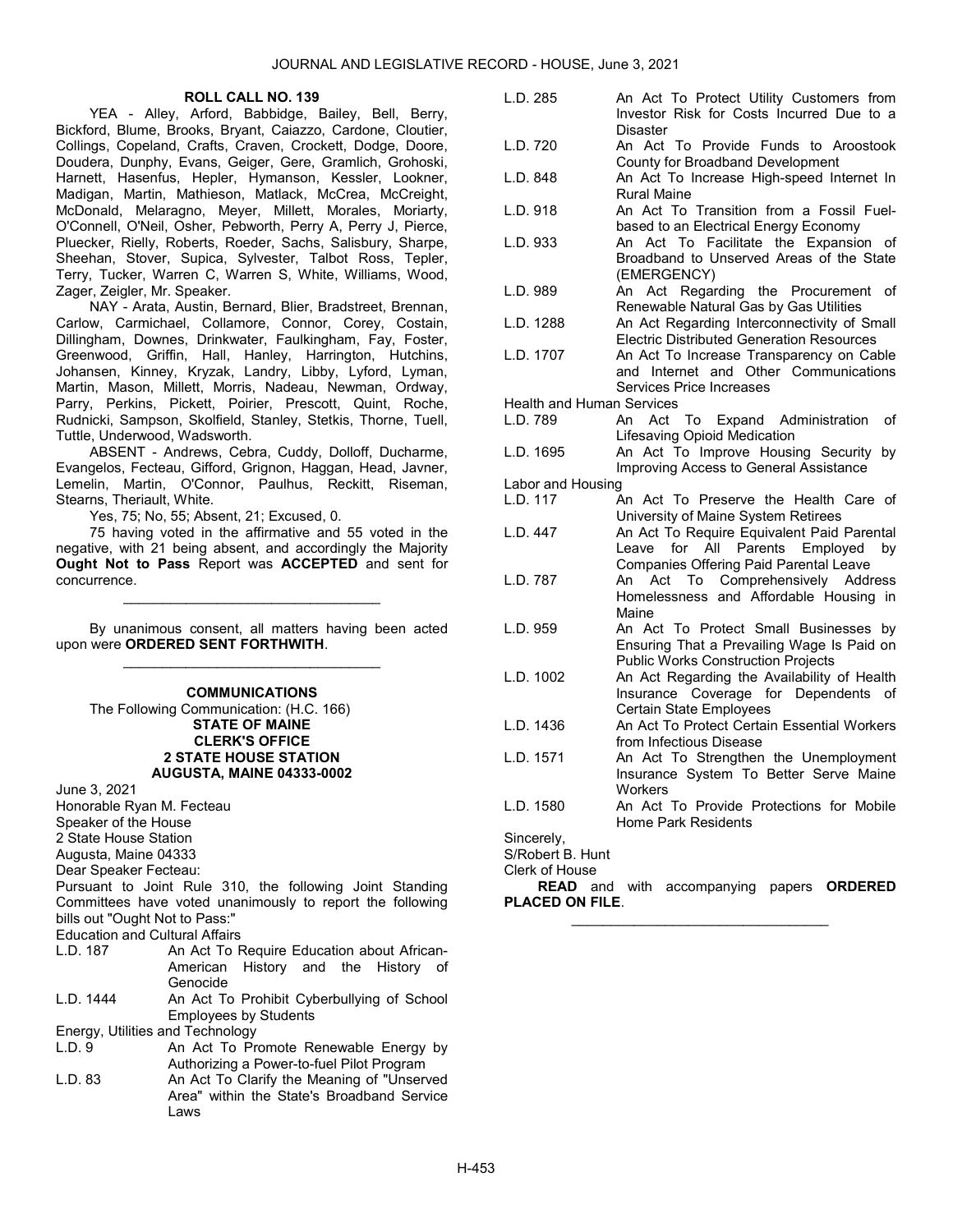### The Following Communication: (H.C. 167) STATE OF MAINE CLERK'S OFFICE 2 STATE HOUSE STATION AUGUSTA, MAINE 04333-0002

June 3, 2021 Honorable Ryan M. Fecteau Speaker of the House 2 State House Station Augusta, Maine 04333

Dear Speaker Fecteau:

Pursuant to Joint Rule 310, the Committee on Health Coverage, Insurance and Financial Services has approved the request by the sponsor, Senator Sanborn of Cumberland, to report the following "Leave to Withdraw: "

L.D. 122 An Act To Protect Home Ownership

Pursuant to Joint Rule 310, the Committee on Health Coverage, Insurance and Financial Services has approved the request by the sponsor, Representative Morris of Turner, to report the following "Leave to Withdraw: "

An Act To Increase Patients' Access to Quality Doctors

Pursuant to Joint Rule 310, the Committee on Health Coverage, Insurance and Financial Services has approved the request by the sponsor, Senator Sanborn of Cumberland, to report the following "Leave to Withdraw"

L.D. 1561 An Act To Amend the Maine Fair Debt Collection Practices Act

Sincerely,

S/Robert B. Hunt

Clerk of House

**READ** and with accompanying papers ORDERED PLACED ON FILE. \_\_\_\_\_\_\_\_\_\_\_\_\_\_\_\_\_\_\_\_\_\_\_\_\_\_\_\_\_\_\_\_\_

 The Following Communication: (S.P. 575) MAINE SENATE 130TH LEGISLATURE OFFICE OF THE SECRETARY

May 25, 2021

Hon. Troy D. Jackson President of the Senate

130th Legislature

Hon. Ryan M. Fecteau

Speaker of the House

130th Legislature

Dear Mr. President and Mr. Speaker:

On May 25, 2021, 2 bills were received by the Secretary of the Senate.

Pursuant to the provisions of Joint Rule 308.2, these bills were referred to the Joint Standing Committees on May 25, 2021, as follows:

## Health and Human Services

Resolve, To Assess the Feasibility of the Production of Insulin in Maine (S.P. 574) (L.D. 1729) (Sponsored by Senator STEWART of Aroostook) (Cosponsored by Representative JAVNER of Chester and Senator: MOORE of Washington, Representatives: GRIFFIN of Levant, CONNOR of Lewiston) (Approved for introduction by a majority of the Legislative Council pursuant to Joint Rule 205.)

**Judiciary** 

Bill "An Act To Provide Assistance to Law Enforcement Officers To Allow Them To Protect the Residents of the State" (S.P. 573) (L.D. 1728) (Sponsored by Senator TIMBERLAKE of Androscoggin) (Cosponsored by Representative MORRIS of

Turner and Senators: DAVIS of Piscataquis, KEIM of Oxford, DIAMOND of Cumberland, DILL of Penobscot, Representative: LYMAN of Livermore Falls) (Approved for introduction by a majority of the Legislative Council pursuant to Joint Rule 205.) Sincerely,

S/Darek M. Grant

Secretary of the Senate

S/Robert B. Hunt

Clerk of the House

 Came from the Senate, READ and ORDERED PLACED ON FILE.

READ and ORDERED PLACED ON FILE in concurrence. \_\_\_\_\_\_\_\_\_\_\_\_\_\_\_\_\_\_\_\_\_\_\_\_\_\_\_\_\_\_\_\_\_

#### The Following Communication: (S.C. 612) MAINE SENATE 130TH LEGISLATURE

June 2, 2021

Honorable Ryan M. Fecteau

Speaker of the House

2 State House Station Augusta, ME 04333-0002

Dear Speaker Fecteau:

In accordance with 3 M.R.S.A. §158 and Joint Rule 506 of the 130th Maine Legislature, please be advised that the Senate today confirmed the following nomination:

Upon the recommendation of the Committee on Agriculture, Conservation and Forestry, Elizabeth Fitzgerald of Machiasport for reappointment to the Maine Land Use Planning Commission.

Best Regards,

S/Darek M. Grant

Secretary of the Senate

READ and ORDERED PLACED ON FILE.

# SPECIAL SENTIMENT CALENDAR

\_\_\_\_\_\_\_\_\_\_\_\_\_\_\_\_\_\_\_\_\_\_\_\_\_\_\_\_\_\_\_\_\_

In accordance with House Rule 519 and Joint Rule 213, the following items:

## Recognizing:

 Deborah Woodbury, of Morrill, on her retirement after 39 years of teaching for the Unity school district. We extend our congratulations and best wishes;

(HLS 278)

Presented by Representative KINNEY of Knox.

Cosponsored by Senator CURRY of Waldo, Representative ZEIGLER of Montville.

 On OBJECTION of Representative KINNEY of Knox, was REMOVED from the Special Sentiment Calendar.

READ.

The SPEAKER: The Chair recognizes the Representative

from Knox, Representative Kinney.<br>Representative KINNEY: Thank you, Mr. Speaker, Ladies and Gentlemen of the House. I have to rise today to congratulate Deborah Woodbury. My first term, I had the opportunity to speak when the mother of the Representative from Lewiston retired from her teaching at Sherwood Heights School in Auburn after I think it was 39 years herself. I'm getting a nod. Sorry for looking away.

 So, I have to rise today because both of my children had the opportunity to have Mrs. Woodbury as a teacher and she was an amazing teacher for both of them for various reasons. My son absolutely adored her, my daughter not so much but, you know, it was just because she was just such a good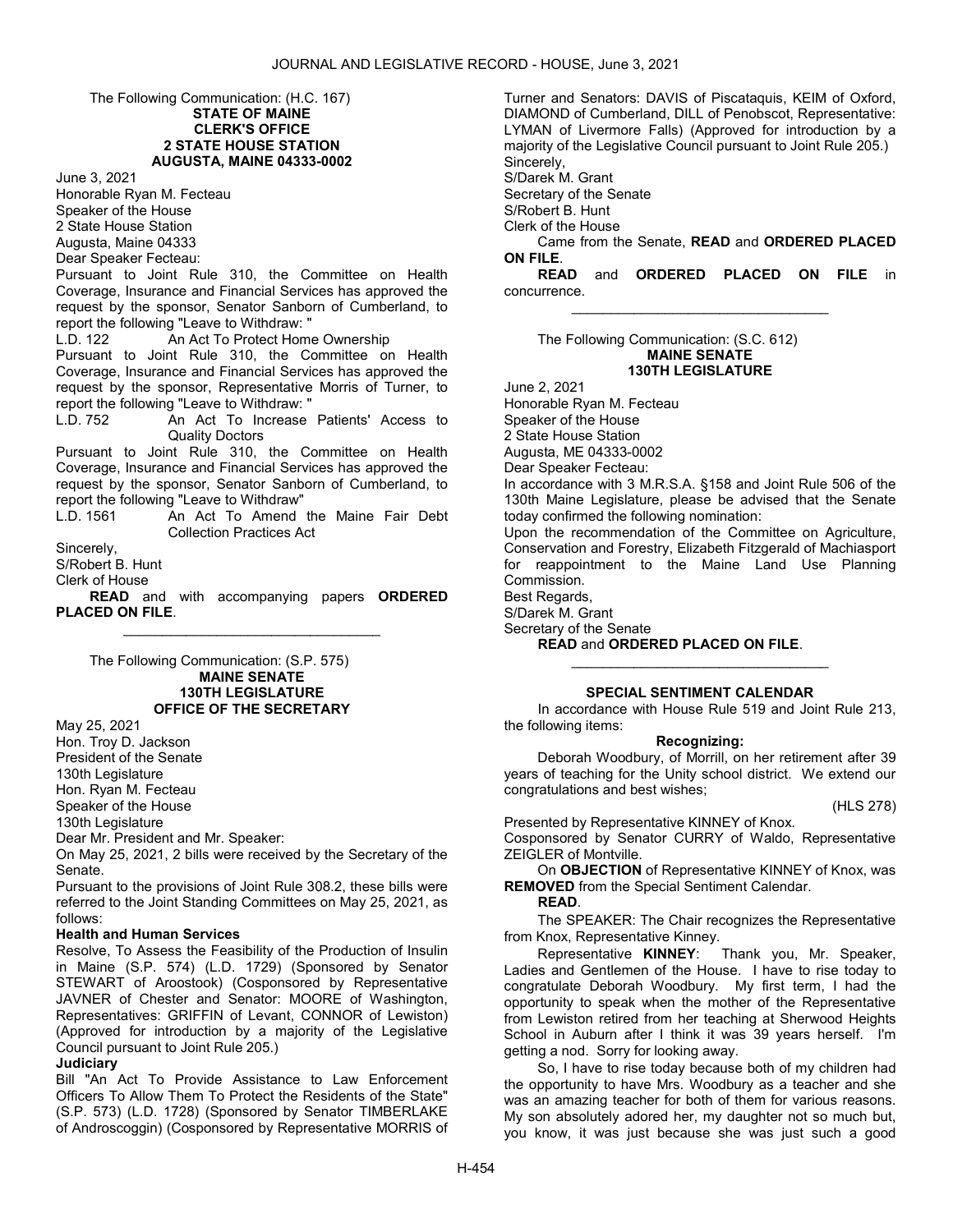teacher and so good at connecting with the students and making sure that they thought critically for themselves and for that I'm very grateful because I have two very critically-thinking children today and I just had to rise to present that to the Body. Thank you.

 Subsequently, this Expression of Legislative Sentiment was PASSED and sent for concurrence. \_\_\_\_\_\_\_\_\_\_\_\_\_\_\_\_\_\_\_\_\_\_\_\_\_\_\_\_\_\_\_\_\_

#### In Memory of:

 Robert V. Dunn, of Falmouth. Mr. Dunn was a veteran of the United States Army who served in Korea and Japan. After his service, he became a lawyer working in New York, spending three years with the firm of Donovan, Leisure, Newton and Irvine and then seventeen years with Sperry and Hutchinson as general counsel. Later, he served as general counsel with General Nutrition Corporation in Pittsburgh, Pennsylvania, leading the effort to take the corporation public. An athlete and avid tennis player, he and a lifelong friend, George Liddy, supported the launch in 1970 of the Virginia Slims Open, the first women's professional tennis tournament, which led to the Women's Tennis Association. Mr. Dunn will be long remembered and sadly missed by his family and friends;

Presented by Representative WOOD of Portland.

(HLS 284)

Cosponsored by Senator BREEN of Cumberland, Representative PIERCE of Falmouth, Representative CROCKETT of Portland.

 On OBJECTION of Representative WOOD of Portland, was REMOVED from the Special Sentiment Calendar.

 This Expression of Legislative Sentiment was READ and ADOPTED and sent for concurrence. \_\_\_\_\_\_\_\_\_\_\_\_\_\_\_\_\_\_\_\_\_\_\_\_\_\_\_\_\_\_\_\_\_

#### In Memory of:

 Peter Kevin Madigan, of Waterville. Mr. Madigan always enjoyed cooking for people: he was a longtime volunteer with the Waterville Food Bank, including the Waterville Evening Sandwich Program, and he volunteered for the Sacred Heart Soup Kitchen. He also participated in the NAMI Walk annually and supported Kennebec Behavioral Health. In 2013, he served on the Waterville City Charter Commission. He was a proud retired member of the Communications Workers of America Union. Mr. Madigan will be long remembered and sadly missed by his wife of 57 years, Alice, his family and friends and all those whose lives he touched;

(HLS 289)

Presented by Representative WHITE of Waterville.

Cosponsored by Senator CYRWAY of Kennebec, Representative MADIGAN of Waterville, Speaker FECTEAU of Biddeford, Representative DUNPHY of Old Town, Representative TALBOT ROSS of Portland, Representative MEYER of Eliot.

 On OBJECTION of Representative MADIGAN of Waterville, was REMOVED from the Special Sentiment Calendar.

 The SPEAKER: The Chair recognizes the Representative from Waterville, Representative Madigan.

 Representative MADIGAN: Thank you, Mr. Speaker. Ladies and Gentlemen of the House and Mr. Speaker, thank you. I would also like to thank the people of Waterville for asking this sentiment to be put in the record because, surprisingly, I had nothing to do with it.

 Peter Kevin Madigan is my father, my dad. I have been surprised and touched by all the people he worked with and helped that have reached out to me since he died last month.

 My dad loved to feed people. He did many things in his life, but what he was truly passionate about was feeding people. He was a long-time volunteer at the Waterville Food Bank and the Sacred Heart Soup Kitchen. He also regularly gathered the tomatoes and other vegetables that were close to going by from the food bank and made amazing spaghetti sauce and tomato soup. If you live in Waterville, you may have even gotten jars of my dad's homemade sauce. I've delivered many of these jars. He made soup and sauce for the Evening Sandwich Program in Waterville. In his work, he helped people with more than just food; he was supportive and encouraged people to get help that they needed. I know this because sometimes people he helped would show up in my office because my dad had encouraged them to seek out help. I also know this because a number of those people have reached out to me or my family to share what he did for them and I thank them for that.

 In the past year, as his heart grew weaker, he was unable to volunteer or cook for the masses like he used to do, but he did make sure he bought a lot of extra canned goods and nonperishables so he could have a bag of groceries on hand ready for anyone who needed it.

 Last month, during the last week of his life, my dad said to me; Colleen, very soon there's not going to be enough heart for me to go on. Dad, you were wrong. You had more than enough heart. You had so much heart and love to share and I know that because people keep telling me and I hear it from them.

 Finally, Tuesday, just two days ago, was my parents' 58th wedding anniversary. My mom is home watching this right now; hi, mom, after having a rough day on Tuesday and I have this to say to her; love you, mom. Everyone loved your Petey, and he is so missed, and I thank you all.

 Subsequently, this Expression of Legislative Sentiment was ADOPTED and sent for concurrence. \_\_\_\_\_\_\_\_\_\_\_\_\_\_\_\_\_\_\_\_\_\_\_\_\_\_\_\_\_\_\_\_\_

 The SPEAKER: The Chair recognizes the Representative from Westbrook, Representative Salisbury.

 Representative SALISBURY: Thank you, Mr. Speaker. Mr. Speaker and Men and Women of the House, because of our late adjournment last evening, I didn't feel it was the right time to address a sentiment, so, I'd like to read it to you today, if you'll let me.

The SPEAKER: The Member may proceed on the record.

 Representative SALISBURY: Richard Petrie of Tampa, Florida and formerly of Portland passed away. Mr. Petrie joined the United States Air Force in 1955 and trained as a medical corpsman. He served in Vietnam in 1967 and 1968 as a crew on a C-141 Starlifter evacuating wounded and injured troops. He remained in the medical field for half of his military career and then changed his occupation to Special Agent with the Air Force Office of Special Investigations.

 He retired from the military in 1976, having served for almost 21 years. In 1979, he started at the Maine Department of Human Services working as an investigator and later worked as a detective in the Medicaid Fraud Control Unit within the Criminal Division of the Office of the Maine Attorney General. He retired from state service in 1997.

 Mr. Petrie will be long remembered and sadly missed by his wife of 37 years, Rosalynne, his family and friends and all